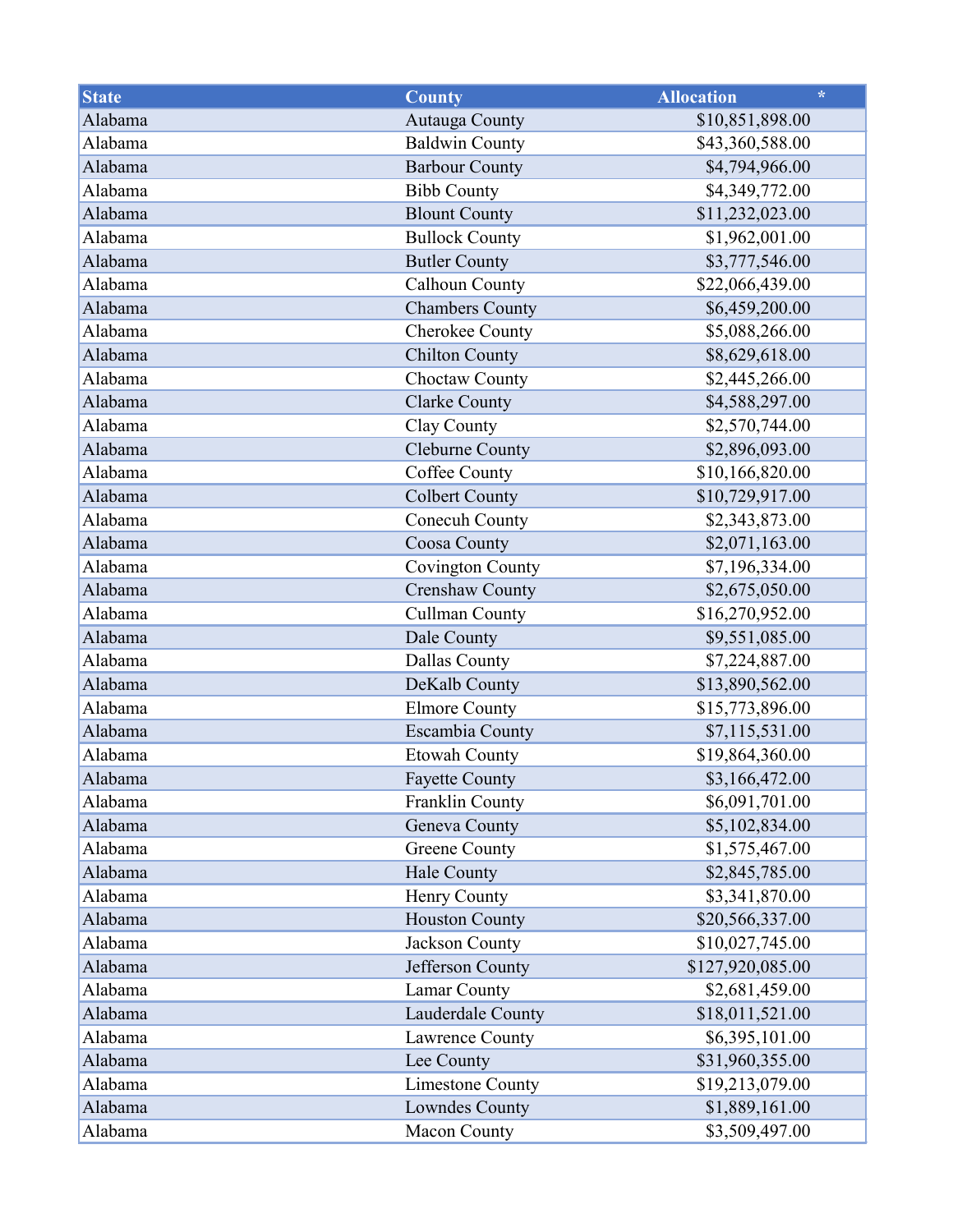| Alabama | <b>Madison County</b>            | \$72,433,202.00   |
|---------|----------------------------------|-------------------|
| Alabama | Marengo County                   | \$3,663,917.00    |
| Alabama | <b>Marion County</b>             | \$5,770,625.00    |
| Alabama | Marshall County                  | \$18,797,215.00   |
| Alabama | Mobile County                    | \$80,261,198.00   |
| Alabama | Monroe County                    | \$4,027,142.00    |
| Alabama | Montgomery County                | \$43,992,250.00   |
| Alabama | Morgan County                    | \$23,246,243.00   |
| Alabama | Perry County                     | \$1,733,188.00    |
| Alabama | Pickens County                   | \$3,871,169.00    |
| Alabama | Pike County                      | \$6,432,006.00    |
| Alabama | Randolph County                  | \$4,413,482.00    |
| Alabama | <b>Russell County</b>            | \$11,258,245.00   |
| Alabama | Shelby County                    | \$42,286,061.00   |
| Alabama | St. Clair County                 | \$17,386,657.00   |
| Alabama | <b>Sumter County</b>             | \$2,413,799.00    |
| Alabama | Talladega County                 | \$15,534,789.00   |
| Alabama | Tallapoosa County                | \$7,840,817.00    |
| Alabama | Tuscaloosa County                | \$40,664,754.00   |
| Alabama | <b>Walker County</b>             | \$12,338,210.00   |
| Alabama | <b>Washington County</b>         | \$3,171,134.00    |
| Alabama | <b>Wilcox County</b>             | \$2,014,834.00    |
| Alabama | <b>Winston County</b>            | \$4,589,656.00    |
| Alaska  | <b>Aleutians East Borough</b>    | \$648,173.00      |
| Alaska  | Aleutians West Census Area       | $$1,094,338.00$ * |
| Alaska  | Anchorage Municipality           | \$55,940,624.00   |
| Alaska  | <b>Bethel Census Area</b>        | $$3,571,265.00*$  |
| Alaska  | <b>Bristol Bay Borough</b>       | \$162,383.00      |
| Alaska  | Denali Borough                   | \$407,318.00      |
| Alaska  | Dillingham Census Area           | \$954,875.00 *    |
| Alaska  | Fairbanks North Star Borough     | \$18,811,783.00   |
| Alaska  | Haines Borough                   | \$491,423.00      |
| Alaska  | Hoonah-Angoon Census Area        | $$417,224.00*$    |
| Alaska  | Juneau City and Borough          | \$6,210,575.00    |
| Alaska  | Kenai Peninsula Borough          | \$11,403,341.00   |
| Alaska  | Ketchikan Gateway Borough        | \$2,700,106.00    |
| Alaska  | Kodiak Island Borough            | \$2,524,709.00    |
| Alaska  | Kusilvak Census Area             | $$1,614,897.00$ * |
| Alaska  | Lake and Peninsula Borough       | \$309,227.00      |
| Alaska  | Matanuska-Susitna Borough        | \$21,039,307.00   |
| Alaska  | Nome Census Area                 | $$1,943,160.00*$  |
| Alaska  | North Slope Borough              | \$1,909,751.00    |
| Alaska  | Northwest Arctic Borough         | \$1,480,290.00    |
| Alaska  | Petersburg Borough               | \$634,382.00      |
| Alaska  | Prince of Wales-Hyder Census Are | $$1,204,860.00$ * |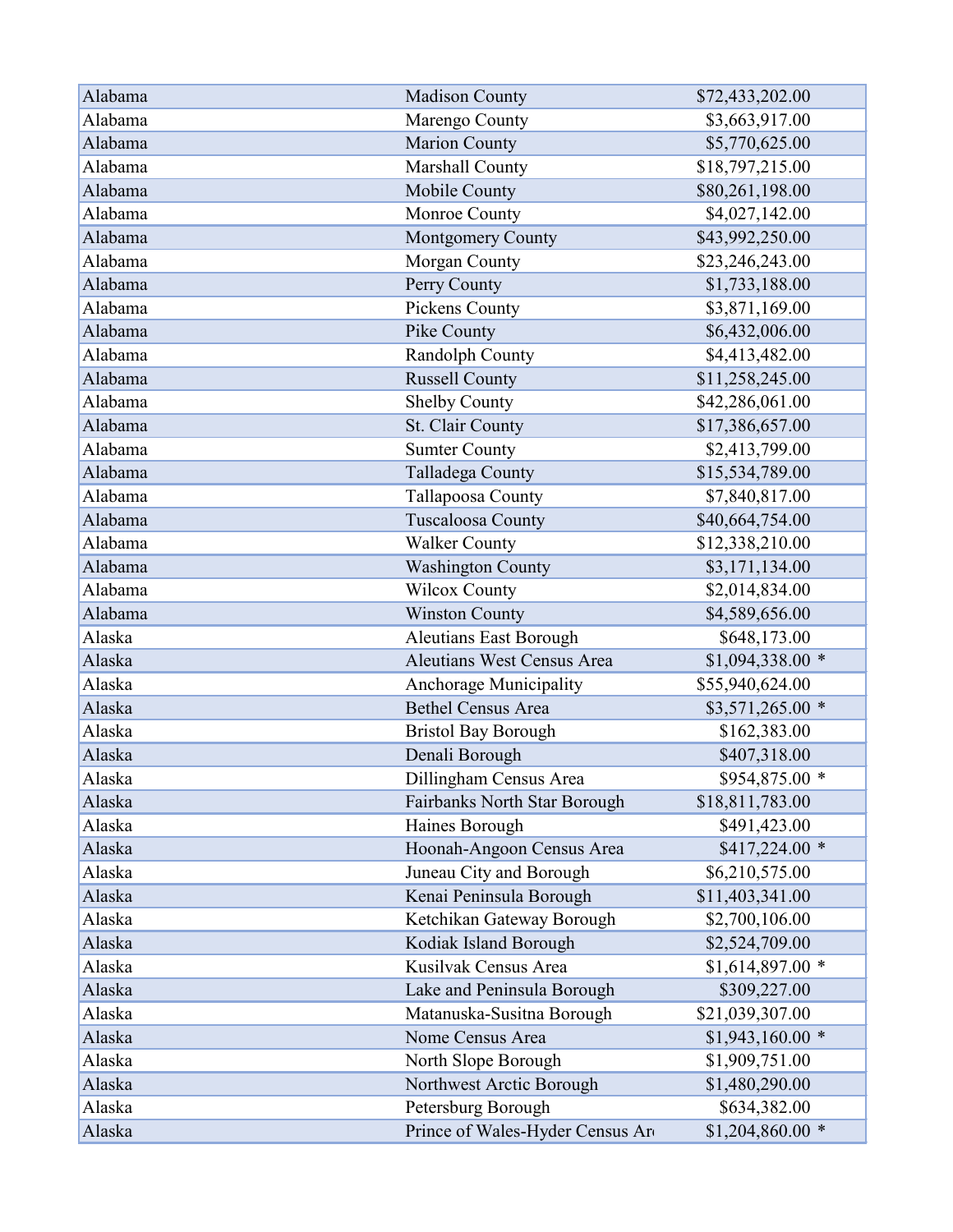| Alaska          | Sitka City and Borough          | \$1,649,666.00    |
|-----------------|---------------------------------|-------------------|
| Alaska          | <b>Skagway Municipality</b>     | \$229,784.00      |
| Alaska          | Southeast Fairbanks Census Area | $$1,338,884.00$ * |
| Alaska          | Valdez-Cordova Census Area      | $$1,787,381.00$ * |
| Alaska          | Wrangell City and Borough       | \$485,984.00      |
| Alaska          | Yakutat City and Borough        | \$112,464.00      |
| Alaska          | Yukon-Koyukuk Census Area       | $$1,015,866.00$ * |
| American Samoa  | <b>Eastern District</b>         | \$4,473,308.00    |
| American Samoa  | Manu'a District                 | \$222,014.00      |
| American Samoa  | Rose Island                     | \$0.00            |
| American Samoa  | Swains Island                   | \$3,302.00        |
| American Samoa  | <b>Western District</b>         | \$6,085,291.00    |
| Arizona         | <b>Apache County</b>            | \$13,963,207.00   |
| Arizona         | <b>Cochise County</b>           | \$24,458,872.00   |
| Arizona         | Coconino County                 | \$27,868,531.00   |
| Arizona         | Gila County                     | \$10,492,363.00   |
| Arizona         | <b>Graham County</b>            | \$7,543,632.00    |
| Arizona         | <b>Greenlee County</b>          | \$1,844,875.00    |
| Arizona         | La Paz County                   | \$4,099,982.00    |
| Arizona         | Maricopa County                 | \$871,239,088.00  |
| Arizona         | Mohave County                   | \$41,213,672.00   |
| Arizona         | Navajo County                   | \$21,545,687.00   |
| Arizona         | Pima County                     | \$203,421,668.00  |
| Arizona         | Pinal County                    | \$89,891,338.00   |
| Arizona         | Santa Cruz County               | \$9,031,691.00    |
| Arizona         | Yavapai County                  | \$45,665,225.00   |
| Arizona         | <b>Yuma County</b>              | \$41,525,619.00   |
| Arkansas        | <b>Arkansas County</b>          | \$3,396,451.00    |
| Arkansas        | <b>Ashley County</b>            | \$3,818,142.00    |
| <b>Arkansas</b> | <b>Baxter County</b>            | \$8,144,799.00    |
| <b>Arkansas</b> | <b>Benton County</b>            | \$54,219,867.00   |
| <b>Arkansas</b> | <b>Boone County</b>             | \$7,270,727.00    |
| Arkansas        | <b>Bradley County</b>           | \$2,090,587.00    |
| Arkansas        | <b>Calhoun County</b>           | \$1,007,902.00    |
| Arkansas        | <b>Carroll County</b>           | \$5,512,482.00    |
| <b>Arkansas</b> | <b>Chicot County</b>            | \$1,965,303.00    |
| Arkansas        | <b>Clark County</b>             | \$4,335,398.00    |
| <b>Arkansas</b> | Clay County                     | \$2,826,361.00    |
| Arkansas        | Cleburne County                 | \$4,840,224.00    |
| <b>Arkansas</b> | <b>Cleveland County</b>         | \$1,545,360.00    |
| Arkansas        | Columbia County                 | \$4,556,247.00    |
| Arkansas        | Conway County                   | \$4,049,091.00    |
| Arkansas        | Craighead County                | \$21,430,698.00   |
| <b>Arkansas</b> | <b>Crawford County</b>          | \$12,286,931.00   |
| Arkansas        | Crittenden County               | \$9,314,697.00    |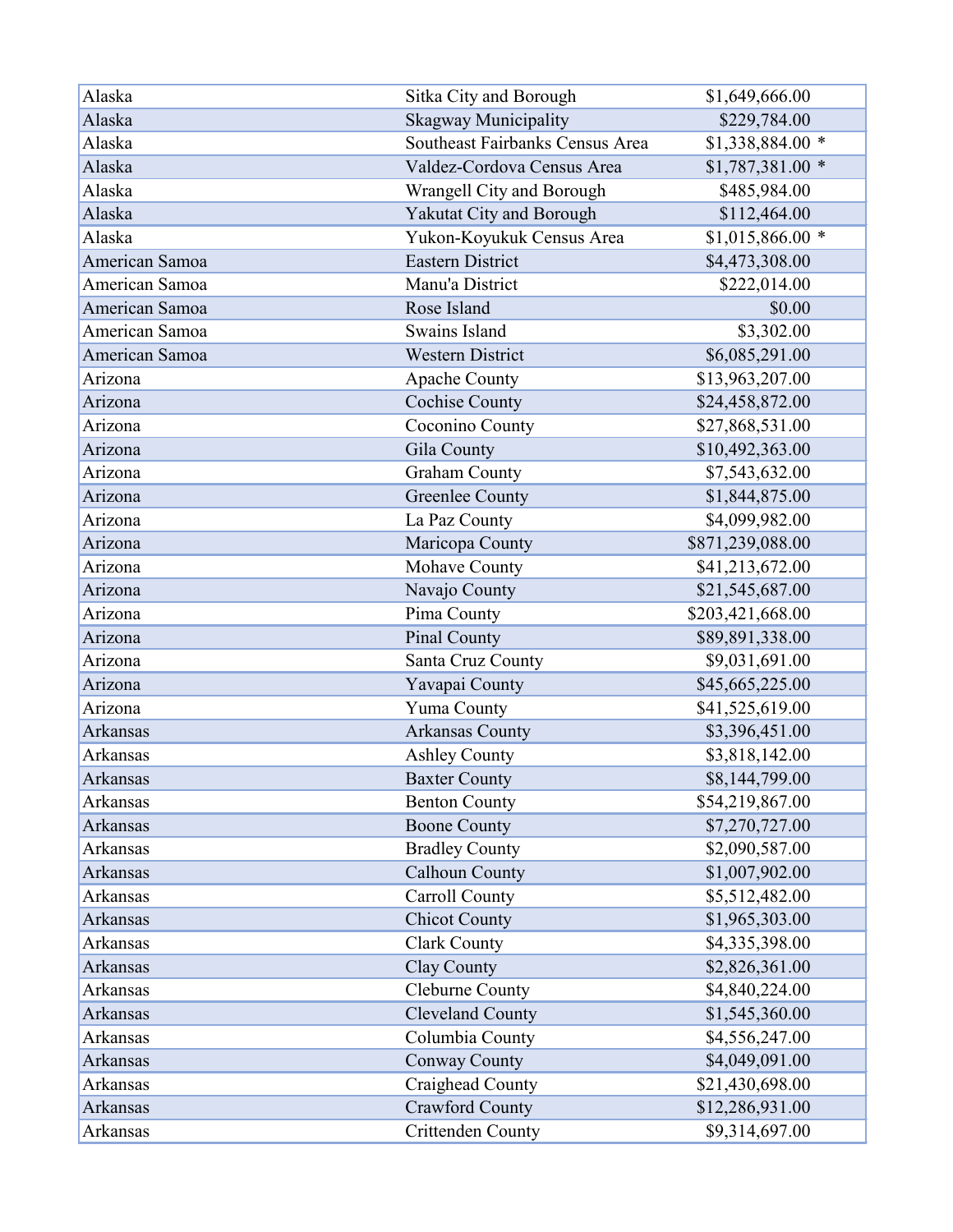| Arkansas        | <b>Cross County</b>        | \$3,189,198.00  |
|-----------------|----------------------------|-----------------|
| Arkansas        | <b>Dallas County</b>       | \$1,361,416.00  |
| <b>Arkansas</b> | Desha County               | \$2,206,741.00  |
| Arkansas        | Drew County                | \$3,538,827.00  |
| <b>Arkansas</b> | <b>Faulkner County</b>     | \$24,475,383.00 |
| Arkansas        | Franklin County            | \$3,440,931.00  |
| <b>Arkansas</b> | <b>Fulton County</b>       | \$2,423,511.00  |
| <b>Arkansas</b> | <b>Garland County</b>      | \$19,304,565.00 |
| <b>Arkansas</b> | <b>Grant County</b>        | \$3,547,762.00  |
| <b>Arkansas</b> | <b>Greene County</b>       | \$8,803,850.00  |
| Arkansas        | <b>Hempstead County</b>    | \$4,182,339.00  |
| Arkansas        | Hot Spring County          | \$6,559,621.00  |
| <b>Arkansas</b> | Howard County              | \$2,564,334.00  |
| Arkansas        | <b>Independence County</b> | \$7,347,063.00  |
| <b>Arkansas</b> | Izard County               | \$2,647,273.00  |
| Arkansas        | Jackson County             | \$3,247,470.00  |
| <b>Arkansas</b> | Jefferson County           | \$12,979,779.00 |
| <b>Arkansas</b> | Johnson County             | \$5,162,465.00  |
| Arkansas        | Lafayette County           | \$1,286,634.00  |
| <b>Arkansas</b> | Lawrence County            | \$3,186,673.00  |
| Arkansas        | Lee County                 | \$1,720,368.00  |
| Arkansas        | <b>Lincoln County</b>      | \$2,529,759.00  |
| <b>Arkansas</b> | Little River County        | \$2,381,167.00  |
| Arkansas        | Logan County               | \$4,169,519.00  |
| <b>Arkansas</b> | Lonoke County              | \$14,239,414.00 |
| <b>Arkansas</b> | Madison County             | \$3,219,694.00  |
| <b>Arkansas</b> | <b>Marion County</b>       | \$3,242,614.00  |
| <b>Arkansas</b> | Miller County              | \$8,402,165.00  |
| Arkansas        | Mississippi County         | \$7,895,980.00  |
| Arkansas        | Monroe County              | \$1,301,591.00  |
| <b>Arkansas</b> | Montgomery County          | \$1,745,425.00  |
| Arkansas        | Nevada County              | \$1,602,854.00  |
| <b>Arkansas</b> | Newton County              | \$1,505,929.00  |
| <b>Arkansas</b> | <b>Ouachita County</b>     | \$4,541,679.00  |
| <b>Arkansas</b> | Perry County               | \$2,030,761.00  |
| Arkansas        | Phillips County            | \$3,453,945.00  |
| <b>Arkansas</b> | Pike County                | \$2,081,846.00  |
| Arkansas        | Poinsett County            | \$4,570,038.00  |
| Arkansas        | Polk County                | \$3,877,773.00  |
| <b>Arkansas</b> | Pope County                | \$12,445,235.00 |
| Arkansas        | Prairie County             | \$1,565,949.00  |
| Arkansas        | Pulaski County             | \$76,124,117.00 |
| Arkansas        | Randolph County            | \$3,488,131.00  |
| Arkansas        | Saline County              | \$23,781,952.00 |
| Arkansas        | <b>Scott County</b>        | \$1,996,964.00  |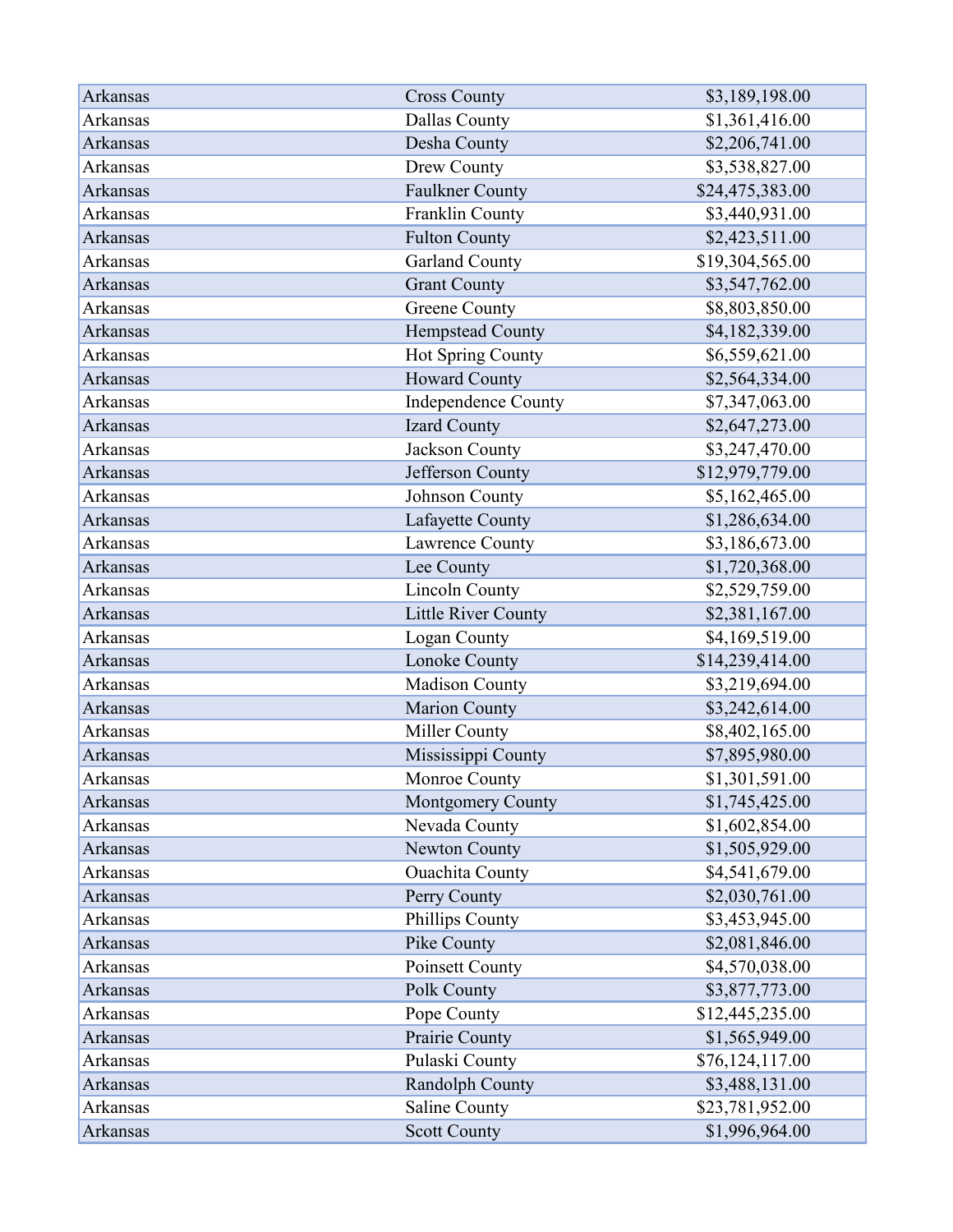| Arkansas        | <b>Searcy County</b>     | \$1,530,792.00     |
|-----------------|--------------------------|--------------------|
| <b>Arkansas</b> | Sebastian County         | \$24,828,896.00    |
| Arkansas        | <b>Sevier County</b>     | \$3,303,410.00     |
| <b>Arkansas</b> | <b>Sharp County</b>      | \$3,387,904.00     |
| <b>Arkansas</b> | St. Francis County       | \$4,854,791.00     |
| <b>Arkansas</b> | <b>Stone County</b>      | \$2,429,144.00     |
| <b>Arkansas</b> | <b>Union County</b>      | \$7,513,525.00     |
| <b>Arkansas</b> | Van Buren County         | \$3,213,672.00     |
| <b>Arkansas</b> | <b>Washington County</b> | \$46,459,271.00    |
| <b>Arkansas</b> | White County             | \$15,296,847.00    |
| Arkansas        | <b>Woodruff County</b>   | \$1,227,586.00     |
| <b>Arkansas</b> | <b>Yell County</b>       | \$4,145,239.00     |
| California      | Alameda County           | \$324,636,065.00   |
| California      | <b>Alpine County</b>     | \$219,295.00       |
| California      | <b>Amador County</b>     | \$7,721,360.00     |
| California      | <b>Butte County</b>      | \$42,574,311.00    |
| California      | <b>Calaveras County</b>  | \$8,916,508.00     |
| California      | <b>Colusa County</b>     | \$4,185,252.00     |
| California      | Contra Costa County      | \$224,058,903.00   |
| California      | Del Norte County         | \$5,402,155.00     |
| California      | El Dorado County         | \$37,457,492.00    |
| California      | Fresno County            | \$194,063,657.00   |
| California      | <b>Glenn County</b>      | \$5,515,007.00     |
| California      | Humboldt County          | \$26,330,552.00    |
| California      | <b>Imperial County</b>   | \$35,198,889.00    |
| California      | Inyo County              | \$3,503,864.00     |
| California      | Kern County              | \$174,853,685.00   |
| California      | <b>Kings County</b>      | \$29,706,802.00    |
| California      | Lake County              | \$12,506,226.00    |
| California      | <b>Lassen County</b>     | \$5,938,447.00     |
| California      | Los Angeles County       | \$1,949,978,847.00 |
| California      | Madera County            | \$30,558,925.00    |
| California      | Marin County             | \$50,273,916.00    |
| California      | Mariposa County          | \$3,341,481.00     |
| California      | Mendocino County         | \$16,849,976.00    |
| California      | Merced County            | \$53,936,085.00    |
| California      | Modoc County             | \$1,717,261.00     |
| California      | Mono County              | \$2,805,578.00     |
| California      | Monterey County          | \$84,311,261.00    |
| California      | Napa County              | \$26,755,157.00    |
| California      | Nevada County            | \$19,376,239.00    |
| California      | <b>Orange County</b>     | \$616,840,943.00   |
| California      | <b>Placer County</b>     | \$77,370,739.00    |
| California      | Plumas County            | \$3,653,039.00     |
| California      | Riverside County         | \$479,874,599.00   |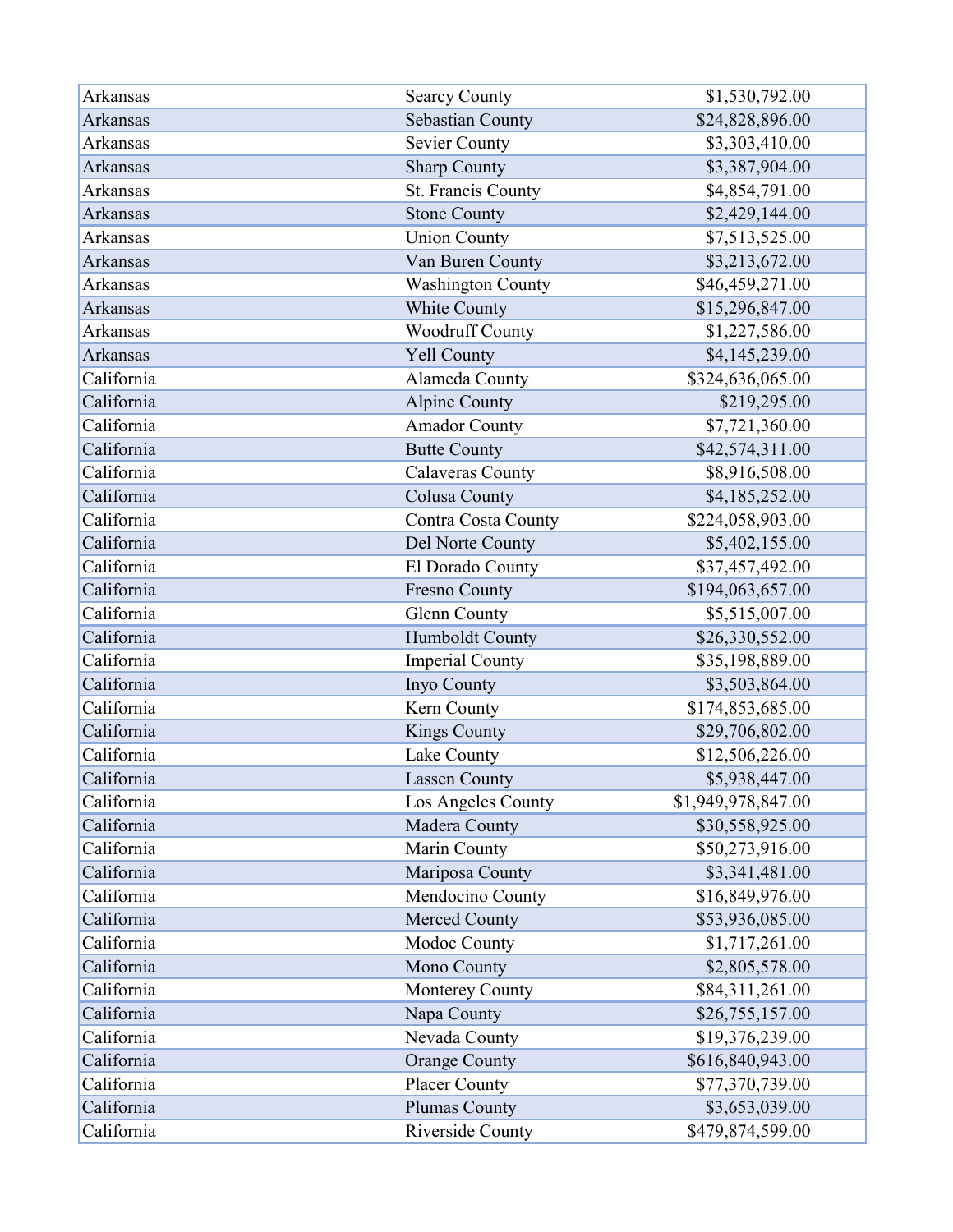| California | Sacramento County         | \$301,469,072.00 |
|------------|---------------------------|------------------|
| California | San Benito County         | \$12,199,718.00  |
| California | San Bernardino County     | \$423,455,955.00 |
| California | San Diego County          | \$648,431,468.00 |
| California | San Francisco County      | \$171,230,559.00 |
| California | San Joaquin County        | \$148,038,314.00 |
| California | San Luis Obispo County    | \$54,990,993.00  |
| California | San Mateo County          | \$148,897,819.00 |
| California | Santa Barbara County      | \$86,727,196.00  |
| California | Santa Clara County        | \$374,462,651.00 |
| California | Santa Cruz County         | \$53,068,422.00  |
| California | <b>Shasta County</b>      | \$34,978,429.00  |
| California | Sierra County             | \$583,686.00     |
| California | Siskiyou County           | \$8,456,940.00   |
| California | Solano County             | \$86,949,405.00  |
| California | Sonoma County             | \$96,018,973.00  |
| California | <b>Stanislaus County</b>  | \$106,959,250.00 |
| California | <b>Sutter County</b>      | \$18,835,480.00  |
| California | Tehama County             | \$12,641,804.00  |
| California | <b>Trinity County</b>     | \$2,386,217.00   |
| California | <b>Tulare County</b>      | \$90,552,914.00  |
| California | <b>Tuolumne County</b>    | \$10,581,713.00  |
| California | Ventura County            | \$164,326,748.00 |
| California | <b>Yolo County</b>        | \$42,829,540.00  |
| California | Yuba County               | \$15,280,337.00  |
| Colorado   | <b>Adams County</b>       | \$100,502,964.00 |
| Colorado   | Alamosa County            | \$3,153,070.00   |
| Colorado   | <b>Arapahoe County</b>    | \$127,534,910.00 |
| Colorado   | <b>Archuleta County</b>   | \$2,724,969.00   |
| Colorado   | <b>Baca County</b>        | \$695,567.00     |
| Colorado   | <b>Bent County</b>        | \$1,083,267.00   |
| Colorado   | <b>Boulder County</b>     | \$63,359,749.00  |
| Colorado   | <b>Broomfield County</b>  | \$13,687,000.00  |
| Colorado   | <b>Chaffee County</b>     | \$3,953,914.00   |
| Colorado   | Cheyenne County           | \$355,650.00     |
| Colorado   | <b>Clear Creek County</b> | \$1,884,111.00   |
| Colorado   | Conejos County            | \$1,593,725.00   |
| Colorado   | Costilla County           | \$755,004.00     |
| Colorado   | <b>Crowley County</b>     | \$1,177,278.00   |
| Colorado   | <b>Custer County</b>      | \$984,400.00     |
| Colorado   | Delta County              | \$6,052,853.00   |
| Colorado   | Denver County             | \$141,252,212.00 |
| Colorado   | <b>Dolores County</b>     | \$399,160.00     |
| Colorado   | Douglas County            | \$68,207,548.00  |
| Colorado   | Eagle County              | \$10,707,773.00  |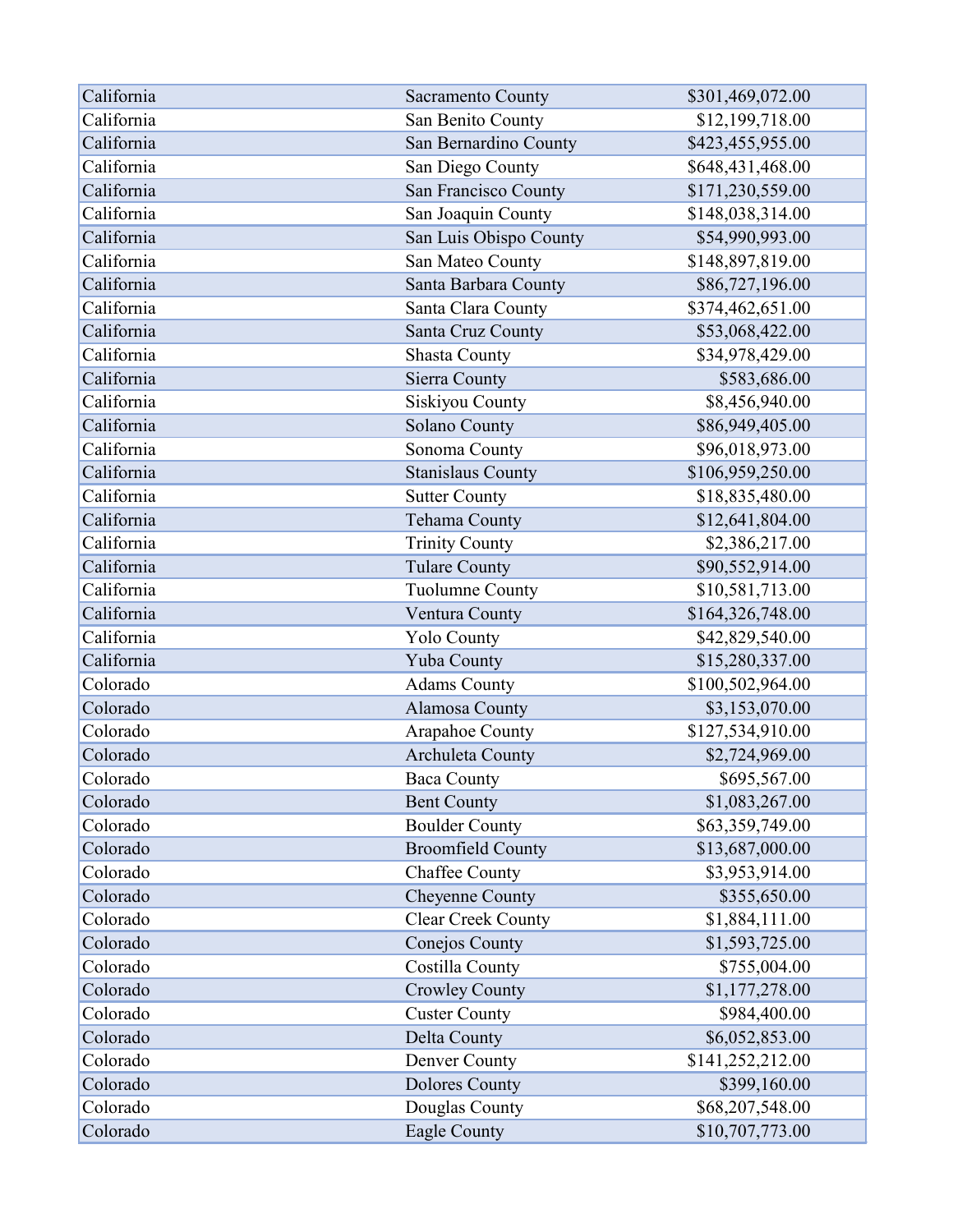| Colorado    | El Paso County           | \$139,929,837.00   |
|-------------|--------------------------|--------------------|
| Colorado    | <b>Elbert County</b>     | \$5,191,795.00     |
| Colorado    | <b>Fremont County</b>    | \$9,292,165.00     |
| Colorado    | Garfield County          | \$11,666,145.00    |
| Colorado    | Gilpin County            | \$1,212,630.00     |
| Colorado    | <b>Grand County</b>      | \$3,056,145.00     |
| Colorado    | <b>Gunnison County</b>   | \$3,391,789.00     |
| Colorado    | Hinsdale County          | \$159,275.00       |
| Colorado    | Huerfano County          | \$1,339,661.00     |
| Colorado    | Jackson County           | \$270,380.00       |
| Colorado    | Jefferson County         | \$113,217,801.00   |
| Colorado    | Kiowa County             | \$273,099.00       |
| Colorado    | Kit Carson County        | \$1,378,509.00     |
| Colorado    | La Plata County          | \$10,920,270.00    |
| Colorado    | Lake County              | \$1,578,574.00     |
| Colorado    | Larimer County           | \$69,323,447.00    |
| Colorado    | Las Animas County        | \$2,817,620.00     |
| Colorado    | <b>Lincoln County</b>    | \$1,107,352.00     |
| Colorado    | Logan County             | \$4,352,686.00     |
| Colorado    | Mesa County              | \$29,953,485.00    |
| Colorado    | Mineral County           | \$149,369.00       |
| Colorado    | <b>Moffat County</b>     | \$2,580,067.00     |
| Colorado    | Montezuma County         | \$5,085,741.00     |
| Colorado    | <b>Montrose County</b>   | \$8,305,240.00     |
| Colorado    | Morgan County            | \$5,646,118.00     |
| Colorado    | <b>Otero County</b>      | \$3,550,287.00     |
| Colorado    | <b>Ouray County</b>      | \$961,868.00       |
| Colorado    | Park County              | \$3,660,420.00     |
| Colorado    | Phillips County          | \$828,426.00       |
| Colorado    | Pitkin County            | \$3,451,031.00     |
| Colorado    | Prowers County           | \$2,364,268.00     |
| Colorado    | Pueblo County            | \$32,714,388.00    |
| Colorado    | Rio Blanco County        | \$1,228,363.00     |
| Colorado    | Rio Grande County        | \$2,188,483.00     |
| Colorado    | <b>Routt County</b>      | \$4,979,881.00     |
| Colorado    | Saguache County          | \$1,325,482.00     |
| Colorado    | San Juan County          | \$141,405.00       |
| Colorado    | San Miguel County        | \$1,588,675.00     |
| Colorado    | Sedgwick County          | \$436,648.00       |
| Colorado    | <b>Summit County</b>     | \$6,023,523.00     |
| Colorado    | <b>Teller County</b>     | \$4,931,321.00     |
| Colorado    | <b>Washington County</b> | \$953,321.00       |
| Colorado    | <b>Weld County</b>       | \$63,028,767.00    |
| Colorado    | Yuma County              | \$1,946,073.00     |
| Connecticut | Fairfield County         | \$183,231,182.00 * |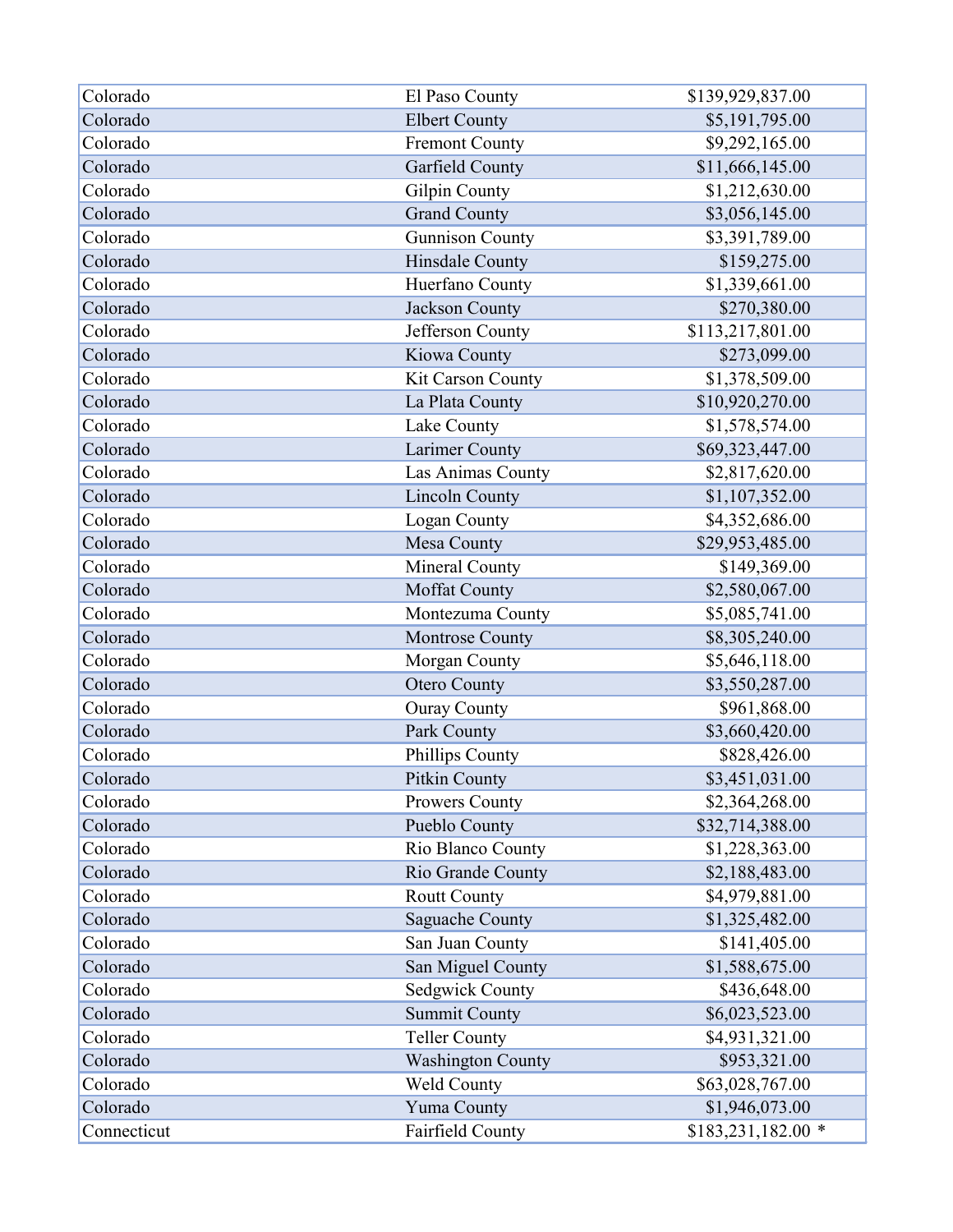| Connecticut          | <b>Hartford County</b>     | $$173,206,156.00$ * |
|----------------------|----------------------------|---------------------|
| Connecticut          | Litchfield County          | \$35,027,571.00 *   |
| Connecticut          | Middlesex County           | \$31,551,289.00 *   |
| Connecticut          | New Haven County           | $$166,026,527.00$ * |
| Connecticut          | New London County          | \$51,513,156.00 *   |
| Connecticut          | <b>Tolland County</b>      | \$29,275,787.00 *   |
| Connecticut          | Windham County             | \$22,683,534.00 *   |
| Delaware             | Kent County                | \$35,115,561.00     |
| Delaware             | New Castle County          | \$108,531,220.00    |
| Delaware             | <b>Sussex County</b>       | \$45,495,460.00     |
| District of Columbia | District of Columbia       | \$137,083,470.00    |
| Florida              | Alachua County             | \$52,258,449.00     |
| Florida              | <b>Baker County</b>        | \$5,673,700.00      |
| Florida              | <b>Bay County</b>          | \$33,934,398.00     |
| Florida              | <b>Bradford County</b>     | \$5,477,714.00      |
| Florida              | <b>Brevard County</b>      | \$116,920,177.00    |
| Florida              | <b>Broward County</b>      | \$379,304,234.00    |
| Florida              | Calhoun County             | \$2,739,731.00      |
| Florida              | <b>Charlotte County</b>    | \$36,693,553.00     |
| Florida              | <b>Citrus County</b>       | \$29,069,118.00     |
| Florida              | Clay County                | \$42,587,131.00     |
| Florida              | <b>Collier County</b>      | \$74,762,701.00     |
| Florida              | Columbia County            | \$13,924,165.00     |
| Florida              | DeSoto County              | \$7,381,249.00      |
| Florida              | Dixie County               | \$3,268,253.00      |
| Florida              | Duval County               | \$186,032,681.00    |
| Florida              | Escambia County            | \$61,829,151.00     |
| Florida              | <b>Flagler County</b>      | \$22,353,135.00     |
| Florida              | Franklin County            | \$2,355,139.00      |
| Florida              | Gadsden County             | \$8,868,920.00      |
| Florida              | <b>Gilchrist County</b>    | \$3,609,336.00      |
| Florida              | <b>Glades County</b>       | \$2,682,625.00      |
| Florida              | <b>Gulf County</b>         | \$2,649,216.00      |
| Florida              | Hamilton County            | \$2,802,470.00      |
| Florida              | Hardee County              | \$5,232,196.00      |
| Florida              | Hendry County              | \$8,162,281.00      |
| Florida              | Hernando County            | \$37,666,687.00     |
| Florida              | <b>Highlands County</b>    | \$20,632,184.00     |
| Florida              | Hillsborough County        | \$285,912,528.00    |
| Florida              | <b>Holmes County</b>       | \$3,810,372.00      |
| Florida              | <b>Indian River County</b> | \$31,063,168.00     |
| Florida              | Jackson County             | \$9,015,375.00      |
| Florida              | Jefferson County           | \$2,767,118.00      |
| Florida              | Lafayette County           | \$1,635,875.00      |
| Florida              | Lake County                | \$71,308,368.00     |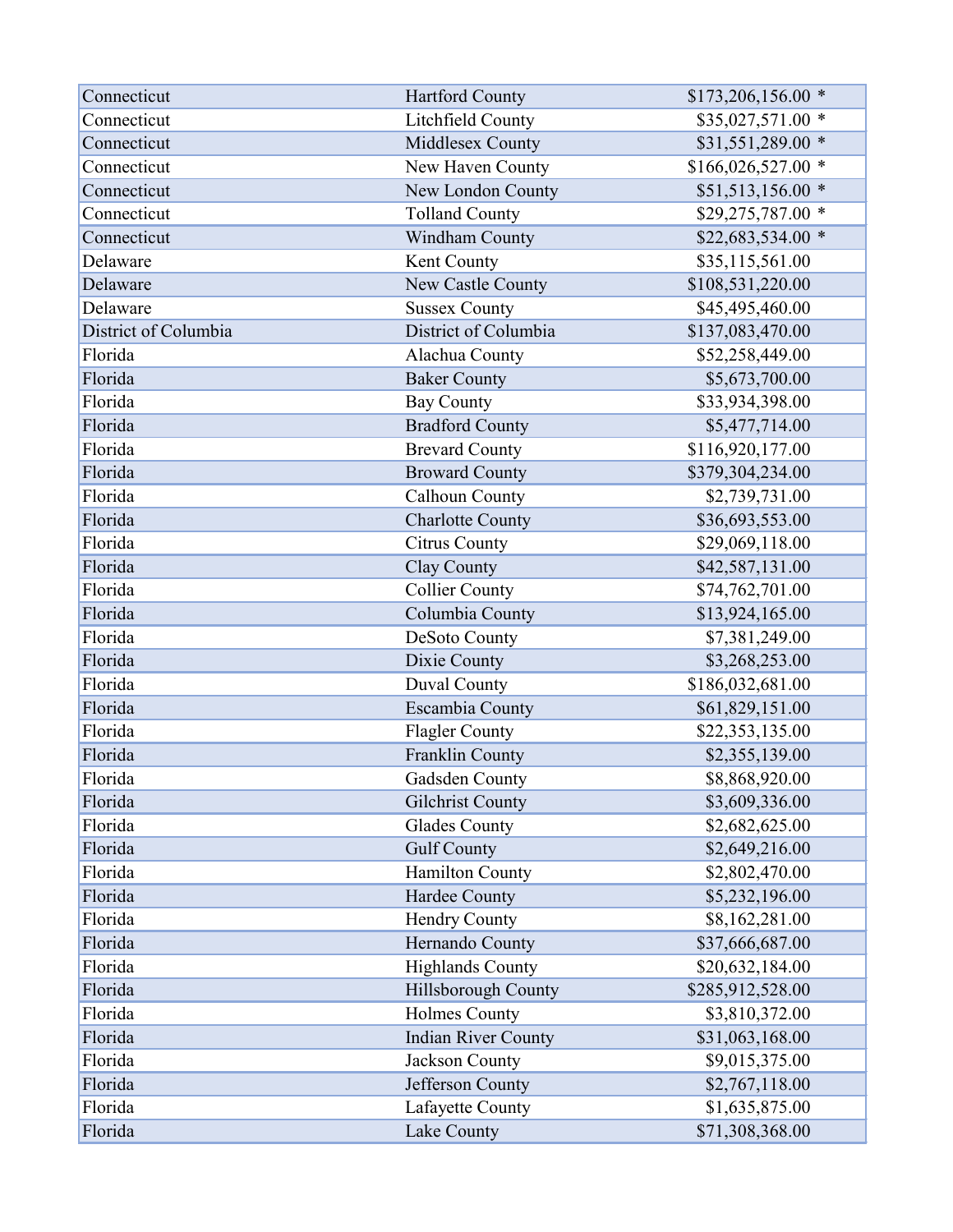| Florida | Lee County               | \$149,675,549.00 |
|---------|--------------------------|------------------|
| Florida | Leon County              | \$57,024,862.00  |
| Florida | Levy County              | \$8,061,471.00   |
| Florida | <b>Liberty County</b>    | \$1,622,667.00   |
| Florida | <b>Madison County</b>    | \$3,592,048.00   |
| Florida | Manatee County           | \$78,327,168.00  |
| Florida | Marion County            | \$71,009,435.00  |
| Florida | Martin County            | \$31,272,363.00  |
| Florida | Miami-Dade County        | \$527,733,745.00 |
| Florida | Monroe County            | \$14,417,919.00  |
| Florida | Nassau County            | \$17,214,367.00  |
| Florida | Okaloosa County          | \$40,933,386.00  |
| Florida | Okeechobee County        | \$8,190,640.00   |
| Florida | <b>Orange County</b>     | \$270,661,716.00 |
| Florida | Osceola County           | \$72,985,227.00  |
| Florida | Palm Beach County        | \$290,730,026.00 |
| Florida | Pasco County             | \$107,597,711.00 |
| Florida | Pinellas County          | \$189,381,543.00 |
| Florida | Polk County              | \$140,779,436.00 |
| Florida | <b>Putnam County</b>     | \$14,474,831.00  |
| Florida | Santa Rosa County        | \$35,800,640.00  |
| Florida | Sarasota County          | \$84,249,299.00  |
| Florida | Seminole County          | \$91,646,669.00  |
| Florida | St. Johns County         | \$51,409,433.00  |
| Florida | St. Lucie County         | \$63,767,844.00  |
| Florida | <b>Sumter County</b>     | \$25,721,033.00  |
| Florida | <b>Suwannee County</b>   | \$8,627,482.00   |
| Florida | <b>Taylor County</b>     | \$4,189,525.00   |
| Florida | <b>Union County</b>      | \$2,959,609.00   |
| Florida | Volusia County           | \$107,468,931.00 |
| Florida | Wakulla County           | \$6,553,405.00   |
| Florida | <b>Walton County</b>     | \$14,387,423.00  |
| Florida | <b>Washington County</b> | \$4,947,832.00   |
| Georgia | <b>Appling County</b>    | \$3,571,265.00   |
| Georgia | <b>Atkinson County</b>   | \$1,585,956.00   |
| Georgia | <b>Bacon County</b>      | \$2,168,476.00   |
| Georgia | <b>Baker County</b>      | \$590,096.00     |
| Georgia | <b>Baldwin County</b>    | \$8,719,356.00   |
| Georgia | <b>Banks County</b>      | \$3,735,979.00   |
| Georgia | <b>Barrow County</b>     | \$16,168,394.00  |
| Georgia | <b>Bartow County</b>     | \$20,926,843.00  |
| Georgia | Ben Hill County          | \$3,243,779.00   |
| Georgia | <b>Berrien County</b>    | \$3,767,640.00   |
| Georgia | <b>Bibb County</b>       | \$29,749,340.00  |
| Georgia | <b>Bleckley County</b>   | \$2,500,429.00   |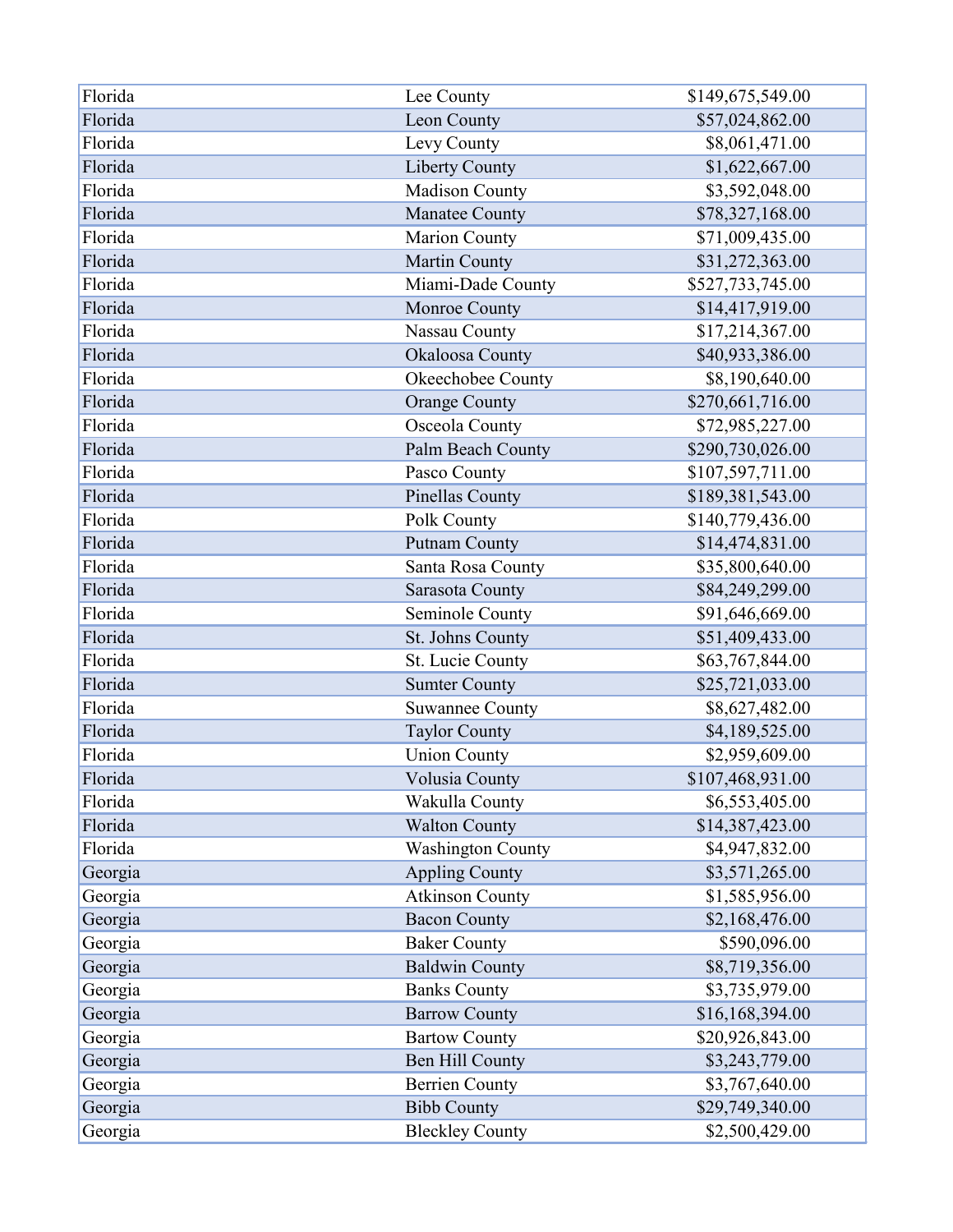| Georgia | <b>Brantley County</b>      | \$3,711,699.00   |
|---------|-----------------------------|------------------|
| Georgia | <b>Brooks County</b>        | \$3,002,341.00   |
| Georgia | <b>Bryan County</b>         | \$7,697,080.00   |
| Georgia | <b>Bulloch County</b>       | \$15,462,921.00  |
| Georgia | <b>Burke County</b>         | \$4,347,635.00   |
| Georgia | <b>Butts County</b>         | \$4,843,526.00   |
| Georgia | <b>Calhoun County</b>       | \$1,202,141.00   |
| Georgia | <b>Camden County</b>        | \$10,618,230.00  |
| Georgia | <b>Candler County</b>       | \$2,098,356.00   |
| Georgia | <b>Carroll County</b>       | \$23,307,039.00  |
| Georgia | Catoosa County              | \$13,126,623.00  |
| Georgia | <b>Charlton County</b>      | \$2,601,239.00   |
| Georgia | <b>Chatham County</b>       | \$56,218,385.00  |
| Georgia | <b>Chattahoochee County</b> | \$2,118,557.00   |
| Georgia | Chattooga County            | \$4,814,973.00   |
| Georgia | Cherokee County             | \$50,263,622.00  |
| Georgia | <b>Clarke County</b>        | \$24,926,792.00  |
| Georgia | Clay County                 | \$550,471.00     |
| Georgia | <b>Clayton County</b>       | \$66,847,995.00  |
| Georgia | <b>Clinch County</b>        | \$1,285,469.00   |
| Georgia | Cobb County                 | \$147,648,478.00 |
| Georgia | Coffee County               | \$8,405,273.00   |
| Georgia | <b>Colquitt County</b>      | \$8,857,265.00   |
| Georgia | Columbia County             | \$30,439,857.00  |
| Georgia | <b>Cook County</b>          | \$3,354,495.00   |
| Georgia | Coweta County               | \$28,846,132.00  |
| Georgia | <b>Crawford County</b>      | \$2,409,332.00   |
| Georgia | Crisp County                | \$4,345,499.00   |
| Georgia | Dade County                 | \$3,130,344.00   |
| Georgia | Dawson County               | \$5,071,173.00   |
| Georgia | DeKalb County               | \$147,484,541.00 |
| Georgia | Decatur County              | \$5,128,667.00   |
| Georgia | Dodge County                | \$4,002,280.00   |
| Georgia | Dooly County                | \$2,600,851.00   |
| Georgia | Dougherty County            | \$17,084,422.00  |
| Georgia | Douglas County              | \$28,425,412.00  |
| Georgia | <b>Early County</b>         | \$1,979,288.00   |
| Georgia | <b>Echols County</b>        | \$778,119.00     |
| Georgia | <b>Effingham County</b>     | \$12,488,744.00  |
| Georgia | <b>Elbert County</b>        | \$3,728,209.00   |
| Georgia | <b>Emanuel County</b>       | \$4,398,720.00   |
| Georgia | <b>Evans County</b>         | \$2,069,415.00   |
| Georgia | Fannin County               | \$5,086,712.00   |
| Georgia | <b>Fayette County</b>       | \$22,224,938.00  |
| Georgia | Floyd County                | \$19,132,082.00  |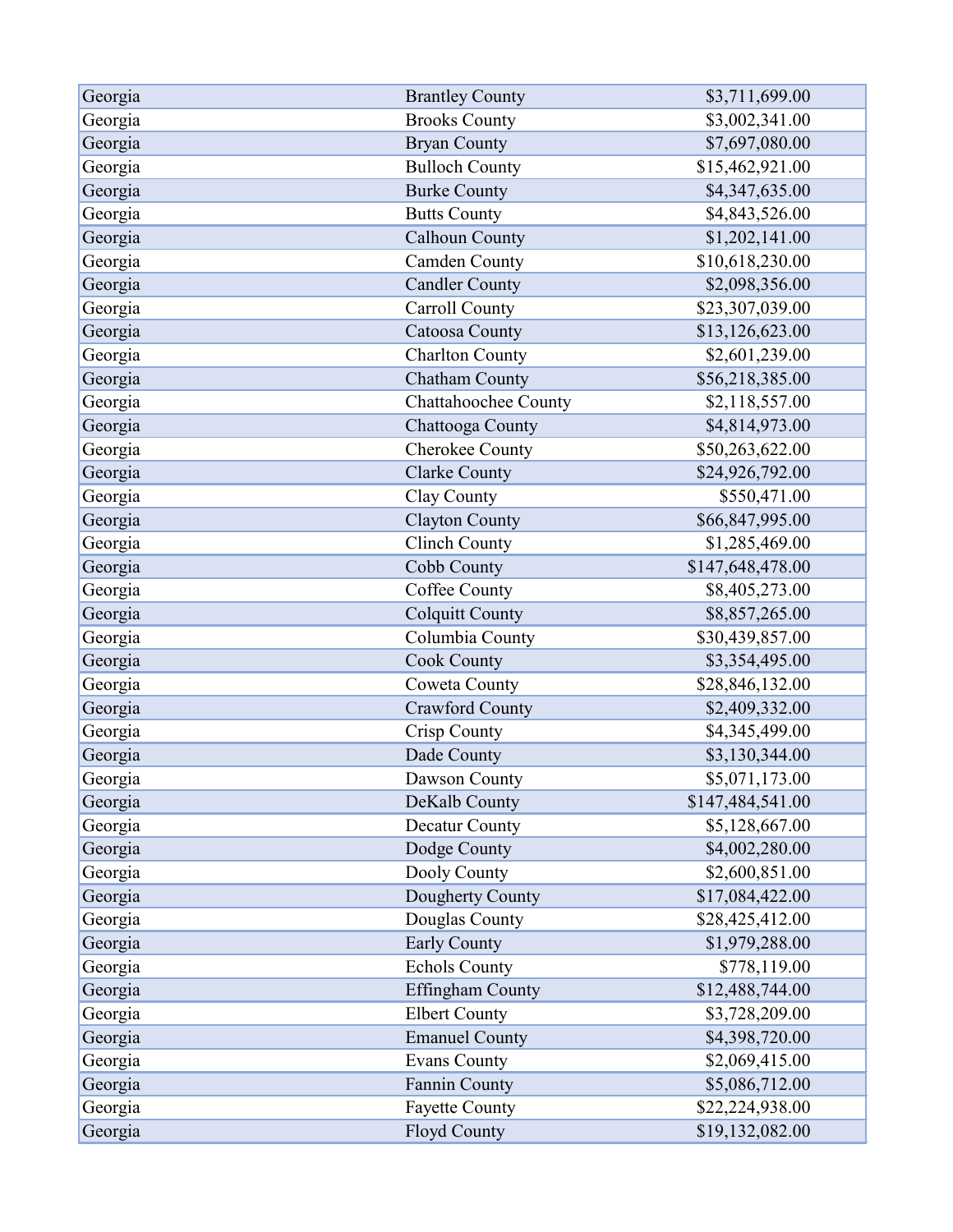| Georgia | Forsyth County         | \$47,443,088.00  |
|---------|------------------------|------------------|
| Georgia | Franklin County        | \$4,535,270.00   |
| Georgia | <b>Fulton County</b>   | \$206,657,290.00 |
| Georgia | <b>Gilmer County</b>   | \$6,093,061.00   |
| Georgia | <b>Glascock County</b> | \$577,082.00     |
| Georgia | <b>Glynn County</b>    | \$16,566,971.00  |
| Georgia | Gordon County          | \$11,258,633.00  |
| Georgia | <b>Grady County</b>    | \$4,784,671.00   |
| Georgia | Greene County          | \$3,559,222.00   |
| Georgia | <b>Gwinnett County</b> | \$181,855,587.00 |
| Georgia | Habersham County       | \$8,804,433.00   |
| Georgia | Hall County            | \$39,710,268.00  |
| Georgia | <b>Hancock County</b>  | \$1,642,673.00   |
| Georgia | <b>Haralson County</b> | \$5,786,747.00   |
| Georgia | Harris County          | \$6,844,180.00   |
| Georgia | Hart County            | \$5,090,014.00   |
| Georgia | <b>Heard County</b>    | \$2,315,903.00   |
| Georgia | Henry County           | \$45,560,724.00  |
| Georgia | <b>Houston County</b>  | \$30,663,037.00  |
| Georgia | Irwin County           | \$1,828,948.00   |
| Georgia | Jackson County         | \$14,174,927.00  |
| Georgia | Jasper County          | \$2,761,874.00   |
| Georgia | Jeff Davis County      | \$2,935,912.00   |
| Georgia | Jefferson County       | \$2,983,888.00   |
| Georgia | Jenkins County         | \$1,685,211.00   |
| Georgia | Johnson County         | \$1,873,040.00   |
| Georgia | Jones County           | \$5,581,437.00   |
| Georgia | Lamar County           | \$3,705,484.00   |
| Georgia | Lanier County          | \$2,024,546.00   |
| Georgia | <b>Laurens County</b>  | \$9,235,253.00   |
| Georgia | Lee County             | \$5,825,594.00   |
| Georgia | Liberty County         | \$11,933,029.00  |
| Georgia | <b>Lincoln County</b>  | \$1,538,561.00   |
| Georgia | Long County            | \$3,799,106.00   |
| Georgia | Lowndes County         | \$22,804,739.00  |
| Georgia | Lumpkin County         | \$6,528,348.00   |
| Georgia | Macon County           | \$2,514,803.00   |
| Georgia | <b>Madison County</b>  | \$5,803,840.00   |
| Georgia | <b>Marion County</b>   | \$1,623,638.00   |
| Georgia | McDuffie County        | \$4,139,606.00   |
| Georgia | McIntosh County        | \$2,792,758.00   |
| Georgia | Meriwether County      | \$4,111,442.00   |
| Georgia | Miller County          | \$1,110,654.00   |
| Georgia | Mitchell County        | \$4,246,631.00   |
| Georgia | Monroe County          | \$5,356,703.00   |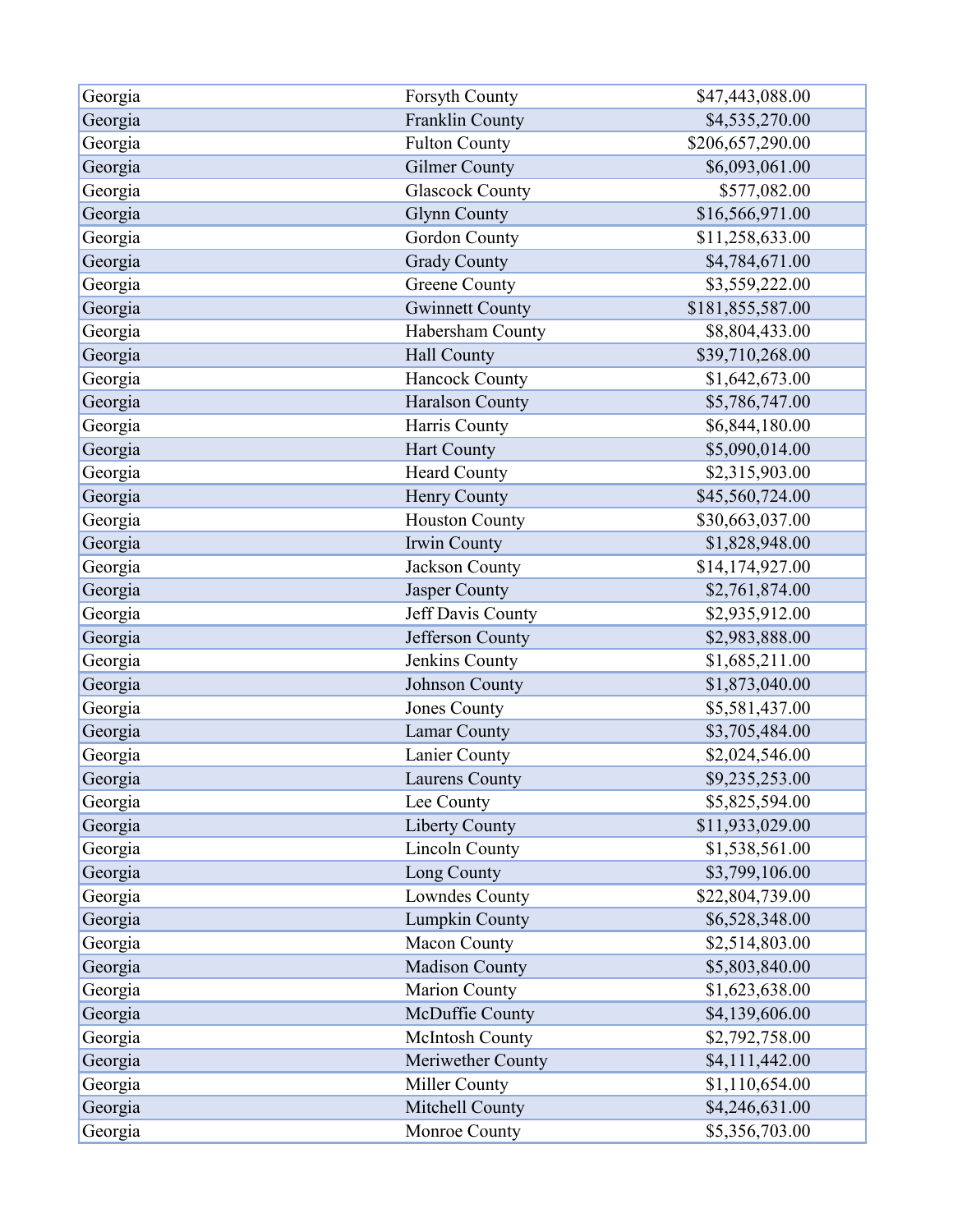| Georgia | <b>Montgomery County</b> | \$1,781,553.00  |
|---------|--------------------------|-----------------|
| Georgia | Morgan County            | \$3,744,137.00  |
| Georgia | Murray County            | \$7,788,178.00  |
| Georgia | Muscogee County          | \$38,025,833.00 |
| Georgia | Newton County            | \$21,704,962.00 |
| Georgia | Oconee County            | \$7,823,918.00  |
| Georgia | <b>Oglethorpe County</b> | \$2,963,882.00  |
| Georgia | Paulding County          | \$32,761,587.00 |
| Georgia | Peach County             | \$5,350,488.00  |
| Georgia | Pickens County           | \$6,330,420.00  |
| Georgia | Pierce County            | \$3,780,848.00  |
| Georgia | Pike County              | \$3,683,146.00  |
| Georgia | Polk County              | \$8,277,076.00  |
| Georgia | Pulaski County           | \$2,163,232.00  |
| Georgia | <b>Putnam County</b>     | \$4,296,356.00  |
| Georgia | Quitman County           | \$446,554.00    |
| Georgia | Rabun County             | \$3,328,661.00  |
| Georgia | Randolph County          | \$1,316,547.00  |
| Georgia | <b>Richmond County</b>   | \$39,336,747.00 |
| Georgia | Rockdale County          | \$17,655,482.00 |
| Georgia | <b>Schley County</b>     | \$1,021,111.00  |
| Georgia | <b>Screven County</b>    | \$2,712,732.00  |
| Georgia | Seminole County          | \$1,571,388.00  |
| Georgia | <b>Spalding County</b>   | \$12,956,276.00 |
| Georgia | <b>Stephens County</b>   | \$5,035,627.00  |
| Georgia | <b>Stewart County</b>    | \$1,286,052.00  |
| Georgia | <b>Sumter County</b>     | \$5,734,691.00  |
| Georgia | <b>Talbot County</b>     | \$1,203,306.00  |
| Georgia | Taliaferro County        | \$298,544.00    |
| Georgia | <b>Tattnall County</b>   | \$4,911,509.00  |
| Georgia | <b>Taylor County</b>     | \$1,557,791.00  |
| Georgia | <b>Telfair County</b>    | \$3,080,619.00  |
| Georgia | <b>Terrell County</b>    | \$1,657,047.00  |
| Georgia | <b>Thomas County</b>     | \$8,634,086.00  |
| Georgia | <b>Tift County</b>       | \$7,894,621.00  |
| Georgia | <b>Toombs County</b>     | \$5,211,413.00  |
| Georgia | <b>Towns County</b>      | \$2,338,046.00  |
| Georgia | <b>Treutlen County</b>   | \$1,340,438.00  |
| Georgia | <b>Troup County</b>      | \$13,581,529.00 |
| Georgia | <b>Turner County</b>     | \$1,550,993.00  |
| Georgia | <b>Twiggs County</b>     | \$1,577,215.00  |
| Georgia | <b>Union County</b>      | \$4,760,974.00  |
| Georgia | <b>Upson County</b>      | \$5,112,351.00  |
| Georgia | <b>Walker County</b>     | \$13,550,256.00 |
| Georgia | <b>Walton County</b>     | \$18,373,581.00 |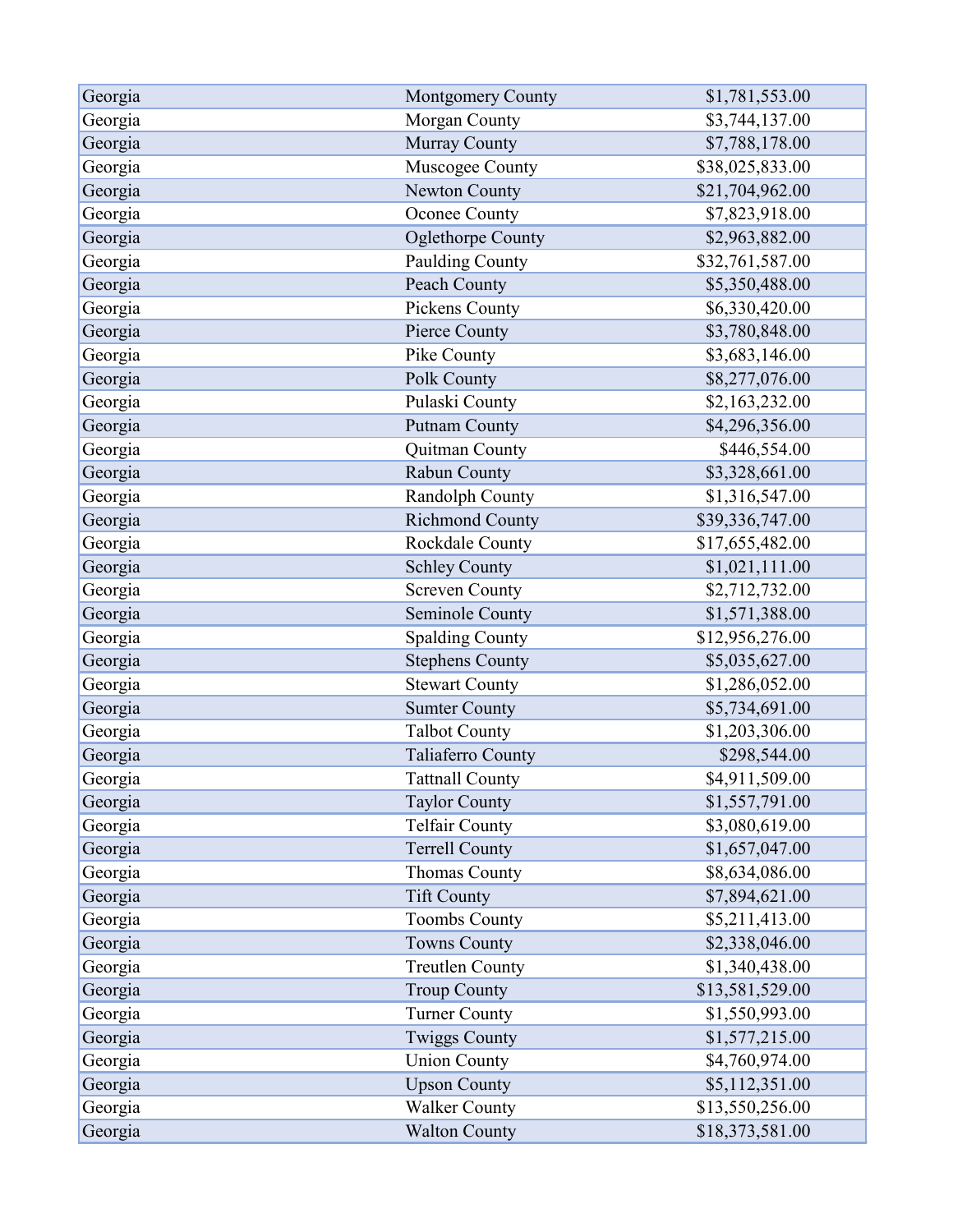| Georgia | Ware County              | \$6,940,911.00   |
|---------|--------------------------|------------------|
| Georgia | <b>Warren County</b>     | \$1,020,528.00   |
| Georgia | <b>Washington County</b> | \$3,957,411.00   |
| Georgia | <b>Wayne County</b>      | \$5,812,969.00   |
| Georgia | <b>Webster County</b>    | \$506,379.00     |
| Georgia | <b>Wheeler County</b>    | \$1,525,742.00   |
| Georgia | White County             | \$5,982,150.00   |
| Georgia | Whitfield County         | \$20,322,762.00  |
| Georgia | <b>Wilcox County</b>     | \$1,677,248.00   |
| Georgia | <b>Wilkes County</b>     | \$1,899,068.00   |
| Georgia | Wilkinson County         | \$1,739,210.00   |
| Georgia | Worth County             | \$3,932,742.00   |
| Guam    | Guam                     | \$32,660,972.00  |
| Hawaii  | Hawaii County            | \$39,141,538.00  |
| Hawaii  | Honolulu County          | \$189,297,438.00 |
| Hawaii  | Kalawao County           | $$16,704.00$ *   |
| Hawaii  | Kauai County             | \$14,042,068.00  |
| Hawaii  | Maui County              | \$32,518,790.00  |
| Idaho   | Ada County               | \$93,542,629.00  |
| Idaho   | <b>Adams County</b>      | \$834,059.00     |
| Idaho   | <b>Bannock County</b>    | \$17,055,675.00  |
| Idaho   | <b>Bear Lake County</b>  | \$1,189,709.00   |
| Idaho   | <b>Benewah County</b>    | \$1,806,027.00   |
| Idaho   | <b>Bingham County</b>    | \$9,092,488.00   |
| Idaho   | <b>Blaine County</b>     | \$4,471,559.00   |
| Idaho   | <b>Boise County</b>      | \$1,521,080.00   |
| Idaho   | <b>Bonner County</b>     | \$8,884,265.00   |
| Idaho   | <b>Bonneville County</b> | \$23,126,398.00  |
| Idaho   | <b>Boundary County</b>   | \$2,378,448.00   |
| Idaho   | <b>Butte County</b>      | \$504,437.00     |
| Idaho   | <b>Camas County</b>      | \$214,828.00     |
| Idaho   | Canyon County            | \$44,645,474.00  |
| Idaho   | Caribou County           | \$1,389,775.00   |
| Idaho   | Cassia County            | \$4,667,546.00   |
| Idaho   | <b>Clark County</b>      | \$164,131.00     |
| Idaho   | <b>Clearwater County</b> | \$1,700,750.00   |
| Idaho   | <b>Custer County</b>     | \$838,138.00     |
| Idaho   | <b>Elmore County</b>     | \$5,343,689.00   |
| Idaho   | Franklin County          | \$2,695,250.00   |
| Idaho   | <b>Fremont County</b>    | \$2,544,327.00   |
| Idaho   | Gem County               | \$3,518,044.00   |
| Idaho   | <b>Gooding County</b>    | \$2,948,343.00   |
| Idaho   | Idaho County             | \$3,237,369.00   |
| Idaho   | Jefferson County         | \$5,802,092.00   |
| Idaho   | Jerome County            | \$4,741,745.00   |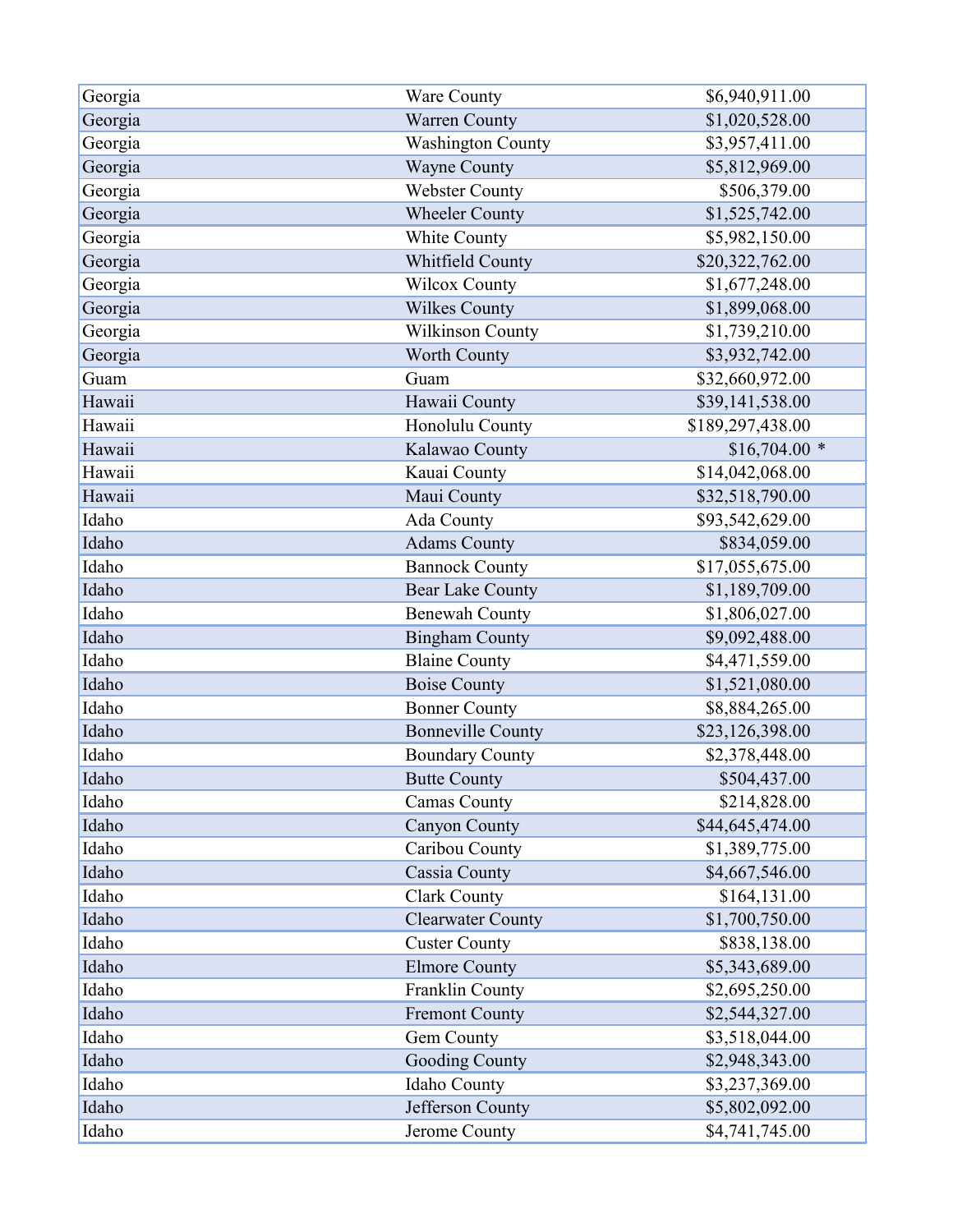| Idaho    | Kootenai County          | \$32,184,700.00            |
|----------|--------------------------|----------------------------|
| Idaho    | Latah County             | \$7,790,509.00             |
| Idaho    | Lemhi County             | \$1,559,151.00             |
| Idaho    | Lewis County             | \$745,487.00               |
| Idaho    | <b>Lincoln County</b>    | \$1,042,283.00             |
| Idaho    | Madison County           | \$7,751,467.00             |
| Idaho    | Minidoka County          | \$4,086,579.00             |
| Idaho    | Nez Perce County         | \$7,848,780.00             |
| Idaho    | Oneida County            | \$880,094.00               |
| Idaho    | Owyhee County            | \$2,296,479.00             |
| Idaho    | Payette County           | \$4,652,201.00             |
| Idaho    | Power County             | \$1,491,944.00             |
| Idaho    | <b>Shoshone County</b>   | \$2,502,177.00             |
| Idaho    | <b>Teton County</b>      | \$2,358,441.00             |
| Idaho    | <b>Twin Falls County</b> | \$16,875,033.00            |
| Idaho    | <b>Valley County</b>     | \$2,212,762.00             |
| Idaho    | <b>Washington County</b> | \$1,980,065.00             |
| Illinois | <b>Adams County</b>      | \$12,709,982.00            |
| Illinois | <b>Alexander County</b>  | \$1,119,007.00             |
| Illinois | <b>Bond County</b>       | \$3,190,558.00             |
| Illinois | <b>Boone County</b>      | \$10,400,294.00            |
| Illinois | <b>Brown County</b>      | \$1,277,699.00             |
| Illinois | <b>Bureau County</b>     | \$6,337,607.00             |
| Illinois | Calhoun County           | \$920,495.00               |
| Illinois | <b>Carroll County</b>    | \$2,778,579.00             |
| Illinois | <b>Cass County</b>       | $\overline{$}2,359,412.00$ |
| Illinois | Champaign County         | \$40,729,630.00            |
| Illinois | <b>Christian County</b>  | \$6,274,673.00             |
| Illinois | <b>Clark County</b>      | \$2,999,233.00             |
| Illinois | Clay County              | \$2,560,837.00             |
| Illinois | <b>Clinton County</b>    | \$7,295,978.00             |
| Illinois | <b>Coles County</b>      | \$9,832,536.00             |
| Illinois | <b>Cook County</b>       | \$1,000,372,385.00         |
| Illinois | <b>Crawford County</b>   | \$3,625,846.00             |
| Illinois | <b>Cumberland County</b> | \$2,091,169.00             |
| Illinois | De Witt County           | \$3,037,498.00             |
| Illinois | DeKalb County            | \$20,375,013.00            |
| Illinois | Douglas County           | \$3,780,848.00             |
| Illinois | DuPage County            | \$179,266,585.00           |
| Illinois | <b>Edgar County</b>      | \$3,333,323.00             |
| Illinois | <b>Edwards County</b>    | \$1,242,154.00             |
| Illinois | Effingham County         | \$6,605,655.00             |
| Illinois | <b>Fayette County</b>    | \$4,144,268.00             |
| Illinois | Ford County              | \$2,517,522.00             |
| Illinois | Franklin County          | \$7,472,152.00             |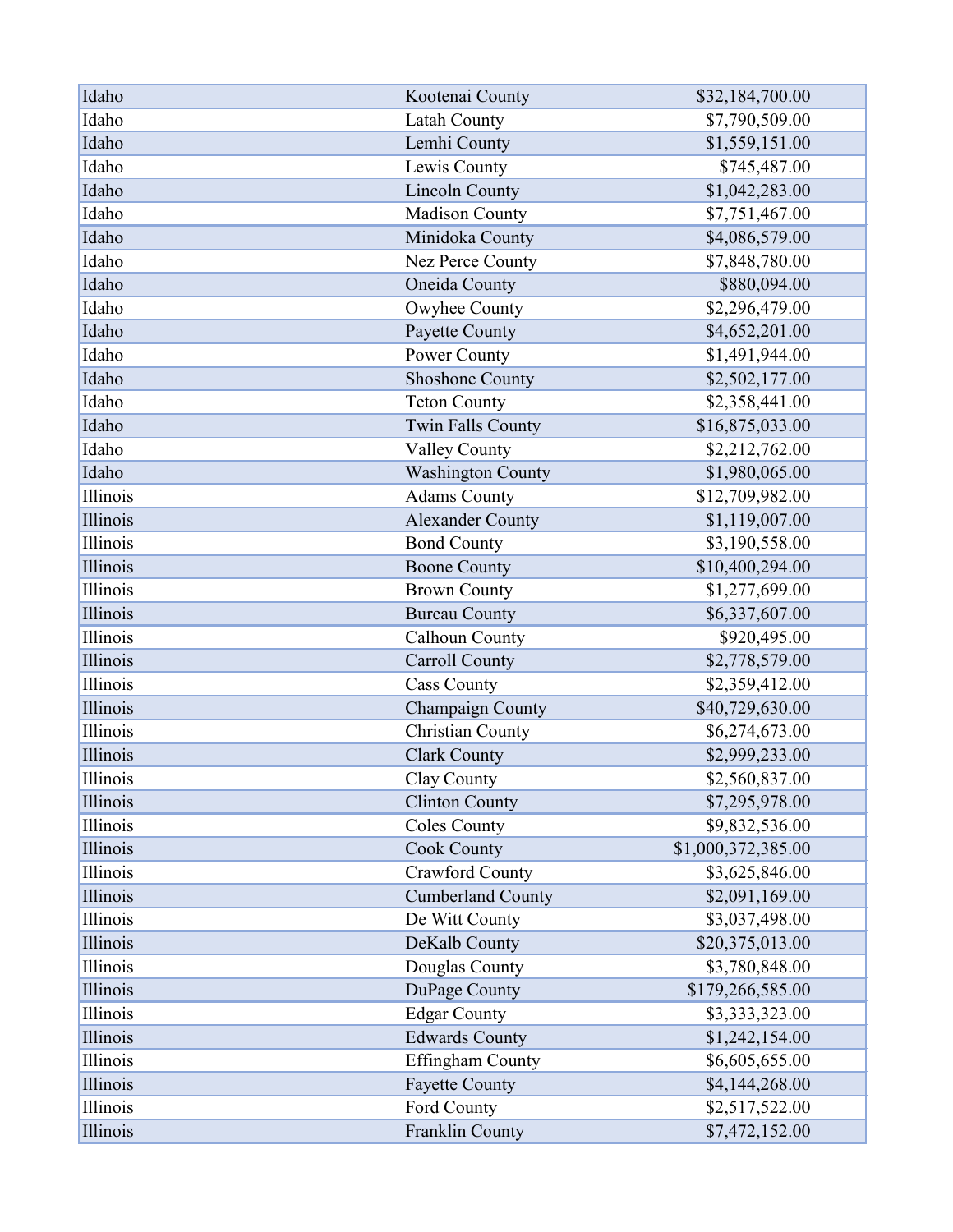| Illinois | <b>Fulton County</b>   | \$6,670,142.00   |
|----------|------------------------|------------------|
| Illinois | <b>Gallatin County</b> | \$937,782.00     |
| Illinois | <b>Greene County</b>   | \$2,519,076.00   |
| Illinois | <b>Grundy County</b>   | \$9,916,641.00   |
| Illinois | <b>Hamilton County</b> | \$1,576,438.00   |
| Illinois | Hancock County         | \$3,439,571.00   |
| Illinois | Hardin County          | \$742,184.00     |
| Illinois | Henderson County       | \$1,290,908.00   |
| Illinois | Henry County           | \$9,500,777.00   |
| Illinois | Iroquois County        | \$5,266,577.00   |
| Illinois | Jackson County         | \$11,023,022.00  |
| Illinois | Jasper County          | \$1,866,630.00   |
| Illinois | Jefferson County       | \$7,319,675.00   |
| Illinois | Jersey County          | \$4,229,150.00   |
| Illinois | Jo Daviess County      | \$4,124,650.00   |
| Illinois | Johnson County         | \$2,411,857.00   |
| Illinois | Kane County            | \$103,413,041.00 |
| Illinois | Kankakee County        | \$21,339,406.00  |
| Illinois | Kendall County         | \$25,054,795.00  |
| Illinois | Knox County            | \$9,653,448.00   |
| Illinois | LaSalle County         | \$21,107,679.00  |
| Illinois | Lake County            | \$135,293,758.00 |
| Illinois | Lawrence County        | \$3,045,268.00   |
| Illinois | Lee County             | \$6,622,748.00   |
| Illinois | Livingston County      | \$6,924,206.00   |
| Illinois | Logan County           | \$5,558,711.00   |
| Illinois | Macon County           | \$20,202,529.00  |
| Illinois | Macoupin County        | \$8,726,349.00   |
| Illinois | <b>Madison County</b>  | \$51,078,063.00  |
| Illinois | <b>Marion County</b>   | \$7,226,635.00   |
| Illinois | Marshall County        | \$2,221,697.00   |
| Illinois | <b>Mason County</b>    | \$2,594,829.00   |
| Illinois | <b>Massac County</b>   | \$2,675,050.00   |
| Illinois | McDonough County       | \$5,765,381.00   |
| Illinois | McHenry County         | \$59,781,491.00  |
| Illinois | McLean County          | \$33,315,167.00  |
| Illinois | <b>Menard County</b>   | \$2,368,930.00   |
| Illinois | <b>Mercer County</b>   | \$2,998,456.00   |
| Illinois | Monroe County          | \$6,727,831.00   |
| Illinois | Montgomery County      | \$5,519,086.00   |
| Illinois | Morgan County          | \$6,537,672.00   |
| Illinois | Moultrie County        | \$2,816,649.00   |
| Illinois | Ogle County            | \$9,836,809.00   |
| Illinois | Peoria County          | \$34,803,420.00  |
| Illinois | Perry County           | \$4,062,688.00   |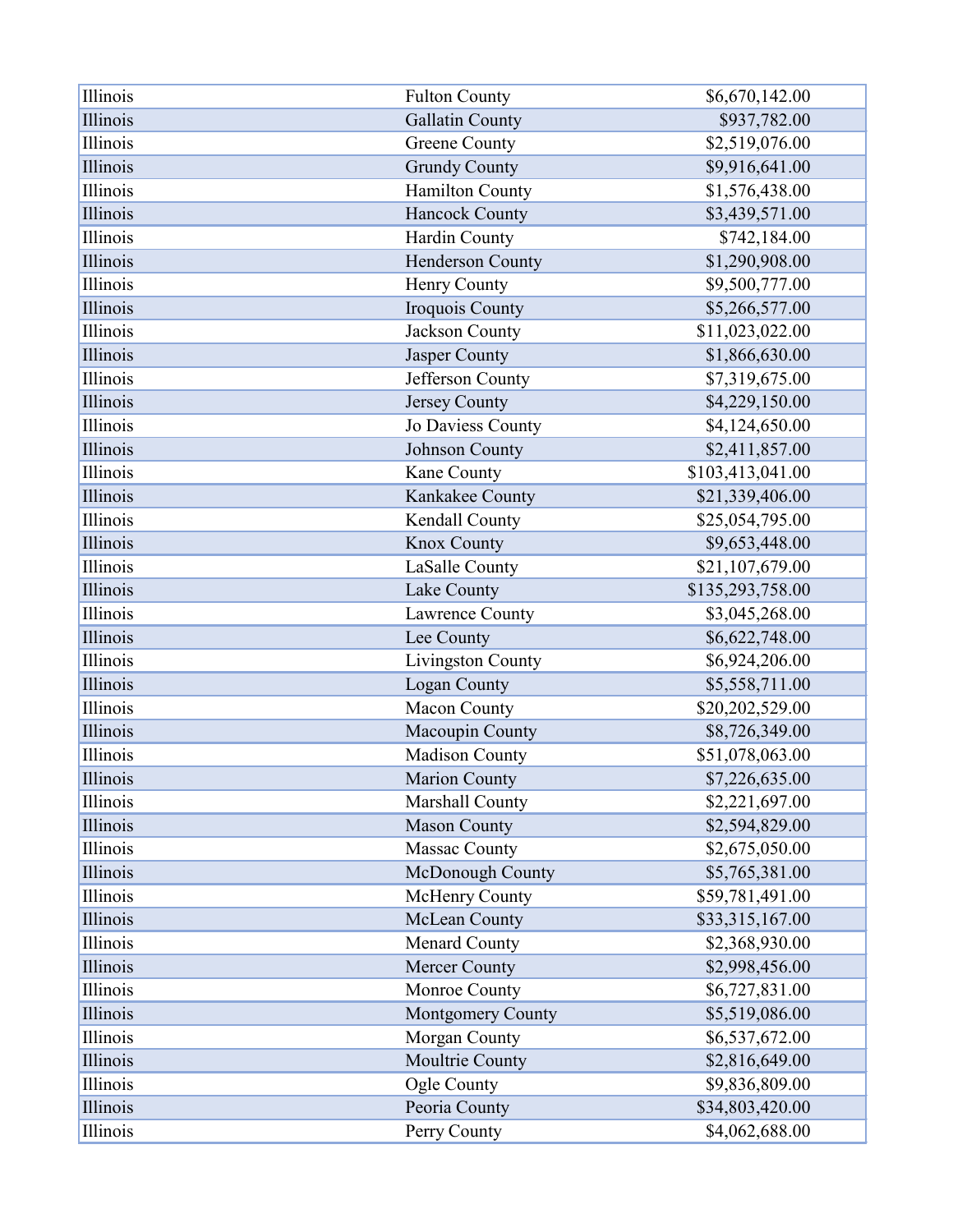| Illinois | Piatt County              | \$3,174,630.00   |
|----------|---------------------------|------------------|
| Illinois | Pike County               | \$3,022,542.00   |
| Illinois | Pope County               | \$811,333.00     |
| Illinois | Pulaski County            | \$1,036,261.00   |
| Illinois | <b>Putnam County</b>      | \$1,114,733.00   |
| Illinois | Randolph County           | \$6,173,281.00   |
| Illinois | <b>Richland County</b>    | \$3,013,218.00   |
| Illinois | Rock Island County        | \$27,558,333.00  |
| Illinois | Saline County             | \$4,562,851.00   |
| Illinois | Sangamon County           | \$37,812,754.00  |
| Illinois | <b>Schuyler County</b>    | \$1,314,605.00   |
| Illinois | <b>Scott County</b>       | \$961,674.00     |
| Illinois | <b>Shelby County</b>      | \$4,202,151.00   |
| Illinois | St. Clair County          | \$50,440,961.00  |
| Illinois | <b>Stark County</b>       | \$1,037,621.00   |
| Illinois | <b>Stephenson County</b>  | \$8,643,215.00   |
| Illinois | <b>Tazewell County</b>    | \$25,601,188.00  |
| Illinois | <b>Union County</b>       | \$3,234,650.00   |
| Illinois | Vermilion County          | \$14,715,103.00  |
| Illinois | Wabash County             | \$2,237,625.00   |
| Illinois | Warren County             | \$3,271,750.00   |
| Illinois | <b>Washington County</b>  | \$2,697,387.00   |
| Illinois | <b>Wayne County</b>       | \$3,149,574.00   |
| Illinois | White County              | \$2,629,404.00   |
| Illinois | Whiteside County          | \$10,717,097.00  |
| Illinois | Will County               | \$134,168,730.00 |
| Illinois | Williamson County         | \$12,935,687.00  |
| Illinois | Winnebago County          | \$54,886,298.00  |
| Illinois | <b>Woodford County</b>    | \$7,470,210.00   |
| Indiana  | <b>Adams County</b>       | \$6,949,263.00   |
| Indiana  | <b>Allen County</b>       | \$73,674,384.00  |
| Indiana  | <b>Bartholomew County</b> | \$16,273,089.00  |
| Indiana  | <b>Benton County</b>      | \$1,699,196.00   |
| Indiana  | <b>Blackford County</b>   | \$2,283,854.00   |
| Indiana  | <b>Boone County</b>       | \$13,177,707.00  |
| Indiana  | <b>Brown County</b>       | \$2,931,444.00   |
| Indiana  | <b>Carroll County</b>     | \$3,934,685.00   |
| Indiana  | <b>Cass County</b>        | \$7,320,646.00   |
| Indiana  | <b>Clark County</b>       | \$22,978,777.00  |
| Indiana  | Clay County               | \$5,093,899.00   |
| Indiana  | <b>Clinton County</b>     | \$6,293,126.00   |
| Indiana  | <b>Crawford County</b>    | \$2,054,458.00   |
| Indiana  | Daviess County            | \$6,478,041.00   |
| Indiana  | DeKalb County             | \$8,444,509.00   |
| Indiana  | Dearborn County           | \$9,606,637.00   |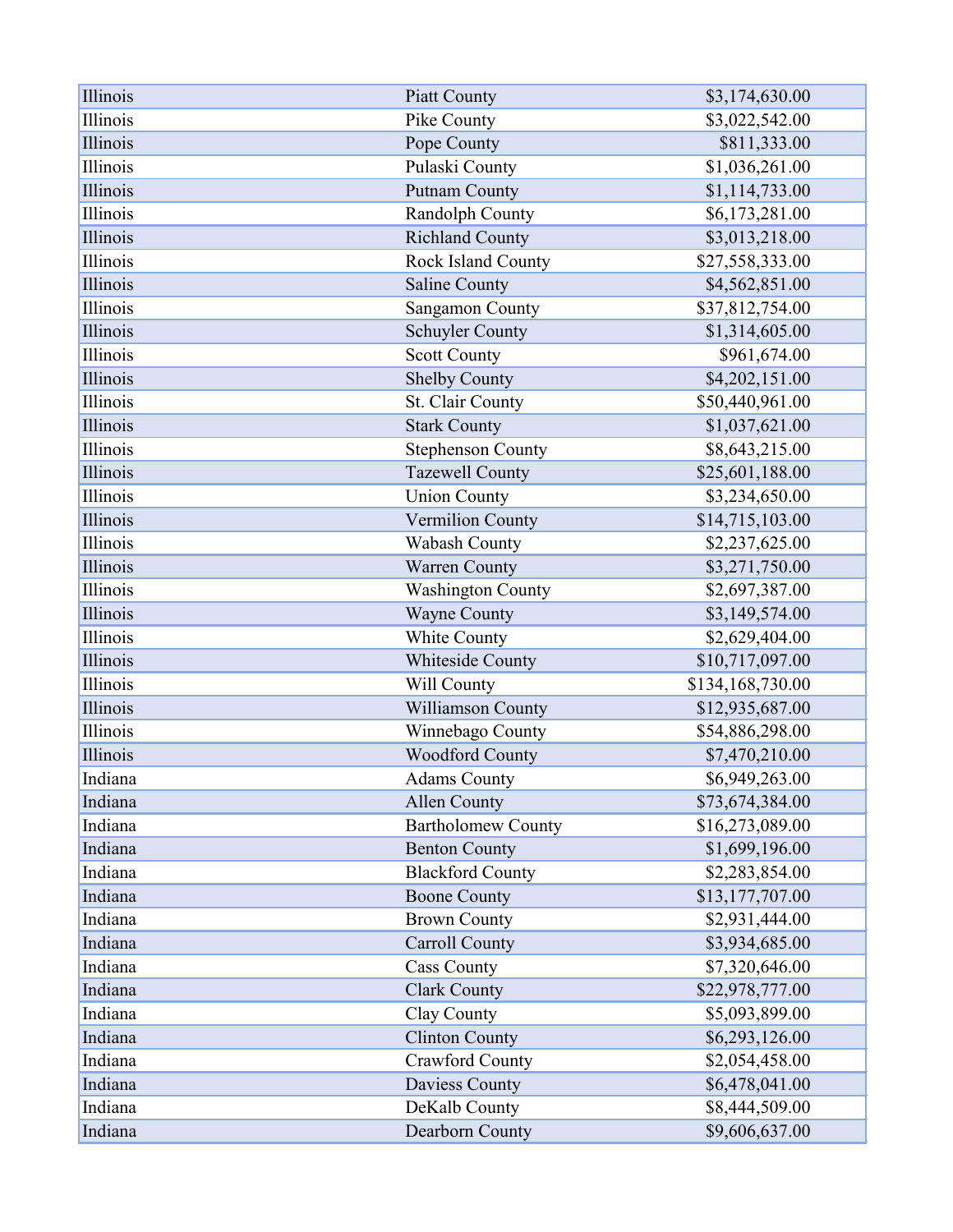| Indiana | Decatur County           | \$5,158,774.00   |
|---------|--------------------------|------------------|
| Indiana | <b>Delaware County</b>   | \$22,169,386.00  |
| Indiana | Dubois County            | \$8,300,967.00   |
| Indiana | <b>Elkhart County</b>    | \$40,079,320.00  |
| Indiana | <b>Fayette County</b>    | \$4,487,293.00   |
| Indiana | Floyd County             | \$15,251,978.00  |
| Indiana | Fountain County          | \$3,175,019.00   |
| Indiana | Franklin County          | \$4,420,475.00   |
| Indiana | <b>Fulton County</b>     | \$3,879,715.00   |
| Indiana | <b>Gibson County</b>     | \$6,537,866.00   |
| Indiana | <b>Grant County</b>      | \$12,774,857.00  |
| Indiana | <b>Greene County</b>     | \$6,200,474.00   |
| Indiana | <b>Hamilton County</b>   | \$65,654,674.00  |
| Indiana | <b>Hancock County</b>    | \$15,183,218.00  |
| Indiana | Harrison County          | \$7,869,564.00   |
| Indiana | Hendricks County         | \$33,080,915.00  |
| Indiana | Henry County             | \$9,317,999.00   |
| Indiana | <b>Howard County</b>     | \$16,033,204.00  |
| Indiana | Huntington County        | \$7,093,582.00   |
| Indiana | Jackson County           | \$8,591,353.00   |
| Indiana | Jasper County            | \$6,519,025.00   |
| Indiana | <b>Jay County</b>        | \$3,969,453.00   |
| Indiana | Jefferson County         | \$6,275,450.00   |
| Indiana | Jennings County          | \$5,387,199.00   |
| Indiana | Johnson County           | \$30,722,086.00  |
| Indiana | <b>Knox County</b>       | \$7,107,956.00   |
| Indiana | Kosciusko County         | \$15,433,397.00  |
| Indiana | LaGrange County          | \$7,694,555.00   |
| Indiana | LaPorte County           | \$21,344,456.00  |
| Indiana | Lake County              | \$94,301,324.00  |
| Indiana | Lawrence County          | \$8,812,591.00   |
| Indiana | <b>Madison County</b>    | \$25,167,259.00  |
| Indiana | <b>Marion County</b>     | \$187,358,746.00 |
| Indiana | Marshall County          | \$8,985,074.00   |
| Indiana | Martin County            | \$1,991,914.00   |
| Indiana | Miami County             | \$6,898,567.00   |
| Indiana | Monroe County            | \$28,830,982.00  |
| Indiana | <b>Montgomery County</b> | \$7,446,707.00   |
| Indiana | Morgan County            | \$13,691,662.00  |
| Indiana | Newton County            | \$2,716,228.00   |
| Indiana | Noble County             | \$9,273,712.00   |
| Indiana | Ohio County              | \$1,141,150.00   |
| Indiana | <b>Orange County</b>     | \$3,816,005.00   |
| Indiana | Owen County              | \$4,039,962.00   |
| Indiana | Parke County             | \$3,289,814.00   |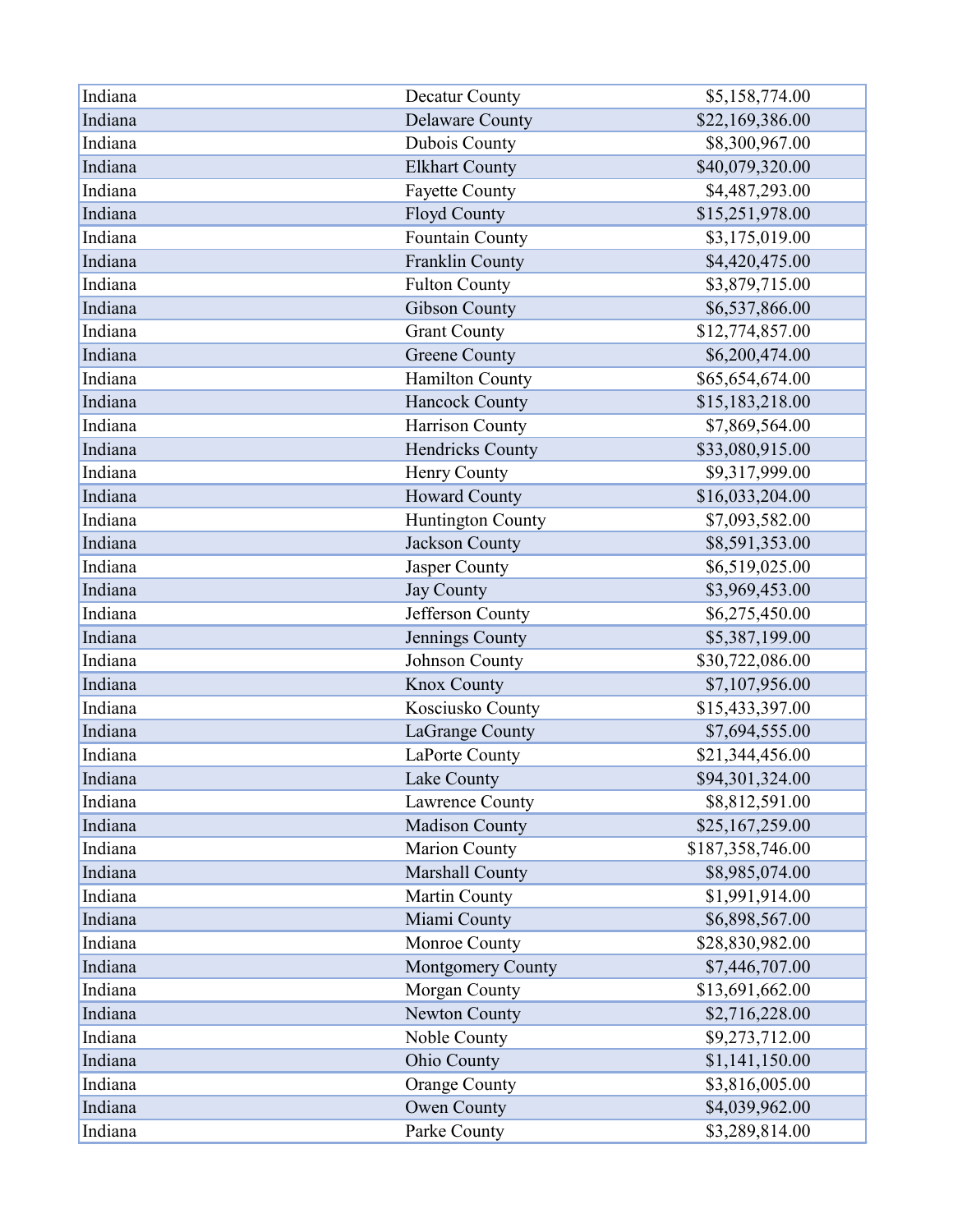| Indiana | Perry County              | \$3,723,354.00  |
|---------|---------------------------|-----------------|
| Indiana | Pike County               | \$2,406,418.00  |
| Indiana | Porter County             | \$33,096,066.00 |
| Indiana | Posey County              | \$4,938,897.00  |
| Indiana | Pulaski County            | \$2,399,425.00  |
| Indiana | <b>Putnam County</b>      | \$7,298,697.00  |
| Indiana | Randolph County           | \$4,790,887.00  |
| Indiana | <b>Ripley County</b>      | \$5,501,605.00  |
| Indiana | <b>Rush County</b>        | \$3,220,665.00  |
| Indiana | <b>Scott County</b>       | \$4,637,050.00  |
| Indiana | <b>Shelby County</b>      | \$8,688,084.00  |
| Indiana | <b>Spencer County</b>     | \$3,938,570.00  |
| Indiana | St. Joseph County         | \$52,799,014.00 |
| Indiana | <b>Starke County</b>      | \$4,466,509.00  |
| Indiana | <b>Steuben County</b>     | \$6,719,479.00  |
| Indiana | <b>Sullivan County</b>    | \$4,014,711.00  |
| Indiana | Switzerland County        | \$2,088,256.00  |
| Indiana | Tippecanoe County         | \$38,018,646.00 |
| Indiana | <b>Tipton County</b>      | \$2,942,321.00  |
| Indiana | <b>Union County</b>       | \$1,370,157.00  |
| Indiana | Vanderburgh County        | \$35,244,730.00 |
| Indiana | Vermillion County         | \$3,010,305.00  |
| Indiana | Vigo County               | \$20,790,877.00 |
| Indiana | <b>Wabash County</b>      | \$6,020,610.00  |
| Indiana | Warren County             | \$1,605,379.00  |
| Indiana | <b>Warrick County</b>     | \$12,236,623.00 |
| Indiana | <b>Washington County</b>  | \$5,445,664.00  |
| Indiana | <b>Wayne County</b>       | \$12,797,195.00 |
| Indiana | <b>Wells County</b>       | \$5,496,166.00  |
| Indiana | White County              | \$4,681,531.00  |
| Indiana | <b>Whitley County</b>     | \$6,597,109.00  |
| Iowa    | <b>Adair County</b>       | \$1,389,192.00  |
| Iowa    | <b>Adams County</b>       | \$699,646.00    |
| Iowa    | <b>Allamakee County</b>   | \$2,658,539.00  |
| Iowa    | <b>Appanoose County</b>   | \$2,413,605.00  |
| Iowa    | <b>Audubon County</b>     | \$1,067,534.00  |
| Iowa    | <b>Benton County</b>      | \$4,981,241.00  |
| Iowa    | <b>Black Hawk County</b>  | \$25,489,501.00 |
| Iowa    | <b>Boone County</b>       | \$5,095,647.00  |
| Iowa    | <b>Bremer County</b>      | \$4,868,000.00  |
| Iowa    | <b>Buchanan County</b>    | \$4,112,996.00  |
| Iowa    | <b>Buena Vista County</b> | \$3,810,955.00  |
| Iowa    | <b>Butler County</b>      | \$2,804,606.00  |
| Iowa    | Calhoun County            | \$1,877,896.00  |
| Iowa    | <b>Carroll County</b>     | \$3,916,815.00  |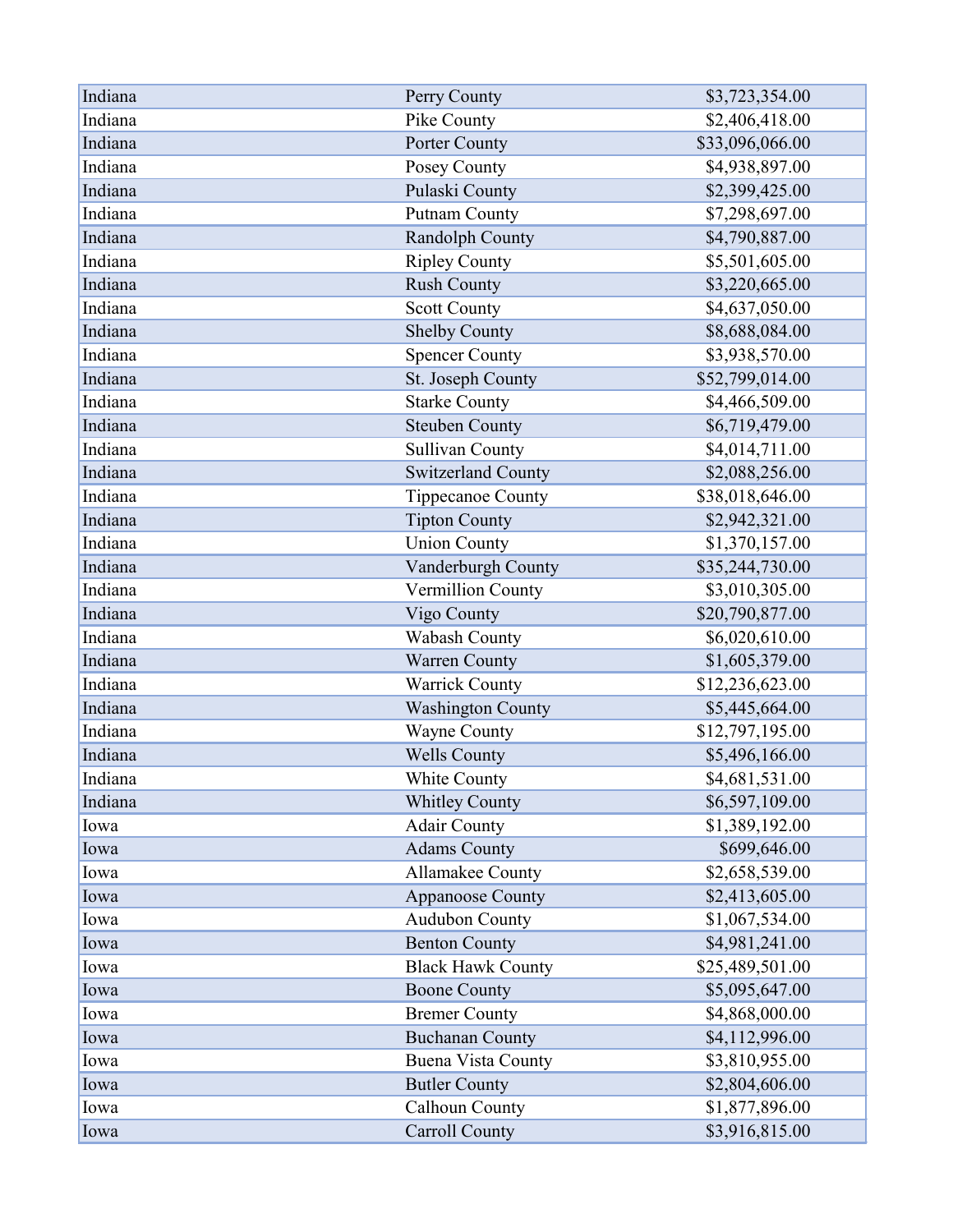| Iowa | <b>Cass County</b>     | \$2,493,243.00  |
|------|------------------------|-----------------|
| Iowa | <b>Cedar County</b>    | \$3,618,076.00  |
| Iowa | Cerro Gordo County     | \$8,245,415.00  |
| Iowa | <b>Cherokee County</b> | \$2,182,267.00  |
| Iowa | Chickasaw County       | \$2,317,845.00  |
| Iowa | <b>Clarke County</b>   | \$1,824,869.00  |
| Iowa | Clay County            | \$3,110,920.00  |
| Iowa | <b>Clayton County</b>  | \$3,408,688.00  |
| Iowa | <b>Clinton County</b>  | \$9,018,289.00  |
| Iowa | <b>Crawford County</b> | \$3,267,088.00  |
| Iowa | Dallas County          | \$18,152,150.00 |
| Iowa | Davis County           | \$1,748,144.00  |
| Iowa | Decatur County         | \$1,528,655.00  |
| Iowa | <b>Delaware County</b> | \$3,304,187.00  |
| Iowa | Des Moines County      | \$7,568,883.00  |
| Iowa | Dickinson County       | \$3,352,164.00  |
| Iowa | Dubuque County         | \$18,901,521.00 |
| Iowa | <b>Emmet County</b>    | \$1,788,546.00  |
| Iowa | <b>Fayette County</b>  | \$3,816,782.00  |
| Iowa | <b>Floyd County</b>    | \$3,038,275.00  |
| Iowa | Franklin County        | \$1,955,979.00  |
| Iowa | <b>Fremont County</b>  | \$1,351,898.00  |
| Iowa | <b>Greene County</b>   | \$1,726,390.00  |
| Iowa | <b>Grundy County</b>   | \$2,375,923.00  |
| Iowa | <b>Guthrie County</b>  | \$2,076,213.00  |
| Iowa | Hamilton County        | \$2,869,482.00  |
| Iowa | <b>Hancock County</b>  | \$2,064,753.00  |
| Iowa | Hardin County          | \$3,272,138.00  |
| Iowa | Harrison County        | \$2,728,854.00  |
| Iowa | Henry County           | \$3,875,831.00  |
| Iowa | <b>Howard County</b>   | \$1,778,834.00  |
| Iowa | Humboldt County        | \$1,856,529.00  |
| Iowa | Ida County             | \$1,332,475.00  |
| Iowa | Iowa County            | \$3,143,552.00  |
| Iowa | Jackson County         | \$3,775,798.00  |
| Iowa | Jasper County          | \$7,222,750.00  |
| Iowa | Jefferson County       | \$3,553,589.00  |
| Iowa | Johnson County         | \$29,357,173.00 |
| Iowa | <b>Jones County</b>    | \$4,017,042.00  |
| Iowa | Keokuk County          | \$1,990,165.00  |
| Iowa | Kossuth County         | \$2,877,252.00  |
| Iowa | Lee County             | \$6,537,478.00  |
| Iowa | Linn County            | \$44,034,983.00 |
| Iowa | Louisa County          | \$2,143,419.00  |
| Iowa | <b>Lucas County</b>    | \$1,670,449.00  |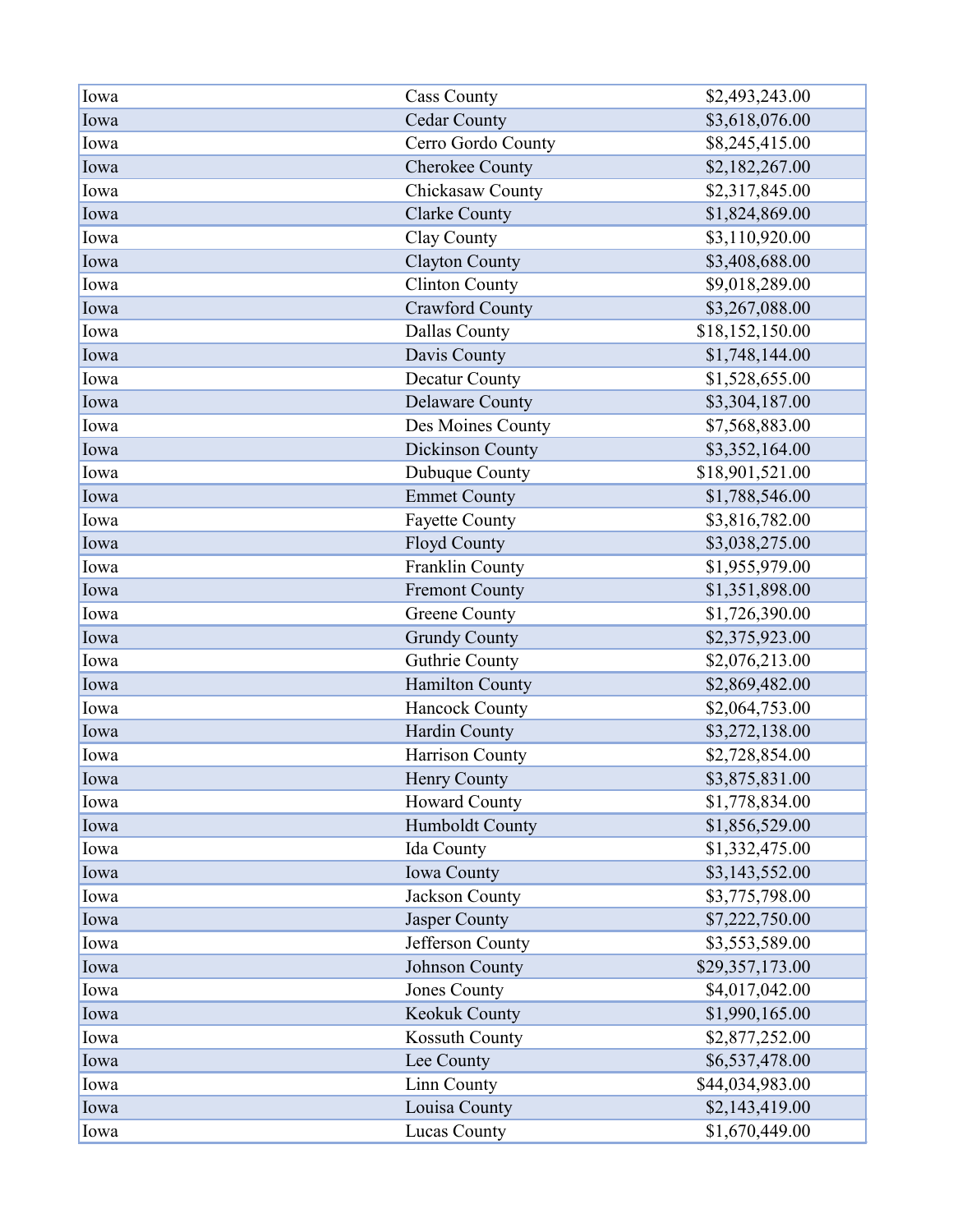| Iowa   | Lyon County              | \$2,283,271.00  |
|--------|--------------------------|-----------------|
| Iowa   | Madison County           | \$3,173,465.00  |
| Iowa   | Mahaska County           | \$4,291,695.00  |
| Iowa   | Marion County            | \$6,459,005.00  |
| Iowa   | Marshall County          | \$7,646,967.00  |
| Iowa   | Mills County             | \$2,934,746.00  |
| Iowa   | Mitchell County          | \$2,056,206.00  |
| Iowa   | Monona County            | \$1,673,363.00  |
| Iowa   | Monroe County            | \$1,496,994.00  |
| Iowa   | Montgomery County        | \$1,926,261.00  |
| Iowa   | <b>Muscatine County</b>  | \$8,286,982.00  |
| Iowa   | <b>O'Brien County</b>    | \$2,671,359.00  |
| Iowa   | <b>Osceola County</b>    | \$1,157,272.00  |
| Iowa   | Page County              | \$2,934,358.00  |
| Iowa   | Palo Alto County         | \$1,726,001.00  |
| Iowa   | Plymouth County          | \$4,890,337.00  |
| Iowa   | Pocahontas County        | \$1,285,663.00  |
| Iowa   | Polk County              | \$95,208,028.00 |
| Iowa   | Pottawattamie County     | \$18,104,173.00 |
| Iowa   | Poweshiek County         | \$3,594,185.00  |
| Iowa   | <b>Ringgold County</b>   | \$950,602.00    |
| Iowa   | Sac County               | \$1,888,190.00  |
| Iowa   | <b>Scott County</b>      | \$33,592,150.00 |
| Iowa   | <b>Shelby County</b>     | \$2,224,805.00  |
| Iowa   | <b>Sioux County</b>      | \$6,770,175.00  |
| Iowa   | <b>Story County</b>      | \$18,863,839.00 |
| Iowa   | Tama County              | \$3,273,692.00  |
| Iowa   | <b>Taylor County</b>     | \$1,188,932.00  |
| Iowa   | <b>Union County</b>      | \$2,377,671.00  |
| Iowa   | Van Buren County         | \$1,368,214.00  |
| Iowa   | <b>Wapello County</b>    | \$6,792,318.00  |
| Iowa   | Warren County            | \$9,996,667.00  |
| Iowa   | <b>Washington County</b> | \$4,266,444.00  |
| Iowa   | <b>Wayne County</b>      | \$1,251,089.00  |
| Iowa   | <b>Webster County</b>    | \$6,973,931.00  |
| Iowa   | Winnebago County         | \$2,011,143.00  |
| Iowa   | Winneshiek County        | \$3,883,017.00  |
| Iowa   | <b>Woodbury County</b>   | \$20,027,326.00 |
| Iowa   | <b>Worth County</b>      | \$1,433,673.00  |
| Iowa   | <b>Wright County</b>     | \$2,440,021.00  |
| Kansas | <b>Allen County</b>      | \$2,402,533.00  |
| Kansas | <b>Anderson County</b>   | \$1,526,324.00  |
| Kansas | <b>Atchison County</b>   | \$3,121,992.00  |
| Kansas | <b>Barber County</b>     | \$859,893.00    |
| Kansas | <b>Barton County</b>     | \$5,007,269.00  |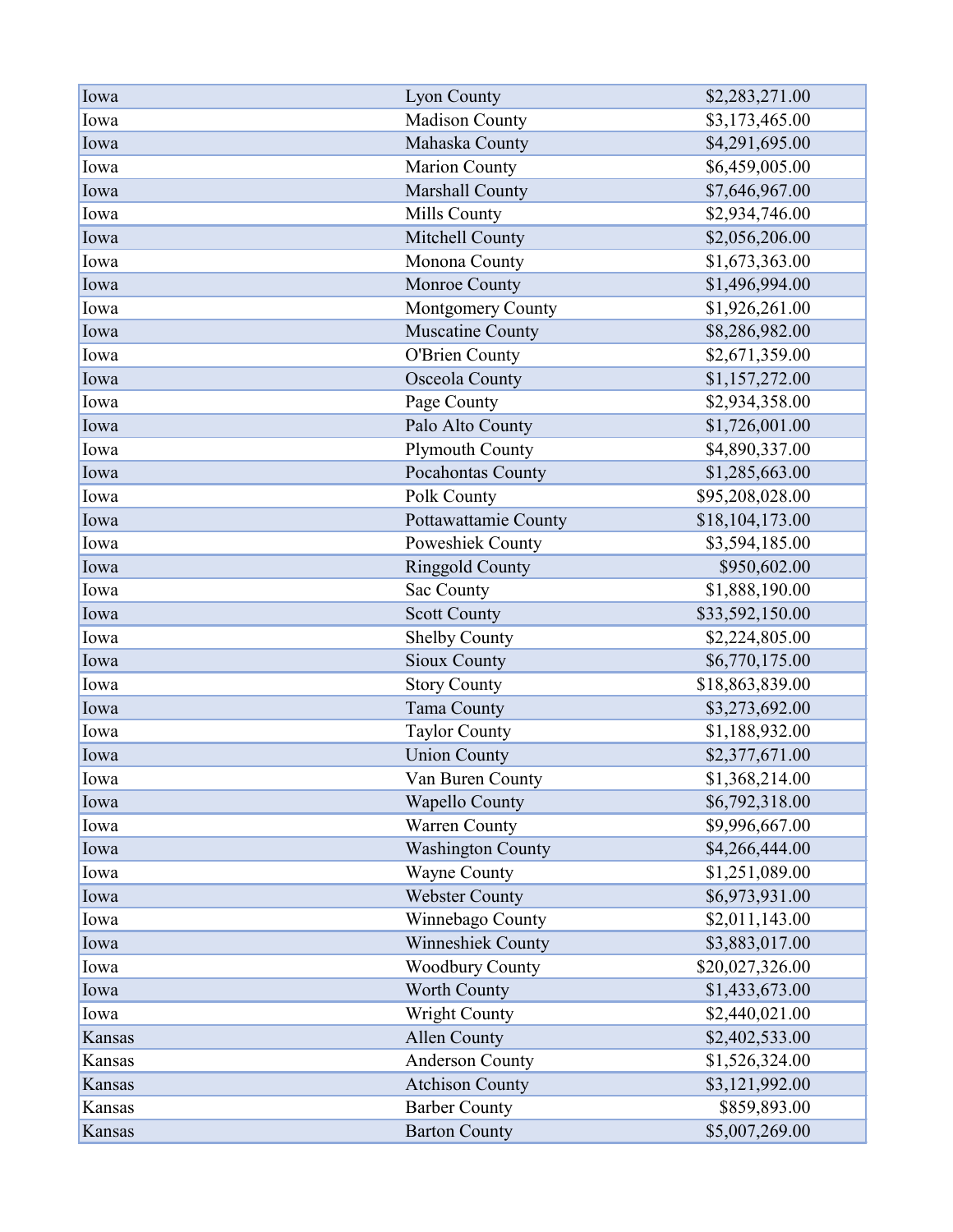| Kansas | <b>Bourbon County</b>   | \$2,823,059.00   |
|--------|-------------------------|------------------|
| Kansas | <b>Brown County</b>     | \$1,857,695.00   |
| Kansas | <b>Butler County</b>    | \$12,996,677.00  |
| Kansas | <b>Chase County</b>     | \$514,343.00     |
| Kansas | Chautauqua County       | \$631,274.00     |
| Kansas | Cherokee County         | \$3,872,917.00   |
| Kansas | Cheyenne County         | \$516,091.00     |
| Kansas | <b>Clark County</b>     | \$387,311.00     |
| Kansas | Clay County             | \$1,554,295.00   |
| Kansas | Cloud County            | \$1,706,578.00   |
| Kansas | Coffey County           | \$1,588,675.00   |
| Kansas | Comanche County         | \$330,205.00     |
| Kansas | <b>Cowley County</b>    | \$6,780,470.00   |
| Kansas | <b>Crawford County</b>  | \$7,539,941.00   |
| Kansas | Decatur County          | \$549,112.00     |
| Kansas | Dickinson County        | \$3,586,804.00   |
| Kansas | Doniphan County         | \$1,476,211.00   |
| Kansas | Douglas County          | \$23,747,378.00  |
| Kansas | <b>Edwards County</b>   | \$543,479.00     |
| Kansas | Elk County              | \$491,423.00     |
| Kansas | <b>Ellis County</b>     | \$5,546,086.00   |
| Kansas | <b>Ellsworth County</b> | \$1,185,242.00   |
| Kansas | <b>Finney County</b>    | \$7,083,287.00   |
| Kansas | Ford County             | \$6,530,097.00   |
| Kansas | Franklin County         | \$4,961,623.00   |
| Kansas | Geary County            | \$6,151,526.00   |
| Kansas | Gove County             | \$512,012.00     |
| Kansas | <b>Graham County</b>    | \$482,099.00     |
| Kansas | <b>Grant County</b>     | \$1,388,804.00   |
| Kansas | <b>Gray County</b>      | \$1,163,099.00   |
| Kansas | <b>Greeley County</b>   | \$239,302.00     |
| Kansas | <b>Greenwood County</b> | \$1,161,933.00   |
| Kansas | Hamilton County         | \$493,171.00     |
| Kansas | <b>Harper County</b>    | \$1,055,879.00   |
| Kansas | Harvey County           | \$6,687,430.00   |
| Kansas | <b>Haskell County</b>   | \$770,737.00     |
| Kansas | Hodgeman County         | \$348,463.00     |
| Kansas | Jackson County          | \$2,558,312.00   |
| Kansas | Jefferson County        | \$3,698,880.00   |
| Kansas | Jewell County           | \$559,212.00     |
| Kansas | Johnson County          | \$117,009,332.00 |
| Kansas | Kearny County           | \$745,487.00     |
| Kansas | Kingman County          | \$1,389,192.00   |
| Kansas | Kiowa County            | \$480,740.00     |
| Kansas | Labette County          | \$3,810,567.00   |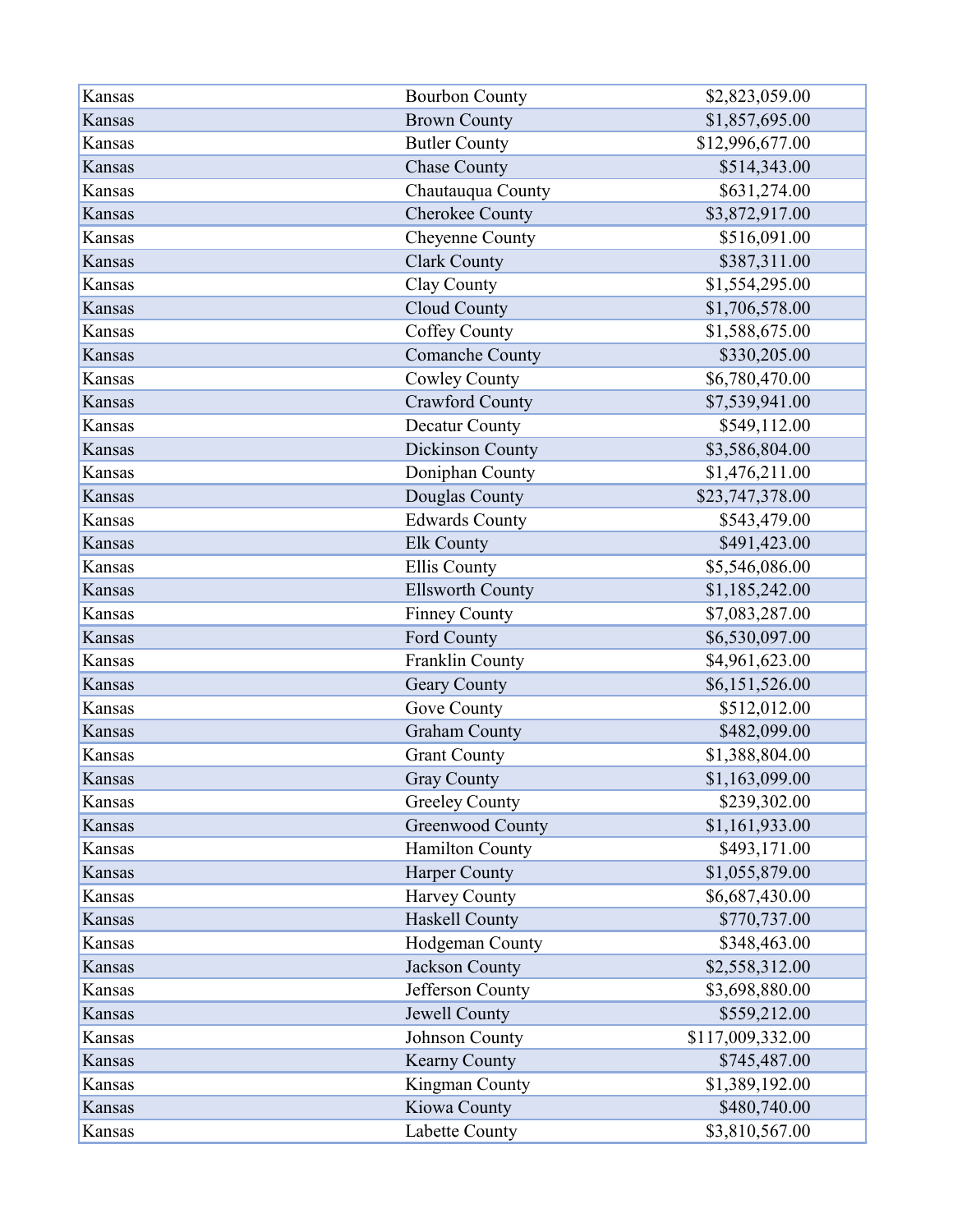| Kansas | Lane County            | \$298,156.00     |
|--------|------------------------|------------------|
| Kansas | Leavenworth County     | \$15,880,533.00  |
| Kansas | <b>Lincoln County</b>  | \$575,334.00     |
| Kansas | Linn County            | \$1,884,694.00   |
| Kansas | Logan County           | \$542,702.00     |
| Kansas | Lyon County            | \$6,447,740.00   |
| Kansas | <b>Marion County</b>   | \$2,308,328.00   |
| Kansas | Marshall County        | \$1,885,471.00   |
| Kansas | McPherson County       | \$5,543,949.00   |
| Kansas | Meade County           | \$783,363.00     |
| Kansas | Miami County           | \$6,650,136.00   |
| Kansas | Mitchell County        | \$1,161,351.00   |
| Kansas | Montgomery County      | \$6,182,410.00   |
| Kansas | Morris County          | \$1,091,619.00   |
| Kansas | <b>Morton County</b>   | \$502,494.00     |
| Kansas | Nemaha County          | \$1,987,252.00   |
| Kansas | Neosho County          | \$3,109,172.00   |
| Kansas | <b>Ness County</b>     | \$534,155.00     |
| Kansas | Norton County          | \$1,041,311.00   |
| Kansas | <b>Osage County</b>    | \$3,097,906.00   |
| Kansas | <b>Osborne County</b>  | \$664,489.00     |
| Kansas | <b>Ottawa County</b>   | \$1,107,935.00   |
| Kansas | Pawnee County          | \$1,245,844.00   |
| Kansas | Phillips County        | \$1,016,643.00   |
| Kansas | Pottawatomie County    | \$4,736,112.00   |
| Kansas | Pratt County           | \$1,780,000.00   |
| Kansas | <b>Rawlins County</b>  | \$491,423.00     |
| Kansas | Reno County            | \$12,042,385.00  |
| Kansas | Republic County        | \$900,489.00     |
| Kansas | <b>Rice County</b>     | \$1,852,450.00   |
| Kansas | <b>Riley County</b>    | \$14,418,696.00  |
| Kansas | <b>Rooks County</b>    | \$955,652.00     |
| Kansas | <b>Rush County</b>     | \$589,707.00     |
| Kansas | <b>Russell County</b>  | \$1,331,698.00   |
| Kansas | Saline County          | \$10,532,376.00  |
| Kansas | <b>Scott County</b>    | \$936,811.00     |
| Kansas | <b>Sedgwick County</b> | \$100,235,109.00 |
| Kansas | <b>Seward County</b>   | \$4,162,138.00   |
| Kansas | <b>Shawnee County</b>  | \$34,355,895.00  |
| Kansas | Sheridan County        | \$489,675.00     |
| Kansas | <b>Sherman County</b>  | \$1,149,308.00   |
| Kansas | <b>Smith County</b>    | \$695,956.00     |
| Kansas | <b>Stafford County</b> | \$807,254.00     |
| Kansas | <b>Stanton County</b>  | \$389,642.00     |
| Kansas | <b>Stevens County</b>  | \$1,065,397.00   |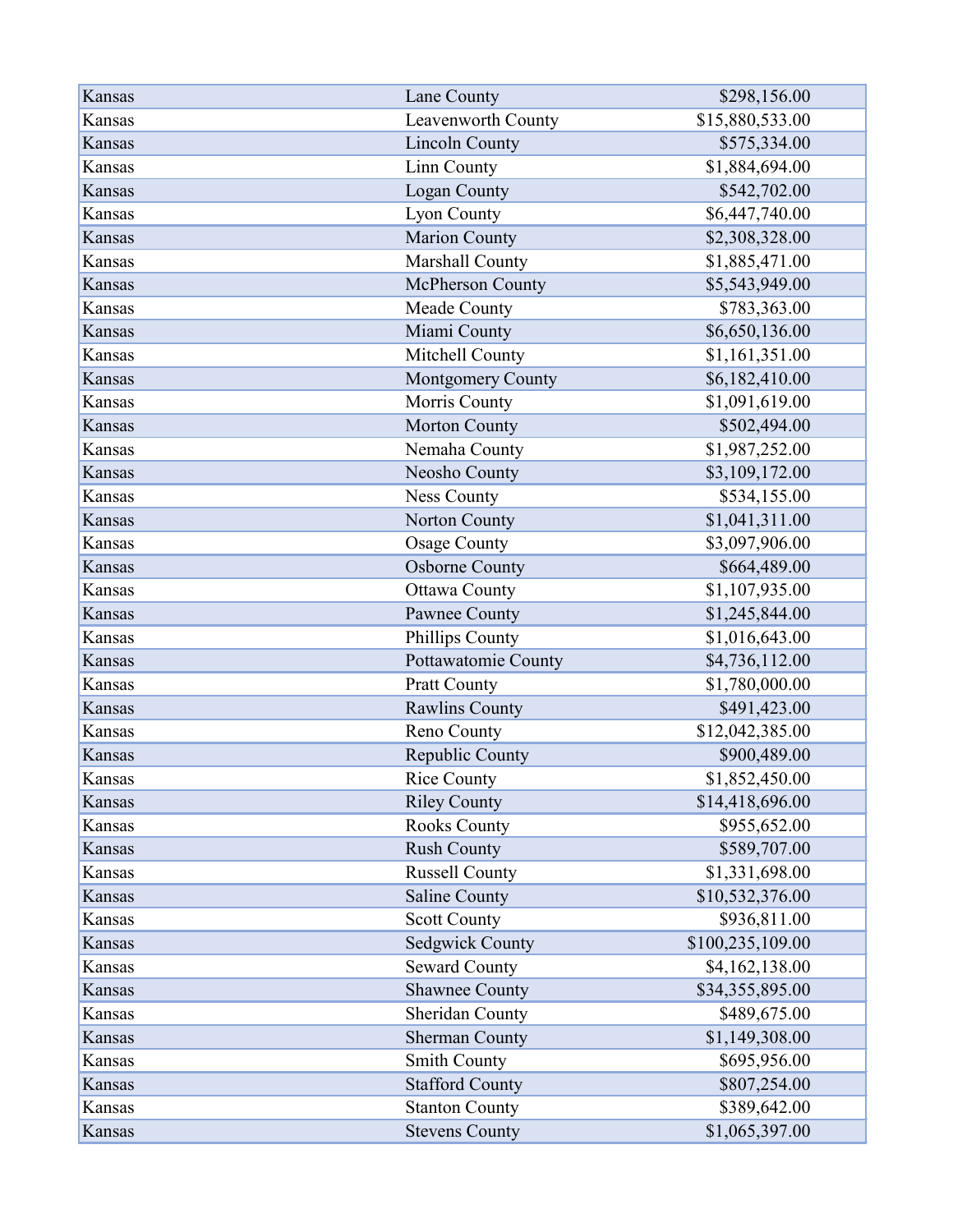| Kansas   | <b>Sumner County</b>       | \$4,435,625.00  |
|----------|----------------------------|-----------------|
| Kansas   | <b>Thomas County</b>       | \$1,510,591.00  |
| Kansas   | <b>Trego County</b>        | \$544,450.00    |
| Kansas   | <b>Wabaunsee County</b>    | \$1,346,265.00  |
| Kansas   | <b>Wallace County</b>      | \$294,854.00    |
| Kansas   | <b>Washington County</b>   | \$1,050,052.00  |
| Kansas   | Wichita County             | \$411,591.00    |
| Kansas   | <b>Wilson County</b>       | \$1,655,881.00  |
| Kansas   | <b>Woodson County</b>      | \$609,520.00    |
| Kansas   | Wyandotte County           | \$32,132,644.00 |
| Kentucky | <b>Adair County</b>        | \$3,729,763.00  |
| Kentucky | <b>Allen County</b>        | \$4,140,189.00  |
| Kentucky | Anderson County            | \$4,418,338.00  |
| Kentucky | <b>Ballard County</b>      | \$1,532,152.00  |
| Kentucky | <b>Barren County</b>       | \$8,594,850.00  |
| Kentucky | <b>Bath County</b>         | \$2,427,978.00  |
| Kentucky | <b>Bell County</b>         | \$5,056,411.00  |
| Kentucky | <b>Boone County</b>        | \$25,946,543.00 |
| Kentucky | <b>Bourbon County</b>      | \$3,843,587.00  |
| Kentucky | <b>Boyd County</b>         | \$9,074,424.00  |
| Kentucky | <b>Boyle County</b>        | \$5,838,803.00  |
| Kentucky | <b>Bracken County</b>      | \$1,612,760.00  |
| Kentucky | <b>Breathitt County</b>    | \$2,453,229.00  |
| Kentucky | <b>Breckinridge County</b> | \$3,977,417.00  |
| Kentucky | <b>Bullitt County</b>      | \$15,864,606.00 |
| Kentucky | <b>Butler County</b>       | \$2,501,595.00  |
| Kentucky | Caldwell County            | \$2,475,955.00  |
| Kentucky | <b>Calloway County</b>     | \$7,575,487.00  |
| Kentucky | Campbell County            | \$18,177,595.00 |
| Kentucky | <b>Carlisle County</b>     | \$924,574.00    |
| Kentucky | Carroll County             | \$2,064,947.00  |
| Kentucky | <b>Carter County</b>       | \$5,205,003.00  |
| Kentucky | Casey County               | \$3,138,696.00  |
| Kentucky | Christian County           | \$13,686,223.00 |
| Kentucky | <b>Clark County</b>        | \$7,043,663.00  |
| Kentucky | Clay County                | \$3,865,536.00  |
| Kentucky | <b>Clinton County</b>      | \$1,984,727.00  |
| Kentucky | <b>Crittenden County</b>   | \$1,710,462.00  |
| Kentucky | <b>Cumberland County</b>   | \$1,284,692.00  |
| Kentucky | Daviess County             | \$19,717,322.00 |
| Kentucky | <b>Edmonson County</b>     | \$2,359,995.00  |
| Kentucky | <b>Elliott County</b>      | \$1,460,089.00  |
| Kentucky | <b>Estill County</b>       | \$2,739,925.00  |
| Kentucky | <b>Fayette County</b>      | \$62,768,488.00 |
| Kentucky | <b>Fleming County</b>      | \$2,832,188.00  |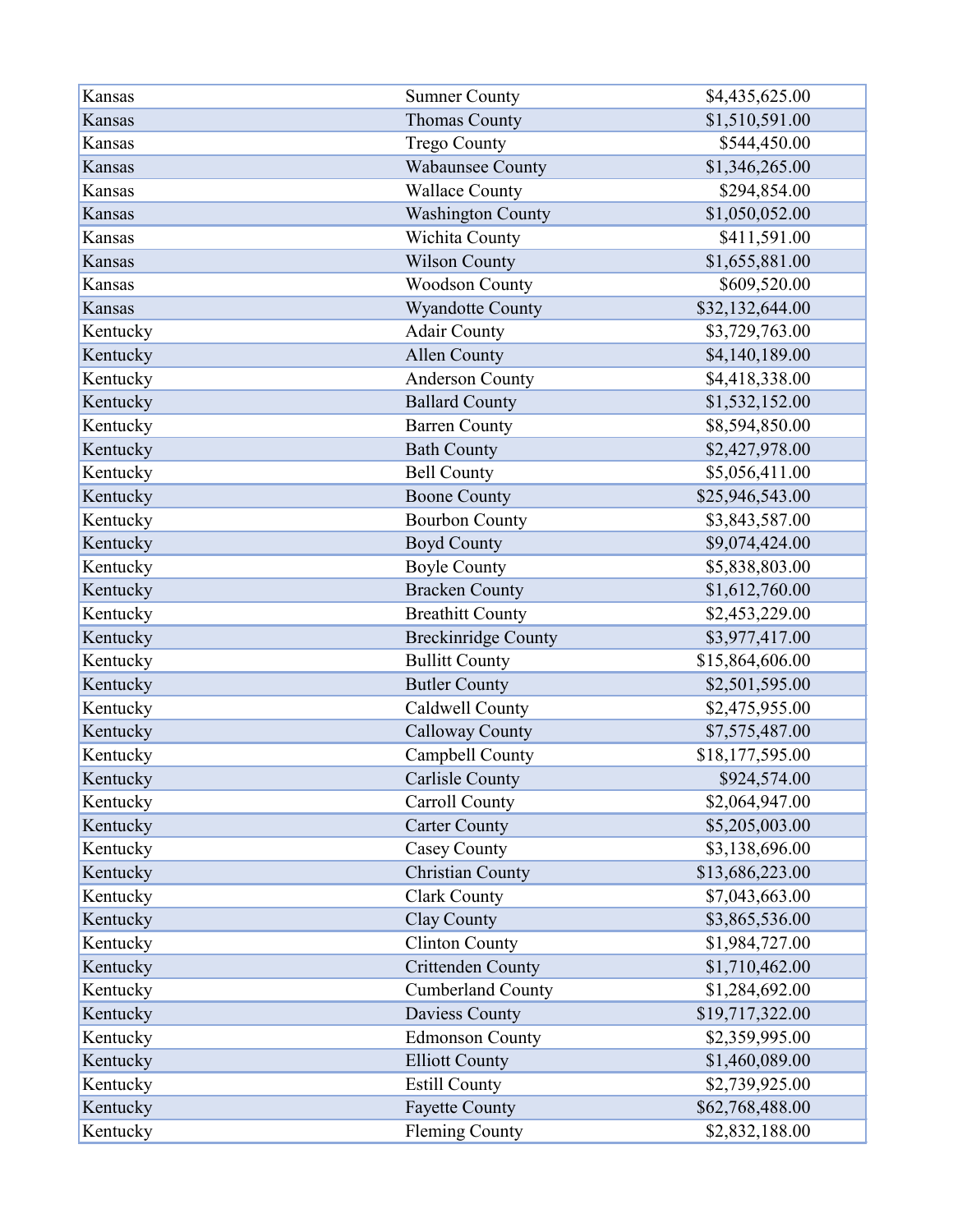| Kentucky | <b>Floyd County</b>    | \$6,912,746.00   |
|----------|------------------------|------------------|
| Kentucky | Franklin County        | \$9,904,404.00   |
| Kentucky | <b>Fulton County</b>   | \$1,159,408.00   |
| Kentucky | <b>Gallatin County</b> | \$1,722,699.00   |
| Kentucky | <b>Garrard County</b>  | \$3,431,413.00   |
| Kentucky | <b>Grant County</b>    | \$4,869,359.00   |
| Kentucky | <b>Graves County</b>   | \$7,238,484.00   |
| Kentucky | <b>Grayson County</b>  | \$5,133,135.00   |
| Kentucky | <b>Green County</b>    | \$2,125,161.00   |
| Kentucky | <b>Greenup County</b>  | \$6,817,375.00   |
| Kentucky | Hancock County         | \$1,694,146.00   |
| Kentucky | Hardin County          | \$21,552,291.00  |
| Kentucky | Harlan County          | \$5,052,138.00   |
| Kentucky | Harrison County        | \$3,668,384.00   |
| Kentucky | Hart County            | \$3,697,326.00   |
| Kentucky | Henderson County       | \$8,781,513.00   |
| Kentucky | Henry County           | \$3,132,286.00   |
| Kentucky | Hickman County         | \$850,764.00     |
| Kentucky | <b>Hopkins County</b>  | \$8,679,732.00   |
| Kentucky | Jackson County         | \$2,589,002.00   |
| Kentucky | Jefferson County       | \$148,933,559.00 |
| Kentucky | Jessamine County       | \$10,511,204.00  |
| Kentucky | Johnson County         | \$4,309,759.00   |
| Kentucky | Kenton County          | \$32,437,404.00  |
| Kentucky | <b>Knott County</b>    | \$2,875,892.00   |
| Kentucky | Knox County            | \$6,049,551.00   |
| Kentucky | Larue County           | \$2,796,643.00   |
| Kentucky | Laurel County          | \$11,812,212.00  |
| Kentucky | Lawrence County        | \$2,975,148.00   |
| Kentucky | Lee County             | \$1,437,946.00   |
| Kentucky | Leslie County          | \$1,918,491.00   |
| Kentucky | Letcher County         | \$4,186,418.00   |
| Kentucky | Lewis County           | \$2,578,513.00   |
| Kentucky | <b>Lincoln County</b>  | \$4,768,355.00   |
| Kentucky | Livingston County      | \$1,785,827.00   |
| Kentucky | Logan County           | \$5,264,246.00   |
| Kentucky | Lyon County            | \$1,594,696.00   |
| Kentucky | Madison County         | \$18,061,635.00  |
| Kentucky | Magoffin County        | \$2,362,132.00   |
| Kentucky | Marion County          | \$3,743,554.00   |
| Kentucky | Marshall County        | \$6,040,810.00   |
| Kentucky | Martin County          | \$2,174,498.00   |
| Kentucky | <b>Mason County</b>    | \$3,315,647.00   |
| Kentucky | McCracken County       | \$12,706,680.00  |
| Kentucky | <b>McCreary County</b> | \$3,346,920.00   |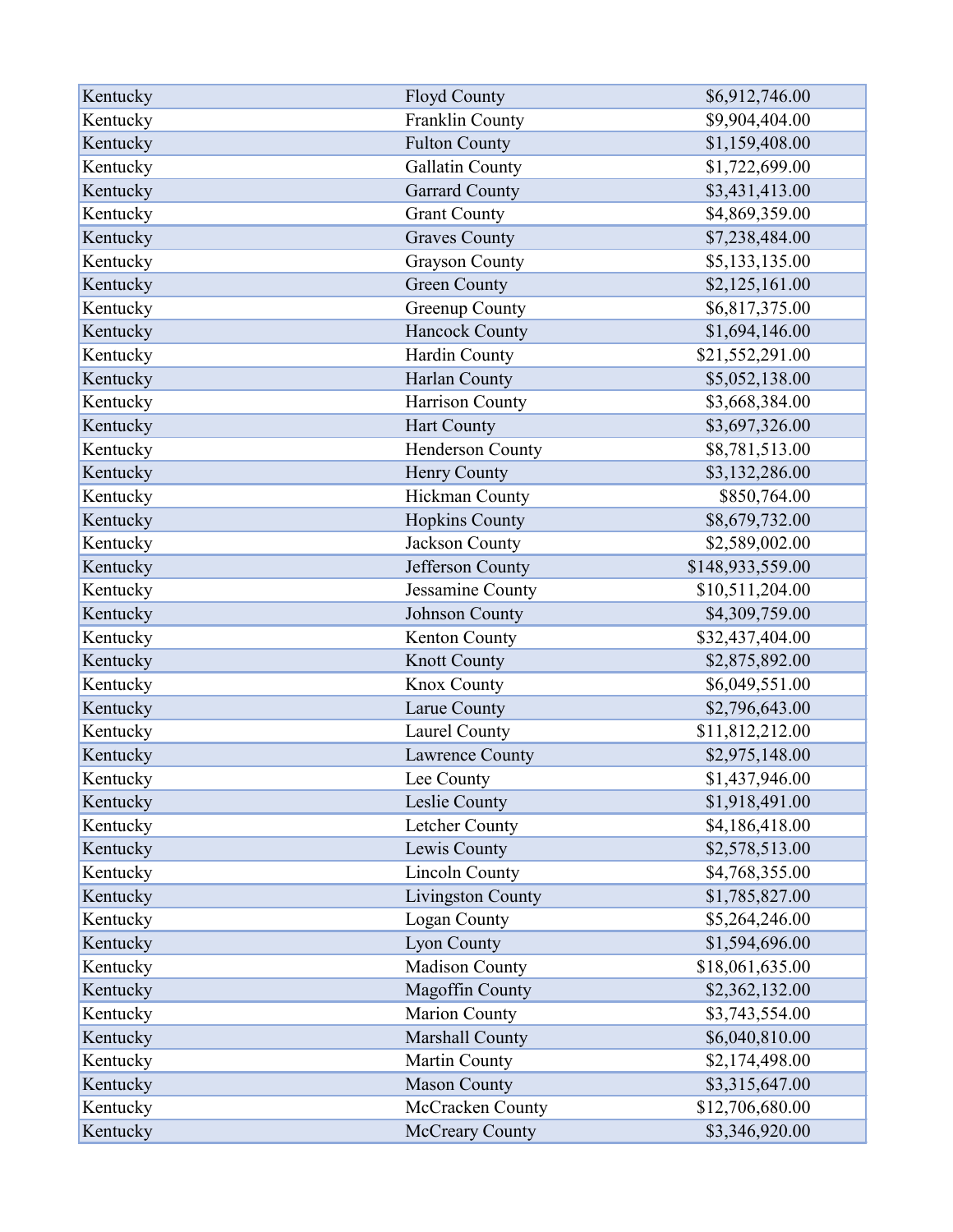| Kentucky  | McLean County            | \$1,788,352.00  |
|-----------|--------------------------|-----------------|
| Kentucky  | Meade County             | \$5,549,776.00  |
| Kentucky  | Menifee County           | \$1,260,412.00  |
| Kentucky  | Mercer County            | \$4,260,228.00  |
| Kentucky  | Metcalfe County          | \$1,956,174.00  |
| Kentucky  | Monroe County            | \$2,068,638.00  |
| Kentucky  | Montgomery County        | \$5,469,167.00  |
| Kentucky  | Morgan County            | \$2,585,117.00  |
| Kentucky  | Muhlenberg County        | \$5,947,965.00  |
| Kentucky  | <b>Nelson County</b>     | \$8,980,218.00  |
| Kentucky  | Nicholas County          | \$1,411,918.00  |
| Kentucky  | Ohio County              | \$4,660,553.00  |
| Kentucky  | Oldham County            | \$12,974,923.00 |
| Kentucky  | <b>Owen County</b>       | \$2,117,391.00  |
| Kentucky  | <b>Owsley County</b>     | \$857,562.00    |
| Kentucky  | Pendleton County         | \$2,833,936.00  |
| Kentucky  | Perry County             | \$5,003,190.00  |
| Kentucky  | Pike County              | \$11,241,735.00 |
| Kentucky  | Powell County            | \$2,400,591.00  |
| Kentucky  | Pulaski County           | \$12,621,409.00 |
| Kentucky  | Robertson County         | \$409,454.00    |
| Kentucky  | Rockcastle County        | \$3,242,808.00  |
| Kentucky  | Rowan County             | \$4,751,068.00  |
| Kentucky  | <b>Russell County</b>    | \$3,481,333.00  |
| Kentucky  | <b>Scott County</b>      | \$11,072,359.00 |
| Kentucky  | <b>Shelby County</b>     | \$9,522,337.00  |
| Kentucky  | <b>Simpson County</b>    | \$3,607,393.00  |
| Kentucky  | <b>Spencer County</b>    | \$3,758,705.00  |
| Kentucky  | <b>Taylor County</b>     | \$5,005,326.00  |
| Kentucky  | <b>Todd County</b>       | \$2,387,965.00  |
| Kentucky  | <b>Trigg County</b>      | \$2,845,785.00  |
| Kentucky  | <b>Trimble County</b>    | \$1,645,392.00  |
| Kentucky  | <b>Union County</b>      | \$2,793,341.00  |
| Kentucky  | <b>Warren County</b>     | \$25,813,490.00 |
| Kentucky  | <b>Washington County</b> | \$2,349,312.00  |
| Kentucky  | <b>Wayne County</b>      | \$3,949,447.00  |
| Kentucky  | <b>Webster County</b>    | \$2,513,832.00  |
| Kentucky  | <b>Whitley County</b>    | \$7,043,857.00  |
| Kentucky  | <b>Wolfe County</b>      | \$1,390,163.00  |
| Kentucky  | <b>Woodford County</b>   | \$5,192,766.00  |
| Louisiana | Acadia Parish            | \$12,051,514.00 |
| Louisiana | <b>Allen Parish</b>      | \$4,977,744.00  |
| Louisiana | <b>Ascension Parish</b>  | \$24,591,343.00 |
| Louisiana | <b>Assumption Parish</b> | \$4,252,070.00  |
| Louisiana | Avoyelles Parish         | \$7,797,501.00  |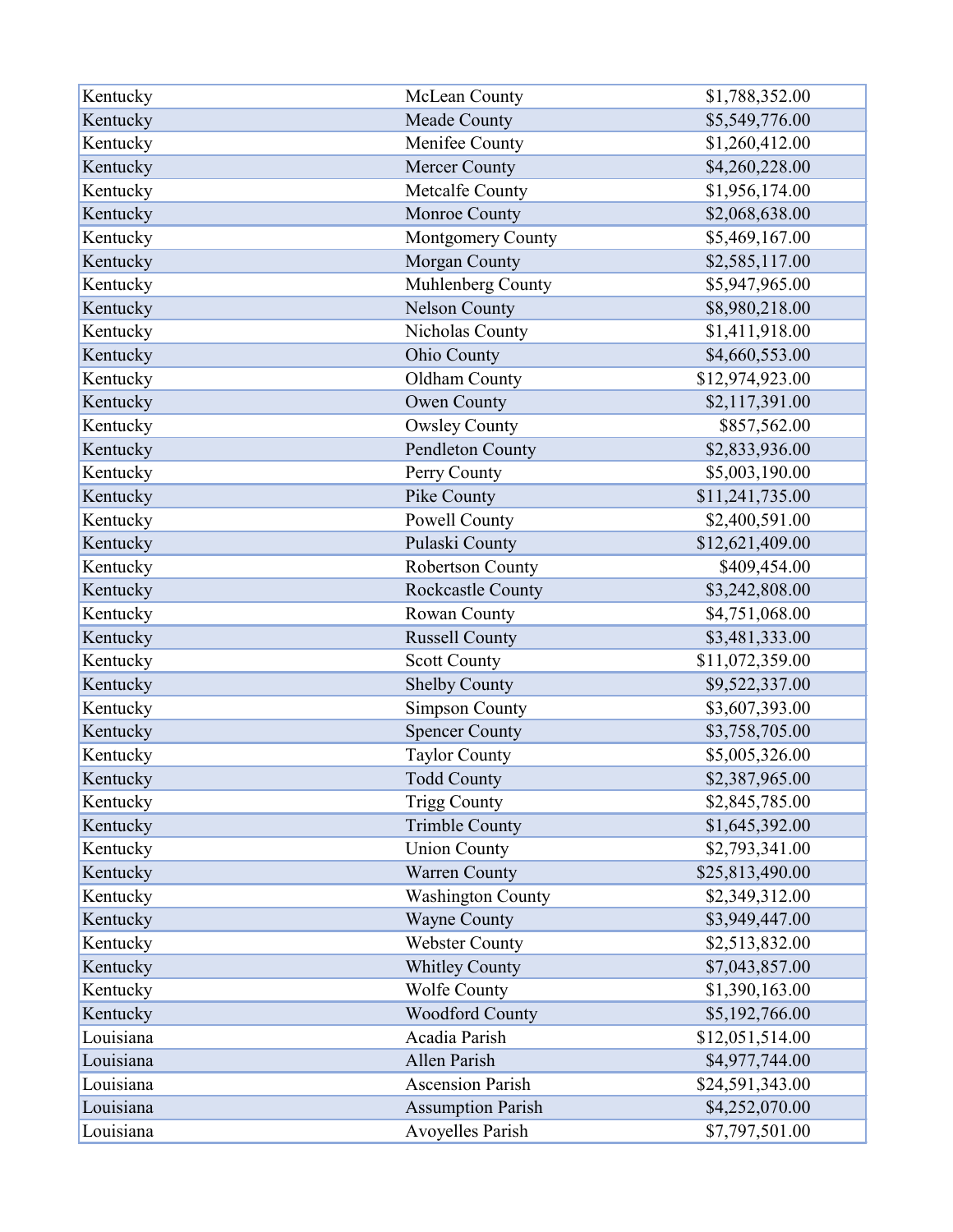| Louisiana | <b>Beauregard Parish</b>    | \$7,283,353.00  |
|-----------|-----------------------------|-----------------|
| Louisiana | <b>Bienville Parish</b>     | \$2,571,909.00  |
| Louisiana | <b>Bossier Parish</b>       | \$24,675,836.00 |
| Louisiana | Caddo Parish                | \$46,656,811.00 |
| Louisiana | Calcasieu Parish            | \$39,515,058.00 |
| Louisiana | Caldwell Parish             | \$1,926,455.00  |
| Louisiana | Cameron Parish              | \$1,354,424.00  |
| Louisiana | Catahoula Parish            | \$1,844,098.00  |
| Louisiana | Claiborne Parish            | \$3,043,714.00  |
| Louisiana | Concordia Parish            | \$3,740,835.00  |
| Louisiana | De Soto Parish              | \$5,334,366.00  |
| Louisiana | East Baton Rouge Parish     | \$85,476,302.00 |
| Louisiana | <b>East Carroll Parish</b>  | \$1,332,669.00  |
| Louisiana | East Feliciana Parish       | \$3,716,749.00  |
| Louisiana | <b>Evangeline Parish</b>    | \$6,486,587.00  |
| Louisiana | Franklin Parish             | \$3,887,679.00  |
| Louisiana | <b>Grant Parish</b>         | \$4,348,801.00  |
| Louisiana | Iberia Parish               | \$13,563,659.00 |
| Louisiana | <b>Iberville Parish</b>     | \$6,314,881.00  |
| Louisiana | Jackson Parish              | \$3,058,087.00  |
| Louisiana | Jefferson Davis Parish      | \$6,092,866.00  |
| Louisiana | Jefferson Parish            | \$84,006,695.00 |
| Louisiana | LaSalle Parish              | \$2,892,596.00  |
| Louisiana | Lafayette Parish            | \$47,469,893.00 |
| Louisiana | Lafourche Parish            | \$18,960,375.00 |
| Louisiana | <b>Lincoln Parish</b>       | \$9,079,086.00  |
| Louisiana | <b>Livingston Parish</b>    | \$27,346,613.00 |
| Louisiana | <b>Madison Parish</b>       | \$2,127,103.00  |
| Louisiana | Morehouse Parish            | \$4,831,483.00  |
| Louisiana | Natchitoches Parish         | \$7,411,744.00  |
| Louisiana | <b>Orleans Parish</b>       | \$75,780,898.00 |
| Louisiana | <b>Ouachita Parish</b>      | \$29,772,649.00 |
| Louisiana | Plaquemines Parish          | \$4,505,745.00  |
| Louisiana | Pointe Coupee Parish        | \$4,220,798.00  |
| Louisiana | Rapides Parish              | \$25,182,604.00 |
| Louisiana | <b>Red River Parish</b>     | \$1,639,760.00  |
| Louisiana | <b>Richland Parish</b>      | \$3,908,463.00  |
| Louisiana | Sabine Parish               | \$4,639,187.00  |
| Louisiana | <b>St. Bernard Parish</b>   | \$9,176,593.00  |
| Louisiana | St. Charles Parish          | \$10,314,053.00 |
| Louisiana | St. Helena Parish           | \$1,968,022.00  |
| Louisiana | St. James Parish            | \$4,097,651.00  |
| Louisiana | St. John the Baptist Parish | \$8,320,585.00  |
| Louisiana | St. Landry Parish           | \$15,951,624.00 |
| Louisiana | St. Martin Parish           | \$10,378,345.00 |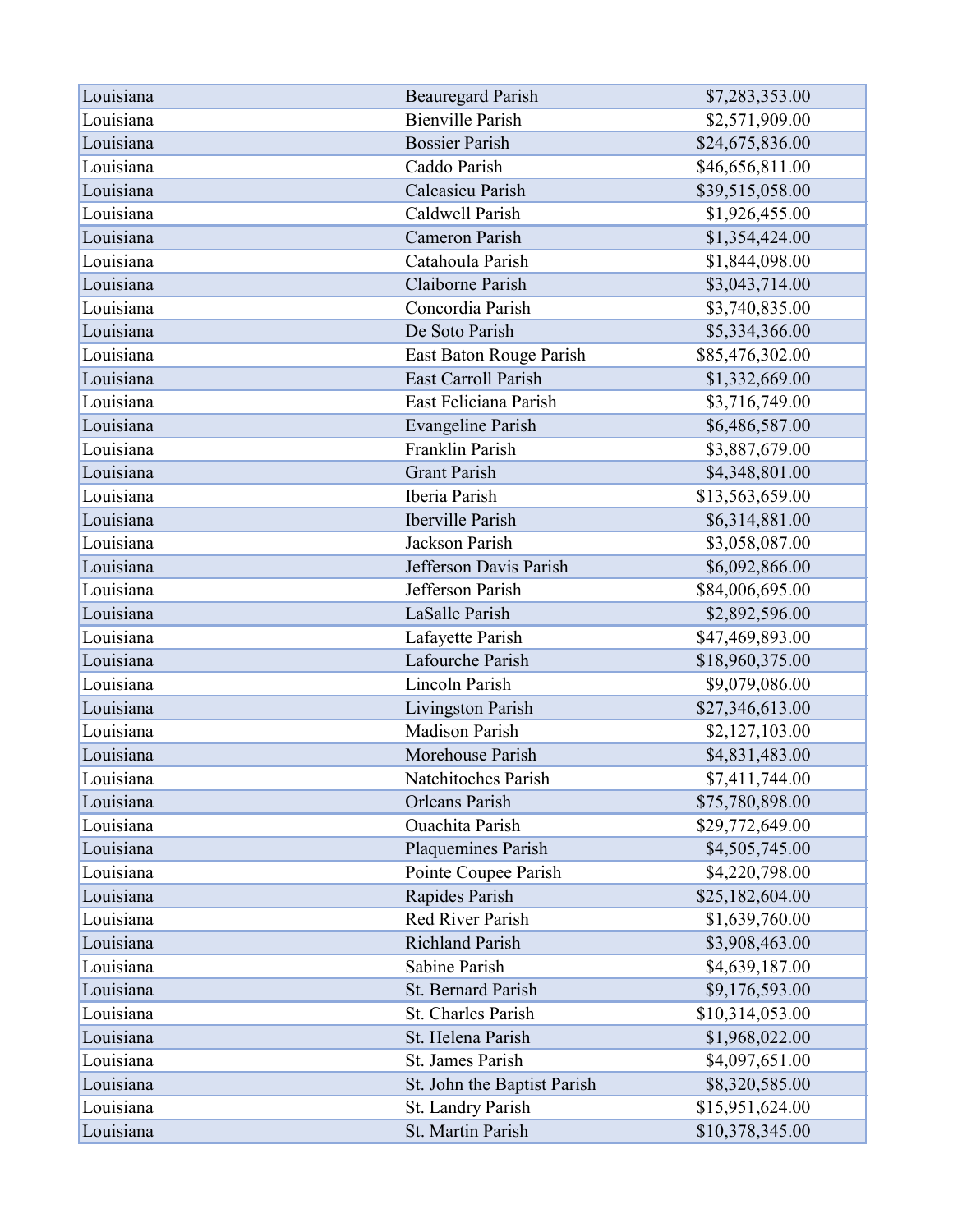| Louisiana | St. Mary Parish            | \$9,585,270.00   |
|-----------|----------------------------|------------------|
| Louisiana | St. Tammany Parish         | \$50,583,338.00  |
| Louisiana | Tangipahoa Parish          | \$26,175,162.00  |
| Louisiana | <b>Tensas Parish</b>       | \$841,829.00     |
| Louisiana | Terrebonne Parish          | \$21,455,754.00  |
| Louisiana | <b>Union Parish</b>        | \$4,294,220.00   |
| Louisiana | <b>Vermilion Parish</b>    | \$11,559,314.00  |
| Louisiana | Vernon Parish              | \$9,212,527.00   |
| Louisiana | <b>Washington Parish</b>   | \$8,972,643.00   |
| Louisiana | <b>Webster Parish</b>      | \$7,447,096.00   |
| Louisiana | West Baton Rouge Parish    | \$5,140,516.00   |
| Louisiana | <b>West Carroll Parish</b> | \$2,103,601.00   |
| Louisiana | West Feliciana Parish      | \$3,023,901.00   |
| Louisiana | Winn Parish                | \$2,700,689.00   |
| Maine     | Androscoggin County        | \$21,031,538.00  |
| Maine     | <b>Aroostook County</b>    | \$13,024,648.00  |
| Maine     | <b>Cumberland County</b>   | \$57,300,874.00  |
| Maine     | Franklin County            | \$5,865,802.00   |
| Maine     | <b>Hancock County</b>      | \$10,680,580.00  |
| Maine     | Kennebec County            | \$23,755,730.00  |
| Maine     | Knox County                | \$7,725,245.00   |
| Maine     | <b>Lincoln County</b>      | \$6,727,248.00   |
| Maine     | <b>Oxford County</b>       | \$11,260,964.00  |
| Maine     | Penobscot County           | \$29,552,965.00  |
| Maine     | Piscataquis County         | \$3,260,289.00   |
| Maine     | Sagadahoc County           | \$6,964,608.00   |
| Maine     | <b>Somerset County</b>     | \$9,805,925.00   |
| Maine     | Waldo County               | \$7,714,173.00   |
| Maine     | Washington County          | \$6,095,003.00   |
| Maine     | <b>York County</b>         | \$40,331,830.00  |
| Maryland  | <b>Allegany County</b>     | \$13,677,483.00  |
| Maryland  | <b>Anne Arundel County</b> | \$112,509,414.00 |
| Maryland  | <b>Baltimore County</b>    | \$160,706,923.00 |
| Maryland  | <b>Baltimore city</b>      | \$115,278,475.00 |
| Maryland  | <b>Calvert County</b>      | \$17,971,897.00  |
| Maryland  | <b>Caroline County</b>     | \$6,488,724.00   |
| Maryland  | <b>Carroll County</b>      | \$32,718,855.00  |
| Maryland  | Cecil County               | \$19,978,378.00  |
| Maryland  | <b>Charles County</b>      | \$31,710,758.00  |
| Maryland  | Dorchester County          | \$6,201,834.00   |
| Maryland  | Frederick County           | \$50,413,962.00  |
| Maryland  | <b>Garrett County</b>      | \$5,635,629.00   |
| Maryland  | <b>Harford County</b>      | \$49,616,420.00  |
| Maryland  | <b>Howard County</b>       | \$63,261,464.00  |
| Maryland  | Kent County                | \$3,772,496.00   |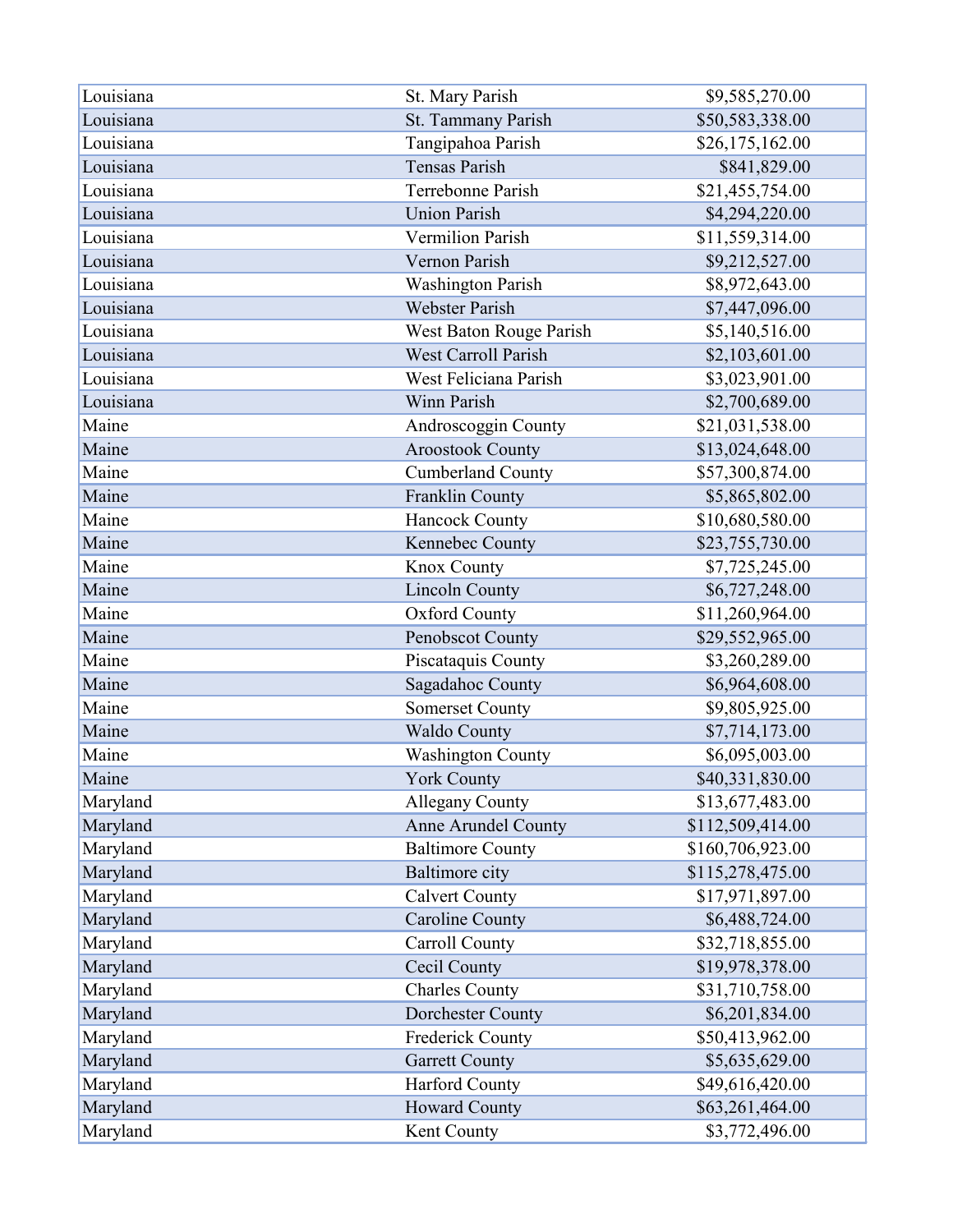| Maryland      | <b>Montgomery County</b> | \$204,083,827.00    |
|---------------|--------------------------|---------------------|
| Maryland      | Prince George's County   | \$176,626,110.00    |
| Maryland      | Queen Anne's County      | \$9,785,919.00      |
| Maryland      | <b>Somerset County</b>   | \$4,975,608.00      |
| Maryland      | St. Mary's County        | \$22,047,987.00     |
| Maryland      | <b>Talbot County</b>     | \$7,221,973.00      |
| Maryland      | Washington County        | \$29,339,498.00     |
| Maryland      | Wicomico County          | \$20,124,834.00     |
| Maryland      | <b>Worcester County</b>  | \$10,154,000.00     |
| Massachusetts | <b>Barnstable County</b> | \$41,370,811.00     |
| Massachusetts | <b>Berkshire County</b>  | \$24,268,907.00 *   |
| Massachusetts | <b>Bristol County</b>    | \$109,786,776.00    |
| Massachusetts | <b>Dukes County</b>      | \$3,366,538.00      |
| Massachusetts | <b>Essex County</b>      | \$153,260,605.00 *  |
| Massachusetts | Franklin County          | $$13,631,642.00$ *  |
| Massachusetts | Hampden County           | \$90,587,294.00 *   |
| Massachusetts | Hampshire County         | \$31,239,342.00 *   |
| Massachusetts | Middlesex County         | \$313,053,637.00 *  |
| Massachusetts | Nantucket County         | $$2,214,122.00$ *   |
| Massachusetts | Norfolk County           | \$137,282,758.00    |
| Massachusetts | Plymouth County          | \$101,237,378.00    |
| Massachusetts | <b>Suffolk County</b>    | $$156,149,511.00$ * |
| Massachusetts | <b>Worcester County</b>  | \$161,338,586.00 *  |
| Michigan      | Alcona County            | \$2,021,049.00      |
| Michigan      | <b>Alger County</b>      | \$1,769,122.00      |
| Michigan      | Allegan County           | \$22,935,850.00     |
| Michigan      | Alpena County            | \$5,517,338.00      |
| Michigan      | <b>Antrim County</b>     | \$4,530,414.00      |
| Michigan      | <b>Arenac County</b>     | \$2,890,848.00      |
| Michigan      | Baraga County            | \$1,594,502.00      |
| Michigan      | <b>Barry County</b>      | \$11,955,366.00     |
| Michigan      | <b>Bay County</b>        | \$20,031,017.00     |
| Michigan      | <b>Benzie County</b>     | \$3,450,837.00      |
| Michigan      | <b>Berrien County</b>    | \$29,796,346.00     |
| Michigan      | <b>Branch County</b>     | \$8,452,667.00      |
| Michigan      | Calhoun County           | \$26,058,813.00     |
| Michigan      | <b>Cass County</b>       | \$10,059,018.00     |
| Michigan      | Charlevoix County        | \$5,077,971.00      |
| Michigan      | Cheboygan County         | \$4,909,567.00      |
| Michigan      | Chippewa County          | \$7,254,605.00      |
| Michigan      | <b>Clare County</b>      | \$6,011,675.00      |
| Michigan      | <b>Clinton County</b>    | \$15,460,396.00     |
| Michigan      | <b>Crawford County</b>   | \$2,724,969.00      |
| Michigan      | Delta County             | \$6,950,623.00      |
| Michigan      | Dickinson County         | \$4,902,380.00      |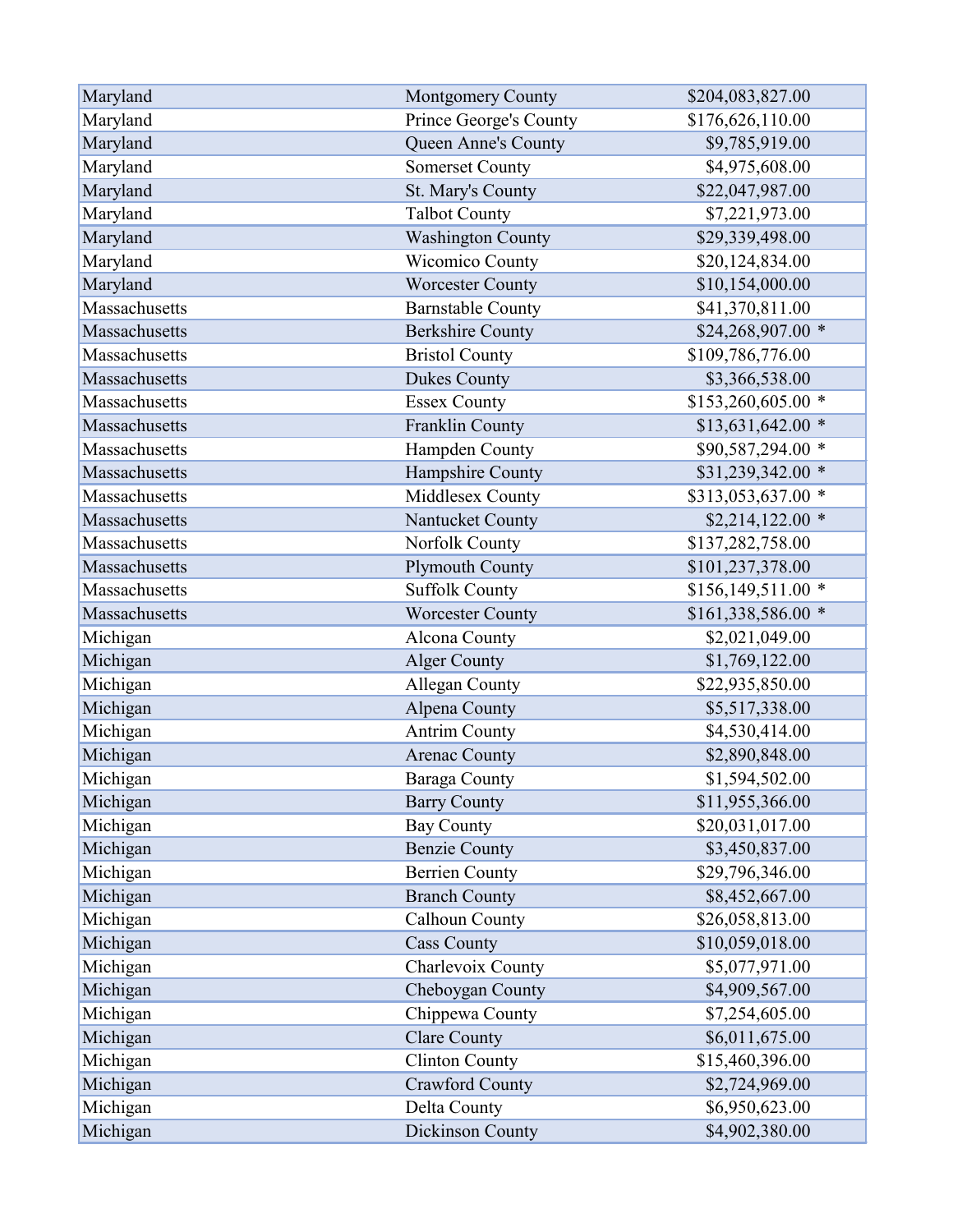| Michigan | <b>Eaton County</b>          | \$21,418,266.00  |
|----------|------------------------------|------------------|
| Michigan | <b>Emmet County</b>          | \$6,490,472.00   |
| Michigan | <b>Genesee County</b>        | \$78,824,418.00  |
| Michigan | <b>Gladwin County</b>        | \$4,943,170.00   |
| Michigan | Gogebic County               | \$2,714,480.00   |
| Michigan | <b>Grand Traverse County</b> | \$18,081,253.00  |
| Michigan | <b>Gratiot County</b>        | \$7,907,634.00   |
| Michigan | Hillsdale County             | \$8,858,237.00   |
| Michigan | Houghton County              | \$6,931,199.00   |
| Michigan | <b>Huron County</b>          | \$6,017,696.00   |
| Michigan | Ingham County                | \$56,796,438.00  |
| Michigan | Ionia County                 | \$12,566,634.00  |
| Michigan | <b>Iosco County</b>          | \$4,880,625.00   |
| Michigan | Iron County                  | \$2,149,441.00   |
| Michigan | Isabella County              | \$13,571,817.00  |
| Michigan | Jackson County               | \$30,788,709.00  |
| Michigan | Kalamazoo County             | \$51,485,963.00  |
| Michigan | Kalkaska County              | \$3,503,670.00   |
| Michigan | Kent County                  | \$127,605,807.00 |
| Michigan | Keweenaw County              | \$411,008.00     |
| Michigan | Lake County                  | \$2,302,306.00   |
| Michigan | <b>Lapeer County</b>         | \$17,016,633.00  |
| Michigan | Leelanau County              | \$4,226,819.00   |
| Michigan | Lenawee County               | \$19,122,953.00  |
| Michigan | <b>Livingston County</b>     | \$37,292,778.00  |
| Michigan | Luce County                  | \$1,209,910.00   |
| Michigan | Mackinac County              | \$2,097,579.00   |
| Michigan | Macomb County                | \$169,758,815.00 |
| Michigan | <b>Manistee County</b>       | \$4,770,104.00   |
| Michigan | Marquette County             | \$12,955,499.00  |
| Michigan | <b>Mason County</b>          | \$5,660,880.00   |
| Michigan | <b>Mecosta County</b>        | \$8,440,236.00   |
| Michigan | Menominee County             | \$4,424,748.00   |
| Michigan | <b>Midland County</b>        | \$16,152,078.00  |
| Michigan | Missaukee County             | \$2,936,494.00   |
| Michigan | Monroe County                | \$29,232,861.00  |
| Michigan | Montcalm County              | \$12,409,495.00  |
| Michigan | Montmorency County           | \$1,811,855.00   |
| Michigan | Muskegon County              | \$33,713,161.00  |
| Michigan | Newaygo County               | \$9,513,791.00   |
| Michigan | Oakland County               | \$244,270,949.00 |
| Michigan | Oceana County                | \$5,140,904.00   |
| Michigan | <b>Ogemaw County</b>         | \$4,078,421.00   |
| Michigan | <b>Ontonagon County</b>      | \$1,111,043.00   |
| Michigan | Osceola County               | \$4,556,830.00   |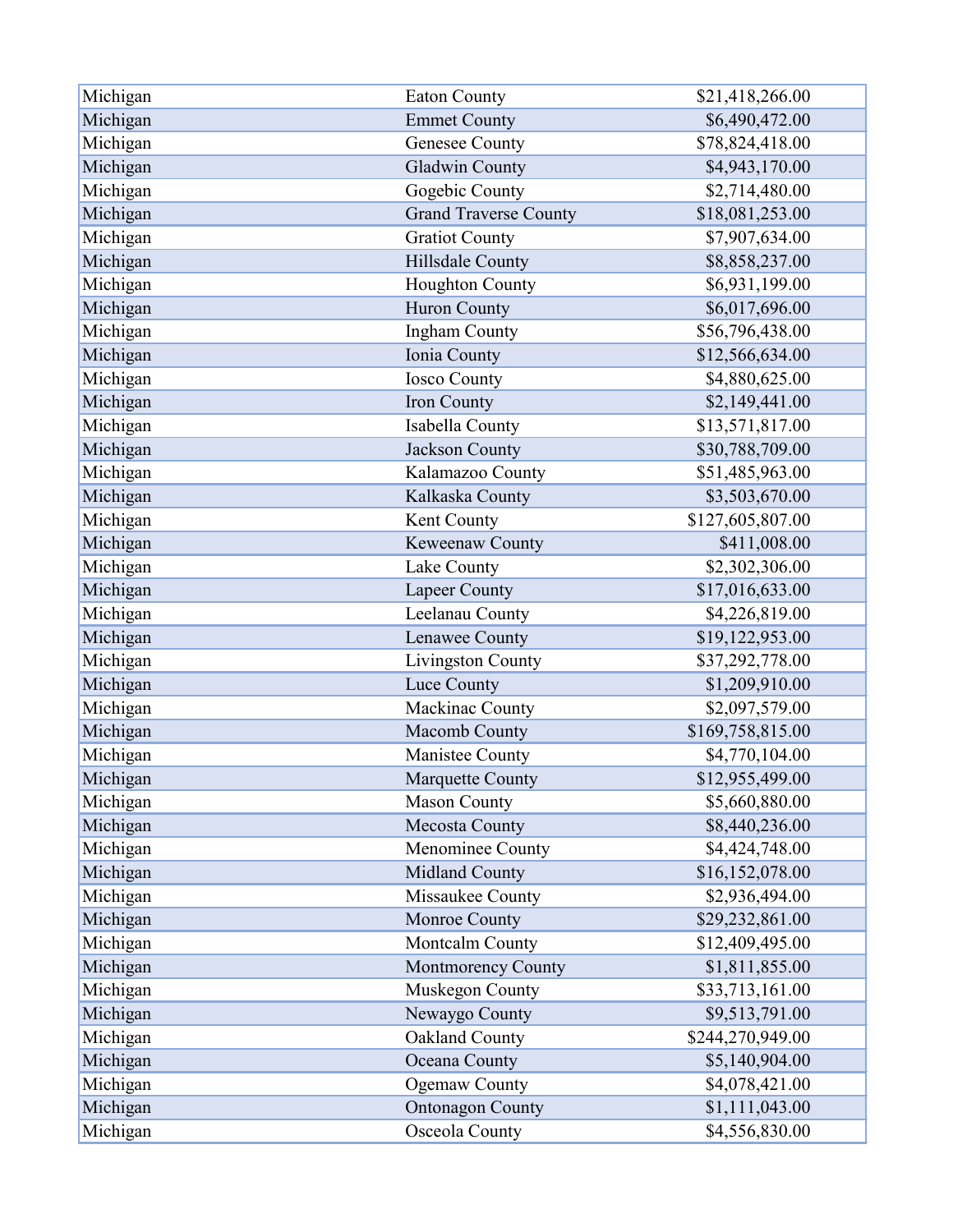| Michigan  | Oscoda County            | \$1,600,718.00   |
|-----------|--------------------------|------------------|
| Michigan  | <b>Otsego County</b>     | \$4,791,470.00   |
| Michigan  | <b>Ottawa County</b>     | \$56,684,556.00  |
| Michigan  | Presque Isle County      | \$2,445,848.00   |
| Michigan  | <b>Roscommon County</b>  | \$4,665,409.00   |
| Michigan  | Saginaw County           | \$37,009,967.00  |
| Michigan  | Sanilac County           | \$7,996,790.00   |
| Michigan  | Schoolcraft County       | \$1,572,165.00   |
| Michigan  | Shiawassee County        | \$13,231,900.00  |
| Michigan  | St. Clair County         | \$30,908,749.00  |
| Michigan  | St. Joseph County        | \$11,841,542.00  |
| Michigan  | <b>Tuscola County</b>    | \$10,147,979.00  |
| Michigan  | Van Buren County         | \$14,699,370.00  |
| Michigan  | Washtenaw County         | \$71,402,185.00  |
| Michigan  | <b>Wayne County</b>      | \$339,789,370.00 |
| Michigan  | Wexford County           | \$6,532,427.00   |
| Minnesota | <b>Aitkin County</b>     | \$3,085,669.00   |
| Minnesota | <b>Anoka County</b>      | \$69,327,720.00  |
| Minnesota | <b>Becker County</b>     | \$6,686,264.00   |
| Minnesota | <b>Beltrami County</b>   | \$9,165,716.00   |
| Minnesota | <b>Benton County</b>     | \$7,942,209.00   |
| Minnesota | <b>Big Stone County</b>  | \$969,443.00     |
| Minnesota | <b>Blue Earth County</b> | \$13,140,802.00  |
| Minnesota | <b>Brown County</b>      | \$4,857,511.00   |
| Minnesota | <b>Carlton County</b>    | \$6,967,521.00   |
| Minnesota | <b>Carver County</b>     | \$20,412,306.00  |
| Minnesota | <b>Cass County</b>       | \$5,784,222.00   |
| Minnesota | Chippewa County          | \$2,292,012.00   |
| Minnesota | Chisago County           | \$10,989,807.00  |
| Minnesota | Clay County              | \$12,474,371.00  |
| Minnesota | <b>Clearwater County</b> | \$1,712,793.00   |
| Minnesota | <b>Cook County</b>       | \$1,061,124.00   |
| Minnesota | <b>Cottonwood County</b> | \$2,174,692.00   |
| Minnesota | Crow Wing County         | \$12,636,171.00  |
| Minnesota | Dakota County            | \$83,332,300.00  |
| Minnesota | Dodge County             | \$4,066,184.00   |
| Minnesota | Douglas County           | \$7,408,442.00   |
| Minnesota | Faribault County         | \$2,651,935.00   |
| Minnesota | <b>Fillmore County</b>   | \$4,092,018.00   |
| Minnesota | Freeborn County          | \$5,881,729.00   |
| Minnesota | Goodhue County           | \$9,001,002.00   |
| Minnesota | <b>Grant County</b>      | \$1,159,991.00   |
| Minnesota | Hennepin County          | \$245,875,163.00 |
| Minnesota | <b>Houston County</b>    | \$3,612,832.00   |
| Minnesota | Hubbard County           | \$4,174,375.00   |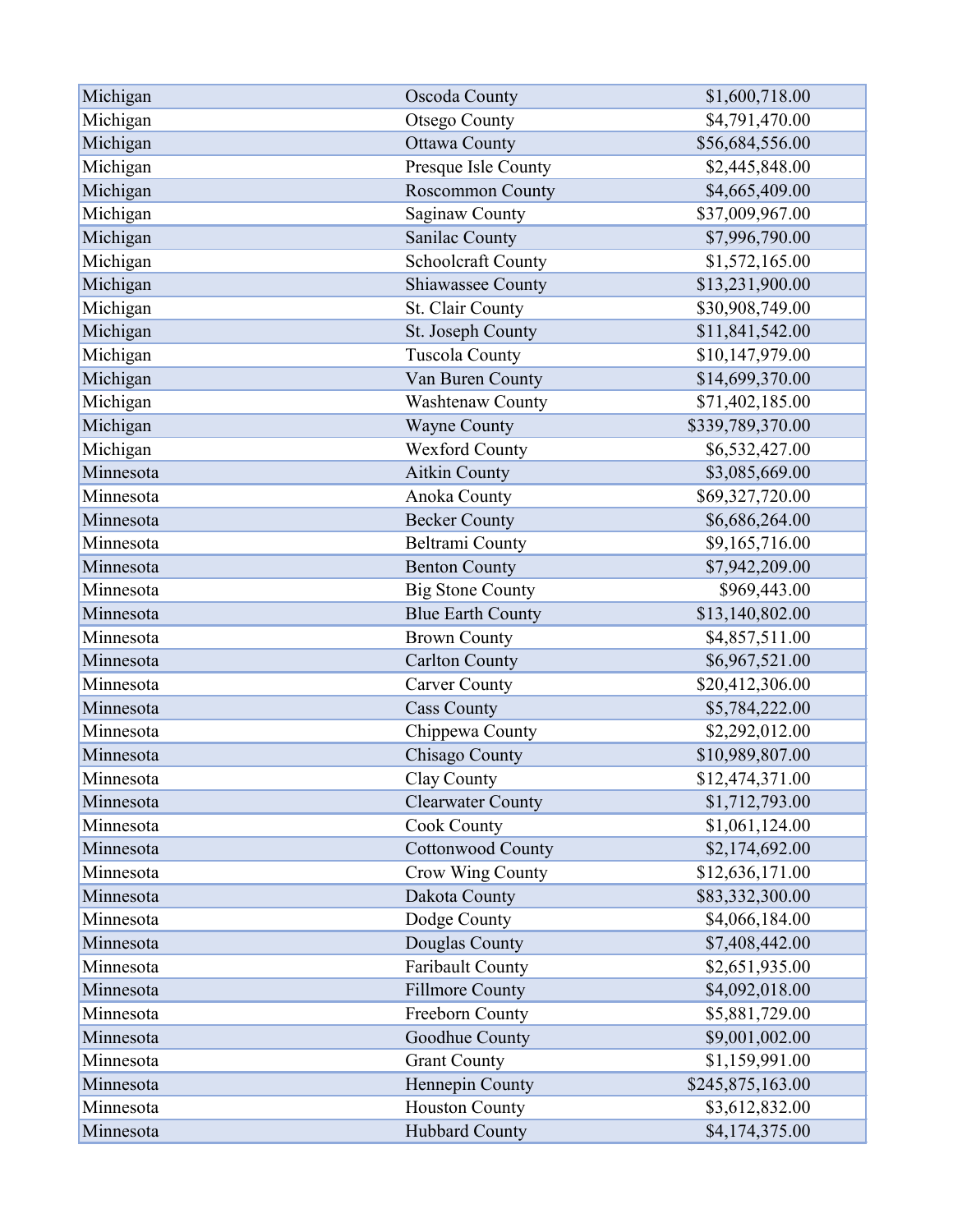| Minnesota | Isanti County            | \$7,885,297.00   |
|-----------|--------------------------|------------------|
| Minnesota | <b>Itasca County</b>     | \$8,765,973.00   |
| Minnesota | Jackson County           | \$1,912,470.00   |
| Minnesota | Kanabec County           | \$3,173,271.00   |
| Minnesota | Kandiyohi County         | \$8,390,899.00   |
| Minnesota | <b>Kittson County</b>    | \$834,836.00     |
| Minnesota | Koochiching County       | \$2,375,340.00   |
| Minnesota | Lac qui Parle County     | \$1,286,440.00   |
| Minnesota | Lake County              | \$2,066,890.00   |
| Minnesota | Lake of the Woods County | \$726,451.00     |
| Minnesota | Le Sueur County          | \$5,610,961.00   |
| Minnesota | <b>Lincoln County</b>    | \$1,095,310.00   |
| Minnesota | Lyon County              | \$4,948,026.00   |
| Minnesota | Mahnomen County          | \$1,073,555.00   |
| Minnesota | Marshall County          | \$1,813,409.00   |
| Minnesota | <b>Martin County</b>     | \$3,823,192.00   |
| Minnesota | McLeod County            | \$6,971,794.00   |
| Minnesota | Meeker County            | \$4,510,601.00   |
| Minnesota | Mille Lacs County        | \$5,103,999.00   |
| Minnesota | <b>Morrison County</b>   | \$6,484,839.00   |
| Minnesota | Mower County             | \$7,781,574.00   |
| Minnesota | Murray County            | \$1,591,588.00   |
| Minnesota | Nicollet County          | \$6,657,323.00   |
| Minnesota | <b>Nobles County</b>     | \$4,201,180.00   |
| Minnesota | Norman County            | \$1,238,269.00   |
| Minnesota | <b>Olmsted County</b>    | \$30,746,560.00  |
| Minnesota | Otter Tail County        | \$11,410,722.00  |
| Minnesota | Pennington County        | \$2,742,450.00   |
| Minnesota | Pine County              | \$5,745,374.00   |
| Minnesota | Pipestone County         | \$1,772,619.00   |
| Minnesota | Polk County              | \$6,092,089.00   |
| Minnesota | Pope County              | \$2,184,986.00   |
| Minnesota | <b>Ramsey County</b>     | \$106,893,403.00 |
| Minnesota | Red Lake County          | \$787,636.00     |
| Minnesota | Redwood County           | \$2,946,595.00   |
| Minnesota | <b>Renville County</b>   | \$2,825,778.00   |
| Minnesota | <b>Rice County</b>       | \$13,008,526.00  |
| Minnesota | <b>Rock County</b>       | \$1,809,330.00   |
| Minnesota | Roseau County            | \$2,945,623.00   |
| Minnesota | <b>Scott County</b>      | \$28,944,028.00  |
| Minnesota | Sherburne County         | \$18,887,342.00  |
| Minnesota | <b>Sibley County</b>     | \$2,887,352.00   |
| Minnesota | St. Louis County         | \$54,536,596.00  |
| Minnesota | <b>Stearns County</b>    | \$31,286,930.00  |
| Minnesota | <b>Steele County</b>     | \$7,118,639.00   |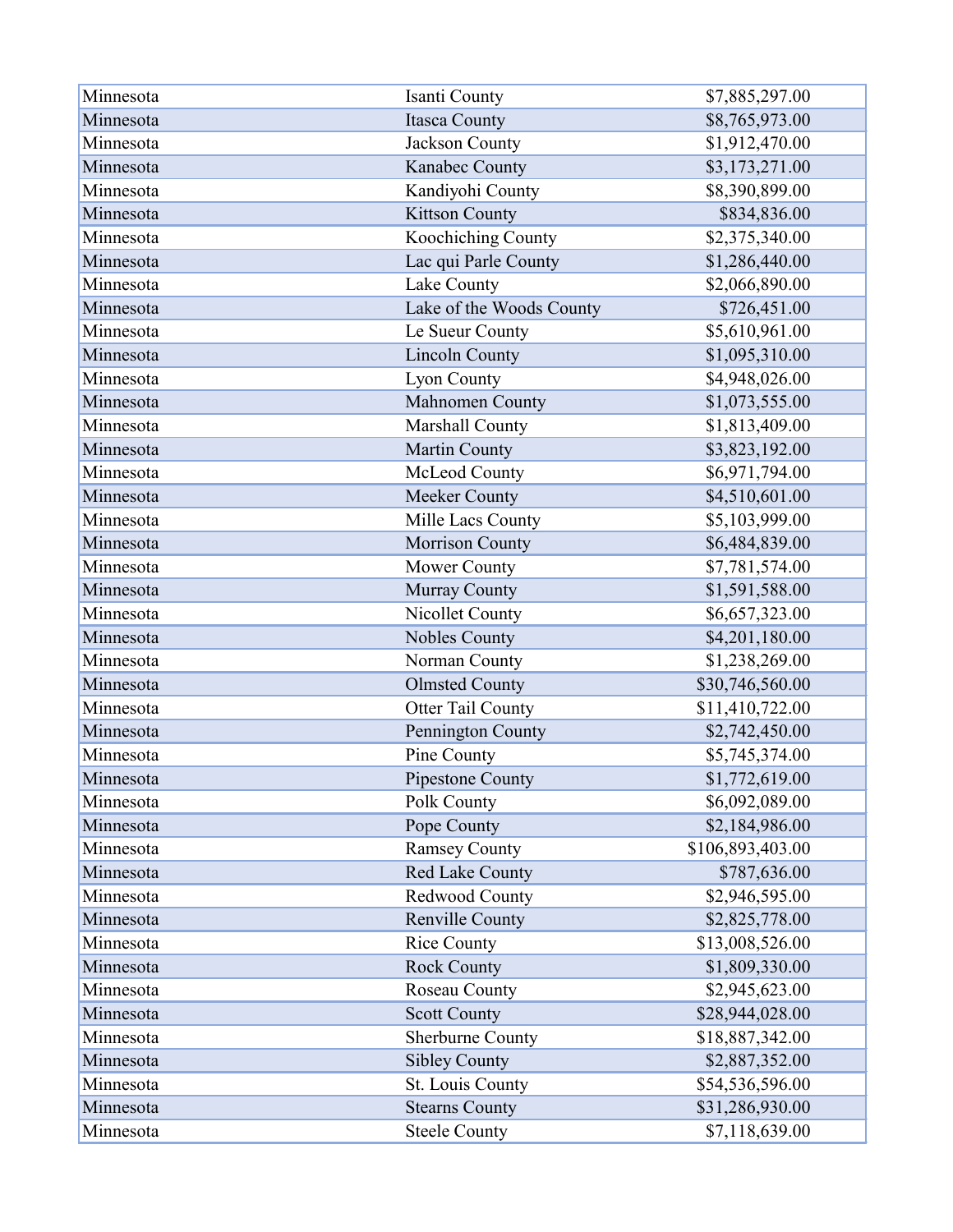| Minnesota   | <b>Stevens County</b>         | \$1,904,506.00  |
|-------------|-------------------------------|-----------------|
| Minnesota   | Swift County                  | \$1,799,812.00  |
| Minnesota   | <b>Todd County</b>            | \$4,790,693.00  |
| Minnesota   | <b>Traverse County</b>        | \$633,023.00    |
| Minnesota   | Wabasha County                | \$4,200,791.00  |
| Minnesota   | Wadena County                 | \$2,657,568.00  |
| Minnesota   | <b>Waseca County</b>          | \$3,615,163.00  |
| Minnesota   | <b>Washington County</b>      | \$50,975,893.00 |
| Minnesota   | Watonwan County               | \$2,116,615.00  |
| Minnesota   | Wilkin County                 | \$1,205,637.00  |
| Minnesota   | Winona County                 | \$9,805,925.00  |
| Minnesota   | Wright County                 | \$26,878,110.00 |
| Minnesota   | <b>Yellow Medicine County</b> | \$1,885,859.00  |
| Mississippi | <b>Adams County</b>           | \$5,961,755.00  |
| Mississippi | <b>Alcorn County</b>          | \$7,177,687.00  |
| Mississippi | Amite County                  | \$2,388,548.00  |
| Mississippi | <b>Attala County</b>          | \$3,530,086.00  |
| Mississippi | <b>Benton County</b>          | \$1,604,214.00  |
| Mississippi | <b>Bolivar County</b>         | \$5,949,130.00  |
| Mississippi | Calhoun County                | \$2,789,456.00  |
| Mississippi | <b>Carroll County</b>         | \$1,932,088.00  |
| Mississippi | Chickasaw County              | \$3,322,057.00  |
| Mississippi | Choctaw County                | \$1,594,696.00  |
| Mississippi | Claiborne County              | \$1,745,814.00  |
| Mississippi | <b>Clarke County</b>          | \$3,018,657.00  |
| Mississippi | Clay County                   | \$3,751,907.00  |
| Mississippi | Coahoma County                | \$4,297,328.00  |
| Mississippi | Copiah County                 | \$5,451,297.00  |
| Mississippi | <b>Covington County</b>       | \$3,619,825.00  |
| Mississippi | DeSoto County                 | \$35,923,398.00 |
| Mississippi | <b>Forrest County</b>         | \$14,547,864.00 |
| Mississippi | Franklin County               | \$1,498,160.00  |
| Mississippi | George County                 | \$4,758,838.00  |
| Mississippi | <b>Greene County</b>          | \$2,638,921.00  |
| Mississippi | Grenada County                | \$4,031,998.00  |
| Mississippi | <b>Hancock County</b>         | \$9,251,958.00  |
| Mississippi | Harrison County               | \$40,417,101.00 |
| Mississippi | <b>Hinds County</b>           | \$45,032,202.00 |
| Mississippi | <b>Holmes County</b>          | \$3,303,993.00  |
| Mississippi | Humphreys County              | \$1,566,337.00  |
| Mississippi | Issaquena County              | \$257,754.00    |
| Mississippi | Itawamba County               | \$4,543,233.00  |
| Mississippi | Jackson County                | \$27,895,919.00 |
| Mississippi | Jasper County                 | \$3,182,206.00  |
| Mississippi | Jefferson County              | \$1,357,726.00  |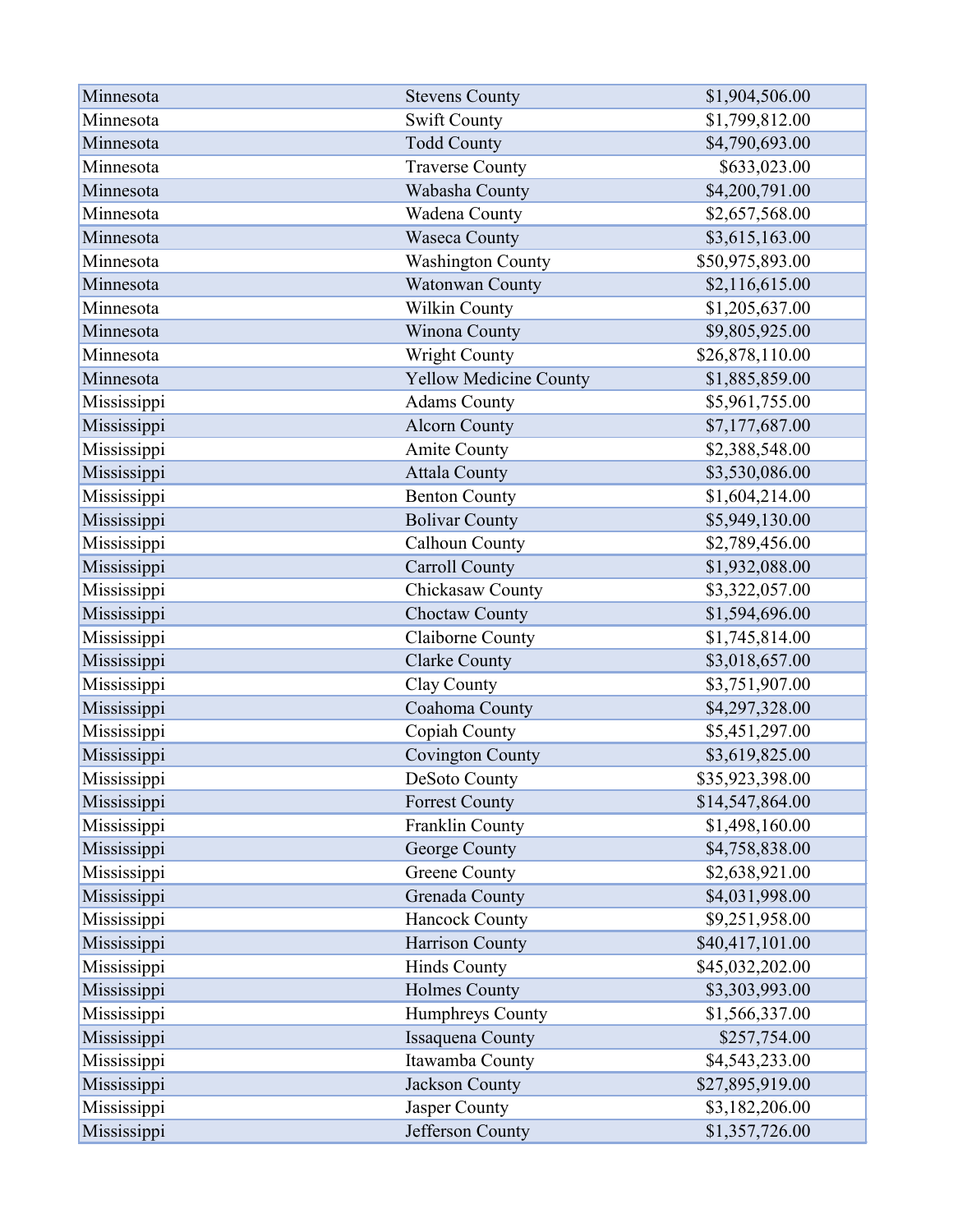| Mississippi | Jefferson Davis County   | \$2,161,484.00  |
|-------------|--------------------------|-----------------|
| Mississippi | <b>Jones County</b>      | \$13,227,238.00 |
| Mississippi | <b>Kemper County</b>     | \$1,892,269.00  |
| Mississippi | Lafayette County         | \$10,492,557.00 |
| Mississippi | Lamar County             | \$12,303,635.00 |
| Mississippi | Lauderdale County        | \$14,397,912.00 |
| Mississippi | Lawrence County          | \$2,444,683.00  |
| Mississippi | Leake County             | \$4,425,913.00  |
| Mississippi | Lee County               | \$16,594,941.00 |
| Mississippi | Leflore County           | \$5,474,217.00  |
| Mississippi | <b>Lincoln County</b>    | \$6,633,820.00  |
| Mississippi | Lowndes County           | \$11,381,392.00 |
| Mississippi | <b>Madison County</b>    | \$20,642,090.00 |
| Mississippi | <b>Marion County</b>     | \$4,773,017.00  |
| Mississippi | Marshall County          | \$6,855,446.00  |
| Mississippi | Monroe County            | \$6,847,288.00  |
| Mississippi | Montgomery County        | \$1,898,679.00  |
| Mississippi | Neshoba County           | \$5,655,830.00  |
| Mississippi | Newton County            | \$4,082,500.00  |
| Mississippi | Noxubee County           | \$2,023,380.00  |
| Mississippi | Oktibbeha County         | \$9,631,693.00  |
| Mississippi | Panola County            | \$6,641,395.00  |
| Mississippi | Pearl River County       | \$10,787,023.00 |
| Mississippi | Perry County             | \$2,325,615.00  |
| Mississippi | Pike County              | \$7,631,233.00  |
| Mississippi | Pontotoc County          | \$6,249,422.00  |
| Mississippi | <b>Prentiss County</b>   | \$4,880,431.00  |
| Mississippi | Quitman County           | \$1,319,266.00  |
| Mississippi | Rankin County            | \$30,159,572.00 |
| Mississippi | <b>Scott County</b>      | \$5,462,757.00  |
| Mississippi | <b>Sharkey County</b>    | \$839,304.00    |
| Mississippi | <b>Simpson County</b>    | \$5,178,004.00  |
| Mississippi | Smith County             | \$3,091,496.00  |
| Mississippi | <b>Stone County</b>      | \$3,561,553.00  |
| Mississippi | <b>Sunflower County</b>  | \$4,877,323.00  |
| Mississippi | Tallahatchie County      | \$2,682,236.00  |
| Mississippi | <b>Tate County</b>       | \$5,501,022.00  |
| Mississippi | <b>Tippah County</b>     | \$4,276,156.00  |
| Mississippi | <b>Tishomingo County</b> | \$3,764,921.00  |
| Mississippi | Tunica County            | \$1,870,903.00  |
| Mississippi | <b>Union County</b>      | \$5,596,976.00  |
| Mississippi | <b>Walthall County</b>   | \$2,774,888.00  |
| Mississippi | <b>Warren County</b>     | \$8,814,727.00  |
| Mississippi | <b>Washington County</b> | \$8,528,809.00  |
| Mississippi | <b>Wayne County</b>      | \$3,920,311.00  |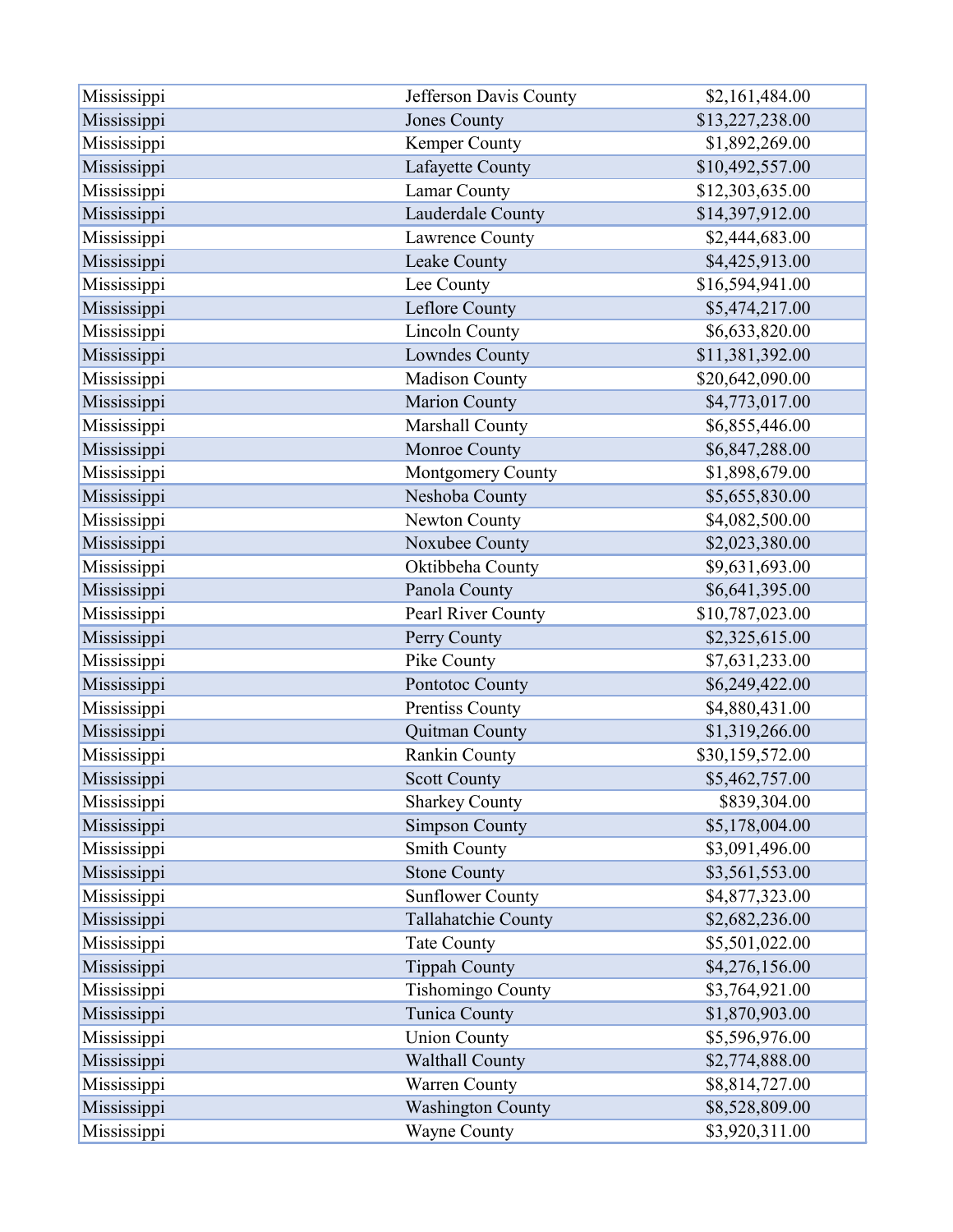| Mississippi | <b>Webster County</b>   | \$1,881,975.00  |
|-------------|-------------------------|-----------------|
| Mississippi | <b>Wilkinson County</b> | \$1,676,276.00  |
| Mississippi | <b>Winston County</b>   | \$3,487,548.00  |
| Mississippi | Yalobusha County        | \$2,351,837.00  |
| Mississippi | <b>Yazoo County</b>     | \$5,766,934.00  |
| Missouri    | <b>Adair County</b>     | \$4,922,581.00  |
| Missouri    | <b>Andrew County</b>    | \$3,440,348.00  |
| Missouri    | <b>Atchison County</b>  | \$998,967.00    |
| Missouri    | <b>Audrain County</b>   | \$4,931,321.00  |
| Missouri    | <b>Barry County</b>     | \$6,951,594.00  |
| Missouri    | <b>Barton County</b>    | \$2,283,077.00  |
| Missouri    | <b>Bates County</b>     | \$3,141,221.00  |
| Missouri    | <b>Benton County</b>    | \$3,776,575.00  |
| Missouri    | <b>Bollinger County</b> | \$2,356,693.00  |
| Missouri    | <b>Boone County</b>     | \$35,052,822.00 |
| Missouri    | <b>Buchanan County</b>  | \$16,969,433.00 |
| Missouri    | <b>Butler County</b>    | \$8,250,854.00  |
| Missouri    | Caldwell County         | \$1,752,029.00  |
| Missouri    | <b>Callaway County</b>  | \$8,690,803.00  |
| Missouri    | Camden County           | \$8,994,203.00  |
| Missouri    | Cape Girardeau County   | \$15,319,767.00 |
| Missouri    | Carroll County          | \$1,685,794.00  |
| Missouri    | <b>Carter County</b>    | \$1,161,933.00  |
| Missouri    | <b>Cass County</b>      | \$20,546,525.00 |
| Missouri    | <b>Cedar County</b>     | \$2,787,125.00  |
| Missouri    | <b>Chariton County</b>  | \$1,442,413.00  |
| Missouri    | <b>Christian County</b> | \$17,208,540.00 |
| Missouri    | <b>Clark County</b>     | \$1,320,238.00  |
| Missouri    | Clay County             | \$48,549,469.00 |
| Missouri    | <b>Clinton County</b>   | \$3,959,936.00  |
| Missouri    | Cole County             | \$14,906,817.00 |
| Missouri    | Cooper County           | \$3,439,766.00  |
| Missouri    | <b>Crawford County</b>  | \$4,646,180.00  |
| Missouri    | Dade County             | \$1,468,636.00  |
| Missouri    | Dallas County           | \$3,278,354.00  |
| Missouri    | Daviess County          | \$1,607,904.00  |
| Missouri    | DeKalb County           | \$2,437,108.00  |
| Missouri    | Dent County             | \$3,024,873.00  |
| Missouri    | Douglas County          | \$2,561,032.00  |
| Missouri    | Dunklin County          | \$5,658,355.00  |
| Missouri    | Franklin County         | \$20,194,371.00 |
| Missouri    | Gasconade County        | \$2,856,468.00  |
| Missouri    | <b>Gentry County</b>    | \$1,276,340.00  |
| Missouri    | <b>Greene County</b>    | \$56,928,520.00 |
| Missouri    | <b>Grundy County</b>    | \$1,913,247.00  |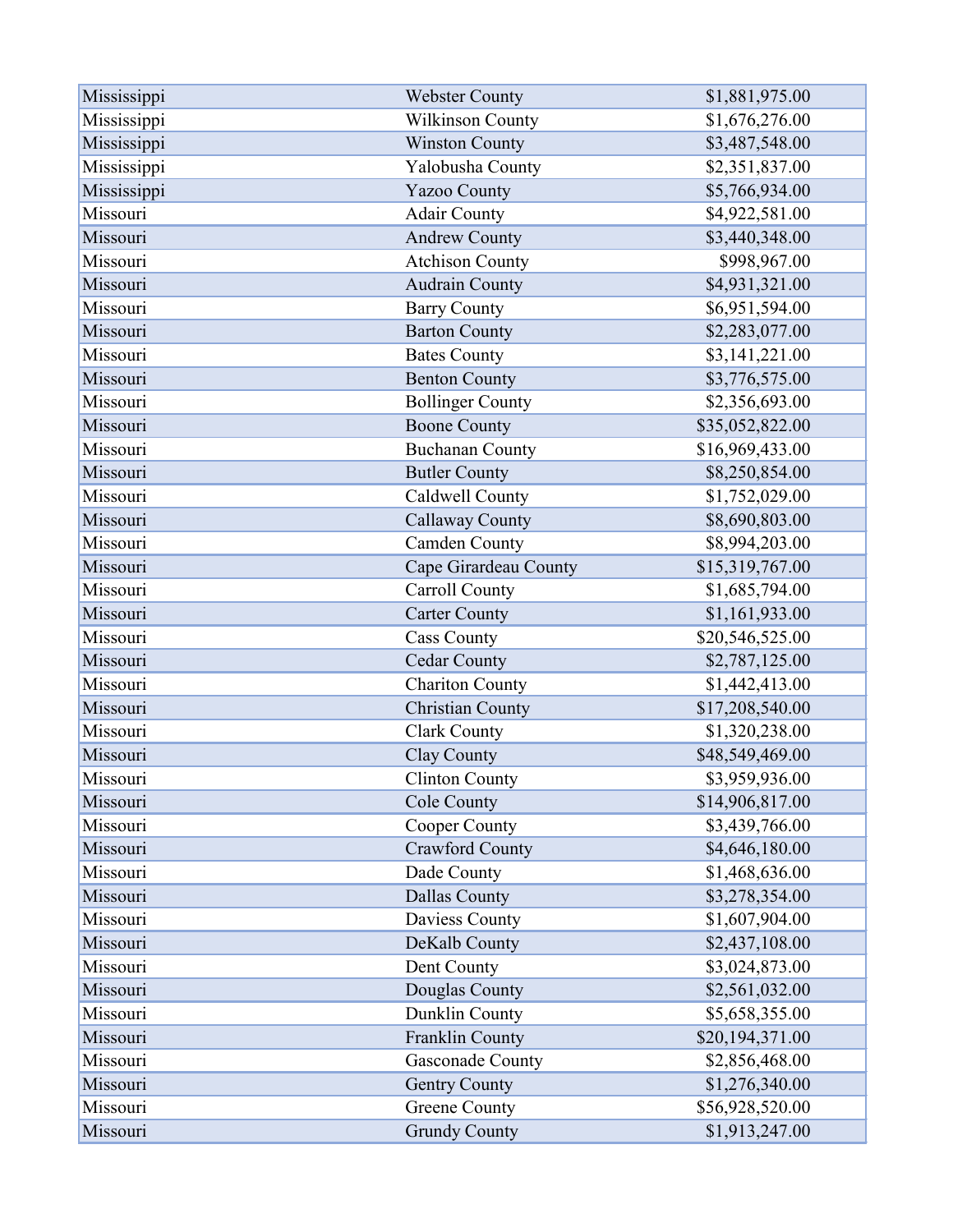| Missouri | Harrison County          | \$1,622,278.00   |
|----------|--------------------------|------------------|
| Missouri | Henry County             | \$4,239,056.00   |
| Missouri | <b>Hickory County</b>    | \$1,853,810.00   |
| Missouri | <b>Holt County</b>       | \$855,231.00     |
| Missouri | <b>Howard County</b>     | \$1,942,577.00   |
| Missouri | Howell County            | \$7,792,257.00   |
| Missouri | Iron County              | \$1,966,663.00   |
| Missouri | Jackson County           | \$136,551,645.00 |
| Missouri | Jasper County            | \$23,566,542.00  |
| Missouri | Jefferson County         | \$43,719,346.00  |
| Missouri | Johnson County           | \$10,500,910.00  |
| Missouri | <b>Knox County</b>       | \$768,989.00     |
| Missouri | Laclede County           | \$6,938,774.00   |
| Missouri | Lafayette County         | \$6,353,146.00   |
| Missouri | Lawrence County          | \$7,450,009.00   |
| Missouri | Lewis County             | \$1,898,873.00   |
| Missouri | <b>Lincoln County</b>    | \$11,462,583.00  |
| Missouri | Linn County              | \$2,315,320.00   |
| Missouri | Livingston County        | \$2,957,666.00   |
| Missouri | Macon County             | \$2,936,300.00   |
| Missouri | Madison County           | \$2,347,952.00   |
| Missouri | Maries County            | \$1,689,290.00   |
| Missouri | Marion County            | \$5,541,618.00   |
| Missouri | McDonald County          | \$4,435,820.00   |
| Missouri | Mercer County            | \$702,560.00     |
| Missouri | Miller County            | \$4,976,190.00   |
| Missouri | Mississippi County       | \$2,560,060.00   |
| Missouri | Moniteau County          | \$3,133,452.00   |
| Missouri | Monroe County            | \$1,678,996.00   |
| Missouri | <b>Montgomery County</b> | \$2,243,646.00   |
| Missouri | Morgan County            | \$4,006,553.00   |
| Missouri | New Madrid County        | \$3,316,813.00   |
| Missouri | Newton County            | \$11,311,660.00  |
| Missouri | Nodaway County           | \$4,291,112.00   |
| Missouri | <b>Oregon County</b>     | \$2,045,135.00   |
| Missouri | <b>Osage County</b>      | \$2,644,554.00   |
| Missouri | <b>Ozark County</b>      | \$1,781,942.00   |
| Missouri | Pemiscot County          | \$3,069,936.00   |
| Missouri | Perry County             | \$3,716,944.00   |
| Missouri | Pettis County            | \$8,223,854.00   |
| Missouri | Phelps County            | \$8,657,783.00   |
| Missouri | Pike County              | \$3,554,949.00   |
| Missouri | <b>Platte County</b>     | \$20,281,972.00  |
| Missouri | Polk County              | \$6,244,566.00   |
| Missouri | Pulaski County           | \$10,218,293.00  |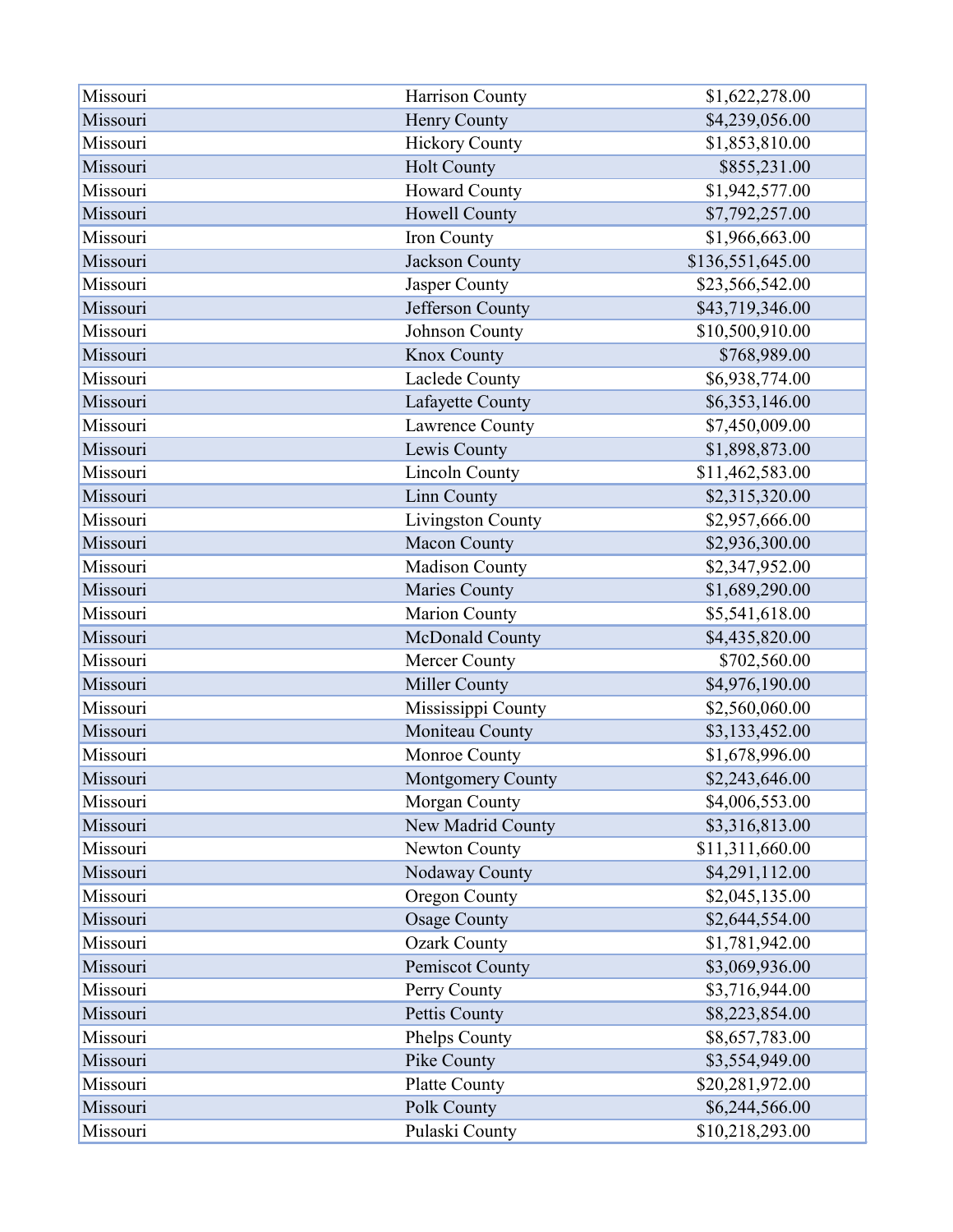| Missouri | <b>Putnam County</b>     | \$912,143.00     |
|----------|--------------------------|------------------|
| Missouri | <b>Ralls County</b>      | \$2,002,402.00   |
| Missouri | Randolph County          | \$4,807,009.00   |
| Missouri | Ray County               | \$4,470,977.00   |
| Missouri | Reynolds County          | \$1,217,874.00   |
| Missouri | <b>Ripley County</b>     | \$2,581,038.00   |
| Missouri | <b>Saline County</b>     | \$4,421,057.00   |
| Missouri | Schuyler County          | \$905,150.00     |
| Missouri | <b>Scotland County</b>   | \$952,156.00     |
| Missouri | <b>Scott County</b>      | \$7,435,441.00   |
| Missouri | <b>Shannon County</b>    | \$1,586,150.00   |
| Missouri | Shelby County            | \$1,151,833.00   |
| Missouri | St. Charles County       | \$78,088,061.00  |
| Missouri | St. Clair County         | \$1,825,257.00   |
| Missouri | St. Francois County      | \$13,055,726.00  |
| Missouri | St. Louis County         | \$193,112,666.00 |
| Missouri | St. Louis city           | \$58,383,364.00  |
| Missouri | Ste. Genevieve County    | \$3,475,700.00   |
| Missouri | <b>Stoddard County</b>   | \$5,637,766.00   |
| Missouri | <b>Stone County</b>      | \$6,206,301.00   |
| Missouri | <b>Sullivan County</b>   | \$1,182,717.00   |
| Missouri | <b>Taney County</b>      | \$10,863,358.00  |
| Missouri | <b>Texas County</b>      | \$4,933,264.00   |
| Missouri | Vernon County            | \$3,994,122.00   |
| Missouri | Warren County            | \$6,924,400.00   |
| Missouri | <b>Washington County</b> | \$4,803,513.00   |
| Missouri | <b>Wayne County</b>      | \$2,500,429.00   |
| Missouri | <b>Webster County</b>    | \$7,690,282.00   |
| Missouri | <b>Worth County</b>      | \$391,002.00     |
| Missouri | <b>Wright County</b>     | \$3,552,424.00   |
| Montana  | <b>Beaverhead County</b> | \$1,836,134.00   |
| Montana  | <b>Big Horn County</b>   | \$2,587,060.00   |
| Montana  | <b>Blaine County</b>     | \$1,297,706.00   |
| Montana  | <b>Broadwater County</b> | \$1,211,464.00   |
| Montana  | Carbon County            | \$2,083,206.00   |
| Montana  | <b>Carter County</b>     | \$243,186.00     |
| Montana  | <b>Cascade County</b>    | \$15,804,392.00  |
| Montana  | Chouteau County          | \$1,094,533.00   |
| Montana  | <b>Custer County</b>     | \$2,214,705.00   |
| Montana  | Daniels County           | \$328,263.00     |
| Montana  | Dawson County            | \$1,672,974.00   |
| Montana  | Deer Lodge County        | \$1,775,338.00   |
| Montana  | <b>Fallon County</b>     | \$552,802.00     |
| Montana  | Fergus County            | \$2,146,333.00   |
| Montana  | <b>Flathead County</b>   | \$20,163,099.00  |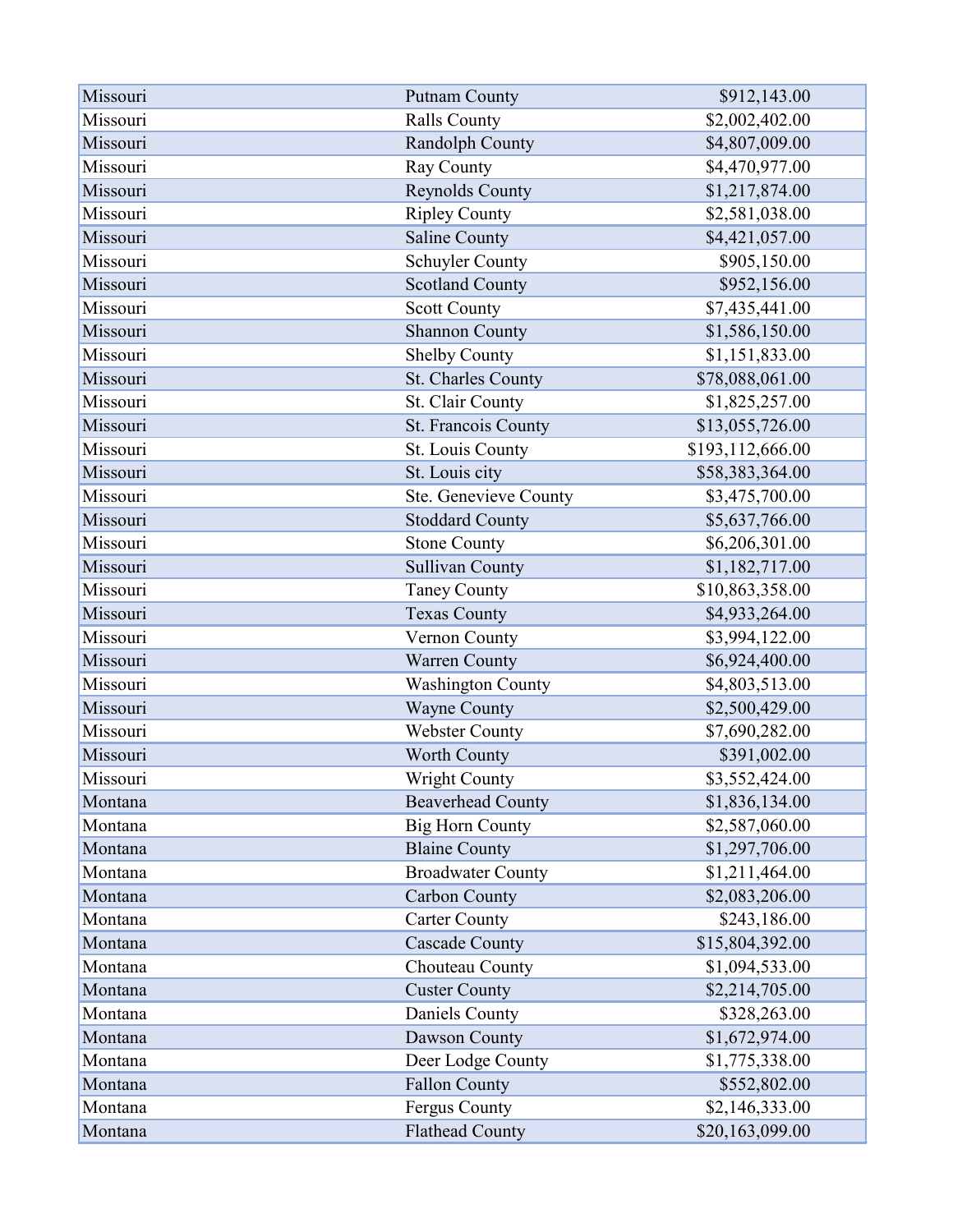| Montana  | Gallatin County             | \$22,227,463.00 |
|----------|-----------------------------|-----------------|
| Montana  | Garfield County             | \$244,352.00    |
| Montana  | <b>Glacier County</b>       | \$2,671,359.00  |
| Montana  | <b>Golden Valley County</b> | \$159,470.00    |
| Montana  | <b>Granite County</b>       | \$656,331.00    |
| Montana  | Hill County                 | \$3,201,824.00  |
| Montana  | Jefferson County            | \$2,373,786.00  |
| Montana  | Judith Basin County         | \$389,836.00    |
| Montana  | Lake County                 | \$5,916,109.00  |
| Montana  | Lewis and Clark County      | \$13,486,352.00 |
| Montana  | Liberty County              | \$453,935.00    |
| Montana  | <b>Lincoln County</b>       | \$3,880,881.00  |
| Montana  | <b>Madison County</b>       | \$1,670,449.00  |
| Montana  | McCone County               | \$323,212.00    |
| Montana  | <b>Meagher County</b>       | \$361,672.00    |
| Montana  | Mineral County              | \$854,066.00    |
| Montana  | Missoula County             | \$23,230,898.00 |
| Montana  | Musselshell County          | \$899,906.00    |
| Montana  | Park County                 | \$3,225,521.00  |
| Montana  | Petroleum County            | \$94,594.00     |
| Montana  | Phillips County             | \$768,018.00    |
| Montana  | Pondera County              | \$1,148,142.00  |
| Montana  | Powder River County         | \$326,709.00    |
| Montana  | <b>Powell County</b>        | \$1,338,302.00  |
| Montana  | Prairie County              | \$209,195.00    |
| Montana  | Ravalli County              | \$8,508,802.00  |
| Montana  | <b>Richland County</b>      | \$2,098,356.00  |
| Montana  | Roosevelt County            | \$2,137,398.00  |
| Montana  | Rosebud County              | \$1,735,907.00  |
| Montana  | <b>Sanders County</b>       | \$2,352,808.00  |
| Montana  | Sheridan County             | \$642,734.00    |
| Montana  | <b>Silver Bow County</b>    | \$6,781,829.00  |
| Montana  | <b>Stillwater County</b>    | \$1,872,845.00  |
| Montana  | <b>Sweet Grass County</b>   | \$725,868.00    |
| Montana  | <b>Teton County</b>         | \$1,193,983.00  |
| Montana  | <b>Toole County</b>         | \$919,912.00    |
| Montana  | <b>Treasure County</b>      | \$135,190.00    |
| Montana  | <b>Valley County</b>        | \$1,436,586.00  |
| Montana  | <b>Wheatland County</b>     | \$412,951.00    |
| Montana  | <b>Wibaux County</b>        | \$188,217.00    |
| Montana  | <b>Yellowstone County</b>   | \$31,330,634.00 |
| Nebraska | <b>Adams County</b>         | \$6,091,895.00  |
| Nebraska | Antelope County             | \$1,223,313.00  |
| Nebraska | <b>Arthur County</b>        | \$89,932.00     |
| Nebraska | <b>Banner County</b>        | \$144,708.00    |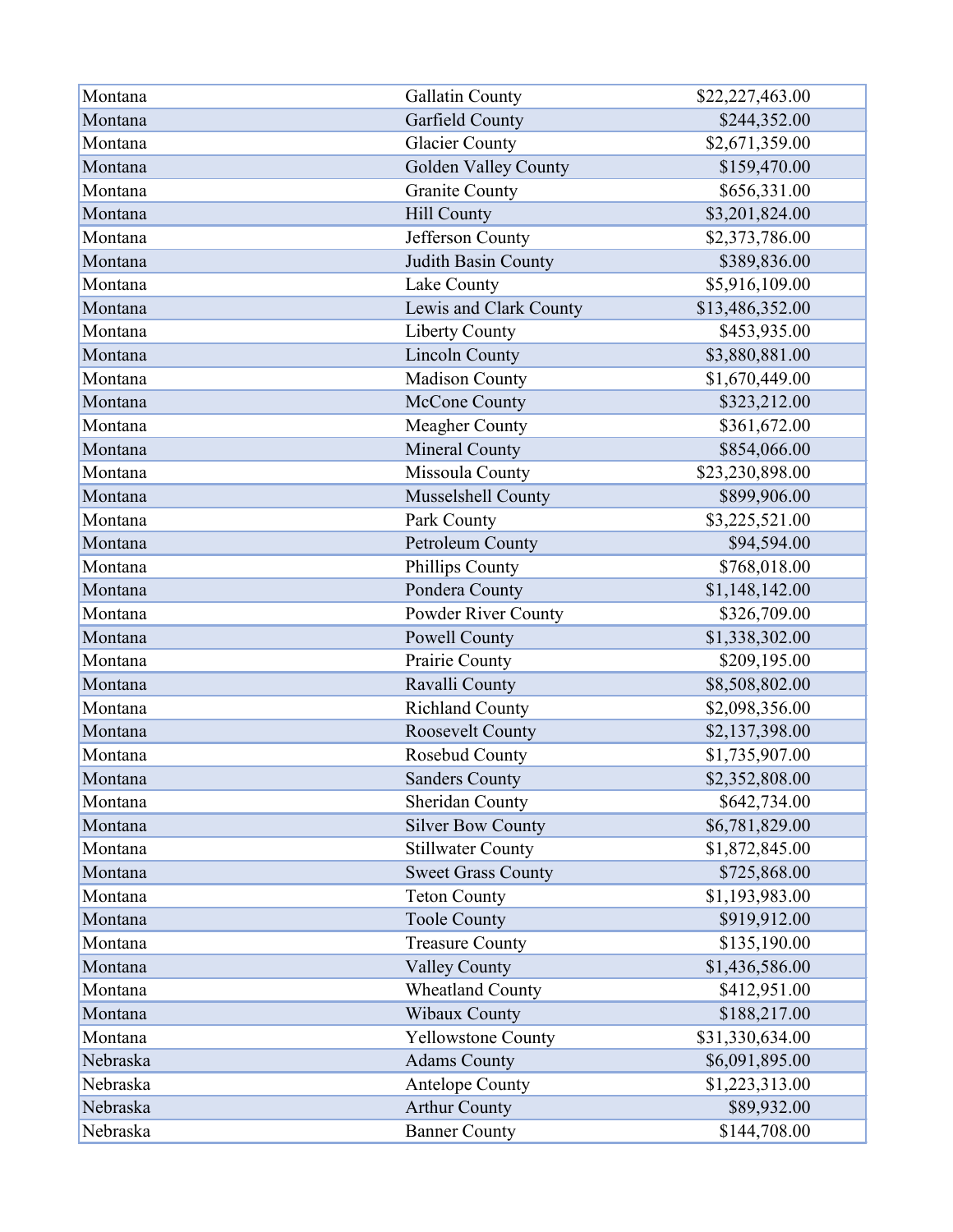| Nebraska | <b>Blaine County</b>    | \$90,321.00      |
|----------|-------------------------|------------------|
| Nebraska | <b>Boone County</b>     | \$1,008,485.00   |
| Nebraska | <b>Box Butte County</b> | \$2,094,471.00   |
| Nebraska | <b>Boyd County</b>      | \$372,743.00     |
| Nebraska | <b>Brown County</b>     | \$573,974.00     |
| Nebraska | <b>Buffalo County</b>   | \$9,645,679.00   |
| Nebraska | <b>Burt County</b>      | \$1,254,585.00   |
| Nebraska | <b>Butler County</b>    | \$1,557,014.00   |
| Nebraska | <b>Cass County</b>      | \$5,098,366.00   |
| Nebraska | <b>Cedar County</b>     | \$1,631,990.00   |
| Nebraska | <b>Chase County</b>     | \$762,191.00     |
| Nebraska | Cherry County           | \$1,105,022.00   |
| Nebraska | Cheyenne County         | \$1,730,663.00   |
| Nebraska | Clay County             | \$1,204,860.00   |
| Nebraska | <b>Colfax County</b>    | \$2,080,098.00   |
| Nebraska | <b>Cuming County</b>    | \$1,718,232.00   |
| Nebraska | <b>Custer County</b>    | \$2,093,306.00   |
| Nebraska | Dakota County           | \$3,889,816.00   |
| Nebraska | Dawes County            | \$1,668,313.00   |
| Nebraska | Dawson County           | \$4,583,052.00   |
| Nebraska | Deuel County            | \$348,463.00     |
| Nebraska | Dixon County            | \$1,094,727.00   |
| Nebraska | Dodge County            | \$7,102,323.00   |
| Nebraska | Douglas County          | \$110,973,572.00 |
| Nebraska | Dundy County            | \$328,845.00     |
| Nebraska | <b>Fillmore County</b>  | \$1,060,929.00   |
| Nebraska | Franklin County         | \$578,636.00     |
| Nebraska | <b>Frontier County</b>  | \$510,264.00     |
| Nebraska | <b>Furnas County</b>    | \$908,258.00     |
| Nebraska | Gage County             | \$4,178,648.00   |
| Nebraska | <b>Garden County</b>    | \$356,816.00     |
| Nebraska | Garfield County         | \$382,455.00     |
| Nebraska | <b>Gosper County</b>    | \$386,534.00     |
| Nebraska | <b>Grant County</b>     | \$121,010.00     |
| Nebraska | <b>Greeley County</b>   | \$457,625.00     |
| Nebraska | Hall County             | \$11,917,101.00  |
| Nebraska | Hamilton County         | \$1,811,078.00   |
| Nebraska | Harlan County           | \$656,525.00     |
| Nebraska | <b>Hayes County</b>     | \$179,088.00     |
| Nebraska | <b>Hitchcock County</b> | \$536,486.00     |
| Nebraska | <b>Holt County</b>      | \$1,955,397.00   |
| Nebraska | Hooker County           | \$132,471.00     |
| Nebraska | <b>Howard County</b>    | \$1,251,866.00   |
| Nebraska | Jefferson County        | \$1,368,603.00   |
| Nebraska | Johnson County          | \$984,982.00     |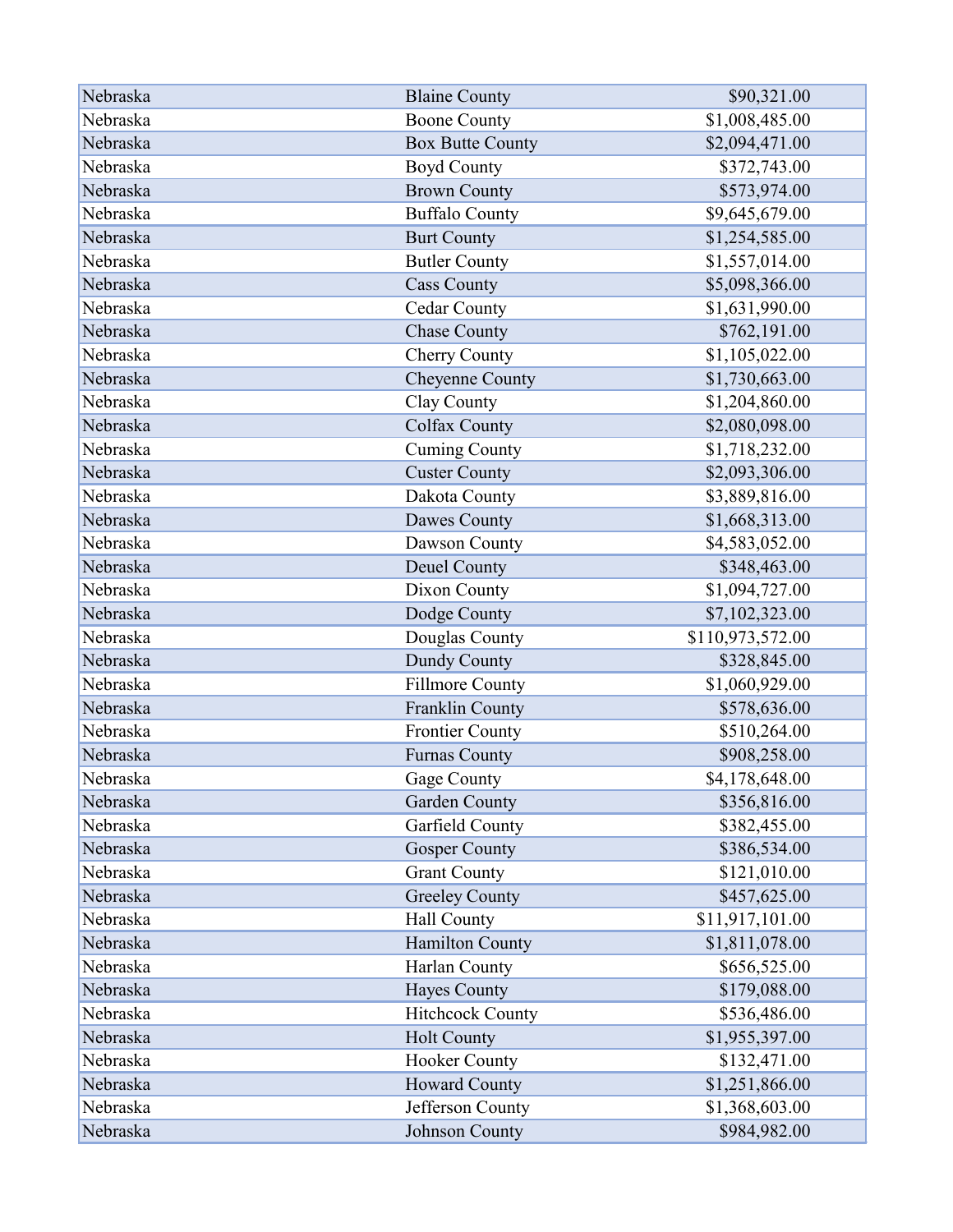| Nebraska | <b>Kearney County</b>      | \$1,261,578.00  |
|----------|----------------------------|-----------------|
| Nebraska | Keith County               | \$1,560,510.00  |
| Nebraska | Keya Paha County           | \$156,556.00    |
| Nebraska | Kimball County             | \$705,473.00    |
| Nebraska | Knox County                | \$1,618,393.00  |
| Nebraska | <b>Lancaster County</b>    | \$61,979,492.00 |
| Nebraska | <b>Lincoln County</b>      | \$6,781,635.00  |
| Nebraska | Logan County               | \$145,290.00    |
| Nebraska | Loup County                | \$128,974.00    |
| Nebraska | Madison County             | \$6,817,569.00  |
| Nebraska | McPherson County           | \$95,954.00     |
| Nebraska | <b>Merrick County</b>      | \$1,506,318.00  |
| Nebraska | Morrill County             | \$901,654.00    |
| Nebraska | Nance County               | \$683,524.00    |
| Nebraska | Nemaha County              | \$1,354,229.00  |
| Nebraska | <b>Nuckolls County</b>     | \$805,700.00    |
| Nebraska | Otoe County                | \$3,110,143.00  |
| Nebraska | Pawnee County              | \$507,545.00    |
| Nebraska | Perkins County             | \$561,543.00    |
| Nebraska | Phelps County              | \$1,754,749.00  |
| Nebraska | Pierce County              | \$1,388,415.00  |
| Nebraska | <b>Platte County</b>       | \$6,501,155.00  |
| Nebraska | Polk County                | \$1,012,564.00  |
| Nebraska | Red Willow County          | \$2,083,011.00  |
| Nebraska | Richardson County          | \$1,527,684.00  |
| Nebraska | Rock County                | \$263,581.00    |
| Nebraska | Saline County              | \$2,762,845.00  |
| Nebraska | <b>Sarpy County</b>        | \$36,360,628.00 |
| Nebraska | <b>Saunders County</b>     | \$4,191,274.00  |
| Nebraska | <b>Scotts Bluff County</b> | \$6,918,379.00  |
| Nebraska | <b>Seward County</b>       | \$3,357,214.00  |
| Nebraska | Sheridan County            | \$1,018,974.00  |
| Nebraska | <b>Sherman County</b>      | \$582,909.00    |
| Nebraska | <b>Sioux County</b>        | \$226,482.00    |
| Nebraska | <b>Stanton County</b>      | \$1,149,891.00  |
| Nebraska | <b>Thayer County</b>       | \$971,774.00    |
| Nebraska | <b>Thomas County</b>       | \$140,240.00    |
| Nebraska | <b>Thurston County</b>     | \$1,403,177.00  |
| Nebraska | <b>Valley County</b>       | \$807,643.00    |
| Nebraska | <b>Washington County</b>   | \$4,026,365.00  |
| Nebraska | Wayne County               | \$1,822,926.00  |
| Nebraska | <b>Webster County</b>      | \$677,309.00    |
| Nebraska | <b>Wheeler County</b>      | \$152,089.00    |
| Nebraska | <b>York County</b>         | \$2,656,985.00  |
| Nevada   | Carson City                | \$10,861,027.00 |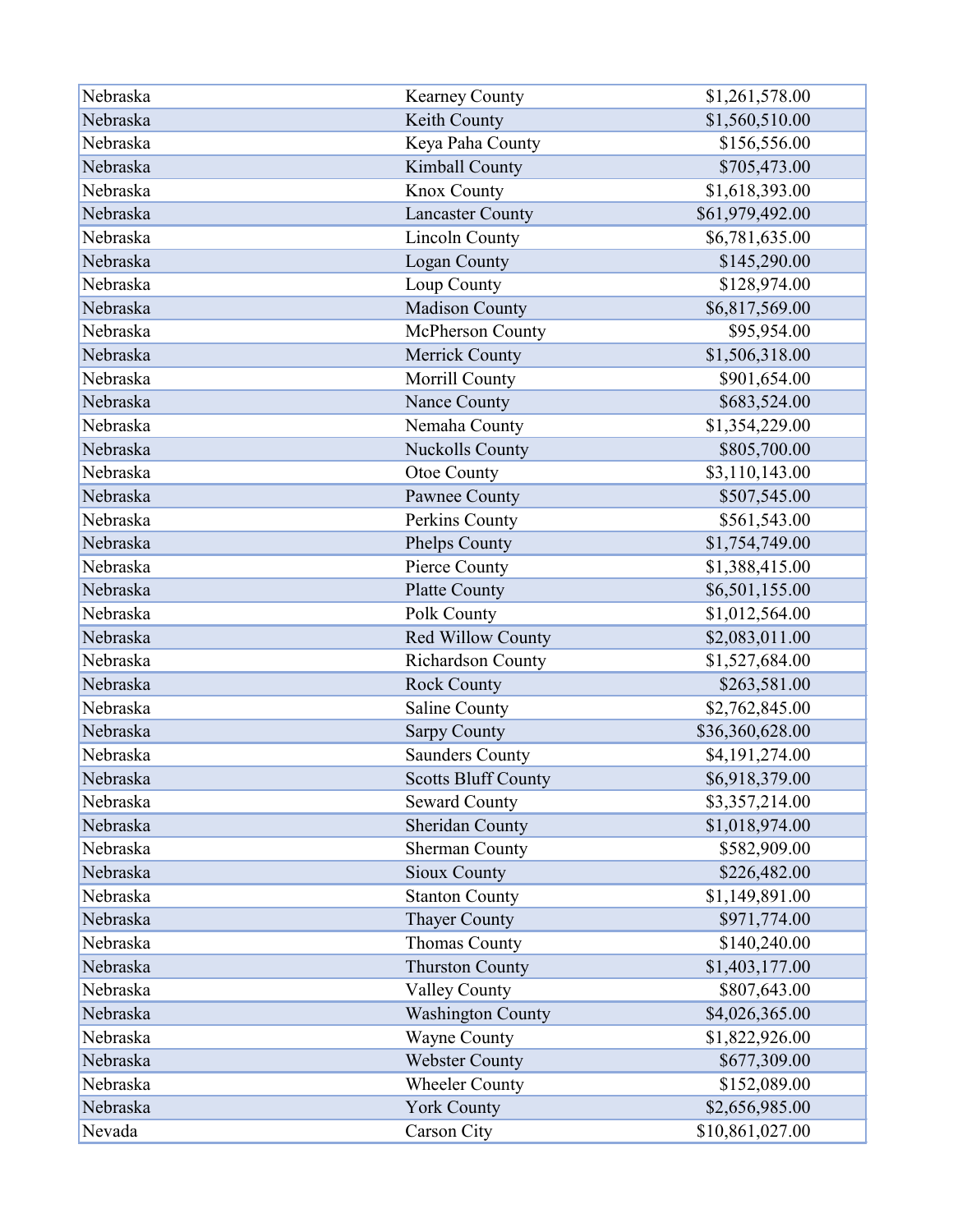| Nevada        | Churchill County         | \$4,838,281.00   |
|---------------|--------------------------|------------------|
| Nevada        | <b>Clark County</b>      | \$440,282,817.00 |
| Nevada        | Douglas County           | \$9,499,223.00   |
| Nevada        | Elko County              | \$10,251,508.00  |
| Nevada        | Esmeralda County         | \$169,570.00     |
| Nevada        | Eureka County            | \$394,109.00     |
| Nevada        | Humboldt County          | \$3,269,224.00   |
| Nevada        | <b>Lander County</b>     | \$1,074,526.00   |
| Nevada        | <b>Lincoln County</b>    | \$1,006,737.00   |
| Nevada        | Lyon County              | \$11,170,643.00  |
| Nevada        | Mineral County           | \$875,043.00     |
| Nevada        | Nye County               | \$9,036,547.00   |
| Nevada        | Pershing County          | \$1,306,252.00   |
| Nevada        | <b>Storey County</b>     | \$800,844.00     |
| Nevada        | <b>Washoe County</b>     | \$91,587,038.00  |
| Nevada        | White Pine County        | \$1,860,803.00   |
| New Hampshire | <b>Belknap County</b>    | \$11,907,389.00  |
| New Hampshire | Carroll County           | \$9,500,194.00   |
| New Hampshire | <b>Cheshire County</b>   | \$14,778,619.00  |
| New Hampshire | Coos County              | \$6,130,743.00   |
| New Hampshire | <b>Grafton County</b>    | \$17,459,302.00  |
| New Hampshire | Hillsborough County      | \$81,002,217.00  |
| New Hampshire | Merrimack County         | \$29,405,927.00  |
| New Hampshire | Rockingham County        | \$60,168,997.00  |
| New Hampshire | <b>Strafford County</b>  | \$25,373,929.00  |
| New Hampshire | Sullivan County          | \$8,380,605.00   |
| New Jersey    | <b>Atlantic County</b>   | \$51,214,806.00  |
| New Jersey    | <b>Bergen County</b>     | \$261,035,747.00 |
| New Jersey    | <b>Burlington County</b> | \$86,503,822.00  |
| New Jersey    | <b>Camden County</b>     | \$98,376,054.00  |
| New Jersey    | Cape May County          | \$17,877,497.00  |
| New Jersey    | <b>Cumberland County</b> | \$29,043,867.00  |
| New Jersey    | <b>Essex County</b>      | \$155,191,527.00 |
| New Jersey    | <b>Gloucester County</b> | \$56,646,874.00  |
| New Jersey    | Hudson County            | \$130,604,069.00 |
| New Jersey    | Hunterdon County         | \$24,157,609.00  |
| New Jersey    | <b>Mercer County</b>     | \$71,368,970.00  |
| New Jersey    | Middlesex County         | \$160,258,621.00 |
| New Jersey    | Monmouth County          | \$120,193,675.00 |
| New Jersey    | Morris County            | \$95,535,125.00  |
| New Jersey    | Ocean County             | \$117,938,762.00 |
| New Jersey    | Passaic County           | \$97,473,818.00  |
| New Jersey    | <b>Salem County</b>      | \$12,117,555.00  |
| New Jersey    | Somerset County          | \$63,891,573.00  |
| New Jersey    | <b>Sussex County</b>     | \$27,288,147.00  |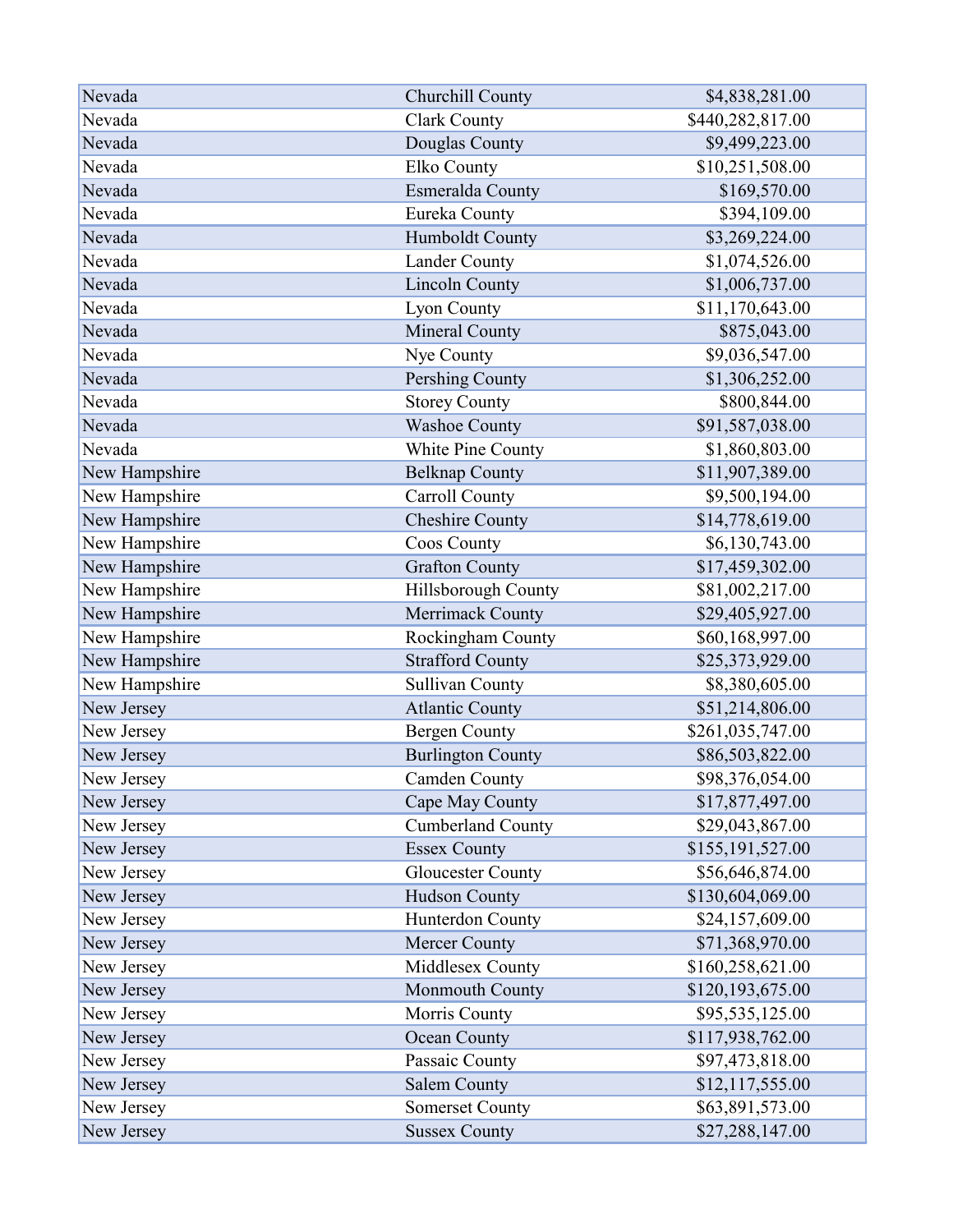| New Jersey | <b>Union County</b>       | \$130,591,801.00 |
|------------|---------------------------|------------------|
| New Jersey | <b>Warren County</b>      | \$20,446,881.00  |
| New Mexico | <b>Bernalillo County</b>  | \$131,911,293.00 |
| New Mexico | <b>Catron County</b>      | \$685,078.00     |
| New Mexico | <b>Chaves County</b>      | \$12,550,706.00  |
| New Mexico | Cibola County             | \$5,181,306.00   |
| New Mexico | <b>Colfax County</b>      | \$2,319,399.00   |
| New Mexico | <b>Curry County</b>       | \$9,508,741.00   |
| New Mexico | De Baca County            | \$339,529.00     |
| New Mexico | Doña Ana County           | \$42,381,821.00  |
| New Mexico | <b>Eddy County</b>        | \$11,355,170.00  |
| New Mexico | <b>Grant County</b>       | \$5,244,045.00   |
| New Mexico | Guadalupe County          | \$835,225.00     |
| New Mexico | <b>Harding County</b>     | \$121,399.00     |
| New Mexico | <b>Hidalgo County</b>     | \$815,412.00     |
| New Mexico | Lea County                | \$13,804,514.00  |
| New Mexico | <b>Lincoln County</b>     | \$3,801,632.00   |
| New Mexico | Los Alamos County         | \$3,762,201.00   |
| New Mexico | Luna County               | \$4,605,195.00   |
| New Mexico | <b>McKinley County</b>    | \$13,862,203.00  |
| New Mexico | Mora County               | \$878,151.00     |
| New Mexico | <b>Otero County</b>       | \$13,109,141.00  |
| New Mexico | <b>Quay County</b>        | \$1,603,048.00   |
| New Mexico | Rio Arriba County         | \$7,559,948.00   |
| New Mexico | Roosevelt County          | \$3,593,408.00   |
| New Mexico | San Juan County           | \$24,077,388.00  |
| New Mexico | San Miguel County         | \$5,298,237.00   |
| New Mexico | Sandoval County           | \$28,504,079.00  |
| New Mexico | Santa Fe County           | \$29,205,279.00  |
| New Mexico | Sierra County             | \$2,096,025.00   |
| New Mexico | <b>Socorro County</b>     | \$3,231,542.00   |
| New Mexico | <b>Taos County</b>        | \$6,356,059.00   |
| New Mexico | <b>Torrance County</b>    | \$3,003,118.00   |
| New Mexico | <b>Union County</b>       | \$788,413.00     |
| New Mexico | Valencia County           | \$14,895,745.00  |
| New York   | <b>Albany County</b>      | \$59,340,959.00  |
| New York   | <b>Allegany County</b>    | \$8,952,636.00   |
| New York   | <b>Bronx County</b>       | \$275,470,084.00 |
| New York   | <b>Broome County</b>      | \$37,000,061.00  |
| New York   | <b>Cattaraugus County</b> | \$14,784,835.00  |
| New York   | Cayuga County             | \$14,873,990.00  |
| New York   | Chautauqua County         | \$24,649,420.00  |
| New York   | Chemung County            | \$16,210,350.00  |
| New York   | Chenango County           | \$9,169,406.00   |
| New York   | <b>Clinton County</b>     | \$15,633,268.00  |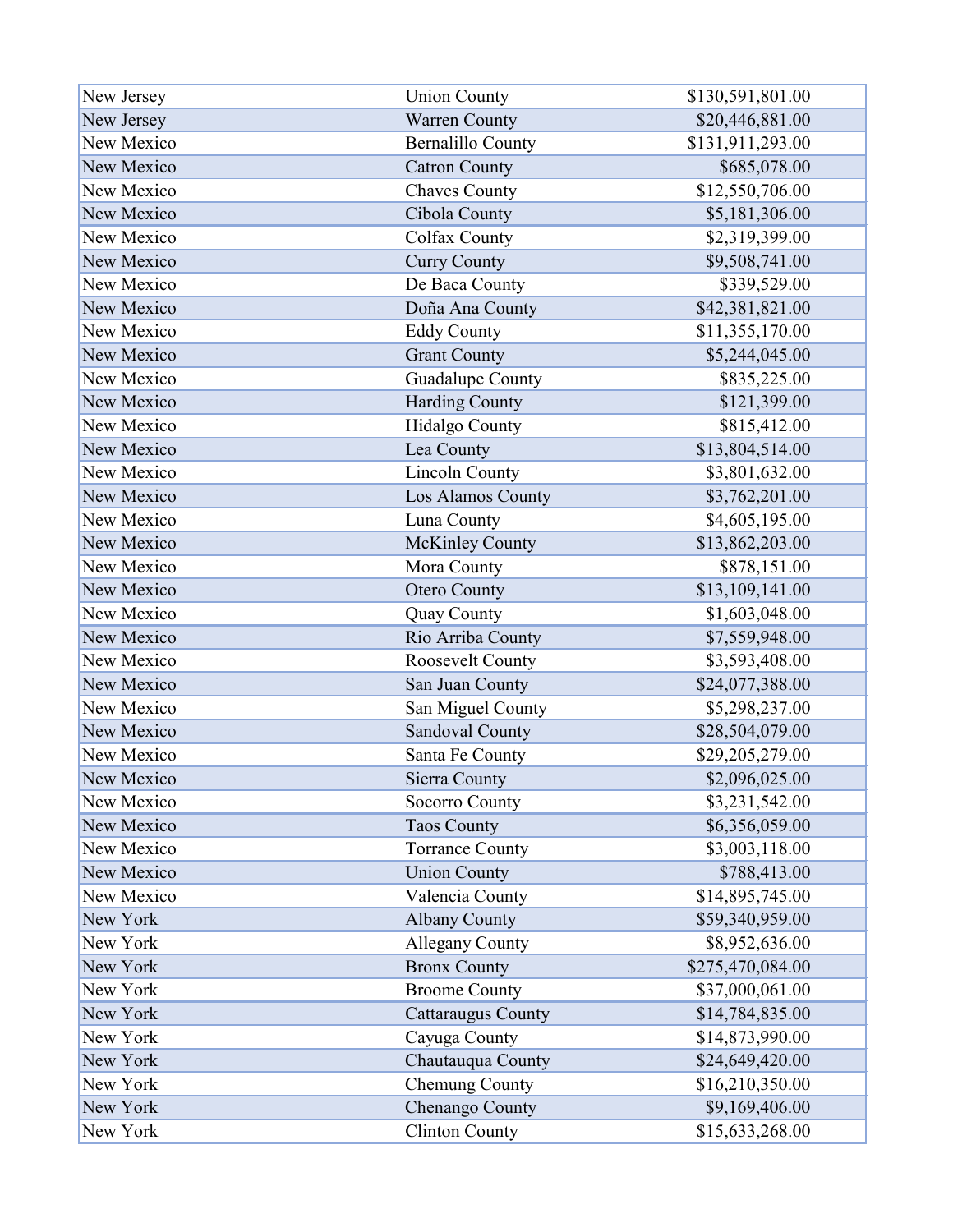| New York | Columbia County           | \$11,549,602.00  |
|----------|---------------------------|------------------|
| New York | <b>Cortland County</b>    | \$9,242,051.00   |
| New York | <b>Delaware County</b>    | \$8,572,706.00   |
| New York | <b>Dutchess County</b>    | \$57,148,397.00  |
| New York | Erie County               | \$178,447,094.00 |
| New York | <b>Essex County</b>       | \$7,164,479.00   |
| New York | Franklin County           | \$9,716,187.00   |
| New York | <b>Fulton County</b>      | \$10,369,022.00  |
| New York | <b>Genesee County</b>     | \$11,125,969.00  |
| New York | <b>Greene County</b>      | \$9,165,716.00   |
| New York | <b>Hamilton County</b>    | \$857,756.00     |
| New York | Herkimer County           | \$11,910,497.00  |
| New York | Jefferson County          | \$21,333,967.00  |
| New York | Kings County              | \$497,231,149.00 |
| New York | Lewis County              | \$5,107,690.00   |
| New York | Livingston County         | \$12,220,307.00  |
| New York | <b>Madison County</b>     | \$13,779,458.00  |
| New York | Monroe County             | \$144,080,127.00 |
| New York | Montgomery County         | \$9,560,602.00   |
| New York | Nassau County             | \$385,003,440.00 |
| New York | New York County           | \$316,357,047.00 |
| New York | Niagara County            | \$40,650,381.00  |
| New York | Oneida County             | \$44,416,661.00  |
| New York | Onondaga County           | \$89,452,165.00  |
| New York | <b>Ontario County</b>     | \$21,322,895.00  |
| New York | <b>Orange County</b>      | \$74,770,082.00  |
| New York | <b>Orleans County</b>     | \$7,837,903.00   |
| New York | <b>Oswego County</b>      | \$22,749,964.00  |
| New York | <b>Otsego County</b>      | \$11,555,818.00  |
| New York | <b>Putnam County</b>      | \$19,097,507.00  |
| New York | Queens County             | \$437,785,496.00 |
| New York | <b>Rensselaer County</b>  | \$30,828,334.00  |
| New York | <b>Richmond County</b>    | \$92,485,196.00  |
| New York | <b>Rockland County</b>    | \$63,280,694.00  |
| New York | Saratoga County           | \$44,648,193.00  |
| New York | <b>Schenectady County</b> | \$30,165,010.00  |
| New York | Schoharie County          | \$6,021,192.00   |
| New York | Schuyler County           | \$3,458,801.00   |
| New York | Seneca County             | \$6,607,209.00   |
| New York | St. Lawrence County       | \$20,927,232.00  |
| New York | <b>Steuben County</b>     | \$18,526,253.00  |
| New York | <b>Suffolk County</b>     | \$286,812,434.00 |
| New York | <b>Sullivan County</b>    | \$14,651,782.00  |
| New York | <b>Tioga County</b>       | \$9,362,868.00   |
| New York | <b>Tompkins County</b>    | \$19,847,267.00  |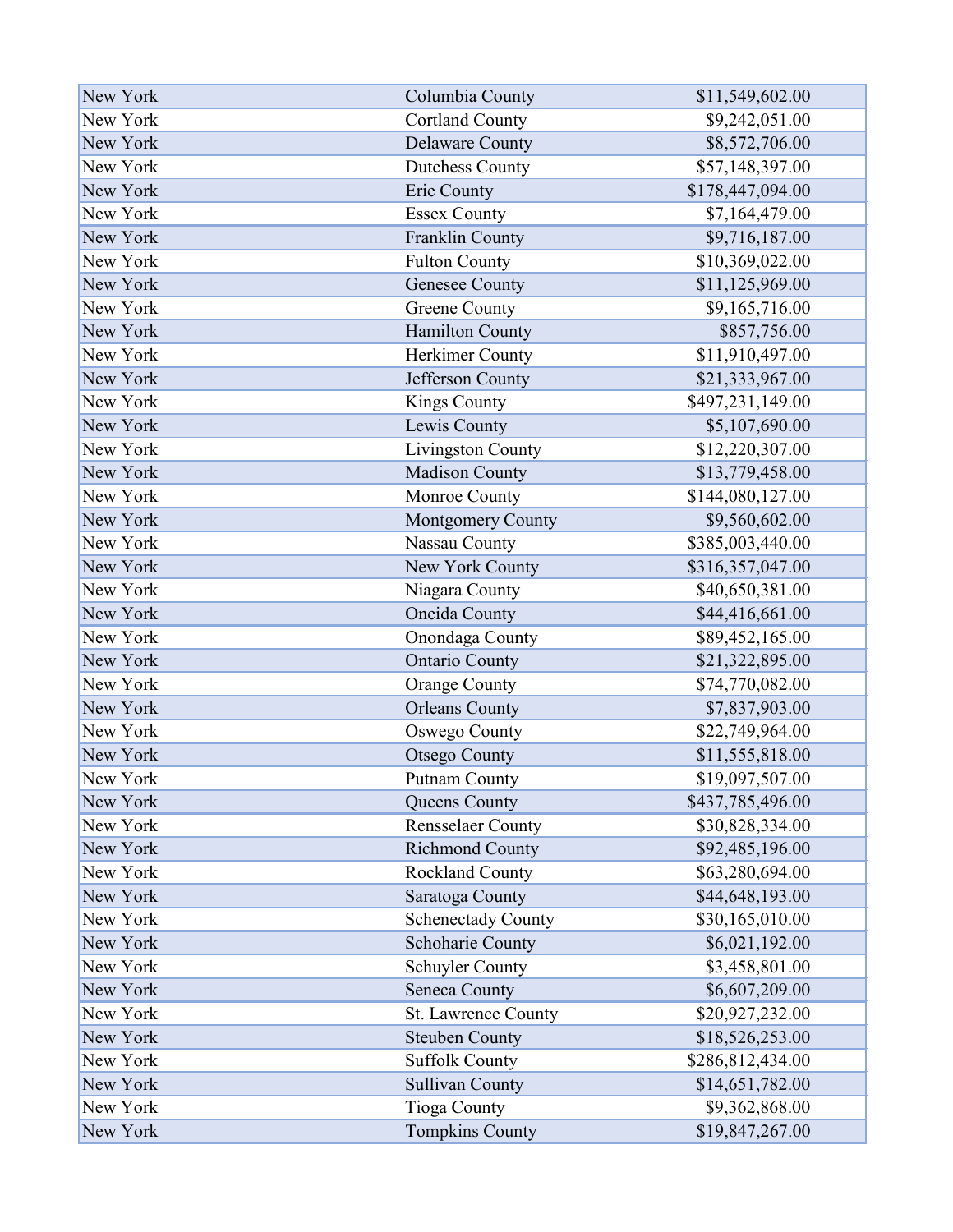| New York       | <b>Ulster County</b>      | \$34,491,474.00  |
|----------------|---------------------------|------------------|
| New York       | <b>Warren County</b>      | \$12,420,372.00  |
| New York       | <b>Washington County</b>  | \$11,888,160.00  |
| New York       | <b>Wayne County</b>       | \$17,465,517.00  |
| New York       | <b>Westchester County</b> | \$187,926,698.00 |
| New York       | <b>Wyoming County</b>     | \$7,742,143.00   |
| New York       | <b>Yates County</b>       | \$4,839,058.00   |
| North Carolina | <b>Alamance County</b>    | \$32,925,136.00  |
| North Carolina | <b>Alexander County</b>   | \$7,283,353.00   |
| North Carolina | Alleghany County          | \$2,163,232.00   |
| North Carolina | <b>Anson County</b>       | \$4,748,349.00   |
| North Carolina | Ashe County               | \$5,283,864.00   |
| North Carolina | <b>Avery County</b>       | \$3,410,241.00   |
| North Carolina | <b>Beaufort County</b>    | \$9,128,034.00   |
| North Carolina | <b>Bertie County</b>      | \$3,680,233.00   |
| North Carolina | <b>Bladen County</b>      | \$6,355,865.00   |
| North Carolina | <b>Brunswick County</b>   | \$27,741,111.00  |
| North Carolina | <b>Buncombe County</b>    | \$50,733,290.00  |
| North Carolina | <b>Burke County</b>       | \$17,575,650.00  |
| North Carolina | Cabarrus County           | \$42,043,458.00  |
| North Carolina | Caldwell County           | \$15,962,113.00  |
| North Carolina | <b>Camden County</b>      | \$2,110,787.00   |
| North Carolina | <b>Carteret County</b>    | \$13,494,316.00  |
| North Carolina | Caswell County            | \$4,390,562.00   |
| North Carolina | Catawba County            | \$30,990,911.00  |
| North Carolina | <b>Chatham County</b>     | \$14,464,924.00  |
| North Carolina | Cherokee County           | \$5,557,546.00   |
| North Carolina | Chowan County             | \$2,708,264.00   |
| North Carolina | Clay County               | \$2,181,490.00   |
| North Carolina | <b>Cleveland County</b>   | \$19,025,057.00  |
| North Carolina | Columbus County           | \$10,781,778.00  |
| North Carolina | <b>Craven County</b>      | \$19,839,303.00  |
| North Carolina | <b>Cumberland County</b>  | \$65,168,690.00  |
| North Carolina | <b>Currituck County</b>   | \$5,392,637.00   |
| North Carolina | Dare County               | \$7,188,564.00   |
| North Carolina | Davidson County           | \$32,556,083.00  |
| North Carolina | Davie County              | \$8,322,333.00   |
| North Carolina | Duplin County             | \$11,409,751.00  |
| North Carolina | Durham County             | \$62,445,275.00  |
| North Carolina | <b>Edgecombe County</b>   | \$9,997,833.00   |
| North Carolina | <b>Forsyth County</b>     | \$74,256,322.00  |
| North Carolina | Franklin County           | \$13,535,494.00  |
| North Carolina | <b>Gaston County</b>      | \$43,612,126.00  |
| North Carolina | <b>Gates County</b>       | \$2,245,783.00   |
| North Carolina | <b>Graham County</b>      | \$1,639,565.00   |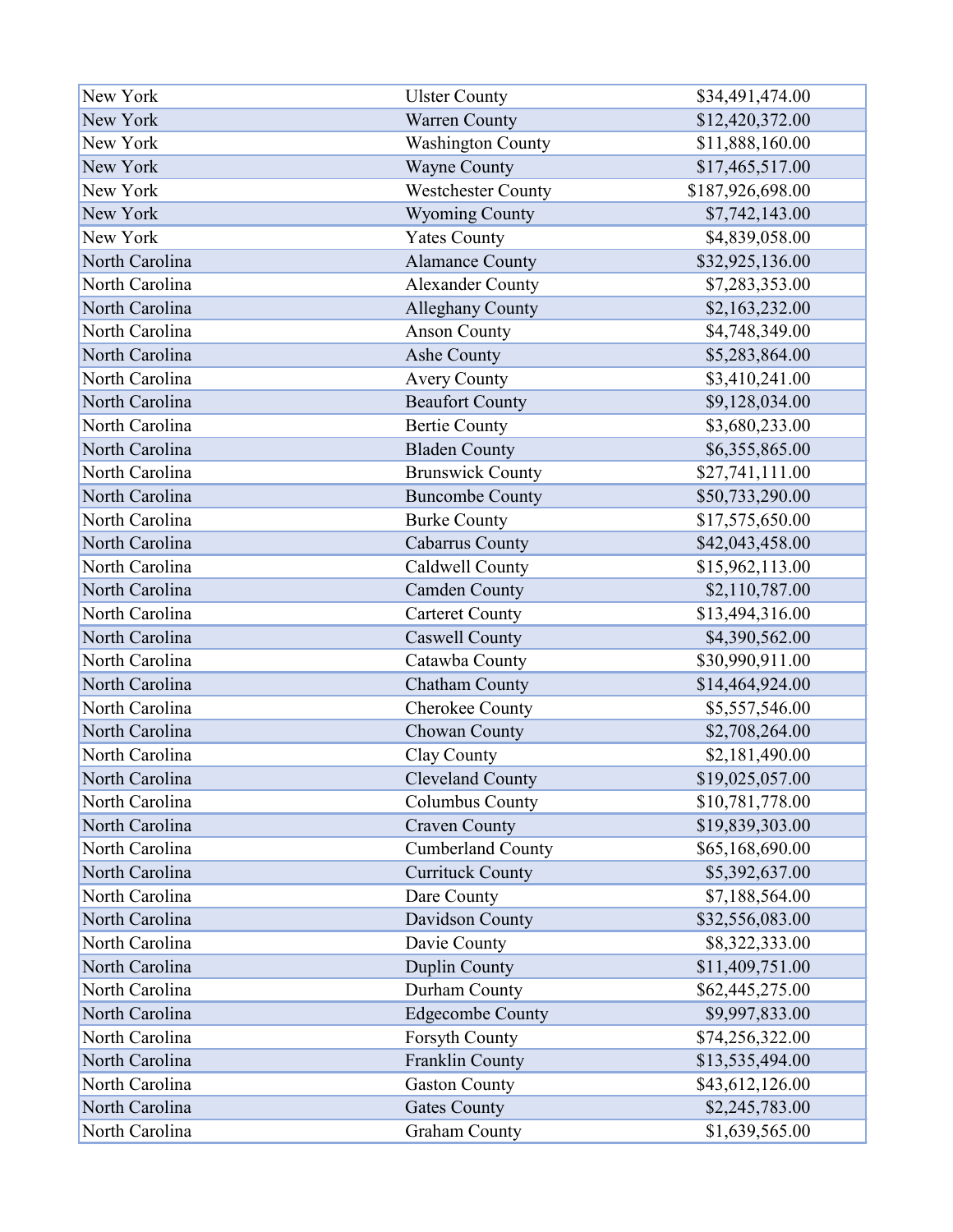| North Carolina | <b>Granville County</b>  | \$11,740,344.00  |
|----------------|--------------------------|------------------|
| North Carolina | <b>Greene County</b>     | \$4,092,406.00   |
| North Carolina | <b>Guilford County</b>   | \$104,339,752.00 |
| North Carolina | Halifax County           | \$9,713,856.00   |
| North Carolina | <b>Harnett County</b>    | \$26,411,744.00  |
| North Carolina | Haywood County           | \$12,104,347.00  |
| North Carolina | Henderson County         | \$22,806,876.00  |
| North Carolina | <b>Hertford County</b>   | \$4,598,980.00   |
| North Carolina | Hoke County              | \$10,728,557.00  |
| North Carolina | <b>Hyde County</b>       | \$958,954.00     |
| North Carolina | Iredell County           | \$35,313,684.00  |
| North Carolina | Jackson County           | \$8,534,441.00   |
| North Carolina | <b>Johnston County</b>   | \$40,661,647.00  |
| North Carolina | <b>Jones County</b>      | \$1,829,530.00   |
| North Carolina | Lee County               | \$11,999,847.00  |
| North Carolina | Lenoir County            | \$10,867,437.00  |
| North Carolina | <b>Lincoln County</b>    | \$16,726,052.00  |
| North Carolina | Macon County             | \$6,964,996.00   |
| North Carolina | <b>Madison County</b>    | \$4,225,654.00   |
| North Carolina | Martin County            | \$4,358,707.00   |
| North Carolina | McDowell County          | \$8,887,567.00   |
| North Carolina | Mecklenburg County       | \$215,673,636.00 |
| North Carolina | Mitchell County          | \$2,906,582.00   |
| North Carolina | Montgomery County        | \$5,278,037.00   |
| North Carolina | Moore County             | \$19,594,757.00  |
| North Carolina | Nash County              | \$18,316,281.00  |
| North Carolina | New Hanover County       | \$45,543,632.00  |
| North Carolina | Northampton County       | \$3,784,344.00   |
| North Carolina | <b>Onslow County</b>     | \$38,447,136.00  |
| North Carolina | <b>Orange County</b>     | \$28,839,722.00  |
| North Carolina | Pamlico County           | \$2,471,876.00   |
| North Carolina | Pasquotank County        | \$7,735,345.00   |
| North Carolina | Pender County            | \$12,248,666.00  |
| North Carolina | Perquimans County        | \$2,615,030.00   |
| North Carolina | Person County            | \$7,670,470.00   |
| North Carolina | Pitt County              | \$35,107,015.00  |
| North Carolina | Polk County              | \$4,025,394.00   |
| North Carolina | Randolph County          | \$27,905,631.00  |
| North Carolina | <b>Richmond County</b>   | \$8,707,508.00   |
| North Carolina | Robeson County           | \$25,372,375.00  |
| North Carolina | Rockingham County        | \$17,677,626.00  |
| North Carolina | Rowan County             | \$27,598,928.00  |
| North Carolina | <b>Rutherford County</b> | \$13,019,597.00  |
| North Carolina | <b>Sampson County</b>    | \$12,340,152.00  |
| North Carolina | <b>Scotland County</b>   | \$6,763,960.00   |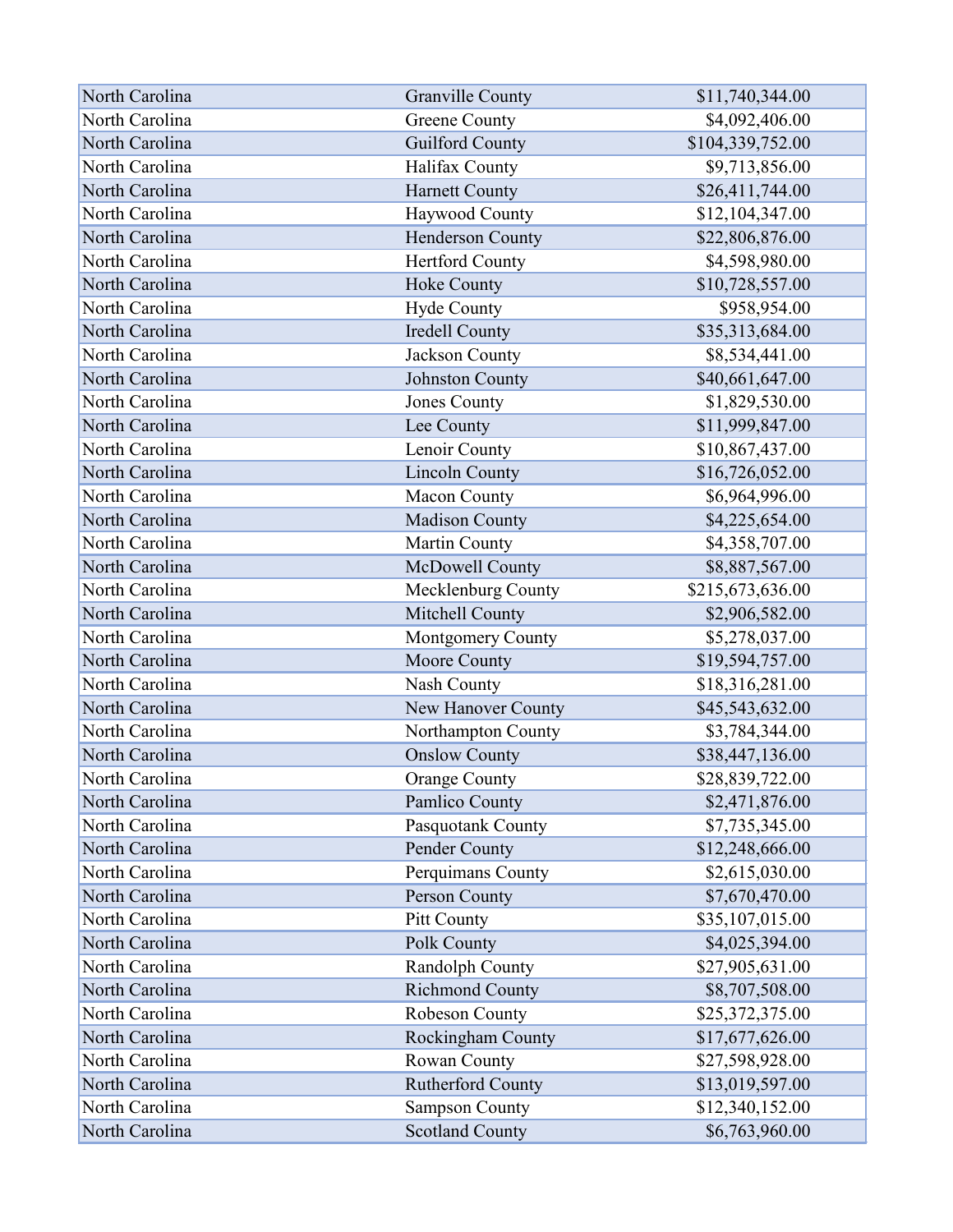| North Carolina | <b>Stanly County</b>      | \$12,199,329.00  |
|----------------|---------------------------|------------------|
| North Carolina | <b>Stokes County</b>      | \$8,855,517.00   |
| North Carolina | <b>Surry County</b>       | \$13,943,006.00  |
| North Carolina | <b>Swain County</b>       | \$2,771,974.00   |
| North Carolina | Transylvania County       | \$6,678,883.00   |
| North Carolina | <b>Tyrrell County</b>     | \$780,061.00     |
| North Carolina | <b>Union County</b>       | \$46,589,799.00  |
| North Carolina | Vance County              | \$8,650,402.00   |
| North Carolina | <b>Wake County</b>        | \$215,946,541.00 |
| North Carolina | Warren County             | \$3,832,515.00   |
| North Carolina | <b>Washington County</b>  | \$2,249,279.00   |
| North Carolina | Watauga County            | \$10,911,724.00  |
| North Carolina | Wayne County              | \$23,916,753.00  |
| North Carolina | <b>Wilkes County</b>      | \$13,288,229.00  |
| North Carolina | <b>Wilson County</b>      | \$15,888,885.00  |
| North Carolina | <b>Yadkin County</b>      | \$7,316,373.00   |
| North Carolina | <b>Yancey County</b>      | \$3,509,691.00   |
| North Dakota   | <b>Adams County</b>       | \$430,432.00     |
| North Dakota   | <b>Barnes County</b>      | \$2,022,992.00   |
| North Dakota   | <b>Benson County</b>      | \$1,327,036.00   |
| North Dakota   | <b>Billings County</b>    | \$180,253.00     |
| North Dakota   | <b>Bottineau County</b>   | \$1,220,205.00   |
| North Dakota   | <b>Bowman County</b>      | \$587,377.00     |
| North Dakota   | <b>Burke County</b>       | \$410,814.00     |
| North Dakota   | <b>Burleigh County</b>    | \$18,574,229.00  |
| North Dakota   | <b>Cass County</b>        | \$35,336,410.00  |
| North Dakota   | <b>Cavalier County</b>    | \$730,724.00     |
| North Dakota   | Dickey County             | \$946,329.00     |
| North Dakota   | Divide County             | \$439,755.00     |
| North Dakota   | Dunn County               | \$859,310.00     |
| North Dakota   | <b>Eddy County</b>        | \$444,223.00     |
| North Dakota   | <b>Emmons County</b>      | \$629,526.00     |
| North Dakota   | <b>Foster County</b>      | \$623,505.00     |
| North Dakota   | Golden Valley County      | \$342,054.00     |
| North Dakota   | <b>Grand Forks County</b> | \$13,490,043.00  |
| North Dakota   | <b>Grant County</b>       | \$441,698.00     |
| North Dakota   | <b>Griggs County</b>      | \$433,346.00     |
| North Dakota   | <b>Hettinger County</b>   | \$485,401.00     |
| North Dakota   | Kidder County             | \$481,711.00     |
| North Dakota   | LaMoure County            | \$785,888.00     |
| North Dakota   | <b>Logan County</b>       | \$359,341.00     |
| North Dakota   | <b>McHenry County</b>     | \$1,115,899.00   |
| North Dakota   | <b>McIntosh County</b>    | \$485,013.00     |
| North Dakota   | McKenzie County           | \$2,918,236.00   |
| North Dakota   | McLean County             | \$1,835,552.00   |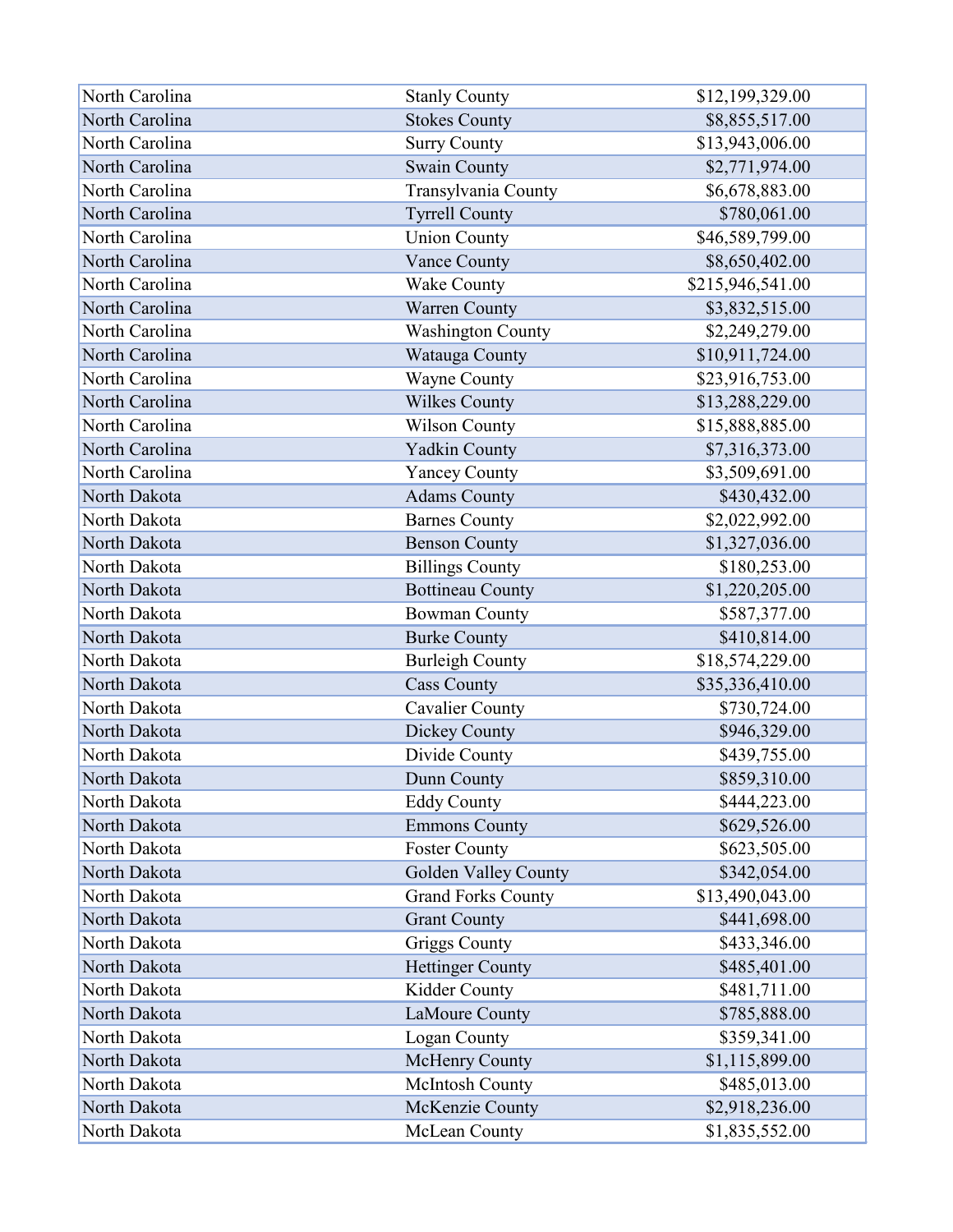| North Dakota             | Mercer County                 | \$1,590,229.00  |
|--------------------------|-------------------------------|-----------------|
| North Dakota             | Morton County                 | \$6,092,089.00  |
| North Dakota             | Mountrail County              | \$2,048,243.00  |
| North Dakota             | <b>Nelson County</b>          | \$559,212.00    |
| North Dakota             | <b>Oliver County</b>          | \$380,513.00    |
| North Dakota             | Pembina County                | \$1,321,015.00  |
| North Dakota             | Pierce County                 | \$772,097.00    |
| North Dakota             | <b>Ramsey County</b>          | \$2,237,431.00  |
| North Dakota             | <b>Ransom County</b>          | \$1,013,535.00  |
| North Dakota             | <b>Renville County</b>        | \$451,992.00    |
| North Dakota             | <b>Richland County</b>        | \$3,142,193.00  |
| North Dakota             | <b>Rolette County</b>         | \$2,753,522.00  |
| North Dakota             | <b>Sargent County</b>         | \$757,141.00    |
| North Dakota             | Sheridan County               | \$255,423.00    |
| North Dakota             | <b>Sioux County</b>           | \$821,628.00    |
| North Dakota             | Slope County                  | \$145,679.00    |
| North Dakota             | <b>Stark County</b>           | \$6,116,369.00  |
| North Dakota             | <b>Steele County</b>          | \$367,110.00    |
| North Dakota             | <b>Stutsman County</b>        | \$4,021,509.00  |
| North Dakota             | <b>Towner County</b>          | \$425,188.00    |
| North Dakota             | <b>Traill County</b>          | \$1,560,899.00  |
| North Dakota             | <b>Walsh County</b>           | \$2,066,890.00  |
| North Dakota             | <b>Ward County</b>            | \$13,138,471.00 |
| North Dakota             | <b>Wells County</b>           | \$744,710.00    |
| North Dakota             | Williams County               | \$7,301,223.00  |
| Northern Mariana Islands | Northern Islands Municipality | \$0.00          |
| Northern Mariana Islands | Rota Municipality             | \$490,840.00    |
| Northern Mariana Islands | Saipan Municipality           | \$9,366,170.00  |
| Northern Mariana Islands | <b>Tinian Municipality</b>    | \$609,131.00    |
| Ohio                     | <b>Adams County</b>           | \$5,380,012.00  |
| Ohio                     | <b>Allen County</b>           | \$19,880,482.00 |
| Ohio                     | <b>Ashland County</b>         | \$10,388,640.00 |
| Ohio                     | Ashtabula County              | \$18,887,924.00 |
| Ohio                     | <b>Athens County</b>          | \$12,689,004.00 |
| Ohio                     | <b>Auglaize County</b>        | \$8,868,143.00  |
| Ohio                     | <b>Belmont County</b>         | \$13,015,130.00 |
| Ohio                     | <b>Brown County</b>           | \$8,436,157.00  |
| Ohio                     | <b>Butler County</b>          | \$74,419,288.00 |
| Ohio                     | <b>Carroll County</b>         | \$5,227,729.00  |
| Ohio                     | Champaign County              | \$7,552,955.00  |
| Ohio                     | <b>Clark County</b>           | \$26,044,051.00 |
| Ohio                     | <b>Clermont County</b>        | \$40,096,219.00 |
| Ohio                     | <b>Clinton County</b>         | \$8,151,792.00  |
| Ohio                     | Columbiana County             | \$19,789,578.00 |
| Ohio                     | <b>Coshocton County</b>       | \$7,109,121.00  |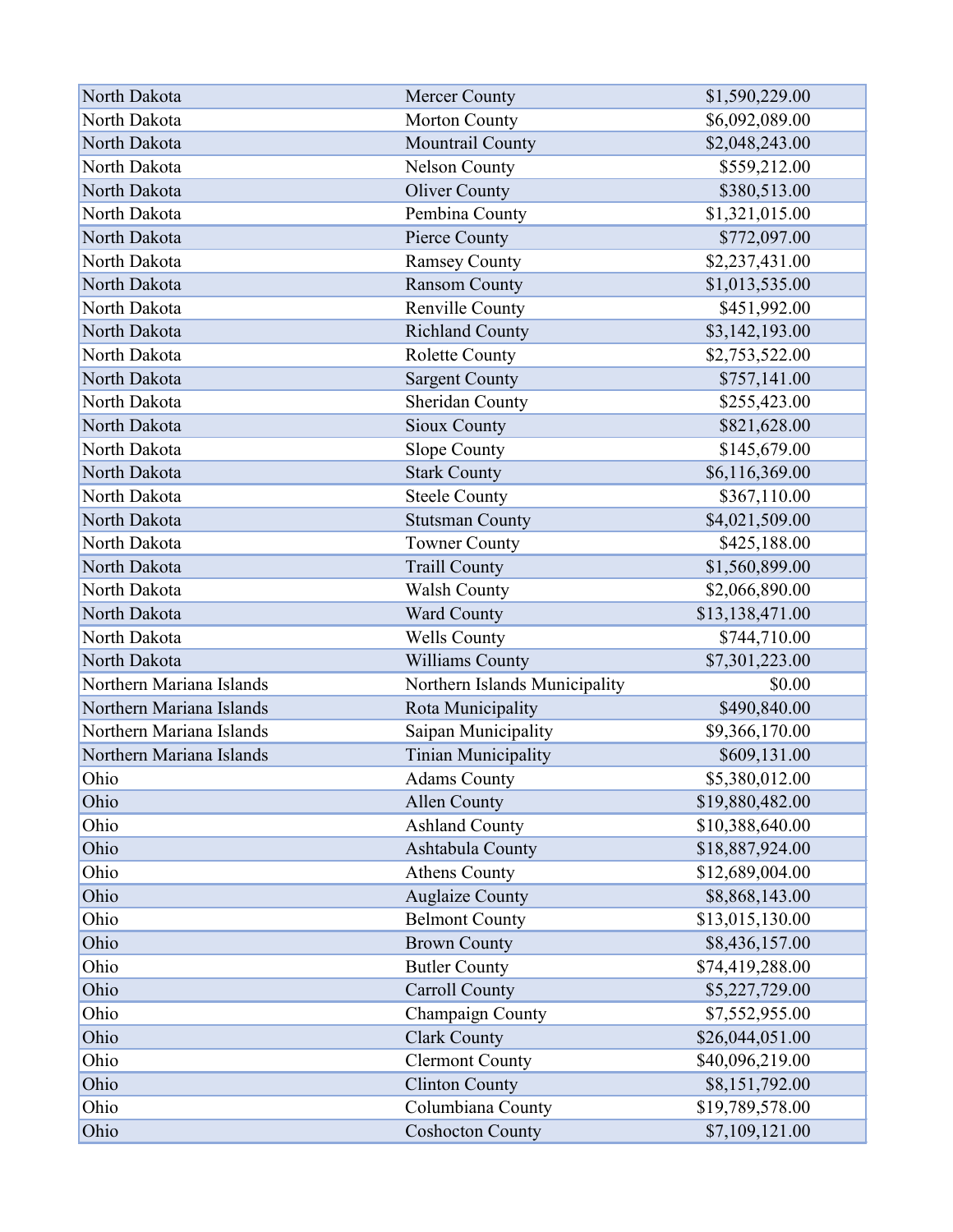| Ohio | <b>Crawford County</b> | \$8,059,723.00   |
|------|------------------------|------------------|
| Ohio | Cuyahoga County        | \$239,898,257.00 |
| Ohio | Darke County           | \$9,928,101.00   |
| Ohio | Defiance County        | \$7,397,953.00   |
| Ohio | <b>Delaware County</b> | \$40,630,180.00  |
| Ohio | Erie County            | \$14,425,300.00  |
| Ohio | Fairfield County       | \$30,606,902.00  |
| Ohio | <b>Fayette County</b>  | \$5,540,647.00   |
| Ohio | Franklin County        | \$255,764,417.00 |
| Ohio | <b>Fulton County</b>   | \$8,182,482.00   |
| Ohio | Gallia County          | \$5,807,336.00   |
| Ohio | Geauga County          | \$18,190,220.00  |
| Ohio | <b>Greene County</b>   | \$32,814,032.00  |
| Ohio | <b>Guernsey County</b> | \$7,551,013.00   |
| Ohio | <b>Hamilton County</b> | \$158,784,547.00 |
| Ohio | Hancock County         | \$14,719,959.00  |
| Ohio | Hardin County          | \$6,092,284.00   |
| Ohio | Harrison County        | \$2,921,344.00   |
| Ohio | Henry County           | \$5,245,599.00   |
| Ohio | <b>Highland County</b> | \$8,383,518.00   |
| Ohio | Hocking County         | \$5,489,951.00   |
| Ohio | <b>Holmes County</b>   | \$8,538,715.00   |
| Ohio | Huron County           | \$11,317,487.00  |
| Ohio | <b>Jackson County</b>  | \$6,295,845.00   |
| Ohio | Jefferson County       | \$12,688,615.00  |
| Ohio | Knox County            | \$12,105,318.00  |
| Ohio | Lake County            | \$44,703,745.00  |
| Ohio | Lawrence County        | \$11,549,991.00  |
| Ohio | Licking County         | \$34,353,370.00  |
| Ohio | Logan County           | \$8,871,251.00   |
| Ohio | Lorain County          | \$60,181,428.00  |
| Ohio | Lucas County           | \$83,201,577.00  |
| Ohio | <b>Madison County</b>  | \$8,688,472.00   |
| Ohio | <b>Mahoning County</b> | \$44,418,992.00  |
| Ohio | <b>Marion County</b>   | \$12,643,552.00  |
| Ohio | Medina County          | \$34,913,553.00  |
| Ohio | Meigs County           | \$4,449,416.00   |
| Ohio | <b>Mercer County</b>   | \$7,997,178.00   |
| Ohio | Miami County           | \$20,780,971.00  |
| Ohio | Monroe County          | \$2,652,129.00   |
| Ohio | Montgomery County      | \$103,273,967.00 |
| Ohio | Morgan County          | \$2,818,009.00   |
| Ohio | Morrow County          | \$6,862,050.00   |
| Ohio | Muskingum County       | \$16,746,253.00  |
| Ohio | Noble County           | \$2,801,693.00   |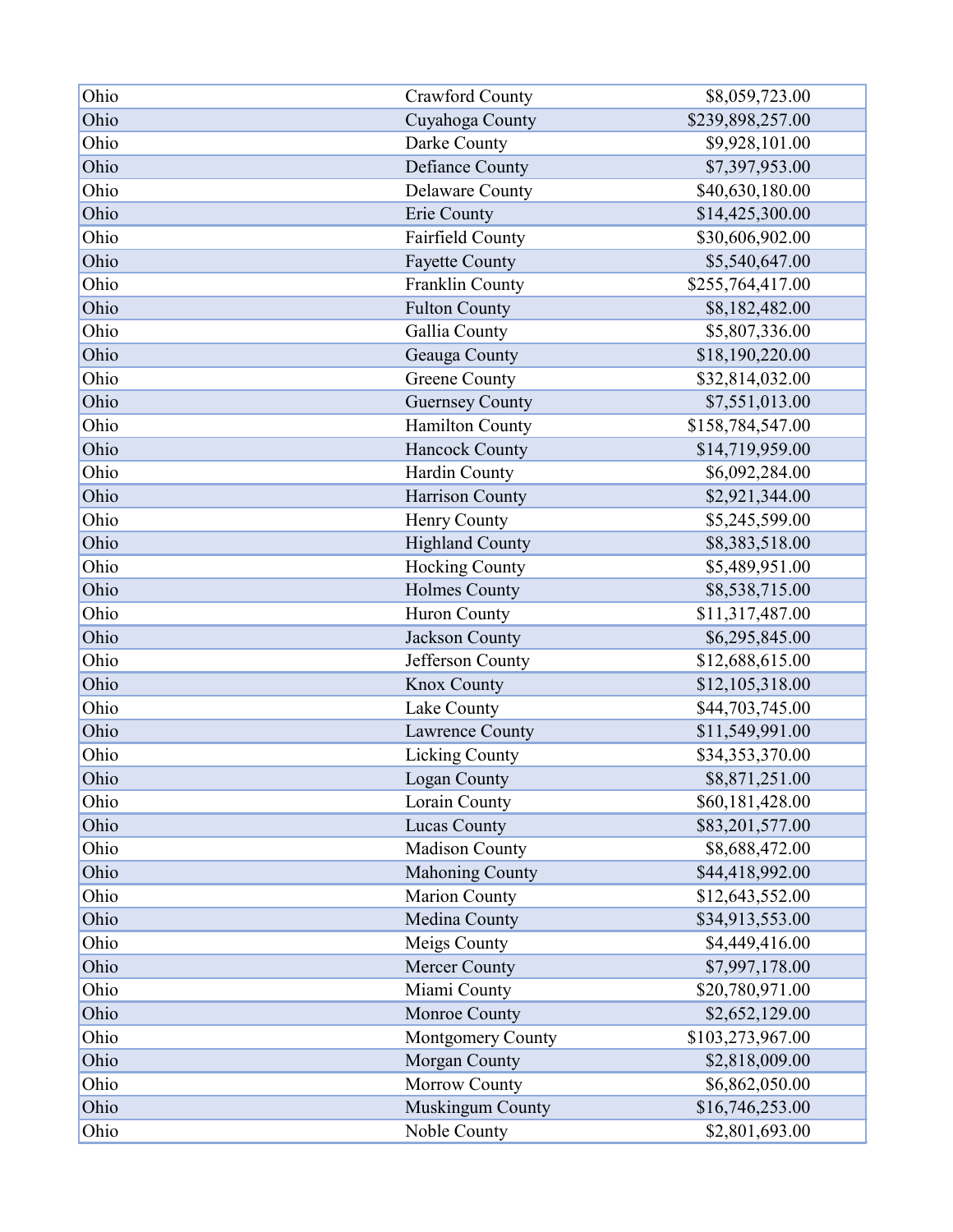| Ohio     | <b>Ottawa County</b>     | \$7,871,506.00   |
|----------|--------------------------|------------------|
| Ohio     | Paulding County          | \$3,626,817.00   |
| Ohio     | Perry County             | \$7,018,606.00   |
| Ohio     | Pickaway County          | \$11,354,587.00  |
| Ohio     | Pike County              | \$5,394,385.00   |
| Ohio     | Portage County           | \$31,557,116.00  |
| Ohio     | Preble County            | \$7,940,849.00   |
| Ohio     | <b>Putnam County</b>     | \$6,577,102.00   |
| Ohio     | <b>Richland County</b>   | \$23,532,744.00  |
| Ohio     | <b>Ross County</b>       | \$14,891,472.00  |
| Ohio     | <b>Sandusky County</b>   | \$11,366,435.00  |
| Ohio     | <b>Scioto County</b>     | \$14,628,862.00  |
| Ohio     | Seneca County            | \$10,717,680.00  |
| Ohio     | <b>Shelby County</b>     | \$9,438,038.00   |
| Ohio     | <b>Stark County</b>      | \$71,985,871.00  |
| Ohio     | <b>Summit County</b>     | \$105,085,433.00 |
| Ohio     | <b>Trumbull County</b>   | \$38,454,129.00  |
| Ohio     | Tuscarawas County        | \$17,867,396.00  |
| Ohio     | <b>Union County</b>      | \$11,457,727.00  |
| Ohio     | Van Wert County          | \$5,492,087.00   |
| Ohio     | <b>Vinton County</b>     | \$2,541,608.00   |
| Ohio     | <b>Warren County</b>     | \$45,568,688.00  |
| Ohio     | <b>Washington County</b> | \$11,637,009.00  |
| Ohio     | Wayne County             | \$22,475,311.00  |
| Ohio     | Williams County          | \$7,126,991.00   |
| Ohio     | Wood County              | \$25,409,669.00  |
| Ohio     | <b>Wyandot County</b>    | \$4,228,956.00   |
| Oklahoma | <b>Adair County</b>      | \$4,310,924.00   |
| Oklahoma | Alfalfa County           | \$1,107,547.00   |
| Oklahoma | <b>Atoka County</b>      | \$2,672,330.00   |
| Oklahoma | <b>Beaver County</b>     | \$1,031,599.00   |
| Oklahoma | <b>Beckham County</b>    | \$4,245,854.00   |
| Oklahoma | <b>Blaine County</b>     | \$1,831,473.00   |
| Oklahoma | <b>Bryan County</b>      | \$9,322,466.00   |
| Oklahoma | Caddo County             | \$5,586,681.00   |
| Oklahoma | Canadian County          | \$28,806,702.00  |
| Oklahoma | <b>Carter County</b>     | \$9,344,998.00   |
| Oklahoma | Cherokee County          | \$9,451,052.00   |
| Oklahoma | <b>Choctaw County</b>    | \$2,849,864.00   |
| Oklahoma | <b>Cimarron County</b>   | \$415,087.00     |
| Oklahoma | <b>Cleveland County</b>  | \$55,166,390.00  |
| Oklahoma | Coal County              | \$1,067,339.00   |
| Oklahoma | <b>Comanche County</b>   | \$23,454,078.00  |
| Oklahoma | <b>Cotton County</b>     | \$1,100,554.00   |
| Oklahoma | Craig County             | \$2,746,918.00   |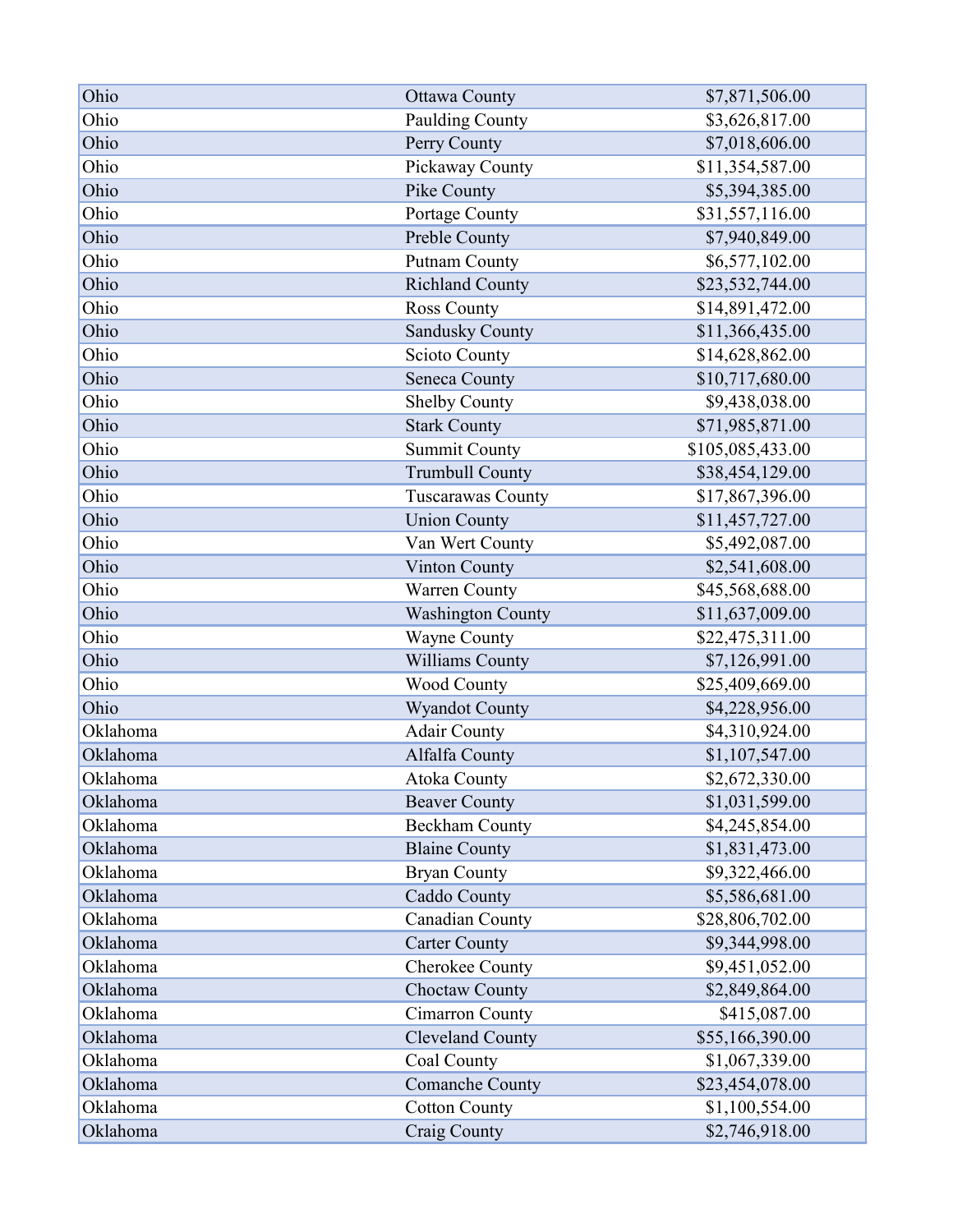| Oklahoma | <b>Creek County</b>     | \$13,892,310.00  |
|----------|-------------------------|------------------|
| Oklahoma | <b>Custer County</b>    | \$5,633,493.00   |
| Oklahoma | Delaware County         | \$8,353,994.00   |
| Oklahoma | Dewey County            | \$950,019.00     |
| Oklahoma | <b>Ellis County</b>     | \$749,566.00     |
| Oklahoma | Garfield County         | \$11,859,412.00  |
| Oklahoma | Garvin County           | \$5,382,537.00   |
| Oklahoma | <b>Grady County</b>     | \$10,845,100.00  |
| Oklahoma | <b>Grant County</b>     | \$841,634.00     |
| Oklahoma | <b>Greer County</b>     | \$1,109,489.00   |
| Oklahoma | Harmon County           | \$515,314.00     |
| Oklahoma | Harper County           | \$716,351.00     |
| Oklahoma | Haskell County          | \$2,452,647.00   |
| Oklahoma | <b>Hughes County</b>    | \$2,579,290.00   |
| Oklahoma | <b>Jackson County</b>   | \$4,764,665.00   |
| Oklahoma | Jefferson County        | \$1,165,818.00   |
| Oklahoma | Johnston County         | \$2,153,131.00   |
| Oklahoma | <b>Kay County</b>       | \$8,456,746.00   |
| Oklahoma | Kingfisher County       | \$3,062,166.00   |
| Oklahoma | Kiowa County            | \$1,691,427.00   |
| Oklahoma | <b>Latimer County</b>   | \$1,956,562.00   |
| Oklahoma | Le Flore County         | \$9,683,361.00   |
| Oklahoma | <b>Lincoln County</b>   | \$6,774,448.00   |
| Oklahoma | Logan County            | \$9,325,574.00   |
| Oklahoma | Love County             | \$1,991,525.00   |
| Oklahoma | Major County            | \$1,481,844.00   |
| Oklahoma | Marshall County         | \$3,288,648.00   |
| Oklahoma | <b>Mayes County</b>     | \$7,983,193.00   |
| Oklahoma | McClain County          | \$7,861,600.00   |
| Oklahoma | McCurtain County        | \$6,377,231.00   |
| Oklahoma | <b>McIntosh County</b>  | \$3,806,293.00   |
| Oklahoma | Murray County           | \$2,733,515.00   |
| Oklahoma | Muskogee County         | \$13,207,620.00  |
| Oklahoma | Noble County            | \$2,162,066.00   |
| Oklahoma | Nowata County           | \$1,957,145.00   |
| Oklahoma | Okfuskee County         | \$2,329,500.00   |
| Oklahoma | Oklahoma County         | \$154,892,206.00 |
| Oklahoma | <b>Okmulgee County</b>  | \$7,471,375.00   |
| Oklahoma | <b>Osage County</b>     | \$9,122,012.00   |
| Oklahoma | <b>Ottawa County</b>    | \$6,046,055.00   |
| Oklahoma | Pawnee County           | \$3,180,846.00   |
| Oklahoma | Payne County            | \$15,885,583.00  |
| Oklahoma | <b>Pittsburg County</b> | \$8,479,278.00   |
| Oklahoma | Pontotoc County         | \$7,436,218.00   |
| Oklahoma | Pottawatomie County     | \$14,100,145.00  |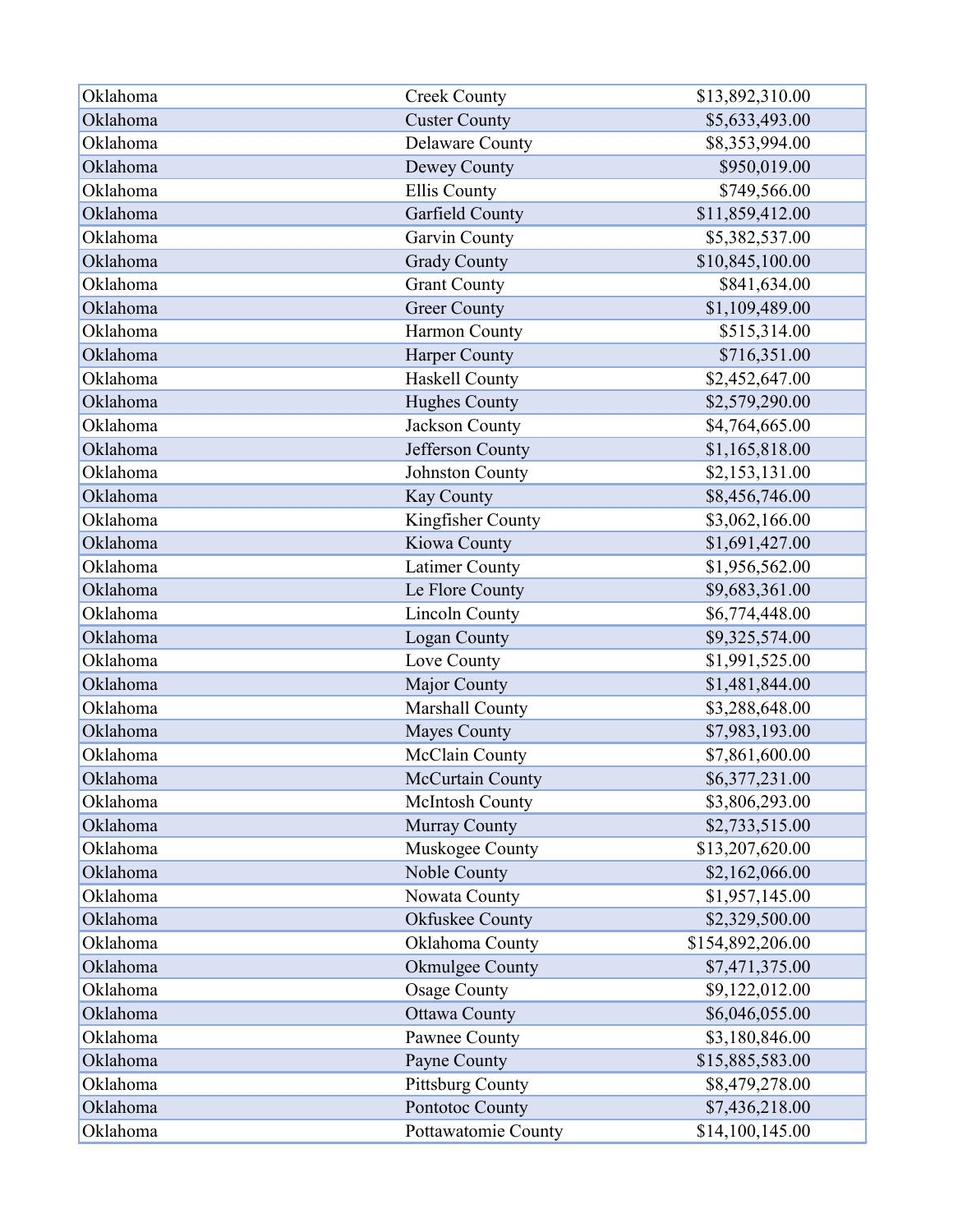| Oklahoma | Pushmataha County        | \$2,155,268.00   |
|----------|--------------------------|------------------|
| Oklahoma | Roger Mills County       | \$695,956.00     |
| Oklahoma | <b>Rogers County</b>     | \$17,959,077.00  |
| Oklahoma | Seminole County          | \$4,711,832.00   |
| Oklahoma | Sequoyah County          | \$8,074,291.00   |
| Oklahoma | <b>Stephens County</b>   | \$8,380,022.00   |
| Oklahoma | <b>Texas County</b>      | \$3,881,463.00   |
| Oklahoma | <b>Tillman County</b>    | \$1,408,228.00   |
| Oklahoma | <b>Tulsa County</b>      | \$126,556,338.00 |
| Oklahoma | <b>Wagoner County</b>    | \$15,789,435.00  |
| Oklahoma | <b>Washington County</b> | \$10,008,516.00  |
| Oklahoma | Washita County           | \$2,120,305.00   |
| Oklahoma | <b>Woods County</b>      | \$1,707,937.00   |
| Oklahoma | <b>Woodward County</b>   | \$3,925,750.00   |
| Oregon   | <b>Baker County</b>      | \$3,131,898.00   |
| Oregon   | <b>Benton County</b>     | \$18,074,454.00  |
| Oregon   | Clackamas County         | \$81,227,922.00  |
| Oregon   | <b>Clatsop County</b>    | \$7,813,040.00   |
| Oregon   | Columbia County          | \$10,169,151.00  |
| Oregon   | <b>Coos County</b>       | \$12,525,844.00  |
| Oregon   | <b>Crook County</b>      | \$4,740,191.00   |
| Oregon   | <b>Curry County</b>      | \$4,452,912.00   |
| Oregon   | <b>Deschutes County</b>  | \$38,399,353.00  |
| Oregon   | Douglas County           | \$21,556,564.00  |
| Oregon   | Gilliam County           | \$371,384.00     |
| Oregon   | <b>Grant County</b>      | \$1,398,321.00   |
| Oregon   | Harney County            | \$1,436,004.00   |
| Oregon   | <b>Hood River County</b> | \$4,541,679.00   |
| Oregon   | <b>Jackson County</b>    | \$42,915,782.00  |
| Oregon   | Jefferson County         | \$4,789,527.00   |
| Oregon   | Josephine County         | \$16,993,324.00  |
| Oregon   | Klamath County           | \$13,254,432.00  |
| Oregon   | Lake County              | \$1,528,461.00   |
| Oregon   | Lane County              | \$74,212,036.00  |
| Oregon   | <b>Lincoln County</b>    | \$9,704,533.00   |
| Oregon   | Linn County              | \$25,202,222.00  |
| Oregon   | Malheur County           | \$5,938,058.00   |
| Oregon   | <b>Marion County</b>     | \$67,559,569.00  |
| Oregon   | <b>Morrow County</b>     | \$2,253,747.00   |
| Oregon   | Multnomah County         | \$157,887,555.00 |
| Oregon   | Polk County              | \$16,721,002.00  |
| Oregon   | <b>Sherman County</b>    | \$345,744.00     |
| Oregon   | <b>Tillamook County</b>  | \$5,251,426.00   |
| Oregon   | Umatilla County          | \$15,140,874.00  |
| Oregon   | <b>Union County</b>      | \$5,212,384.00   |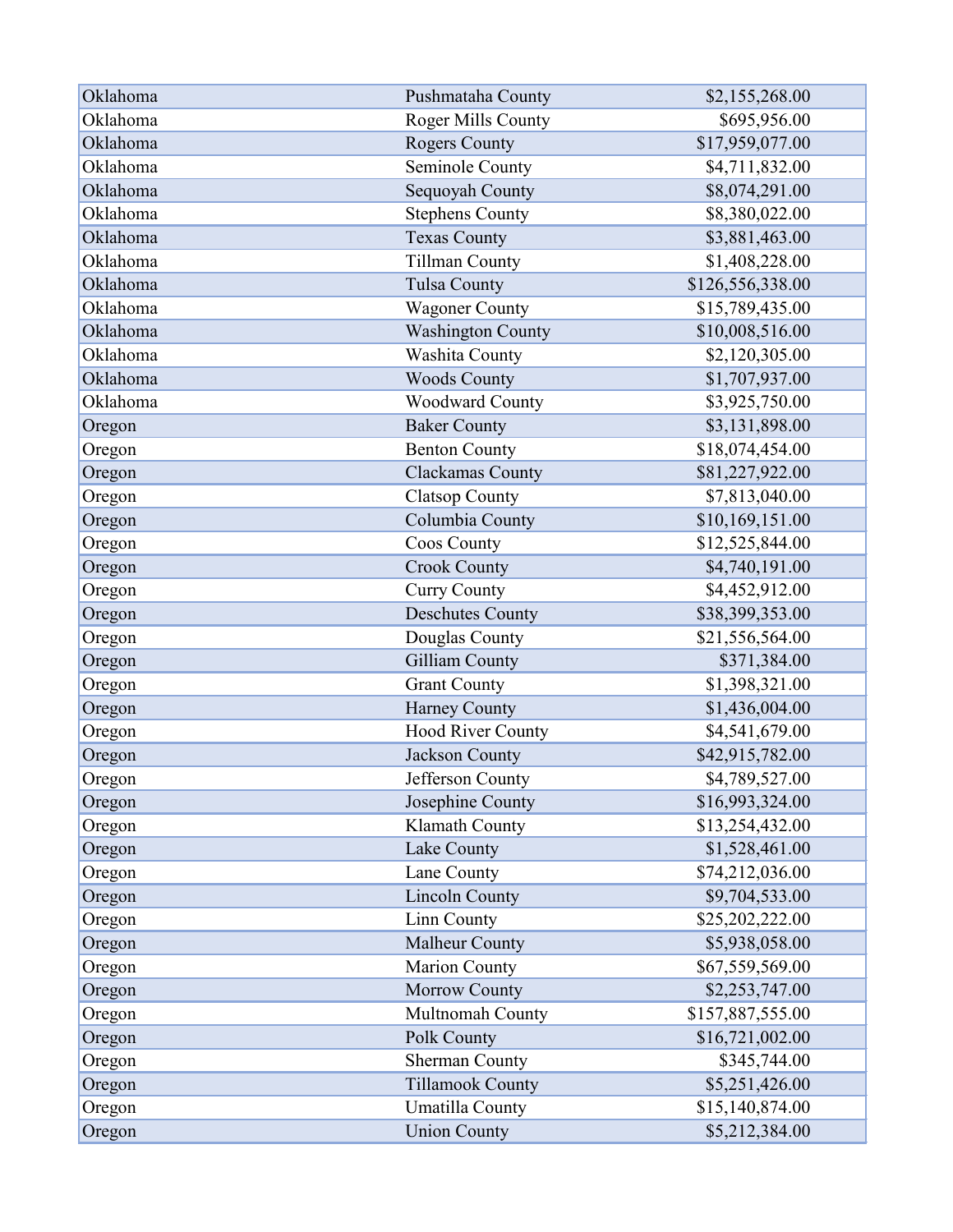| Oregon       | <b>Wallowa County</b>    | \$1,400,070.00   |
|--------------|--------------------------|------------------|
| Oregon       | <b>Wasco County</b>      | \$5,182,666.00   |
| Oregon       | <b>Washington County</b> | \$116,852,194.00 |
| Oregon       | <b>Wheeler County</b>    | \$258,725.00     |
| Oregon       | <b>Yamhill County</b>    | \$20,802,919.00  |
| Pennsylvania | <b>Adams County</b>      | \$20,008,291.00  |
| Pennsylvania | Allegheny County         | \$380,998,452.00 |
| Pennsylvania | <b>Armstrong County</b>  | \$12,574,015.00  |
| Pennsylvania | <b>Beaver County</b>     | \$91,978,752.00  |
| Pennsylvania | <b>Bedford County</b>    | \$9,301,683.00   |
| Pennsylvania | <b>Berks County</b>      | \$81,806,170.00  |
| Pennsylvania | <b>Blair County</b>      | \$23,663,855.00  |
| Pennsylvania | <b>Bradford County</b>   | \$11,717,036.00  |
| Pennsylvania | <b>Bucks County</b>      | \$122,034,082.00 |
| Pennsylvania | <b>Butler County</b>     | \$36,488,243.00  |
| Pennsylvania | Cambria County           | \$25,288,270.00  |
| Pennsylvania | <b>Cameron County</b>    | \$863,778.00     |
| Pennsylvania | Carbon County            | \$12,466,601.00  |
| Pennsylvania | Centre County            | \$31,541,383.00  |
| Pennsylvania | <b>Chester County</b>    | \$101,972,959.00 |
| Pennsylvania | <b>Clarion County</b>    | \$7,466,131.00   |
| Pennsylvania | Clearfield County        | \$15,394,355.00  |
| Pennsylvania | <b>Clinton County</b>    | \$7,503,813.00   |
| Pennsylvania | Columbia County          | \$12,618,495.00  |
| Pennsylvania | <b>Crawford County</b>   | \$16,438,191.00  |
| Pennsylvania | <b>Cumberland County</b> | \$49,214,152.00  |
| Pennsylvania | Dauphin County           | \$54,056,318.00  |
| Pennsylvania | Delaware County          | \$110,083,961.00 |
| Pennsylvania | <b>Elk County</b>        | \$5,809,667.00   |
| Pennsylvania | Erie County              | \$52,391,502.00  |
| Pennsylvania | <b>Fayette County</b>    | \$25,109,959.00  |
| Pennsylvania | <b>Forest County</b>     | \$1,407,645.00   |
| Pennsylvania | Franklin County          | \$30,112,177.00  |
| Pennsylvania | <b>Fulton County</b>     | \$2,822,282.00   |
| Pennsylvania | <b>Greene County</b>     | \$7,037,835.00   |
| Pennsylvania | Huntingdon County        | \$8,768,693.00   |
| Pennsylvania | <b>Indiana County</b>    | \$16,330,195.00  |
| Pennsylvania | Jefferson County         | \$8,434,797.00   |
| Pennsylvania | Juniata County           | \$4,809,922.00   |
| Pennsylvania | Lackawanna County        | \$40,726,716.00  |
| Pennsylvania | <b>Lancaster County</b>  | \$106,000,489.00 |
| Pennsylvania | Lawrence County          | \$16,609,704.00  |
| Pennsylvania | Lebanon County           | \$27,541,628.00  |
| Pennsylvania | Lehigh County            | \$71,735,692.00  |
| Pennsylvania | Luzerne County           | \$112,890,152.00 |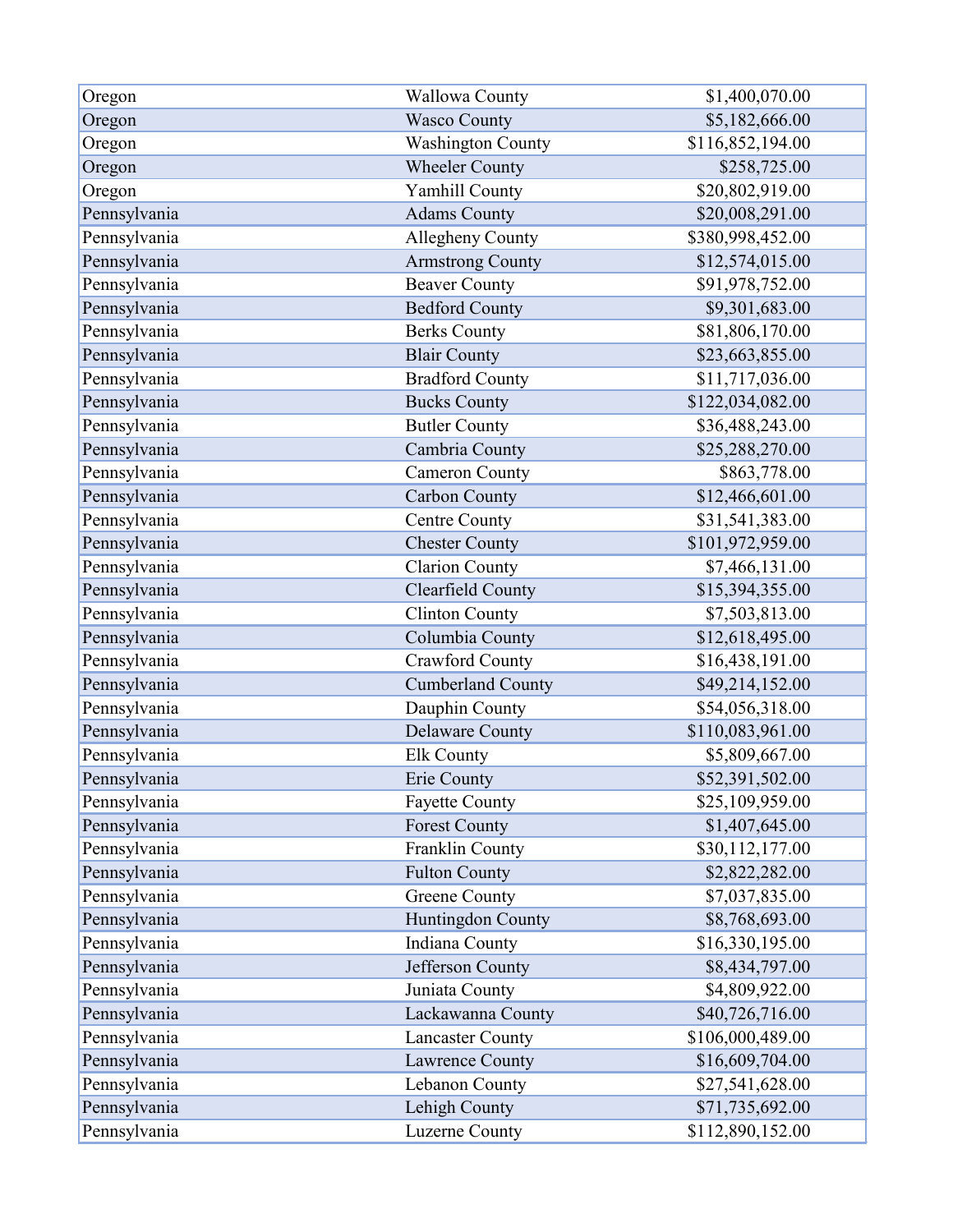| Pennsylvania | <b>Lycoming County</b>     | \$22,007,003.00  |
|--------------|----------------------------|------------------|
| Pennsylvania | McKean County              | \$7,890,930.00   |
| Pennsylvania | <b>Mercer County</b>       | \$21,254,329.00  |
| Pennsylvania | Mifflin County             | \$8,961,766.00   |
| Pennsylvania | Monroe County              | \$33,073,146.00  |
| Pennsylvania | Montgomery County          | \$161,395,498.00 |
| Pennsylvania | Montour County             | \$3,540,964.00   |
| Pennsylvania | Northampton County         | \$61,187,165.00  |
| Pennsylvania | Northumberland County      | \$17,645,188.00  |
| Pennsylvania | Perry County               | \$8,987,794.00   |
| Pennsylvania | Philadelphia County        | \$307,685,862.00 |
| Pennsylvania | Pike County                | \$10,840,244.00  |
| Pennsylvania | Potter County              | \$3,209,982.00   |
| Pennsylvania | Schuylkill County          | \$27,457,329.00  |
| Pennsylvania | <b>Snyder County</b>       | \$7,841,788.00   |
| Pennsylvania | <b>Somerset County</b>     | \$14,266,219.00  |
| Pennsylvania | <b>Sullivan County</b>     | \$1,178,249.00   |
| Pennsylvania | Susquehanna County         | \$7,833,241.00   |
| Pennsylvania | <b>Tioga County</b>        | \$7,884,326.00   |
| Pennsylvania | <b>Union County</b>        | \$8,725,766.00   |
| Pennsylvania | Venango County             | \$9,841,665.00   |
| Pennsylvania | Warren County              | \$7,612,392.00   |
| Pennsylvania | <b>Washington County</b>   | \$98,857,371.00  |
| Pennsylvania | Wayne County               | \$9,976,272.00   |
| Pennsylvania | <b>Westmoreland County</b> | \$105,319,216.00 |
| Pennsylvania | <b>Wyoming County</b>      | \$5,204,420.00   |
| Pennsylvania | <b>York County</b>         | \$87,224,252.00  |
| Puerto Rico  | Adjuntas Municipio         | \$3,372,559.00   |
| Puerto Rico  | Aguada Municipio           | \$7,127,379.00   |
| Puerto Rico  | Aguadilla Municipio        | \$9,763,387.00   |
| Puerto Rico  | Aguas Buenas Municipio     | \$4,819,829.00   |
| Puerto Rico  | Aibonito Municipio         | \$4,294,220.00   |
| Puerto Rico  | Arecibo Municipio          | \$15,920,935.00  |
| Puerto Rico  | Arroyo Municipio           | \$3,348,279.00   |
| Puerto Rico  | Añasco Municipio           | \$5,081,468.00   |
| Puerto Rico  | Barceloneta Municipio      | \$4,608,692.00   |
| Puerto Rico  | Barranquitas Municipio     | \$5,385,256.00   |
| Puerto Rico  | Bayamón Municipio          | \$32,878,519.00  |
| Puerto Rico  | Cabo Rojo Municipio        | \$9,229,232.00   |
| Puerto Rico  | Caguas Municipio           | \$24,203,255.00  |
| Puerto Rico  | Camuy Municipio            | \$5,925,044.00   |
| Puerto Rico  | Canóvanas Municipio        | \$8,677,401.00   |
| Puerto Rico  | Carolina Municipio         | \$28,549,919.00  |
| Puerto Rico  | Cataño Municipio           | \$4,490,983.00   |
| Puerto Rico  | Cayey Municipio            | \$8,237,451.00   |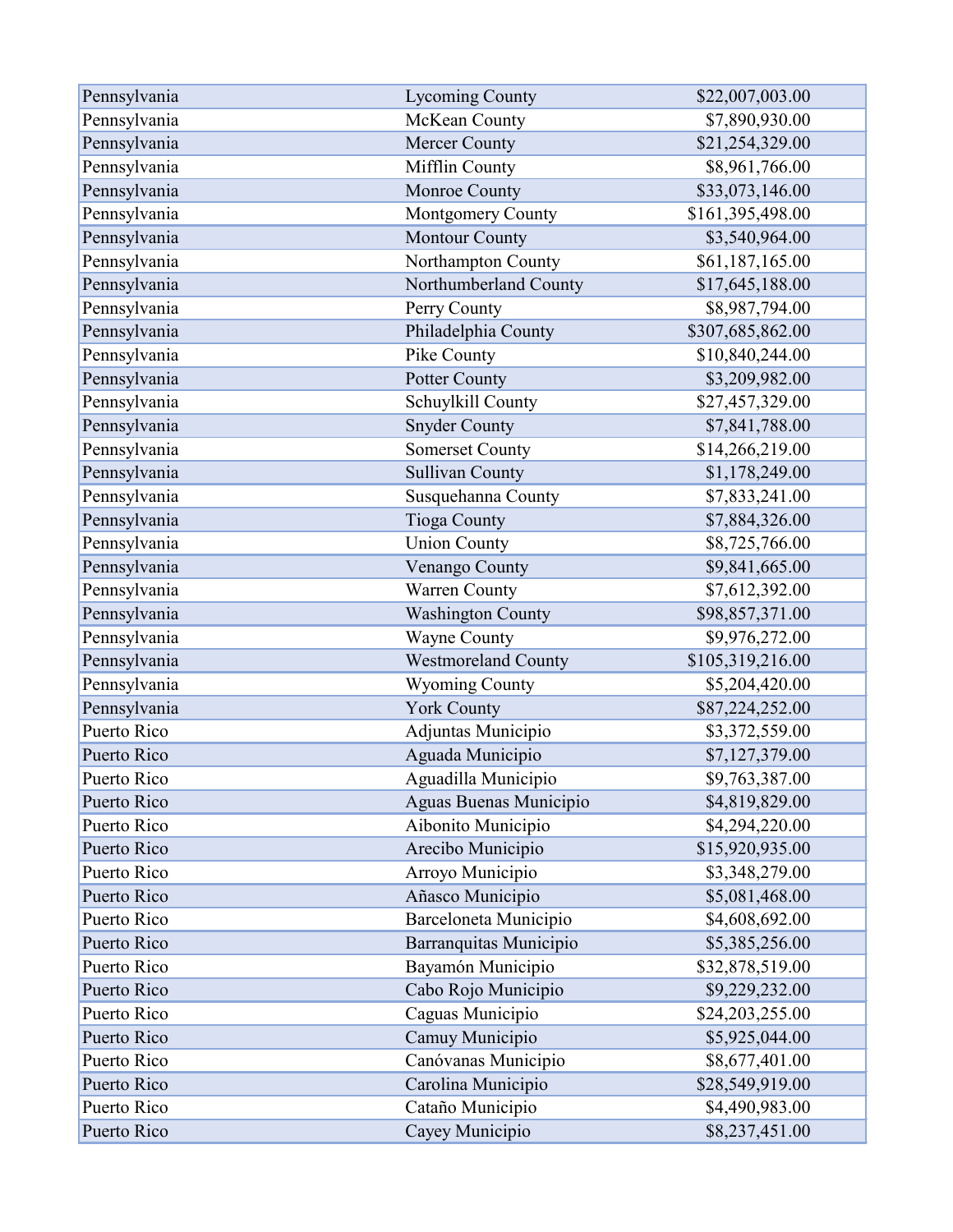| Puerto Rico | Ceiba Municipio         | \$2,117,974.00  |
|-------------|-------------------------|-----------------|
| Puerto Rico | Ciales Municipio        | \$3,070,519.00  |
| Puerto Rico | Cidra Municipio         | \$7,440,686.00  |
| Puerto Rico | Coamo Municipio         | \$7,446,319.00  |
| Puerto Rico | Comerío Municipio       | \$3,622,155.00  |
| Puerto Rico | Corozal Municipio       | \$6,272,537.00  |
| Puerto Rico | Culebra Municipio       | \$332,924.00    |
| Puerto Rico | Dorado Municipio        | \$7,019,966.00  |
| Puerto Rico | Fajardo Municipio       | \$5,721,094.00  |
| Puerto Rico | Florida Municipio       | \$2,198,195.00  |
| Puerto Rico | Guayama Municipio       | \$7,665,614.00  |
| Puerto Rico | Guayanilla Municipio    | \$3,423,061.00  |
| Puerto Rico | Guaynabo Municipio      | \$16,263,182.00 |
| Puerto Rico | Gurabo Municipio        | \$9,147,263.00  |
| Puerto Rico | Guánica Municipio       | \$2,987,967.00  |
| Puerto Rico | Hatillo Municipio       | \$7,617,637.00  |
| Puerto Rico | Hormigueros Municipio   | \$3,014,190.00  |
| Puerto Rico | Humacao Municipio       | \$9,838,751.00  |
| Puerto Rico | Isabela Municipio       | \$7,851,694.00  |
| Puerto Rico | Jayuya Municipio        | \$2,698,164.00  |
| Puerto Rico | Juana Díaz Municipio    | \$8,678,372.00  |
| Puerto Rico | Juncos Municipio        | \$7,411,161.00  |
| Puerto Rico | Lajas Municipio         | \$4,275,184.00  |
| Puerto Rico | Lares Municipio         | \$4,715,328.00  |
| Puerto Rico | Las Marías Municipio    | \$1,539,727.00  |
| Puerto Rico | Las Piedras Municipio   | \$7,188,176.00  |
| Puerto Rico | Loíza Municipio         | \$4,769,132.00  |
| Puerto Rico | Luquillo Municipio      | \$3,431,219.00  |
| Puerto Rico | Manatí Municipio        | \$7,242,563.00  |
| Puerto Rico | Maricao Municipio       | \$1,054,714.00  |
| Puerto Rico | Maunabo Municipio       | \$2,004,733.00  |
| Puerto Rico | Mayagüez Municipio      | \$13,893,864.00 |
| Puerto Rico | Moca Municipio          | \$6,777,168.00  |
| Puerto Rico | Morovis Municipio       | \$5,892,218.00  |
| Puerto Rico | Naguabo Municipio       | \$5,003,772.00  |
| Puerto Rico | Naranjito Municipio     | \$5,312,223.00  |
| Puerto Rico | Orocovis Municipio      | \$3,927,498.00  |
| Puerto Rico | Patillas Municipio      | \$3,148,797.00  |
| Puerto Rico | Peñuelas Municipio      | \$3,738,893.00  |
| Puerto Rico | Ponce Municipio         | \$25,616,338.00 |
| Puerto Rico | Quebradillas Municipio  | \$4,451,553.00  |
| Puerto Rico | Rincón Municipio        | \$2,652,518.00  |
| Puerto Rico | Río Grande Municipio    | \$9,328,293.00  |
| Puerto Rico | Sabana Grande Municipio | \$4,217,301.00  |
| Puerto Rico | Salinas Municipio       | \$5,269,296.00  |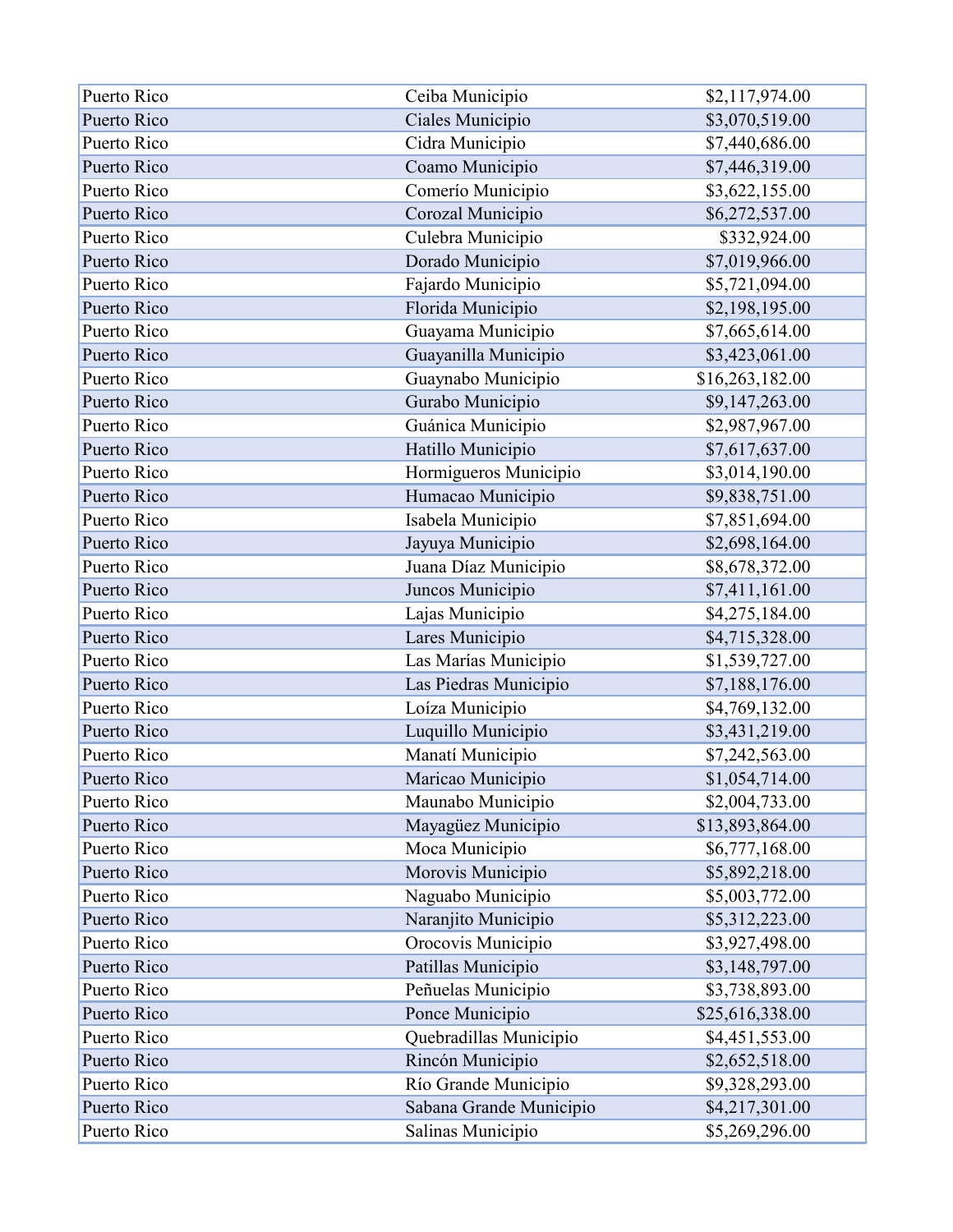| Puerto Rico    | San Germán Municipio     | \$5,871,240.00      |
|----------------|--------------------------|---------------------|
| Puerto Rico    | San Juan Municipio       | \$61,853,431.00     |
| Puerto Rico    | San Lorenzo Municipio    | \$6,990,441.00      |
| Puerto Rico    | San Sebastián Municipio  | \$6,900,898.00      |
| Puerto Rico    | Santa Isabel Municipio   | \$4,119,600.00      |
| Puerto Rico    | Toa Alta Municipio       | \$13,990,012.00     |
| Puerto Rico    | Toa Baja Municipio       | \$14,426,271.00     |
| Puerto Rico    | Trujillo Alto Municipio  | \$12,367,928.00     |
| Puerto Rico    | Utuado Municipio         | \$5,321,158.00      |
| Puerto Rico    | Vega Alta Municipio      | \$7,004,427.00      |
| Puerto Rico    | Vega Baja Municipio      | \$9,716,381.00      |
| Puerto Rico    | Vieques Municipio        | \$1,628,882.00      |
| Puerto Rico    | Villalba Municipio       | \$4,151,260.00      |
| Puerto Rico    | Yabucoa Municipio        | \$6,270,400.00      |
| Puerto Rico    | Yauco Municipio          | \$6,521,550.00      |
| Rhode Island   | <b>Bristol County</b>    | \$9,416,477.00 *    |
| Rhode Island   | Kent County              | \$31,911,795.00 *   |
| Rhode Island   | Newport County           | $$15,943,466.00$ *  |
| Rhode Island   | Providence County        | $$124,104,857.00$ * |
| Rhode Island   | <b>Washington County</b> | \$24,391,860.00 *   |
| South Carolina | Abbeville County         | \$4,764,082.00      |
| South Carolina | Aiken County             | \$33,189,883.00     |
| South Carolina | <b>Allendale County</b>  | \$1,687,542.00      |
| South Carolina | <b>Anderson County</b>   | \$39,344,517.00     |
| South Carolina | <b>Bamberg County</b>    | \$2,732,156.00      |
| South Carolina | <b>Barnwell County</b>   | \$4,052,976.00      |
| South Carolina | <b>Beaufort County</b>   | \$37,317,446.00     |
| South Carolina | <b>Berkeley County</b>   | \$44,268,263.00     |
| South Carolina | <b>Calhoun County</b>    | \$2,826,750.00      |
| South Carolina | <b>Charleston County</b> | \$79,910,793.00     |
| South Carolina | <b>Cherokee County</b>   | \$11,129,853.00     |
| South Carolina | <b>Chester County</b>    | \$6,263,019.00      |
| South Carolina | Chesterfield County      | \$8,866,977.00      |
| South Carolina | <b>Clarendon County</b>  | \$6,554,571.00      |
| South Carolina | <b>Colleton County</b>   | \$7,318,316.00      |
| South Carolina | Darlington County        | \$12,939,766.00     |
| South Carolina | <b>Dillon County</b>     | \$5,920,188.00      |
| South Carolina | Dorchester County        | \$31,623,740.00     |
| South Carolina | <b>Edgefield County</b>  | \$5,294,935.00      |
| South Carolina | Fairfield County         | \$4,340,643.00      |
| South Carolina | <b>Florence County</b>   | \$26,861,794.00     |
| South Carolina | Georgetown County        | \$12,174,855.00     |
| South Carolina | <b>Greenville County</b> | \$101,691,896.00    |
| South Carolina | Greenwood County         | \$13,754,207.00     |
| South Carolina | <b>Hampton County</b>    | \$3,733,648.00      |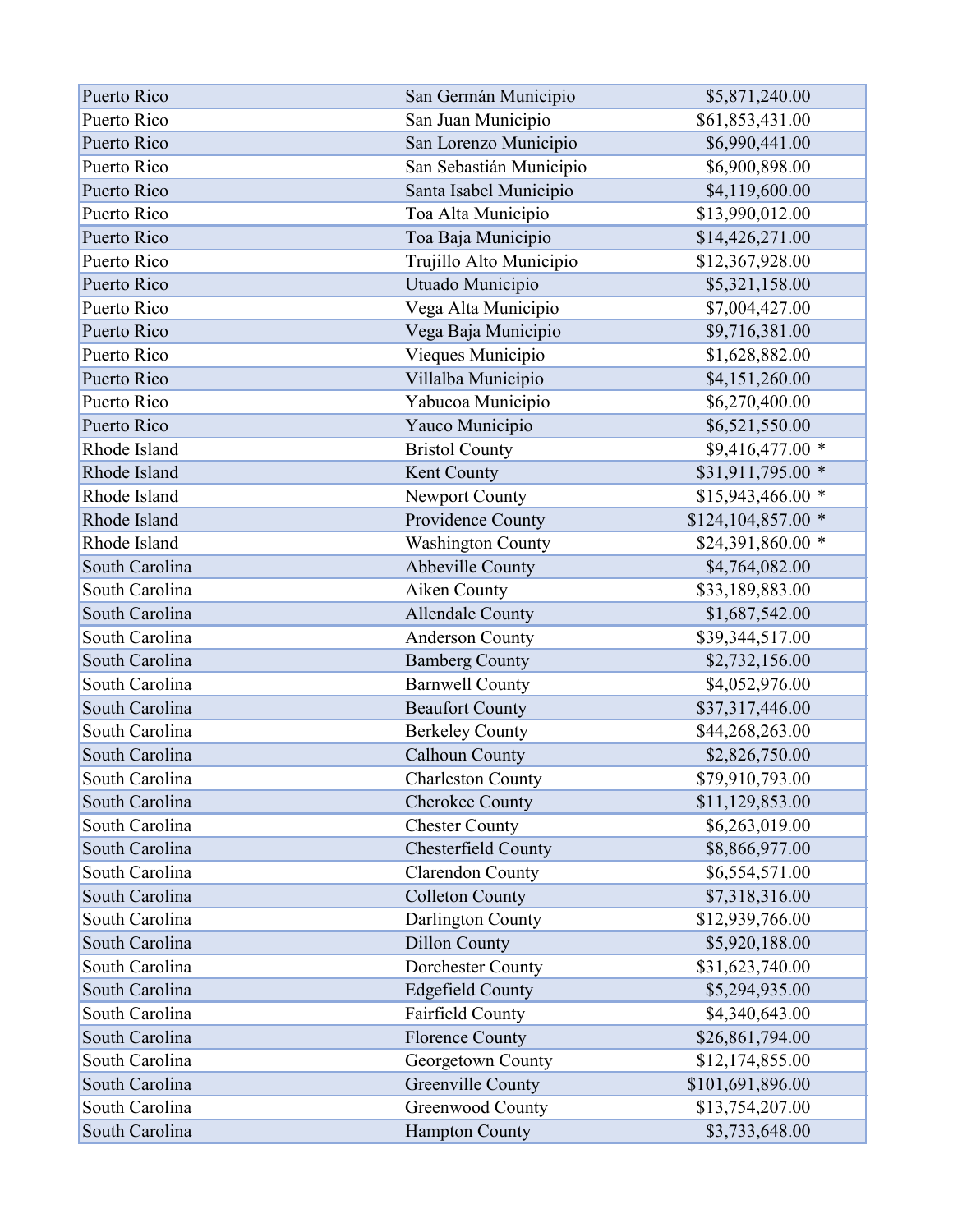| South Carolina | <b>Horry County</b>       | \$68,776,083.00 |
|----------------|---------------------------|-----------------|
| South Carolina | Jasper County             | \$5,841,328.00  |
| South Carolina | Kershaw County            | \$12,926,752.00 |
| South Carolina | <b>Lancaster County</b>   | \$19,037,682.00 |
| South Carolina | Laurens County            | \$13,109,724.00 |
| South Carolina | Lee County                | \$3,268,642.00  |
| South Carolina | Lexington County          | \$58,028,685.00 |
| South Carolina | Marion County             | \$5,954,763.00  |
| South Carolina | Marlboro County           | \$5,073,115.00  |
| South Carolina | McCormick County          | \$1,838,077.00  |
| South Carolina | Newberry County           | \$7,466,519.00  |
| South Carolina | Oconee County             | \$15,450,878.00 |
| South Carolina | Orangeburg County         | \$16,738,484.00 |
| South Carolina | Pickens County            | \$24,645,730.00 |
| South Carolina | <b>Richland County</b>    | \$80,756,312.00 |
| South Carolina | Saluda County             | \$3,976,640.00  |
| South Carolina | Spartanburg County        | \$62,114,487.00 |
| South Carolina | <b>Sumter County</b>      | \$20,729,303.00 |
| South Carolina | <b>Union County</b>       | \$5,305,813.00  |
| South Carolina | Williamsburg County       | \$5,898,628.00  |
| South Carolina | <b>York County</b>        | \$54,576,877.00 |
| South Dakota   | <b>Aurora County</b>      | \$534,349.00    |
| South Dakota   | <b>Beadle County</b>      | \$3,584,279.00  |
| South Dakota   | <b>Bennett County</b>     | \$653,612.00    |
| South Dakota   | <b>Bon Homme County</b>   | \$1,340,438.00  |
| South Dakota   | <b>Brookings County</b>   | \$6,813,296.00  |
| South Dakota   | <b>Brown County</b>       | \$7,544,020.00  |
| South Dakota   | <b>Brule County</b>       | \$1,028,880.00  |
| South Dakota   | <b>Buffalo County</b>     | \$381,095.00    |
| South Dakota   | <b>Butte County</b>       | \$2,025,711.00  |
| South Dakota   | Campbell County           | \$267,272.00    |
| South Dakota   | <b>Charles Mix County</b> | \$1,804,862.00  |
| South Dakota   | <b>Clark County</b>       | \$725,674.00    |
| South Dakota   | <b>Clay County</b>        | \$2,732,933.00  |
| South Dakota   | <b>Codington County</b>   | \$5,440,420.00  |
| South Dakota   | <b>Corson County</b>      | \$793,658.00    |
| South Dakota   | <b>Custer County</b>      | \$1,742,706.00  |
| South Dakota   | Davison County            | \$3,841,062.00  |
| South Dakota   | Day County                | \$1,053,548.00  |
| South Dakota   | Deuel County              | \$845,131.00    |
| South Dakota   | Dewey County              | \$1,144,452.00  |
| South Dakota   | Douglas County            | \$567,370.00    |
| South Dakota   | <b>Edmunds County</b>     | \$743,738.00    |
| South Dakota   | Fall River County         | \$1,303,922.00  |
| South Dakota   | <b>Faulk County</b>       | \$446,554.00    |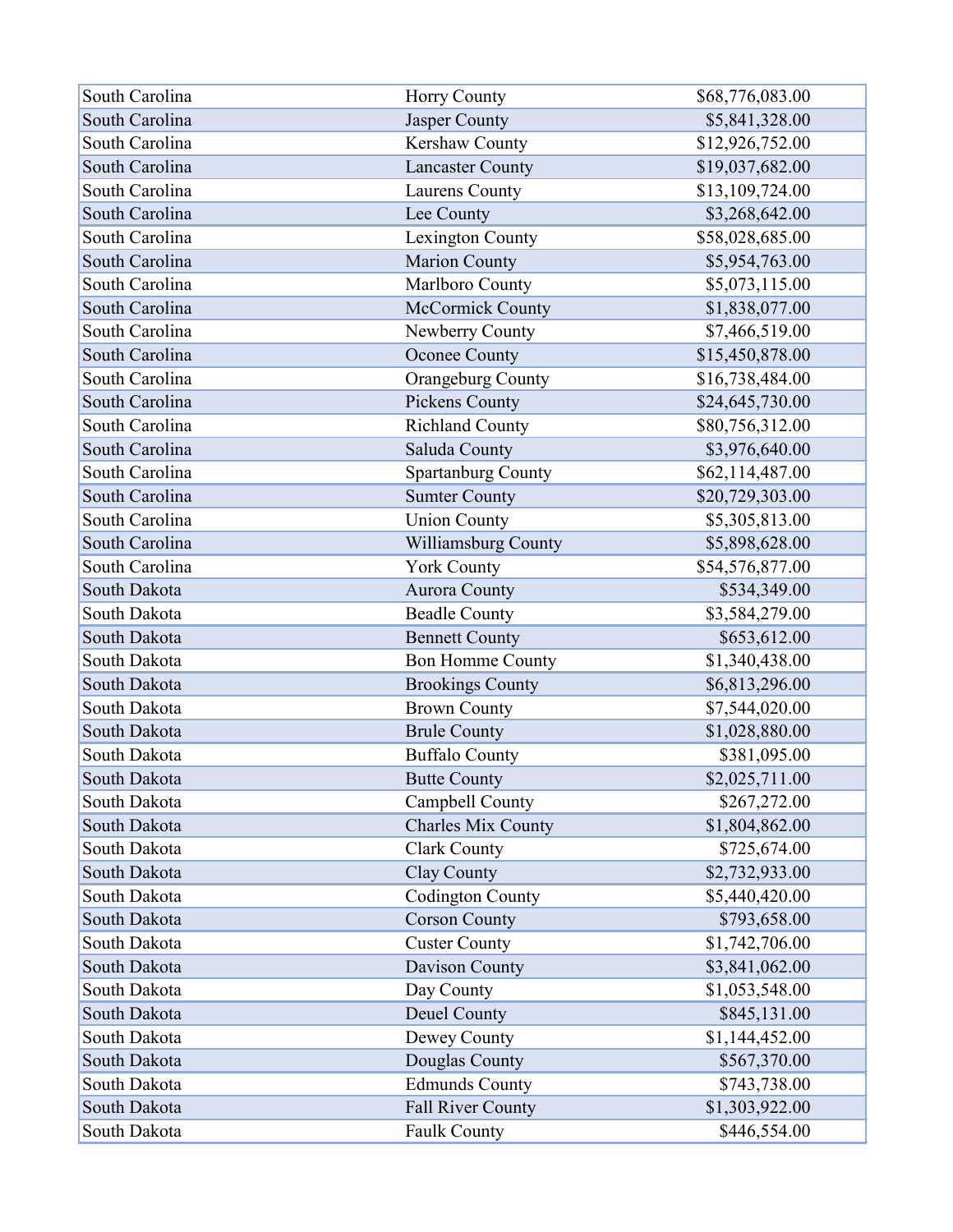| South Dakota | <b>Grant County</b>      | \$1,369,768.00  |
|--------------|--------------------------|-----------------|
| South Dakota | <b>Gregory County</b>    | \$812,887.00    |
| South Dakota | Haakon County            | \$368,858.00    |
| South Dakota | Hamlin County            | \$1,197,285.00  |
| South Dakota | <b>Hand County</b>       | \$619,814.00    |
| South Dakota | <b>Hanson County</b>     | \$670,705.00    |
| South Dakota | <b>Harding County</b>    | \$252,121.00    |
| South Dakota | Hughes County            | \$3,404,220.00  |
| South Dakota | <b>Hutchinson County</b> | \$1,416,191.00  |
| South Dakota | Hyde County              | \$252,704.00    |
| South Dakota | <b>Jackson County</b>    | \$649,533.00    |
| South Dakota | Jerauld County           | \$391,002.00    |
| South Dakota | <b>Jones County</b>      | \$175,397.00    |
| South Dakota | Kingsbury County         | \$959,343.00    |
| South Dakota | Lake County              | \$2,485,667.00  |
| South Dakota | Lawrence County          | \$5,019,894.00  |
| South Dakota | <b>Lincoln County</b>    | \$11,873,397.00 |
| South Dakota | <b>Lyman County</b>      | \$734,415.00    |
| South Dakota | Marshall County          | \$958,566.00    |
| South Dakota | McCook County            | \$1,085,015.00  |
| South Dakota | McPherson County         | \$462,093.00    |
| South Dakota | Meade County             | \$5,503,159.00  |
| South Dakota | Mellette County          | \$400,325.00    |
| South Dakota | Miner County             | \$430,432.00    |
| South Dakota | Minnehaha County         | \$37,514,015.00 |
| South Dakota | Moody County             | \$1,277,311.00  |
| South Dakota | Oglala Lakota County     | \$2,753,716.00  |
| South Dakota | Pennington County        | \$22,099,460.00 |
| South Dakota | Perkins County           | \$556,493.00    |
| South Dakota | <b>Potter County</b>     | \$418,195.00    |
| South Dakota | <b>Roberts County</b>    | \$2,018,913.00  |
| South Dakota | Sanborn County           | \$455,295.00    |
| South Dakota | Spink County             | \$1,238,463.00  |
| South Dakota | <b>Stanley County</b>    | \$601,750.00    |
| South Dakota | <b>Sully County</b>      | \$270,185.00    |
| South Dakota | <b>Todd County</b>       | \$1,976,763.00  |
| South Dakota | <b>Tripp County</b>      | \$1,056,850.00  |
| South Dakota | <b>Turner County</b>     | \$1,628,494.00  |
| South Dakota | <b>Union County</b>      | \$3,094,604.00  |
| South Dakota | Walworth County          | \$1,055,685.00  |
| South Dakota | <b>Yankton County</b>    | \$4,431,352.00  |
| South Dakota | Ziebach County           | \$535,321.00    |
| Tennessee    | <b>Anderson County</b>   | \$14,952,074.00 |
| Tennessee    | <b>Bedford County</b>    | \$9,656,167.00  |
| Tennessee    | <b>Benton County</b>     | \$3,138,891.00  |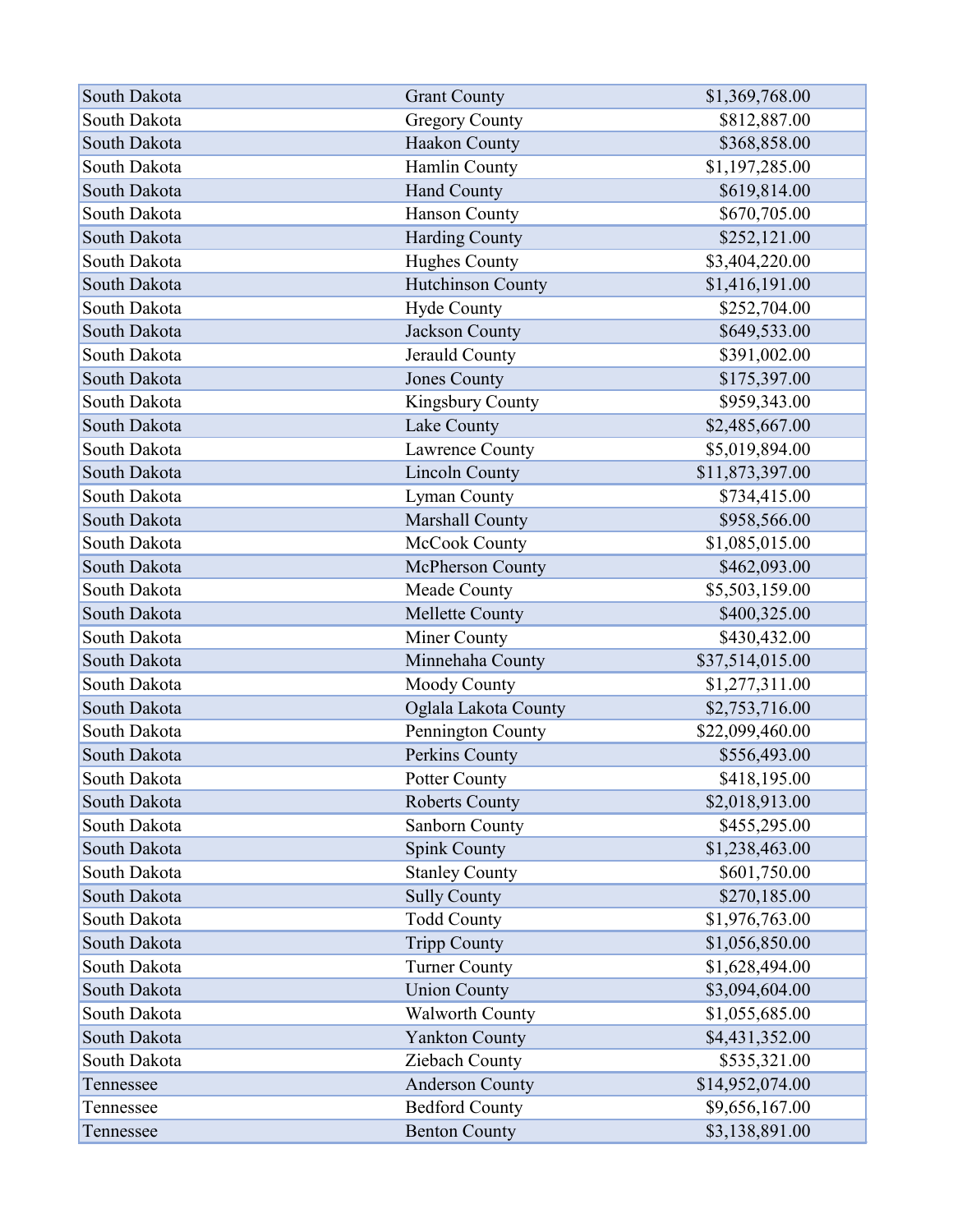| Tennessee | <b>Bledsoe County</b>    | \$2,926,005.00   |
|-----------|--------------------------|------------------|
| Tennessee | <b>Blount County</b>     | \$25,850,784.00  |
| Tennessee | <b>Bradley County</b>    | \$20,999,100.00  |
| Tennessee | Campbell County          | \$7,738,841.00   |
| Tennessee | <b>Cannon County</b>     | \$2,851,029.00   |
| Tennessee | <b>Carroll County</b>    | \$5,393,414.00   |
| Tennessee | <b>Carter County</b>     | \$10,953,291.00  |
| Tennessee | Cheatham County          | \$7,899,088.00   |
| Tennessee | <b>Chester County</b>    | \$3,359,739.00   |
| Tennessee | Claiborne County         | \$6,207,661.00   |
| Tennessee | Clay County              | \$1,479,124.00   |
| Tennessee | <b>Cocke County</b>      | \$6,993,355.00   |
| Tennessee | Coffee County            | \$10,978,347.00  |
| Tennessee | <b>Crockett County</b>   | \$2,764,011.00   |
| Tennessee | <b>Cumberland County</b> | \$11,755,301.00  |
| Tennessee | Davidson County          | \$134,829,335.00 |
| Tennessee | DeKalb County            | \$3,979,942.00   |
| Tennessee | <b>Decatur County</b>    | \$2,265,401.00   |
| Tennessee | Dickson County           | \$10,478,767.00  |
| Tennessee | <b>Dyer County</b>       | \$7,217,700.00   |
| Tennessee | <b>Fayette County</b>    | \$7,989,603.00   |
| Tennessee | <b>Fentress County</b>   | \$3,597,876.00   |
| Tennessee | Franklin County          | \$8,198,409.00   |
| Tennessee | <b>Gibson County</b>     | \$9,543,509.00   |
| Tennessee | Giles County             | \$5,723,037.00   |
| Tennessee | <b>Grainger County</b>   | \$4,529,637.00   |
| Tennessee | Greene County            | \$13,415,844.00  |
| Tennessee | <b>Grundy County</b>     | \$2,608,037.00   |
| Tennessee | Hamblen County           | \$12,612,668.00  |
| Tennessee | <b>Hamilton County</b>   | \$71,441,615.00  |
| Tennessee | Hancock County           | \$1,285,857.00   |
| Tennessee | Hardeman County          | \$4,865,669.00   |
| Tennessee | Hardin County            | \$4,982,600.00   |
| Tennessee | Hawkins County           | \$11,030,015.00  |
| Tennessee | Haywood County           | \$3,361,099.00   |
| Tennessee | Henderson County         | \$5,461,398.00   |
| Tennessee | Henry County             | \$6,282,637.00   |
| Tennessee | <b>Hickman County</b>    | \$4,890,531.00   |
| Tennessee | <b>Houston County</b>    | \$1,592,948.00   |
| Tennessee | Humphreys County         | \$3,609,336.00   |
| Tennessee | Jackson County           | \$2,289,292.00   |
| Tennessee | Jefferson County         | \$10,585,015.00  |
| Tennessee | Johnson County           | \$3,455,110.00   |
| Tennessee | <b>Knox County</b>       | \$91,352,787.00  |
| Tennessee | Lake County              | \$1,362,776.00   |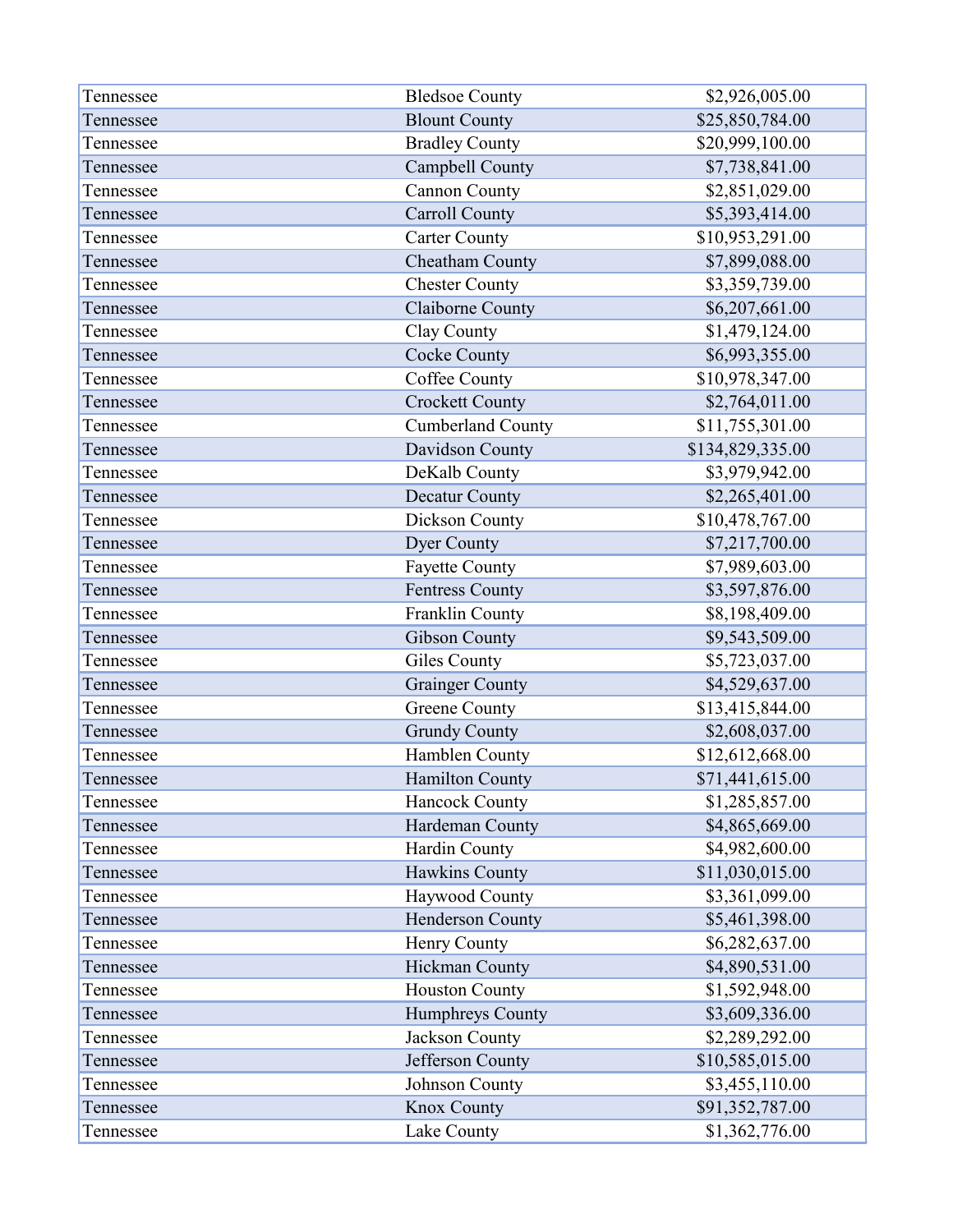| Tennessee | Lauderdale County        | \$4,978,910.00   |
|-----------|--------------------------|------------------|
| Tennessee | Lawrence County          | \$8,574,066.00   |
| Tennessee | Lewis County             | \$2,382,915.00   |
| Tennessee | <b>Lincoln County</b>    | \$6,675,193.00   |
| Tennessee | Loudon County            | \$10,502,075.00  |
| Tennessee | Macon County             | \$4,778,650.00   |
| Tennessee | <b>Madison County</b>    | \$19,032,243.00  |
| Tennessee | Marion County            | \$5,614,846.00   |
| Tennessee | Marshall County          | \$6,676,941.00   |
| Tennessee | Maury County             | \$18,722,045.00  |
| Tennessee | <b>McMinn County</b>     | \$10,448,854.00  |
| Tennessee | McNairy County           | \$4,990,758.00   |
| Tennessee | Meigs County             | \$2,412,828.00   |
| Tennessee | Monroe County            | \$9,040,821.00   |
| Tennessee | Montgomery County        | \$40,594,440.00  |
| Tennessee | Moore County             | \$1,260,218.00   |
| Tennessee | Morgan County            | \$4,157,282.00   |
| Tennessee | <b>Obion County</b>      | \$5,840,551.00   |
| Tennessee | <b>Overton County</b>    | \$4,320,054.00   |
| Tennessee | Perry County             | \$1,568,668.00   |
| Tennessee | <b>Pickett County</b>    | \$980,515.00     |
| Tennessee | Polk County              | \$3,269,419.00   |
| Tennessee | <b>Putnam County</b>     | \$15,586,651.00  |
| Tennessee | Rhea County              | \$6,442,301.00   |
| Tennessee | Roane County             | \$10,368,828.00  |
| Tennessee | Robertson County         | \$13,948,833.00  |
| Tennessee | <b>Rutherford County</b> | \$64,542,466.00  |
| Tennessee | <b>Scott County</b>      | \$4,286,450.00   |
| Tennessee | Sequatchie County        | \$2,918,624.00   |
| Tennessee | <b>Sevier County</b>     | \$19,083,911.00  |
| Tennessee | <b>Shelby County</b>     | \$182,033,509.00 |
| Tennessee | <b>Smith County</b>      | \$3,915,261.00   |
| Tennessee | <b>Stewart County</b>    | \$2,663,978.00   |
| Tennessee | <b>Sullivan County</b>   | \$30,757,243.00  |
| Tennessee | <b>Sumner County</b>     | \$37,154,480.00  |
| Tennessee | <b>Tipton County</b>     | \$11,964,884.00  |
| Tennessee | <b>Trousdale County</b>  | \$2,191,785.00   |
| Tennessee | Unicoi County            | \$3,473,563.00   |
| Tennessee | <b>Union County</b>      | \$3,879,327.00   |
| Tennessee | Van Buren County         | \$1,140,567.00   |
| Tennessee | Warren County            | \$8,017,573.00   |
| Tennessee | <b>Washington County</b> | \$25,129,577.00  |
| Tennessee | <b>Wayne County</b>      | \$3,238,535.00   |
| Tennessee | <b>Weakley County</b>    | \$6,473,573.00   |
| Tennessee | White County             | \$5,311,446.00   |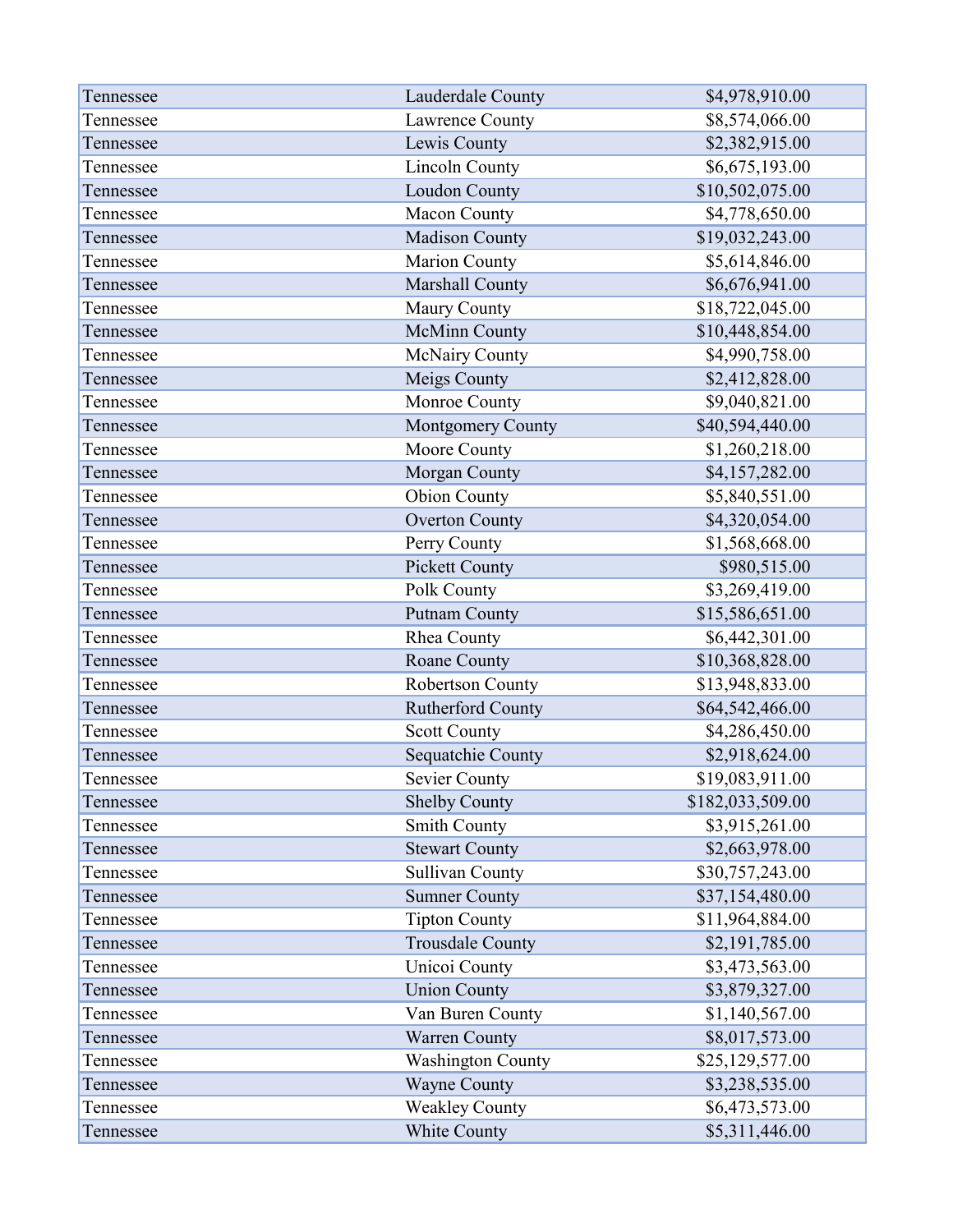| Tennessee | Williamson County       | \$46,308,736.00  |
|-----------|-------------------------|------------------|
| Tennessee | <b>Wilson County</b>    | \$28,097,926.00  |
| Texas     | Anderson County         | \$11,214,347.00  |
| Texas     | <b>Andrews County</b>   | \$3,633,227.00   |
| Texas     | Angelina County         | \$16,843,372.00  |
| Texas     | <b>Aransas County</b>   | \$4,566,542.00   |
| Texas     | <b>Archer County</b>    | \$1,661,320.00   |
| Texas     | <b>Armstrong County</b> | \$366,528.00     |
| Texas     | <b>Atascosa County</b>  | \$9,935,871.00   |
| Texas     | <b>Austin County</b>    | \$5,833,364.00   |
| Texas     | <b>Bailey County</b>    | \$1,359,668.00   |
| Texas     | <b>Bandera County</b>   | \$4,489,235.00   |
| Texas     | <b>Bastrop County</b>   | \$17,233,403.00  |
| Texas     | <b>Baylor County</b>    | \$681,582.00     |
| Texas     | <b>Bee County</b>       | \$6,325,369.00   |
| Texas     | <b>Bell County</b>      | \$70,493,732.00  |
| Texas     | <b>Bexar County</b>     | \$389,166,877.00 |
| Texas     | <b>Blanco County</b>    | \$2,317,457.00   |
| Texas     | <b>Borden County</b>    | \$127,032.00     |
| Texas     | <b>Bosque County</b>    | \$3,629,342.00   |
| Texas     | <b>Bowie County</b>     | \$18,111,748.00  |
| Texas     | <b>Brazoria County</b>  | \$72,696,394.00  |
| Texas     | <b>Brazos County</b>    | \$44,521,550.00  |
| Texas     | <b>Brewster County</b>  | \$1,787,575.00   |
| Texas     | <b>Briscoe County</b>   | \$300,292.00     |
| Texas     | <b>Brooks County</b>    | \$1,377,732.00   |
| Texas     | <b>Brown County</b>     | \$7,354,638.00   |
| Texas     | <b>Burleson County</b>  | \$3,582,337.00   |
| Texas     | <b>Burnet County</b>    | \$9,353,544.00   |
| Texas     | Caldwell County         | \$8,481,220.00   |
| Texas     | Calhoun County          | \$4,135,333.00   |
| Texas     | Callahan County         | \$2,708,264.00   |
| Texas     | <b>Cameron County</b>   | \$82,194,452.00  |
| Texas     | Camp County             | \$2,543,356.00   |
| Texas     | <b>Carson County</b>    | \$1,151,056.00   |
| Texas     | <b>Cass County</b>      | \$5,832,199.00   |
| Texas     | <b>Castro County</b>    | \$1,462,614.00   |
| Texas     | <b>Chambers County</b>  | \$8,514,823.00   |
| Texas     | Cherokee County         | \$10,225,868.00  |
| Texas     | <b>Childress County</b> | \$1,419,105.00   |
| Texas     | Clay County             | \$2,033,869.00   |
| Texas     | <b>Cochran County</b>   | \$554,162.00     |
| Texas     | Coke County             | \$657,885.00     |
| Texas     | <b>Coleman County</b>   | \$1,587,898.00   |
| Texas     | Collin County           | \$200,984,172.00 |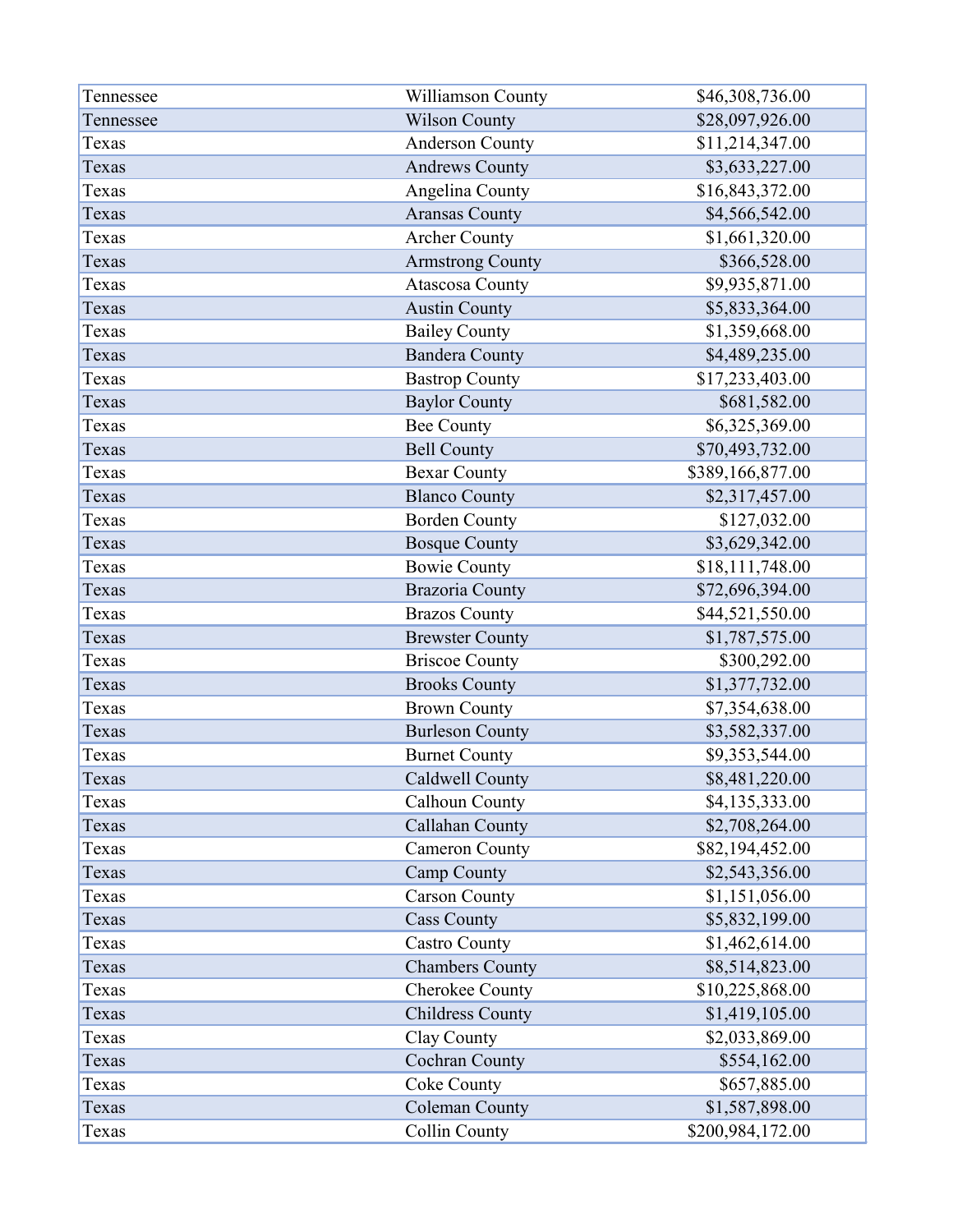| Texas | <b>Collingsworth County</b> | \$567,176.00     |
|-------|-----------------------------|------------------|
| Texas | Colorado County             | \$4,174,763.00   |
| Texas | <b>Comal County</b>         | \$30,341,767.00  |
| Texas | Comanche County             | \$2,648,439.00   |
| Texas | Concho County               | \$529,494.00     |
| Texas | Cooke County                | \$8,013,689.00   |
| Texas | Coryell County              | \$14,752,591.00  |
| Texas | <b>Cottle County</b>        | \$271,545.00     |
| Texas | <b>Crane County</b>         | \$931,761.00     |
| Texas | <b>Crockett County</b>      | \$672,841.00     |
| Texas | <b>Crosby County</b>        | \$1,114,345.00   |
| Texas | <b>Culberson County</b>     | \$421,691.00     |
| Texas | Dallam County               | \$1,415,414.00   |
| Texas | <b>Dallas County</b>        | \$511,918,088.00 |
| Texas | Dawson County               | \$2,472,265.00   |
| Texas | DeWitt County               | \$3,915,844.00   |
| Texas | Deaf Smith County           | \$3,602,343.00   |
| Texas | Delta County                | \$1,035,484.00   |
| Texas | Denton County               | \$172,329,559.00 |
| Texas | Dickens County              | \$429,461.00     |
| Texas | Dimmit County               | \$1,966,468.00   |
| Texas | Donley County               | \$636,713.00     |
| Texas | Duval County                | \$2,167,116.00   |
| Texas | <b>Eastland County</b>      | \$3,566,215.00   |
| Texas | <b>Ector County</b>         | \$32,286,869.00  |
| Texas | <b>Edwards County</b>       | \$375,268.00     |
| Texas | El Paso County              | \$163,012,143.00 |
| Texas | <b>Ellis County</b>         | \$35,900,284.00  |
| Texas | <b>Erath County</b>         | \$8,293,586.00   |
| Texas | <b>Falls County</b>         | \$3,359,739.00   |
| Texas | Fannin County               | \$6,898,178.00   |
| Texas | <b>Fayette County</b>       | \$4,923,163.00   |
| Texas | <b>Fisher County</b>        | \$743,933.00     |
| Texas | <b>Floyd County</b>         | \$1,109,489.00   |
| Texas | Foard County                | \$224,345.00     |
| Texas | Fort Bend County            | \$157,660,879.00 |
| Texas | Franklin County             | \$2,083,206.00   |
| Texas | <b>Freestone County</b>     | \$3,829,796.00   |
| Texas | Frio County                 | \$3,944,202.00   |
| Texas | <b>Gaines County</b>        | \$4,174,569.00   |
| Texas | <b>Galveston County</b>     | \$66,456,490.00  |
| Texas | Garza County                | \$1,209,910.00   |
| Texas | Gillespie County            | \$5,242,103.00   |
| Texas | <b>Glasscock County</b>     | \$273,682.00     |
| Texas | <b>Goliad County</b>        | \$1,487,477.00   |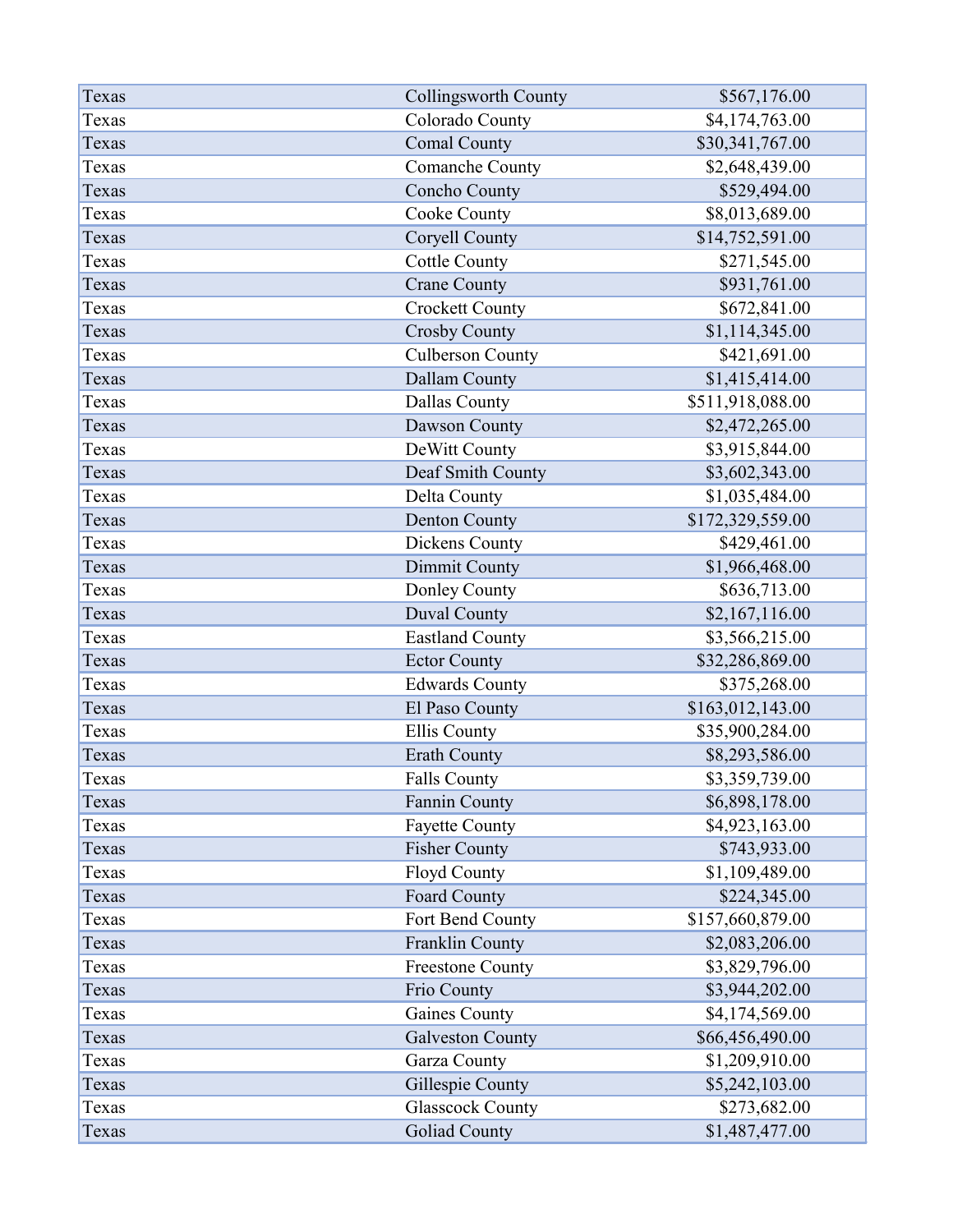| Texas | <b>Gonzales County</b>   | \$4,047,343.00   |
|-------|--------------------------|------------------|
| Texas | <b>Gray County</b>       | \$4,251,099.00   |
| Texas | <b>Grayson County</b>    | \$26,457,584.00  |
| Texas | <b>Gregg County</b>      | \$24,074,863.00  |
| Texas | <b>Grimes County</b>     | \$5,609,601.00   |
| Texas | <b>Guadalupe County</b>  | \$32,408,074.00  |
| Texas | Hale County              | \$6,488,724.00   |
| Texas | Hall County              | \$575,722.00     |
| Texas | Hamilton County          | \$1,643,450.00   |
| Texas | Hansford County          | \$1,048,692.00   |
| Texas | Hardeman County          | \$763,939.00     |
| Texas | Hardin County            | \$11,188,513.00  |
| Texas | Harris County            | \$915,508,128.00 |
| Texas | Harrison County          | \$12,927,140.00  |
| Texas | <b>Hartley County</b>    | \$1,083,073.00   |
| Texas | Haskell County           | \$1,099,000.00   |
| Texas | <b>Hays County</b>       | \$44,711,903.00  |
| Texas | Hemphill County          | \$741,796.00     |
| Texas | Henderson County         | \$16,070,692.00  |
| Texas | Hidalgo County           | \$212,973,405.00 |
| Texas | <b>Hill County</b>       | \$7,118,639.00   |
| Texas | <b>Hockley County</b>    | \$4,471,559.00   |
| Texas | Hood County              | \$11,973,430.00  |
| Texas | <b>Hopkins County</b>    | \$7,203,132.00   |
| Texas | <b>Houston County</b>    | \$4,461,265.00   |
| Texas | Howard County            | \$7,121,552.00   |
| Texas | Hudspeth County          | \$949,048.00     |
| Texas | Hunt County              | \$19,150,729.00  |
| Texas | <b>Hutchinson County</b> | \$4,066,961.00   |
| Texas | <b>Irion County</b>      | \$298,350.00     |
| Texas | Jack County              | \$1,735,519.00   |
| Texas | <b>Jackson County</b>    | \$2,866,957.00   |
| Texas | Jasper County            | \$6,901,092.00   |
| Texas | Jeff Davis County        | \$441,698.00     |
| Texas | Jefferson County         | \$48,863,552.00  |
| Texas | Jim Hogg County          | \$1,010,039.00   |
| Texas | Jim Wells County         | \$7,863,154.00   |
| Texas | Johnson County           | \$34,150,391.00  |
| Texas | <b>Jones County</b>      | \$3,900,887.00   |
| Texas | <b>Karnes County</b>     | \$3,030,311.00   |
| Texas | Kaufman County           | \$26,446,318.00  |
| Texas | Kendall County           | \$9,212,916.00   |
| Texas | Kenedy County            | \$78,472.00      |
| Texas | Kent County              | \$148,010.00     |
| Texas | Kerr County              | \$10,216,933.00  |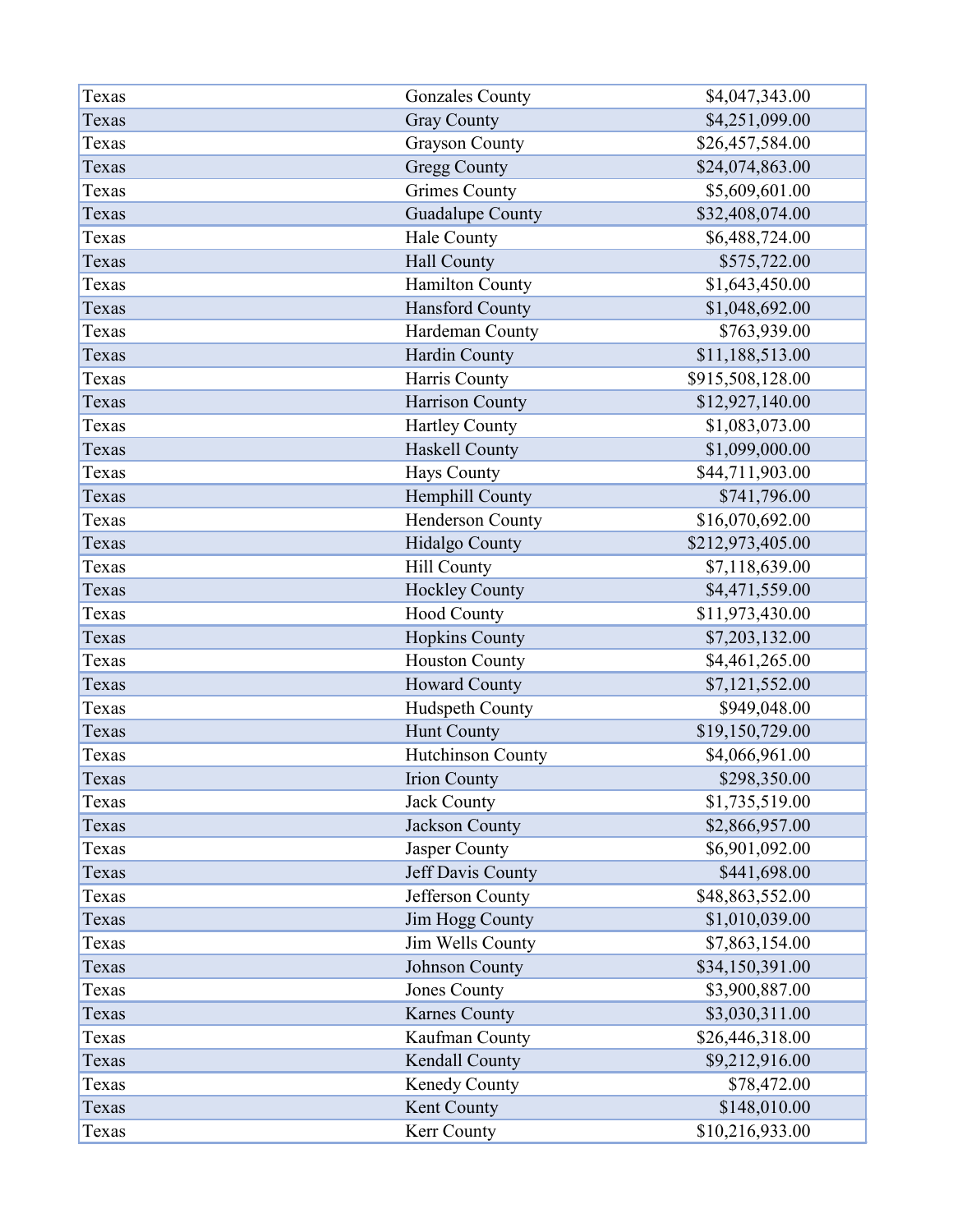| Texas | Kimble County            | \$842,411.00     |
|-------|--------------------------|------------------|
| Texas | King County              | \$52,833.00      |
| Texas | Kinney County            | \$712,272.00     |
| Texas | Kleberg County           | \$5,959,230.00   |
| Texas | Knox County              | \$711,689.00     |
| Texas | La Salle County          | \$1,460,672.00   |
| Texas | Lamar County             | \$9,684,526.00   |
| Texas | Lamb County              | \$2,504,314.00   |
| Texas | Lampasas County          | \$4,162,138.00   |
| Texas | Lavaca County            | \$3,914,678.00   |
| Texas | Lee County               | \$3,348,474.00   |
| Texas | Leon County              | \$3,380,523.00   |
| Texas | <b>Liberty County</b>    | \$17,135,507.00  |
| Texas | <b>Limestone County</b>  | \$4,552,362.00   |
| Texas | Lipscomb County          | \$627,972.00     |
| Texas | Live Oak County          | \$2,371,067.00   |
| Texas | <b>Llano County</b>      | \$4,233,423.00   |
| Texas | Loving County            | \$32,826.00      |
| Texas | Lubbock County           | \$60,324,387.00  |
| Texas | Lynn County              | \$1,155,912.00   |
| Texas | Madison County           | \$2,774,500.00   |
| Texas | <b>Marion County</b>     | \$1,914,024.00   |
| Texas | Martin County            | \$1,120,949.00   |
| Texas | <b>Mason County</b>      | \$830,174.00     |
| Texas | Matagorda County         | \$7,117,473.00   |
| Texas | Maverick County          | \$11,406,060.00  |
| Texas | McCulloch County         | \$1,550,798.00   |
| Texas | McLennan County          | \$49,846,009.00  |
| Texas | <b>McMullen County</b>   | \$144,319.00     |
| Texas | Medina County            | \$10,019,587.00  |
| Texas | <b>Menard County</b>     | \$415,281.00     |
| Texas | Midland County           | \$34,347,543.00  |
| Texas | Milam County             | \$4,821,577.00   |
| Texas | Mills County             | \$946,523.00     |
| Texas | Mitchell County          | \$1,659,766.00   |
| Texas | Montague County          | \$3,849,414.00   |
| Texas | <b>Montgomery County</b> | \$117,978,581.00 |
| Texas | Moore County             | \$4,067,350.00   |
| Texas | Morris County            | \$2,406,224.00   |
| Texas | <b>Motley County</b>     | \$233,086.00     |
| Texas | Nacogdoches County       | \$12,665,113.00  |
| Texas | Navarro County           | \$9,733,863.00   |
| Texas | Newton County            | \$2,640,669.00   |
| Texas | Nolan County             | \$2,858,022.00   |
| Texas | <b>Nueces County</b>     | \$70,371,362.00  |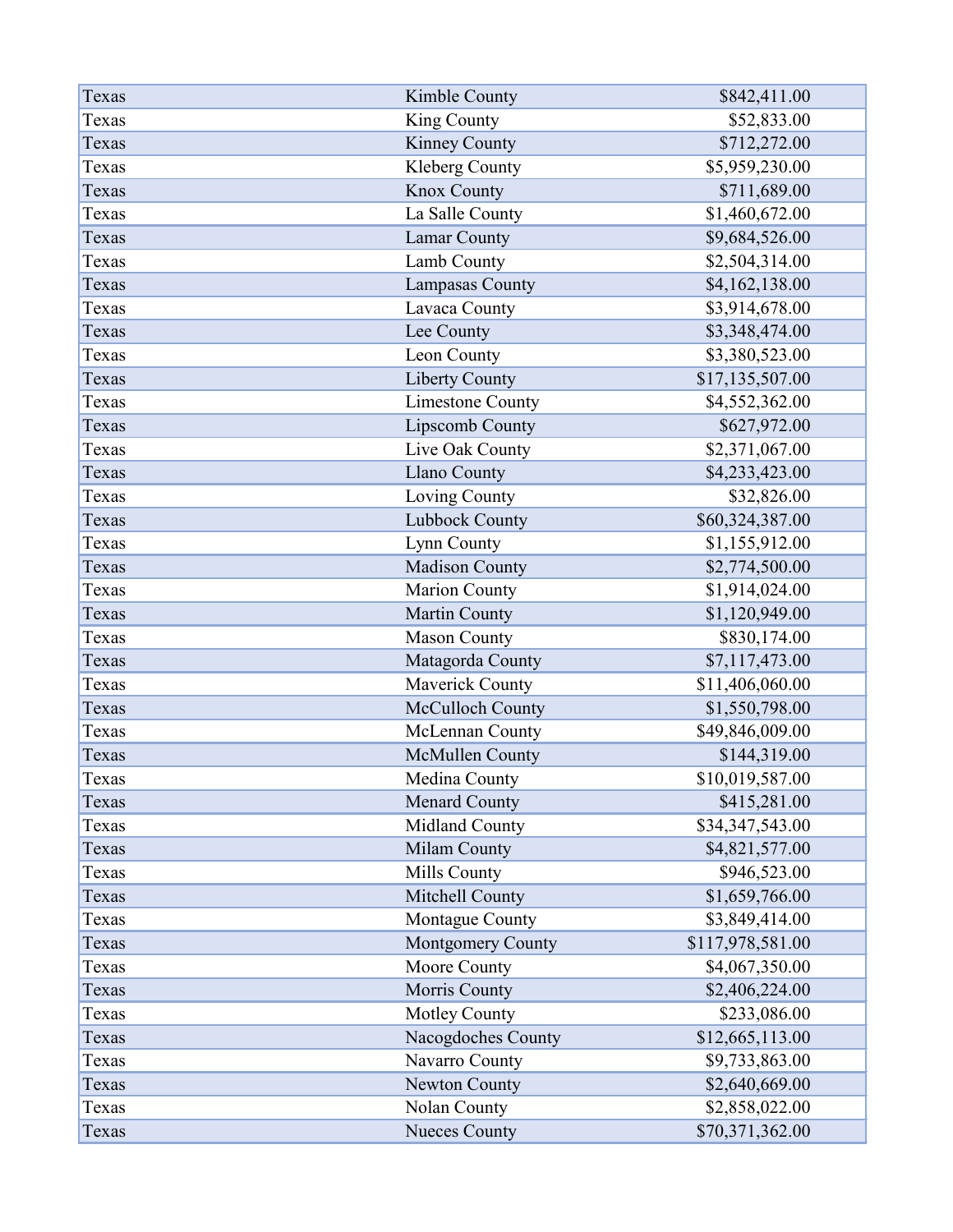| Texas | Ochiltree County        | \$1,910,528.00   |
|-------|-------------------------|------------------|
| Texas | Oldham County           | \$410,231.00     |
| Texas | <b>Orange County</b>    | \$16,198,695.00  |
| Texas | Palo Pinto County       | \$5,669,621.00   |
| Texas | Panola County           | \$4,505,163.00   |
| Texas | Parker County           | \$27,752,377.00  |
| Texas | Parmer County           | \$1,865,659.00   |
| Texas | Pecos County            | \$3,073,432.00   |
| Texas | Polk County             | \$9,974,718.00   |
| Texas | Potter County           | \$22,806,487.00  |
| Texas | Presidio County         | \$1,302,173.00   |
| Texas | <b>Rains County</b>     | \$2,430,698.00   |
| Texas | Randall County          | \$26,749,136.00  |
| Texas | Reagan County           | \$747,623.00     |
| Texas | Real County             | \$670,511.00     |
| Texas | <b>Red River County</b> | \$2,335,327.00   |
| Texas | <b>Reeves County</b>    | \$3,103,151.00   |
| Texas | Refugio County          | \$1,349,568.00   |
| Texas | <b>Roberts County</b>   | \$165,879.00     |
| Texas | Robertson County        | \$3,316,424.00   |
| Texas | Rockwall County         | \$20,378,509.00  |
| Texas | <b>Runnels County</b>   | \$1,993,662.00   |
| Texas | <b>Rusk County</b>      | \$10,567,728.00  |
| Texas | Sabine County           | \$2,047,660.00   |
| Texas | San Augustine County    | \$1,599,941.00   |
| Texas | San Jacinto County      | \$5,605,522.00   |
| Texas | San Patricio County     | \$12,961,520.00  |
| Texas | San Saba County         | \$1,176,113.00   |
| Texas | Schleicher County       | \$542,508.00     |
| Texas | <b>Scurry County</b>    | \$3,244,362.00   |
| Texas | Shackelford County      | \$634,188.00     |
| Texas | <b>Shelby County</b>    | \$4,909,178.00   |
| Texas | <b>Sherman County</b>   | \$586,988.00     |
| Texas | <b>Smith County</b>     | \$45,209,153.00  |
| Texas | Somervell County        | \$1,773,007.00   |
| Texas | <b>Starr County</b>     | \$12,554,203.00  |
| Texas | <b>Stephens County</b>  | \$1,819,236.00   |
| Texas | <b>Sterling County</b>  | \$250,762.00     |
| Texas | <b>Stonewall County</b> | \$262,222.00     |
| Texas | <b>Sutton County</b>    | \$733,444.00     |
| Texas | <b>Swisher County</b>   | \$1,436,781.00   |
| Texas | <b>Tarrant County</b>   | \$408,388,891.00 |
| Texas | <b>Taylor County</b>    | \$26,811,486.00  |
| Texas | <b>Terrell County</b>   | \$150,729.00     |
| Texas | Terry County            | \$2,396,318.00   |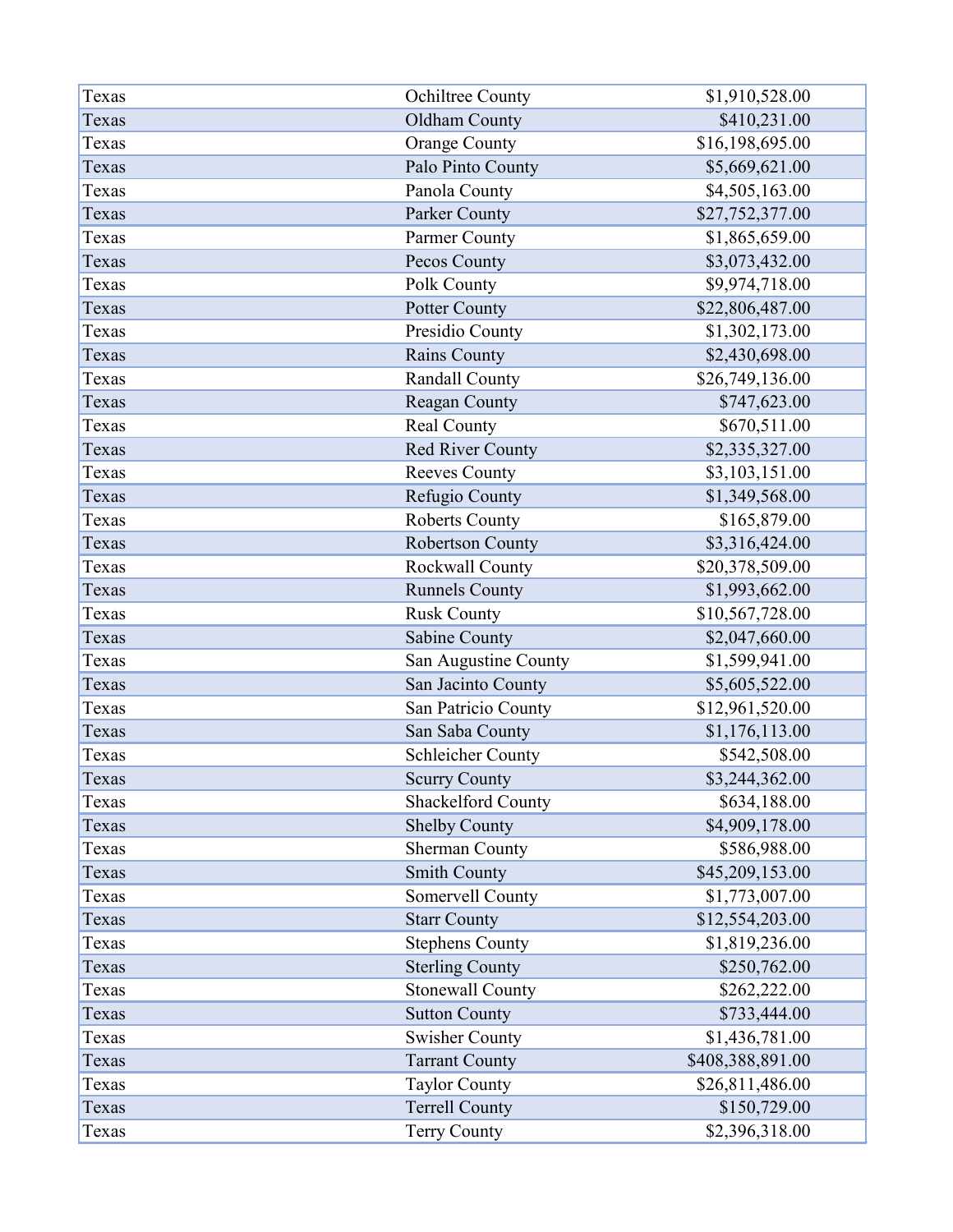| Texas | <b>Throckmorton County</b> | \$291,552.00     |
|-------|----------------------------|------------------|
| Texas | <b>Titus County</b>        | \$6,361,304.00   |
| Texas | Tom Green County           | \$23,153,203.00  |
| Texas | <b>Travis County</b>       | \$247,450,630.00 |
| Texas | <b>Trinity County</b>      | \$2,845,785.00   |
| Texas | <b>Tyler County</b>        | \$4,209,532.00   |
| Texas | <b>Upshur County</b>       | \$8,110,031.00   |
| Texas | <b>Upton County</b>        | \$710,329.00     |
| Texas | <b>Uvalde County</b>       | \$5,194,126.00   |
| Texas | Val Verde County           | \$9,522,532.00   |
| Texas | Van Zandt County           | \$10,991,944.00  |
| Texas | Victoria County            | \$17,886,237.00  |
| Texas | <b>Walker County</b>       | \$14,173,761.00  |
| Texas | <b>Waller County</b>       | \$10,730,888.00  |
| Texas | Ward County                | \$2,330,471.00   |
| Texas | <b>Washington County</b>   | \$6,969,658.00   |
| Texas | Webb County                | \$53,736,408.00  |
| Texas | <b>Wharton County</b>      | \$8,071,766.00   |
| Texas | <b>Wheeler County</b>      | \$982,069.00     |
| Texas | Wichita County             | \$25,684,127.00  |
| Texas | Wilbarger County           | \$2,480,229.00   |
| Texas | <b>Willacy County</b>      | \$4,148,541.00   |
| Texas | Williamson County          | \$114,707,609.00 |
| Texas | Wilson County              | \$9,919,749.00   |
| Texas | Winkler County             | \$1,555,849.00   |
| Texas | Wise County                | \$13,593,572.00  |
| Texas | <b>Wood County</b>         | \$8,845,417.00   |
| Texas | Yoakum County              | \$1,692,398.00   |
| Texas | <b>Young County</b>        | \$3,498,231.00   |
| Texas | Zapata County              | \$2,754,105.00   |
| Texas | Zavala County              | \$2,299,781.00   |
| Utah  | <b>Beaver County</b>       | \$1,303,339.00   |
| Utah  | <b>Box Elder County</b>    | \$10,886,278.00  |
| Utah  | Cache County               | \$24,918,634.00  |
| Utah  | <b>Carbon County</b>       | \$3,974,698.00   |
| Utah  | Daggett County             | \$184,526.00     |
| Utah  | Davis County               | \$69,048,017.00  |
| Utah  | Duchesne County            | \$3,872,723.00   |
| Utah  | <b>Emery County</b>        | \$1,944,714.00   |
| Utah  | Garfield County            | \$981,098.00     |
| Utah  | <b>Grand County</b>        | \$1,894,600.00   |
| Utah  | Iron County                | \$10,651,833.00  |
| Utah  | Juab County                | \$2,334,161.00   |
| Utah  | Kane County                | \$1,531,763.00   |
| Utah  | Millard County             | \$2,561,614.00   |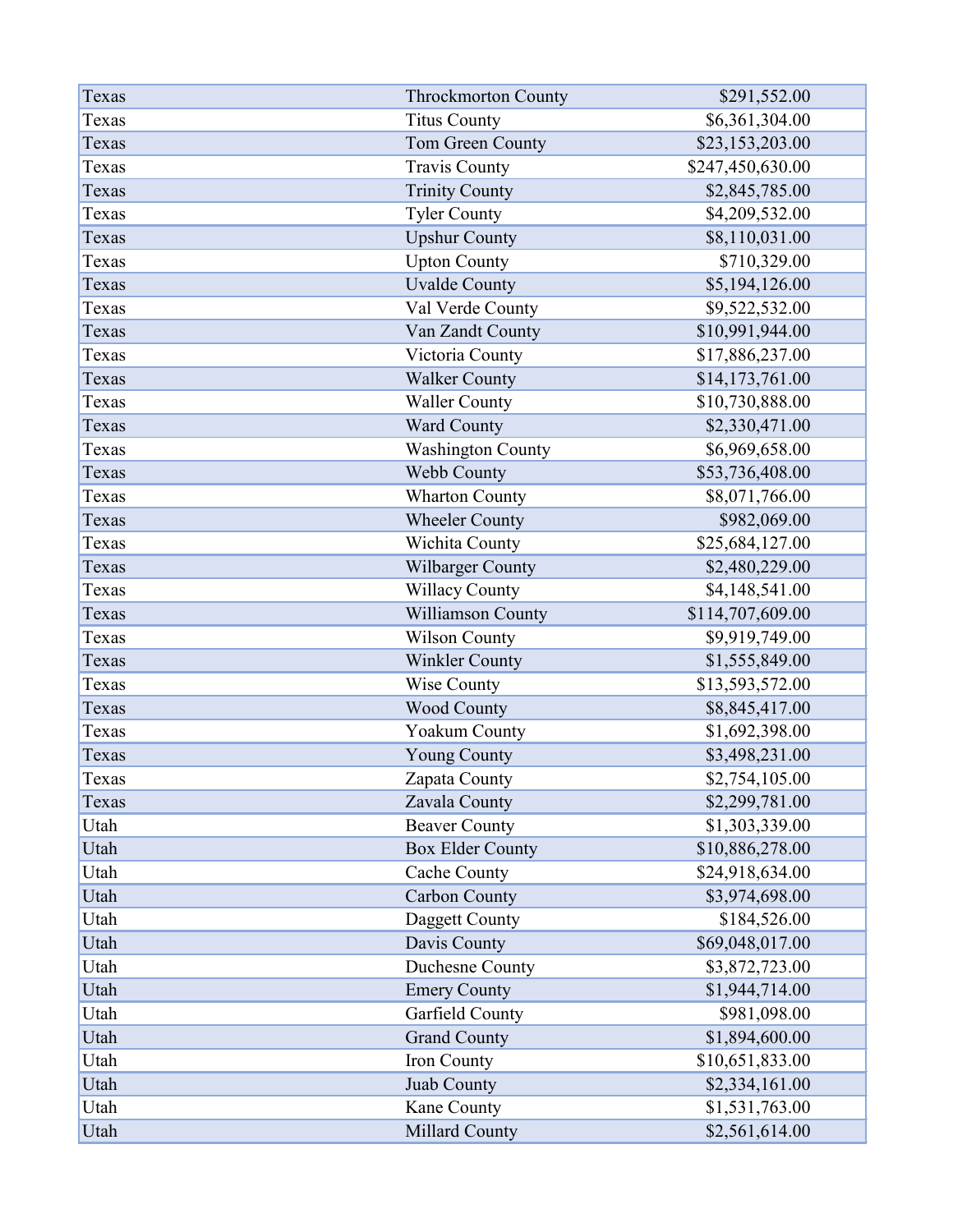| Utah           | Morgan County            | \$2,354,945.00   |
|----------------|--------------------------|------------------|
| Utah           | Piute County             | \$287,278.00     |
| Utah           | <b>Rich County</b>       | \$482,294.00     |
| Utah           | <b>Salt Lake County</b>  | \$225,401,283.00 |
| Utah           | San Juan County          | \$2,973,400.00   |
| Utah           | <b>Sanpete County</b>    | \$6,009,538.00   |
| Utah           | <b>Sevier County</b>     | \$4,199,432.00   |
| Utah           | <b>Summit County</b>     | \$8,186,172.00   |
| Utah           | <b>Tooele County</b>     | \$14,035,464.00  |
| Utah           | <b>Uintah County</b>     | \$6,940,911.00   |
| Utah           | <b>Utah County</b>       | \$123,581,190.00 |
| Utah           | <b>Wasatch County</b>    | \$6,621,777.00   |
| Utah           | <b>Washington County</b> | \$34,488,172.00  |
| Utah           | <b>Wayne County</b>      | \$526,580.00     |
| Utah           | Weber County             | \$50,543,325.00  |
| Vermont        | <b>Addison County</b>    | \$7,143,501.00   |
| Vermont        | <b>Bennington County</b> | \$6,889,632.00   |
| Vermont        | Caledonia County         | \$5,825,789.00   |
| Vermont        | Chittenden County        | \$31,811,180.00  |
| Vermont        | <b>Essex County</b>      | \$1,197,091.00   |
| Vermont        | Franklin County          | \$9,595,759.00   |
| Vermont        | <b>Grand Isle County</b> | \$1,405,314.00   |
| Vermont        | Lamoille County          | \$4,926,271.00   |
| Vermont        | <b>Orange County</b>     | \$5,611,932.00   |
| Vermont        | <b>Orleans County</b>    | \$5,251,620.00   |
| Vermont        | <b>Rutland County</b>    | \$11,302,920.00  |
| Vermont        | <b>Washington County</b> | \$11,345,264.00  |
| Vermont        | Windham County           | \$8,201,129.00   |
| Vermont        | <b>Windsor County</b>    | \$10,695,148.00  |
| Virgin Islands | St. Croix Island         | \$9,828,651.00   |
| Virgin Islands | St. John Island          | \$809,974.00     |
| Virgin Islands | St. Thomas Island        | \$10,029,299.00  |
| Virginia       | <b>Accomack County</b>   | \$6,277,004.00   |
| Virginia       | <b>Albemarle County</b>  | \$21,236,071.00  |
| Virginia       | Alexandria city          | \$30,967,020.00  |
| Virginia       | <b>Alleghany County</b>  | \$2,886,381.00   |
| Virginia       | Amelia County            | \$2,553,262.00   |
| Virginia       | <b>Amherst County</b>    | \$6,138,901.00   |
| Virginia       | <b>Appomattox County</b> | \$3,090,525.00   |
| Virginia       | <b>Arlington County</b>  | \$46,003,782.00  |
| Virginia       | <b>Augusta County</b>    | \$14,676,256.00  |
| Virginia       | <b>Bath County</b>       | \$805,506.00     |
| Virginia       | <b>Bedford County</b>    | \$15,344,241.00  |
| Virginia       | <b>Bland County</b>      | \$1,219,816.00   |
| Virginia       | <b>Botetourt County</b>  | \$6,491,249.00   |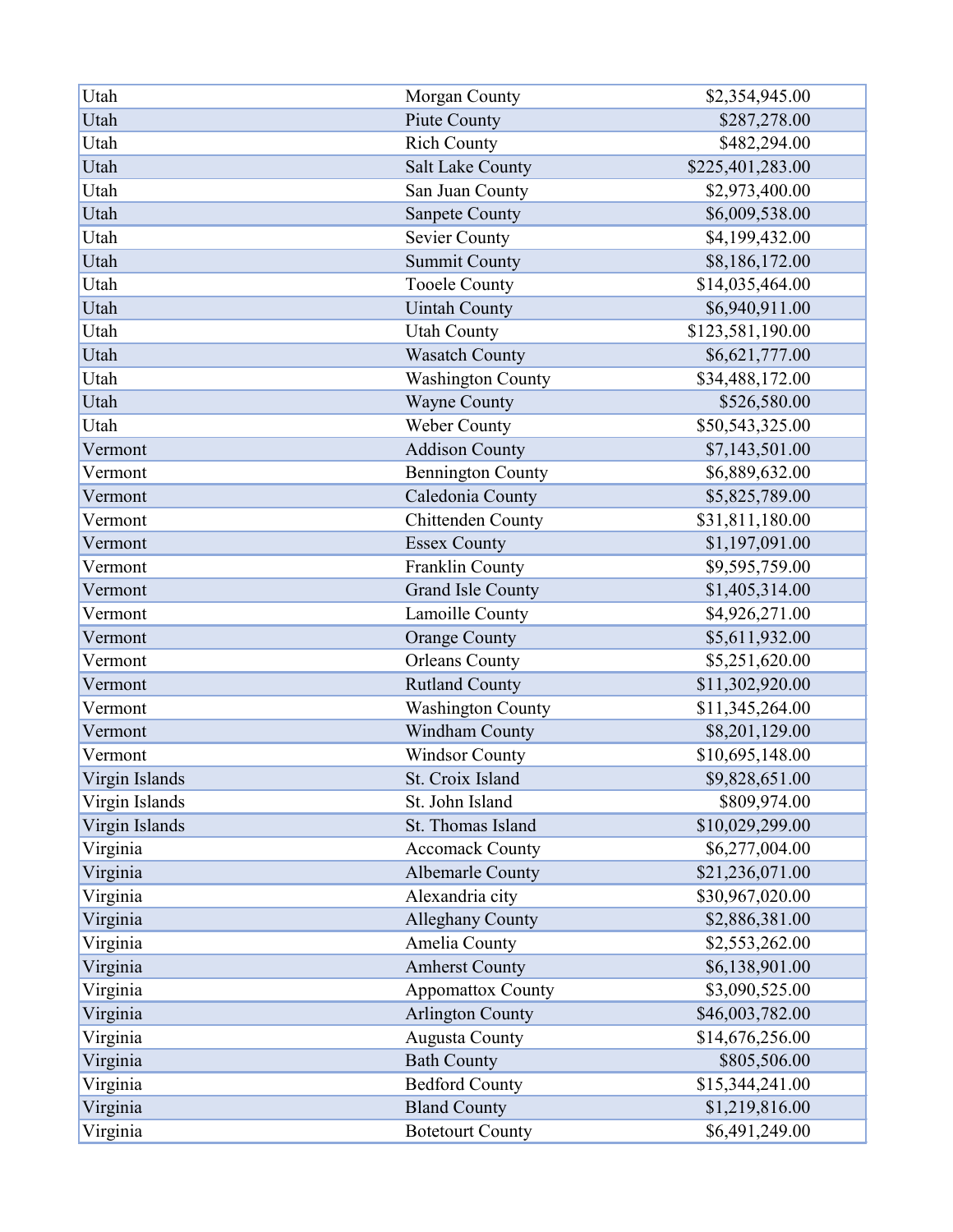| Virginia | <b>Bristol</b> city        | \$3,255,822.00   |
|----------|----------------------------|------------------|
| Virginia | <b>Brunswick County</b>    | \$3,152,681.00   |
| Virginia | <b>Buchanan County</b>     | \$4,079,781.00   |
| Virginia | <b>Buckingham County</b>   | \$3,330,798.00   |
| Virginia | Buena Vista city           | \$1,258,276.00   |
| Virginia | Campbell County            | \$10,660,768.00  |
| Virginia | <b>Caroline County</b>     | \$5,967,971.00   |
| Virginia | Carroll County             | \$5,786,553.00   |
| Virginia | <b>Charles City County</b> | \$1,352,481.00   |
| Virginia | <b>Charlotte County</b>    | \$2,307,551.00   |
| Virginia | Charlottesville city       | \$9,180,866.00   |
| Virginia | Chesapeake city            | \$47,556,329.00  |
| Virginia | Chesterfield County        | \$68,527,653.00  |
| Virginia | <b>Clarke County</b>       | \$2,839,569.00   |
| Virginia | Colonial Heights city      | \$3,373,919.00   |
| Virginia | Covington city             | \$1,075,692.00   |
| Virginia | Craig County               | \$996,637.00     |
| Virginia | <b>Culpeper County</b>     | \$10,217,905.00  |
| Virginia | <b>Cumberland County</b>   | \$1,929,175.00   |
| Virginia | Danville city              | \$7,778,078.00   |
| Virginia | Dickenson County           | \$2,781,104.00   |
| Virginia | Dinwiddie County           | \$5,544,337.00   |
| Virginia | Emporia city               | \$1,038,398.00   |
| Virginia | <b>Essex County</b>        | \$2,127,492.00   |
| Virginia | Fairfax County             | \$222,894,638.00 |
| Virginia | Fairfax city               | \$4,665,409.00   |
| Virginia | Falls Church city          | \$2,839,181.00   |
| Virginia | <b>Fauquier County</b>     | \$13,834,039.00  |
| Virginia | <b>Floyd County</b>        | \$3,059,059.00   |
| Virginia | Fluvanna County            | \$5,296,878.00   |
| Virginia | Franklin County            | \$10,885,502.00  |
| Virginia | Franklin city              | \$1,547,496.00   |
| Virginia | <b>Frederick County</b>    | \$17,348,003.00  |
| Virginia | Fredericksburg city        | \$5,639,903.00   |
| Virginia | Galax city                 | \$1,232,830.00   |
| Virginia | Giles County               | \$3,247,664.00   |
| Virginia | <b>Gloucester County</b>   | \$7,254,411.00   |
| Virginia | Goochland County           | \$4,613,742.00   |
| Virginia | <b>Grayson County</b>      | \$3,020,405.00   |
| Virginia | <b>Greene County</b>       | \$3,849,608.00   |
| Virginia | Greensville County         | \$2,201,885.00   |
| Virginia | Halifax County             | \$6,586,814.00   |
| Virginia | Hampton city               | \$26,126,991.00  |
| Virginia | <b>Hanover County</b>      | \$20,932,282.00  |
| Virginia | Harrisonburg city          | \$10,297,736.00  |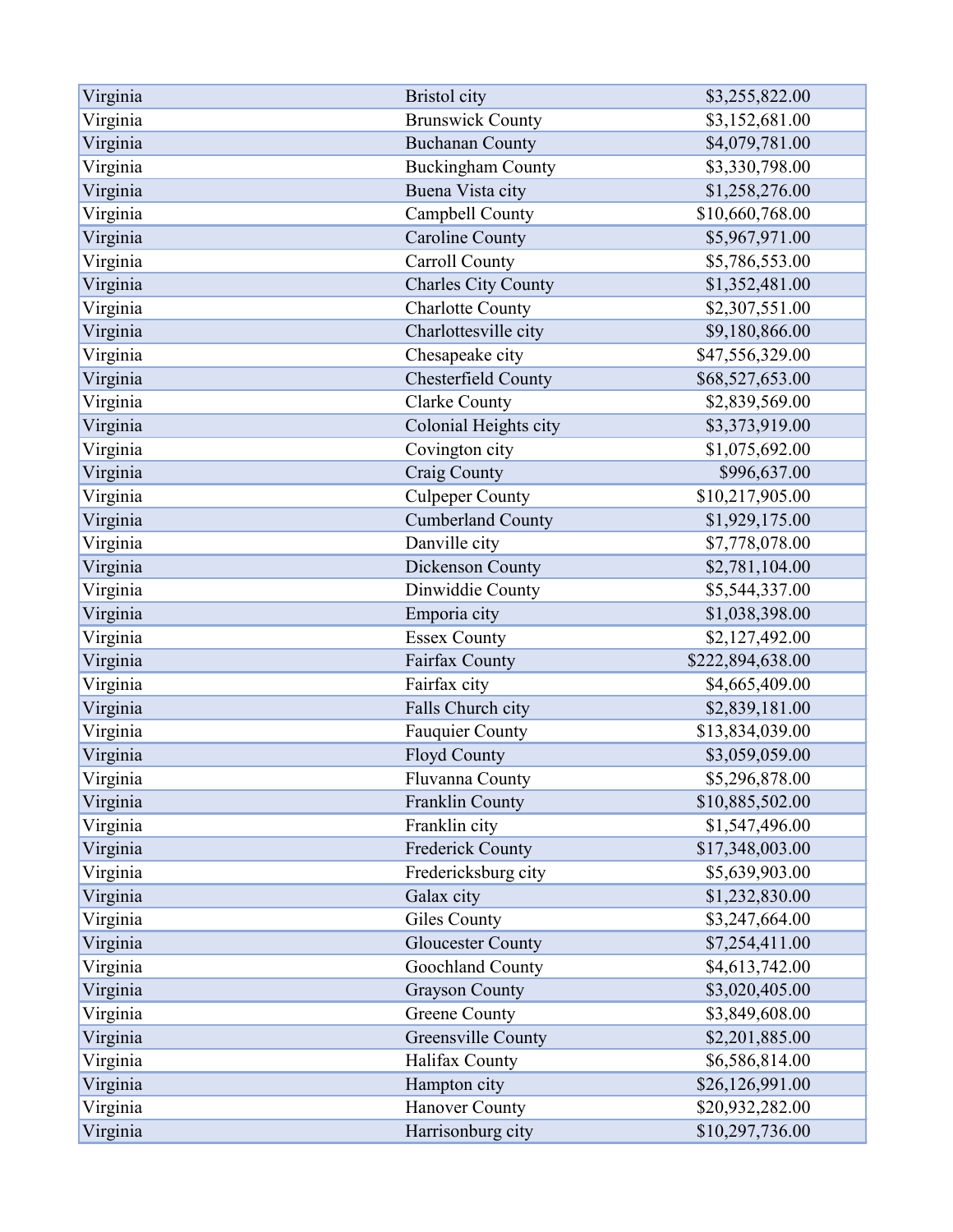| Virginia | Henrico County              | \$64,257,518.00 |
|----------|-----------------------------|-----------------|
| Virginia | Henry County                | \$9,820,105.00  |
| Virginia | <b>Highland County</b>      | \$425,382.00    |
| Virginia | Hopewell city               | \$4,375,994.00  |
| Virginia | Isle of Wight County        | \$7,207,988.00  |
| Virginia | <b>James City County</b>    | \$14,863,696.00 |
| Virginia | King George County          | \$5,212,578.00  |
| Virginia | King William County         | \$3,330,798.00  |
| Virginia | King and Queen County       | \$1,364,524.00  |
| Virginia | <b>Lancaster County</b>     | \$2,059,508.00  |
| Virginia | Lee County                  | \$4,549,643.00  |
| Virginia | Lexington city              | \$1,446,298.00  |
| Virginia | Loudoun County              | \$80,324,909.00 |
| Virginia | Louisa County               | \$7,301,611.00  |
| Virginia | Lunenburg County            | \$2,368,930.00  |
| Virginia | Lynchburg city              | \$15,960,171.00 |
| Virginia | Madison County              | \$2,575,794.00  |
| Virginia | Manassas Park city          | \$3,394,897.00  |
| Virginia | Manassas city               | \$7,980,280.00  |
| Virginia | Martinsville city           | \$2,438,467.00  |
| Virginia | Mathews County              | \$1,715,901.00  |
| Virginia | Mecklenburg County          | \$5,941,166.00  |
| Virginia | Middlesex County            | \$2,055,429.00  |
| Virginia | <b>Montgomery County</b>    | \$19,139,269.00 |
| Virginia | <b>Nelson County</b>        | \$2,899,977.00  |
| Virginia | New Kent County             | \$4,485,156.00  |
| Virginia | Newport News city           | \$34,812,355.00 |
| Virginia | Norfolk city                | \$47,149,788.00 |
| Virginia | Northampton County          | \$2,274,530.00  |
| Virginia | Northumberland County       | \$2,349,312.00  |
| Virginia | Norton city                 | \$773,263.00    |
| Virginia | Nottoway County             | \$2,958,637.00  |
| Virginia | <b>Orange County</b>        | \$7,196,722.00  |
| Virginia | Page County                 | \$4,642,683.00  |
| Virginia | Patrick County              | \$3,420,148.00  |
| Virginia | Petersburg city             | \$6,088,593.00  |
| Virginia | Pittsylvania County         | \$11,723,057.00 |
| Virginia | Poquoson city               | \$2,383,498.00  |
| Virginia | Portsmouth city             | \$18,335,705.00 |
| Virginia | Powhatan County             | \$5,759,553.00  |
| Virginia | Prince Edward County        | \$4,429,021.00  |
| Virginia | <b>Prince George County</b> | \$7,449,621.00  |
| Virginia | Prince William County       | \$91,357,060.00 |
| Virginia | Pulaski County              | \$6,609,346.00  |
| Virginia | Radford city                | \$3,544,654.00  |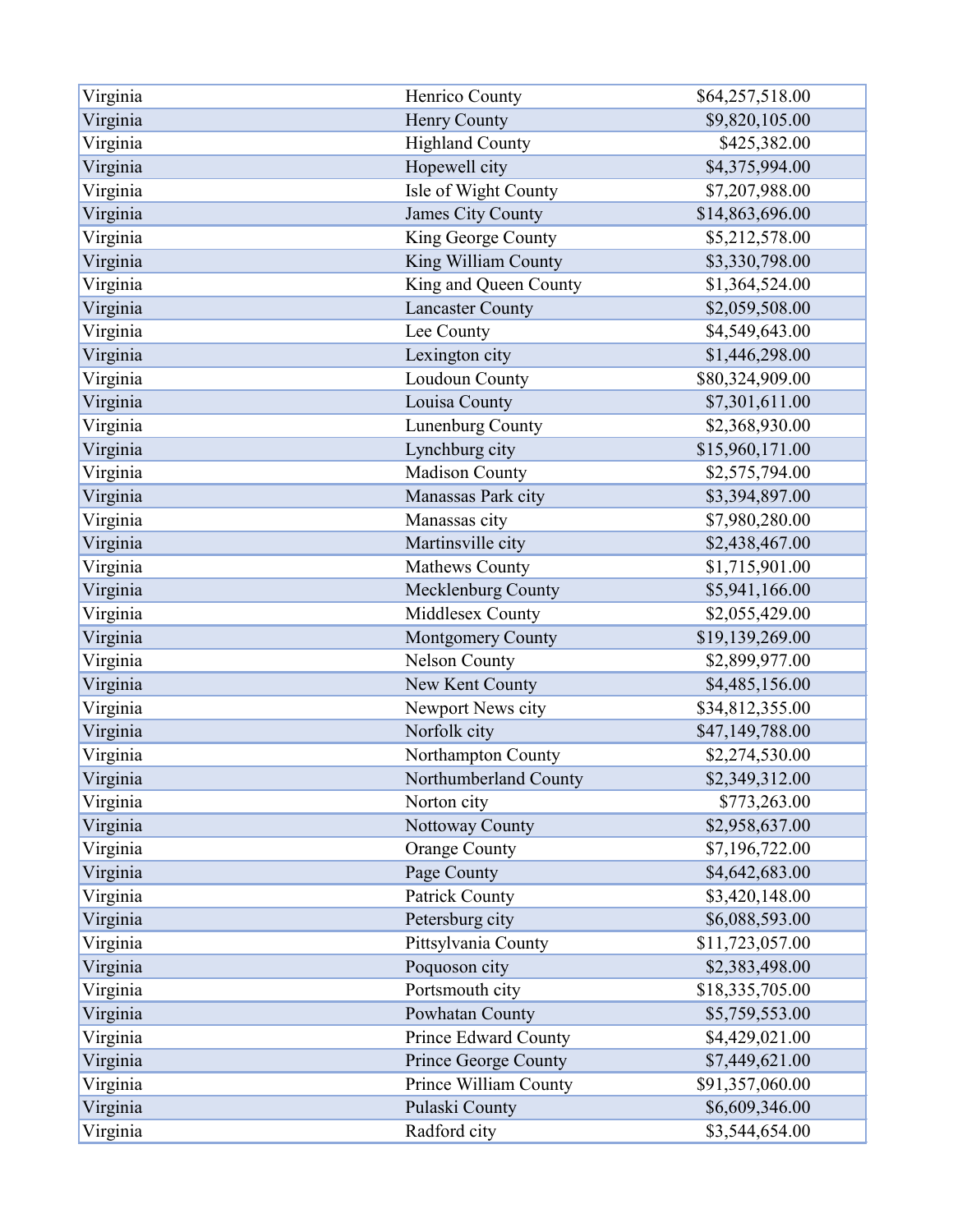| Virginia   | Rappahannock County        | \$1,431,536.00  |
|------------|----------------------------|-----------------|
| Virginia   | Richmond County            | \$1,752,612.00  |
| Virginia   | Richmond city              | \$44,759,492.00 |
| Virginia   | Roanoke County             | \$18,294,526.00 |
| Virginia   | Roanoke city               | \$19,257,365.00 |
| Virginia   | Rockbridge County          | \$4,384,541.00  |
| Virginia   | Rockingham County          | \$15,917,438.00 |
| Virginia   | <b>Russell County</b>      | \$5,164,019.00  |
| Virginia   | Salem city                 | \$4,914,423.00  |
| Virginia   | <b>Scott County</b>        | \$4,188,943.00  |
| Virginia   | Shenandoah County          | \$8,471,897.00  |
| Virginia   | <b>Smyth County</b>        | \$5,847,349.00  |
| Virginia   | Southampton County         | \$3,424,615.00  |
| Virginia   | Spotsylvania County        | \$26,458,167.00 |
| Virginia   | <b>Stafford County</b>     | \$29,695,536.00 |
| Virginia   | Staunton city              | \$4,842,749.00  |
| Virginia   | Suffolk city               | \$17,890,899.00 |
| Virginia   | <b>Surry County</b>        | \$1,247,398.00  |
| Virginia   | <b>Sussex County</b>       | \$2,167,505.00  |
| Virginia   | <b>Tazewell County</b>     | \$7,885,103.00  |
| Virginia   | Virginia Beach city        | \$87,402,174.00 |
| Virginia   | Warren County              | \$7,801,386.00  |
| Virginia   | <b>Washington County</b>   | \$10,438,365.00 |
| Virginia   | Waynesboro city            | \$4,395,612.00  |
| Virginia   | <b>Westmoreland County</b> | \$3,499,203.00  |
| Virginia   | Williamsburg city          | \$2,904,639.00  |
| Virginia   | Winchester city            | \$5,453,822.00  |
| Virginia   | Wise County                | \$7,261,210.00  |
| Virginia   | Wythe County               | \$5,571,531.00  |
| Virginia   | <b>York County</b>         | \$13,262,590.00 |
| Washington | <b>Adams County</b>        | \$3,881,463.00  |
| Washington | <b>Asotin County</b>       | \$4,386,289.00  |
| Washington | <b>Benton County</b>       | \$39,700,361.00 |
| Washington | Chelan County              | \$14,995,195.00 |
| Washington | <b>Clallam County</b>      | \$15,020,640.00 |
| Washington | <b>Clark County</b>        | \$94,835,091.00 |
| Washington | Columbia County            | \$774,040.00    |
| Washington | <b>Cowlitz County</b>      | \$21,481,394.00 |
| Washington | Douglas County             | \$8,435,574.00  |
| Washington | Ferry County               | \$1,481,455.00  |
| Washington | Franklin County            | \$18,495,757.00 |
| Washington | Garfield County            | \$432,180.00    |
| Washington | <b>Grant County</b>        | \$18,983,490.00 |
| Washington | <b>Grays Harbor County</b> | \$14,579,719.00 |
| Washington | <b>Island County</b>       | \$16,537,641.00 |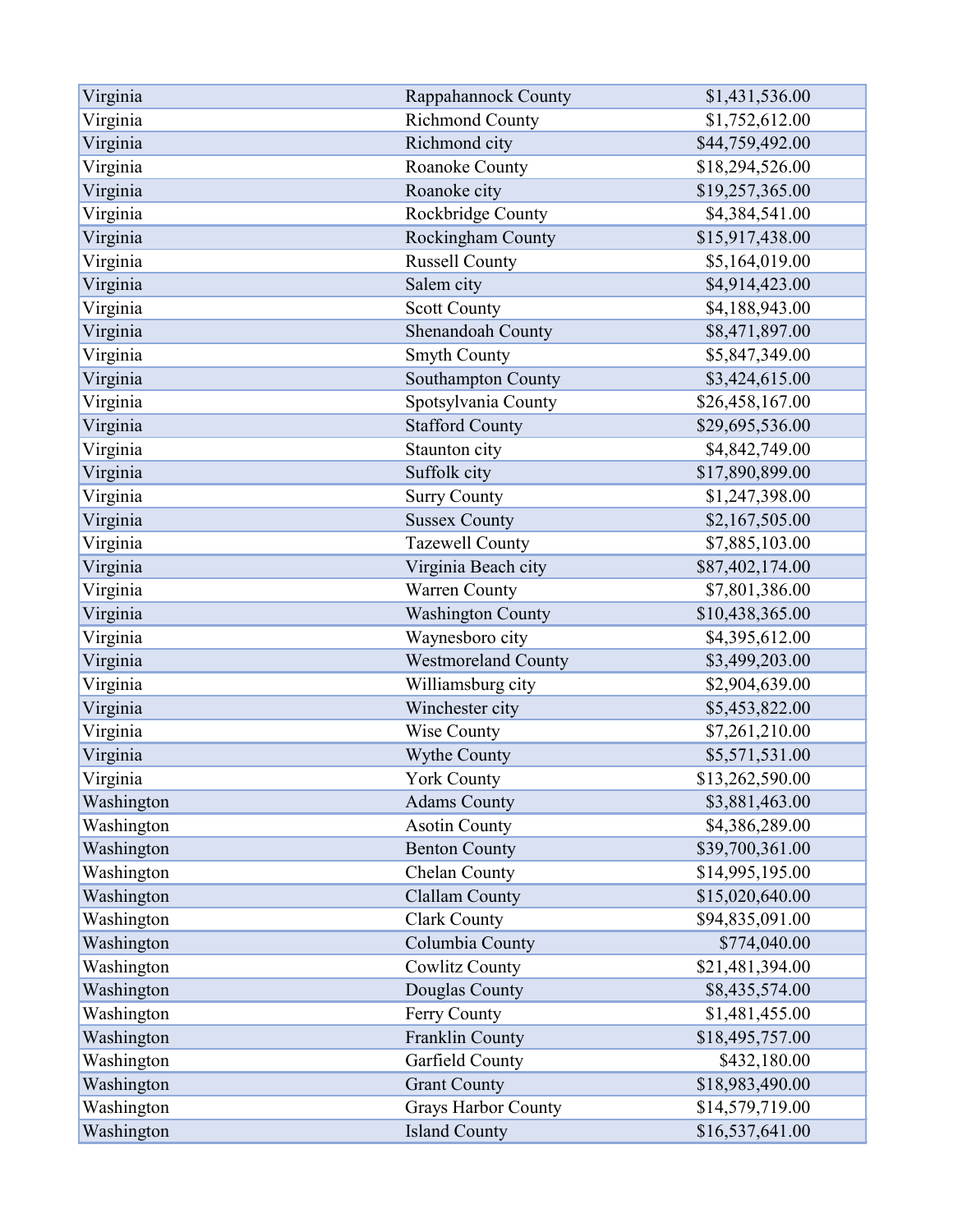| Washington    | Jefferson County         | \$6,258,552.00   |
|---------------|--------------------------|------------------|
| Washington    | King County              | \$437,576,495.00 |
| Washington    | Kitsap County            | \$52,730,448.00  |
| Washington    | Kittitas County          | \$9,310,812.00   |
| Washington    | Klickitat County         | \$4,355,793.00   |
| Washington    | Lewis County             | \$15,676,389.00  |
| Washington    | Lincoln County           | \$2,124,773.00   |
| Washington    | <b>Mason County</b>      | \$12,968,901.00  |
| Washington    | Okanogan County          | \$8,205,208.00   |
| Washington    | Pacific County           | \$4,364,728.00   |
| Washington    | Pend Oreille County      | \$2,665,726.00   |
| Washington    | Pierce County            | \$175,781,756.00 |
| Washington    | San Juan County          | \$3,415,097.00   |
| Washington    | <b>Skagit County</b>     | \$25,096,557.00  |
| Washington    | Skamania County          | \$2,346,981.00   |
| Washington    | <b>Snohomish County</b>  | \$159,679,985.00 |
| Washington    | Spokane County           | \$101,547,383.00 |
| Washington    | <b>Stevens County</b>    | \$8,881,157.00   |
| Washington    | <b>Thurston County</b>   | \$56,433,212.00  |
| Washington    | Wahkiakum County         | \$871,741.00     |
| Washington    | Walla Walla County       | \$11,801,918.00  |
| Washington    | <b>Whatcom County</b>    | \$44,528,542.00  |
| Washington    | Whitman County           | \$9,732,115.00   |
| Washington    | Yakima County            | \$48,729,139.00  |
| West Virginia | <b>Barbour County</b>    | \$3,193,472.00   |
| West Virginia | <b>Berkeley County</b>   | \$23,147,570.00  |
| West Virginia | <b>Boone County</b>      | \$4,167,771.00   |
| West Virginia | <b>Braxton County</b>    | \$2,710,984.00   |
| West Virginia | <b>Brooke County</b>     | \$4,261,394.00   |
| West Virginia | Cabell County            | \$17,859,238.00  |
| West Virginia | Calhoun County           | \$1,380,840.00   |
| West Virginia | Clay County              | \$1,652,579.00   |
| West Virginia | Doddridge County         | \$1,640,925.00   |
| West Virginia | <b>Fayette County</b>    | \$8,236,868.00   |
| West Virginia | <b>Gilmer County</b>     | \$1,519,526.00   |
| West Virginia | <b>Grant County</b>      | \$2,246,948.00   |
| West Virginia | <b>Greenbrier County</b> | \$6,732,687.00   |
| West Virginia | Hampshire County         | \$4,501,472.00   |
| West Virginia | <b>Hancock County</b>    | \$5,596,005.00   |
| West Virginia | <b>Hardy County</b>      | \$2,675,827.00   |
| West Virginia | Harrison County          | \$13,063,690.00  |
| West Virginia | Jackson County           | \$5,550,553.00   |
| West Virginia | Jefferson County         | \$11,099,941.00  |
| West Virginia | Kanawha County           | \$34,598,499.00  |
| West Virginia | Lewis County             | \$3,089,748.00   |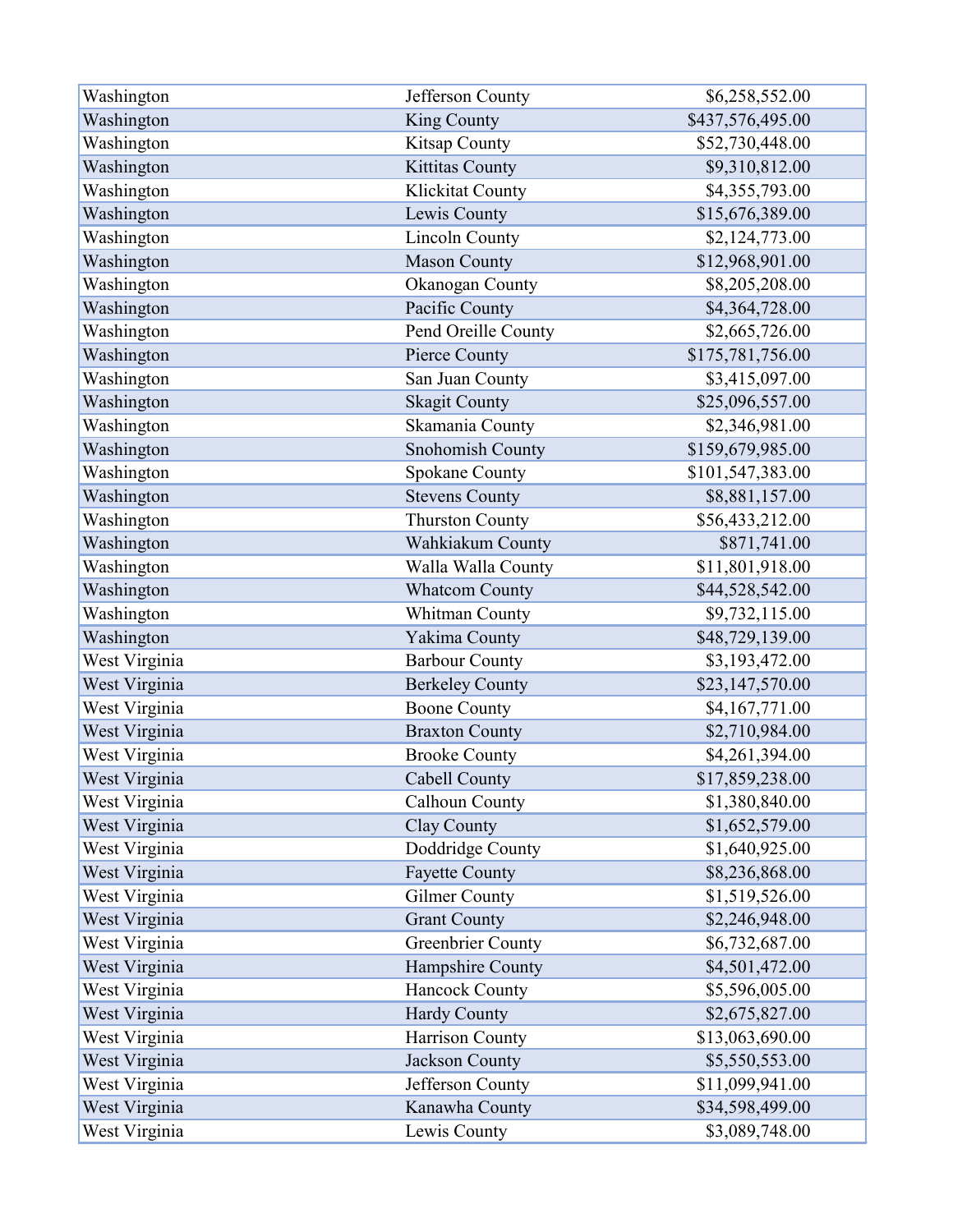| West Virginia | Lincoln County         | \$3,964,209.00  |
|---------------|------------------------|-----------------|
| West Virginia | Logan County           | \$6,219,315.00  |
| West Virginia | <b>Marion County</b>   | \$10,891,329.00 |
| West Virginia | Marshall County        | \$5,930,289.00  |
| West Virginia | <b>Mason County</b>    | \$5,150,422.00  |
| West Virginia | McDowell County        | \$3,423,255.00  |
| West Virginia | <b>Mercer County</b>   | \$11,413,053.00 |
| West Virginia | <b>Mineral County</b>  | \$5,218,794.00  |
| West Virginia | Mingo County           | \$4,549,837.00  |
| West Virginia | Monongalia County      | \$20,513,893.00 |
| West Virginia | Monroe County          | \$2,578,513.00  |
| West Virginia | Morgan County          | \$3,473,757.00  |
| West Virginia | Nicholas County        | \$4,758,061.00  |
| West Virginia | Ohio County            | \$8,043,601.00  |
| West Virginia | Pendleton County       | \$1,353,647.00  |
| West Virginia | Pleasants County       | \$1,449,018.00  |
| West Virginia | Pocahontas County      | \$1,601,883.00  |
| West Virginia | <b>Preston County</b>  | \$6,493,774.00  |
| West Virginia | <b>Putnam County</b>   | \$10,964,751.00 |
| West Virginia | Raleigh County         | \$14,249,514.00 |
| West Virginia | Randolph County        | \$5,573,667.00  |
| West Virginia | <b>Ritchie County</b>  | \$1,855,752.00  |
| West Virginia | Roane County           | \$2,658,734.00  |
| West Virginia | <b>Summers County</b>  | \$2,442,158.00  |
| West Virginia | <b>Taylor County</b>   | \$3,242,808.00  |
| West Virginia | <b>Tucker County</b>   | \$1,328,396.00  |
| West Virginia | <b>Tyler County</b>    | \$1,668,701.00  |
| West Virginia | <b>Upshur County</b>   | \$4,695,905.00  |
| West Virginia | <b>Wayne County</b>    | \$7,653,377.00  |
| West Virginia | <b>Webster County</b>  | \$1,576,049.00  |
| West Virginia | <b>Wetzel County</b>   | \$2,926,200.00  |
| West Virginia | Wirt County            | \$1,130,661.00  |
| West Virginia | Wood County            | \$16,222,392.00 |
| West Virginia | <b>Wyoming County</b>  | \$3,961,295.00  |
| Wisconsin     | <b>Adams County</b>    | \$3,927,498.00  |
| Wisconsin     | <b>Ashland County</b>  | \$3,022,736.00  |
| Wisconsin     | <b>Barron County</b>   | \$8,788,117.00  |
| Wisconsin     | <b>Bayfield County</b> | \$2,920,567.00  |
| Wisconsin     | <b>Brown County</b>    | \$51,384,182.00 |
| Wisconsin     | <b>Buffalo County</b>  | \$2,531,119.00  |
| Wisconsin     | <b>Burnett County</b>  | \$2,993,989.00  |
| Wisconsin     | <b>Calumet County</b>  | \$9,729,201.00  |
| Wisconsin     | Chippewa County        | \$12,559,059.00 |
| Wisconsin     | <b>Clark County</b>    | \$6,754,442.00  |
| Wisconsin     | Columbia County        | \$11,174,917.00 |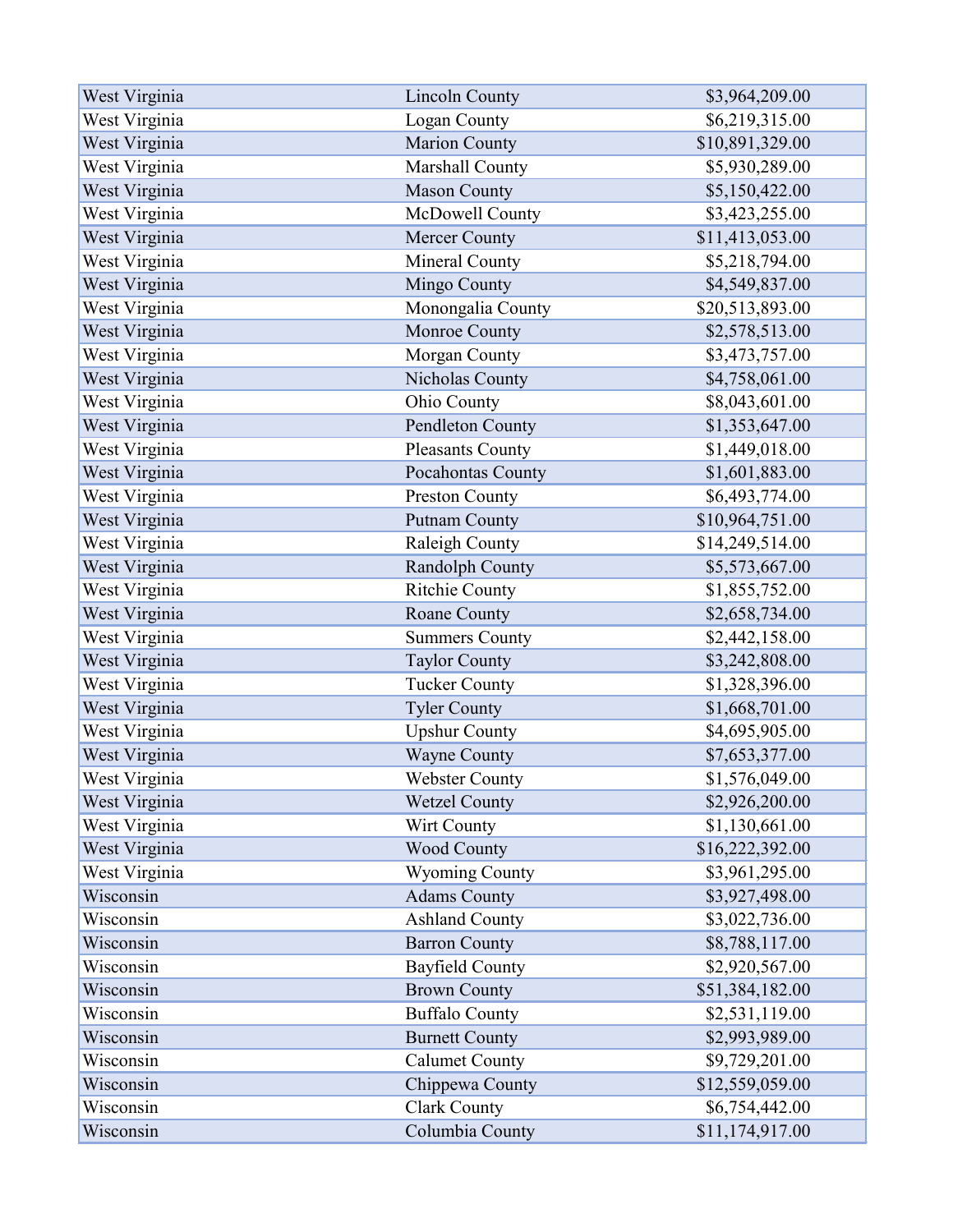| Wisconsin | <b>Crawford County</b>  | \$3,133,258.00   |
|-----------|-------------------------|------------------|
| Wisconsin | Dane County             | \$106,189,095.00 |
| Wisconsin | Dodge County            | \$17,061,696.00  |
| Wisconsin | Door County             | \$5,374,185.00   |
| Wisconsin | Douglas County          | \$8,381,382.00   |
| Wisconsin | Dunn County             | \$8,812,202.00   |
| Wisconsin | Eau Claire County       | \$20,326,259.00  |
| Wisconsin | <b>Florence County</b>  | \$834,253.00     |
| Wisconsin | Fond du Lac County      | \$20,084,821.00  |
| Wisconsin | <b>Forest County</b>    | \$1,748,921.00   |
| Wisconsin | <b>Grant County</b>     | \$9,991,423.00   |
| Wisconsin | <b>Green County</b>     | \$7,179,047.00   |
| Wisconsin | Green Lake County       | \$3,673,629.00   |
| Wisconsin | Iowa County             | \$4,599,174.00   |
| Wisconsin | Iron County             | \$1,104,633.00   |
| Wisconsin | <b>Jackson County</b>   | \$4,009,661.00   |
| Wisconsin | Jefferson County        | \$16,465,385.00  |
| Wisconsin | Juneau County           | \$5,183,637.00   |
| Wisconsin | Kenosha County          | \$32,935,236.00  |
| Wisconsin | <b>Kewaunee County</b>  | \$3,969,065.00   |
| Wisconsin | La Crosse County        | \$22,923,224.00  |
| Wisconsin | Lafayette County        | \$3,236,981.00   |
| Wisconsin | Langlade County         | \$3,727,238.00   |
| Wisconsin | <b>Lincoln County</b>   | \$5,359,617.00   |
| Wisconsin | Manitowoc County        | \$15,341,133.00  |
| Wisconsin | Marathon County         | \$26,356,580.00  |
| Wisconsin | Marinette County        | \$7,837,514.00   |
| Wisconsin | Marquette County        | \$3,025,067.00   |
| Wisconsin | Menominee County        | \$884,950.00     |
| Wisconsin | Milwaukee County        | \$183,696,189.00 |
| Wisconsin | Monroe County           | \$8,984,103.00   |
| Wisconsin | <b>Oconto County</b>    | \$7,367,458.00   |
| Wisconsin | Oneida County           | \$6,913,911.00   |
| Wisconsin | <b>Outagamie County</b> | \$36,494,459.00  |
| Wisconsin | <b>Ozaukee County</b>   | \$17,330,133.00  |
| Wisconsin | Pepin County            | \$1,415,414.00   |
| Wisconsin | Pierce County           | \$8,304,463.00   |
| Wisconsin | Polk County             | \$8,504,334.00   |
| Wisconsin | Portage County          | \$13,746,631.00  |
| Wisconsin | Price County            | \$2,593,275.00   |
| Wisconsin | Racine County           | \$38,131,110.00  |
| Wisconsin | <b>Richland County</b>  | \$3,350,999.00   |
| Wisconsin | <b>Rock County</b>      | \$31,729,599.00  |
| Wisconsin | <b>Rusk County</b>      | \$2,753,910.00   |
| Wisconsin | Sauk County             | \$12,517,103.00  |